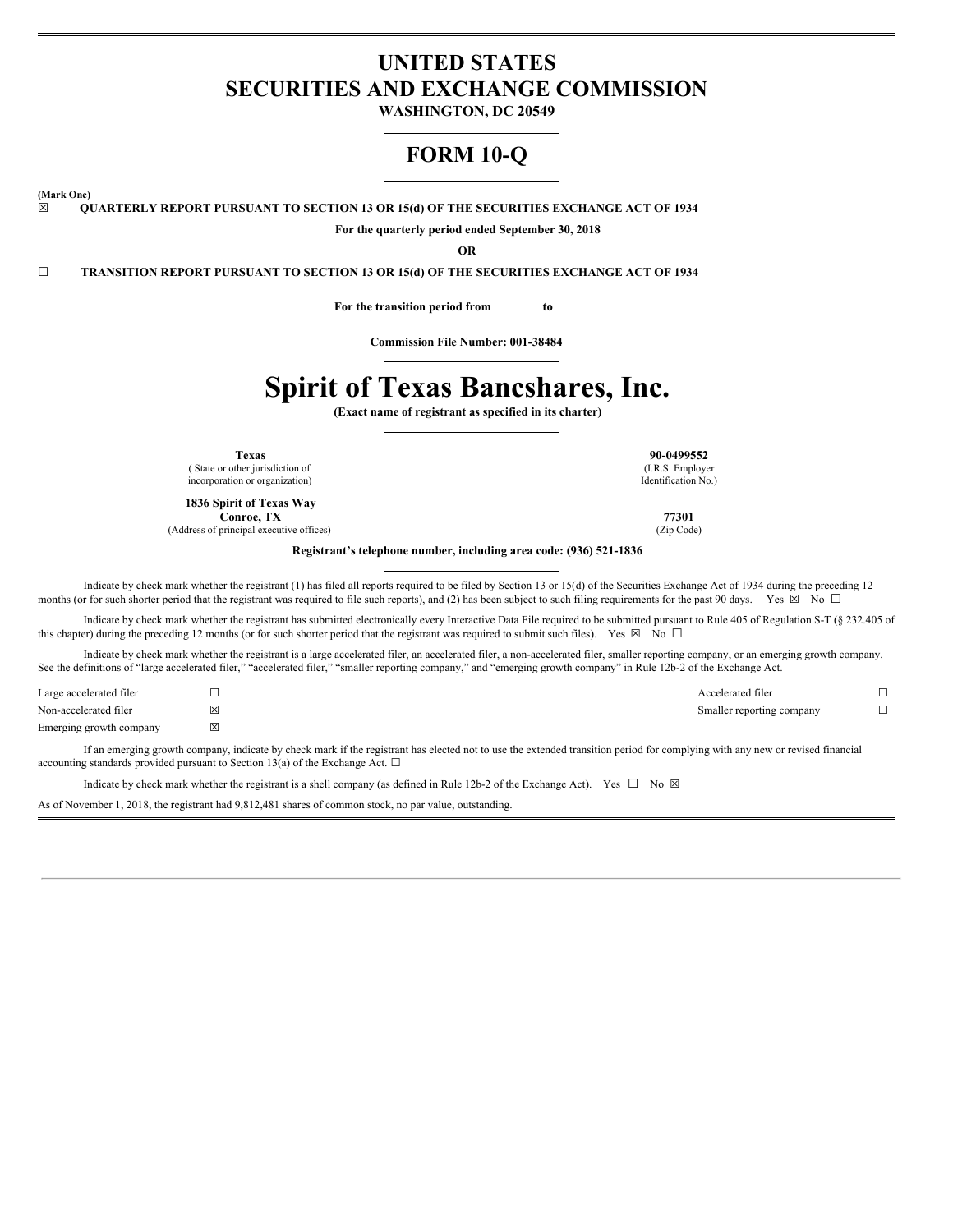# **TABLE OF CONTENTS**

|                   |                                                                                       | Page |
|-------------------|---------------------------------------------------------------------------------------|------|
| PART I.           | <b>FINANCIAL INFORMATION</b>                                                          |      |
| Item 1.           | <b>Consolidated Financial Statements (Unaudited)</b>                                  |      |
|                   | <b>Consolidated Balance Sheets</b>                                                    |      |
|                   | <b>Consolidated Statements of Income</b>                                              |      |
|                   | <b>Consolidated Statements of Comprehensive Income</b>                                |      |
|                   | <b>Consolidated Statements of Changes in Stockholders' Equity</b>                     | 6    |
|                   | <b>Consolidated Statements of Cash Flows</b>                                          |      |
|                   | <b>Notes to Unaudited Consolidated Financial Statements</b>                           | 8    |
| Item 2.           | Management's Discussion and Analysis of Financial Condition and Results of Operations | 30   |
| Item 3.           | <b>Ouantitative and Oualitative Disclosures About Market Risk</b>                     | 57   |
| Item 4.           | <b>Controls and Procedures</b>                                                        | 57   |
| PART II.          | <b>OTHER INFORMATION</b>                                                              | 58   |
| Item 1.           | <b>Legal Proceedings</b>                                                              | 58   |
| Item 1A.          | <b>Risk Factors</b>                                                                   | 58   |
| Item 2.           | Unregistered Sales of Equity Securities and Use of Proceeds                           | 58   |
| Item 3.           | <b>Defaults Upon Senior Securities</b>                                                | 58   |
| Item 4.           | <b>Mine Safety Disclosures</b>                                                        | 58   |
| Item 5.           | <b>Other Information</b>                                                              | 58   |
| Item 6.           | <b>Exhibits</b>                                                                       | 59   |
| <b>Signatures</b> |                                                                                       | 60   |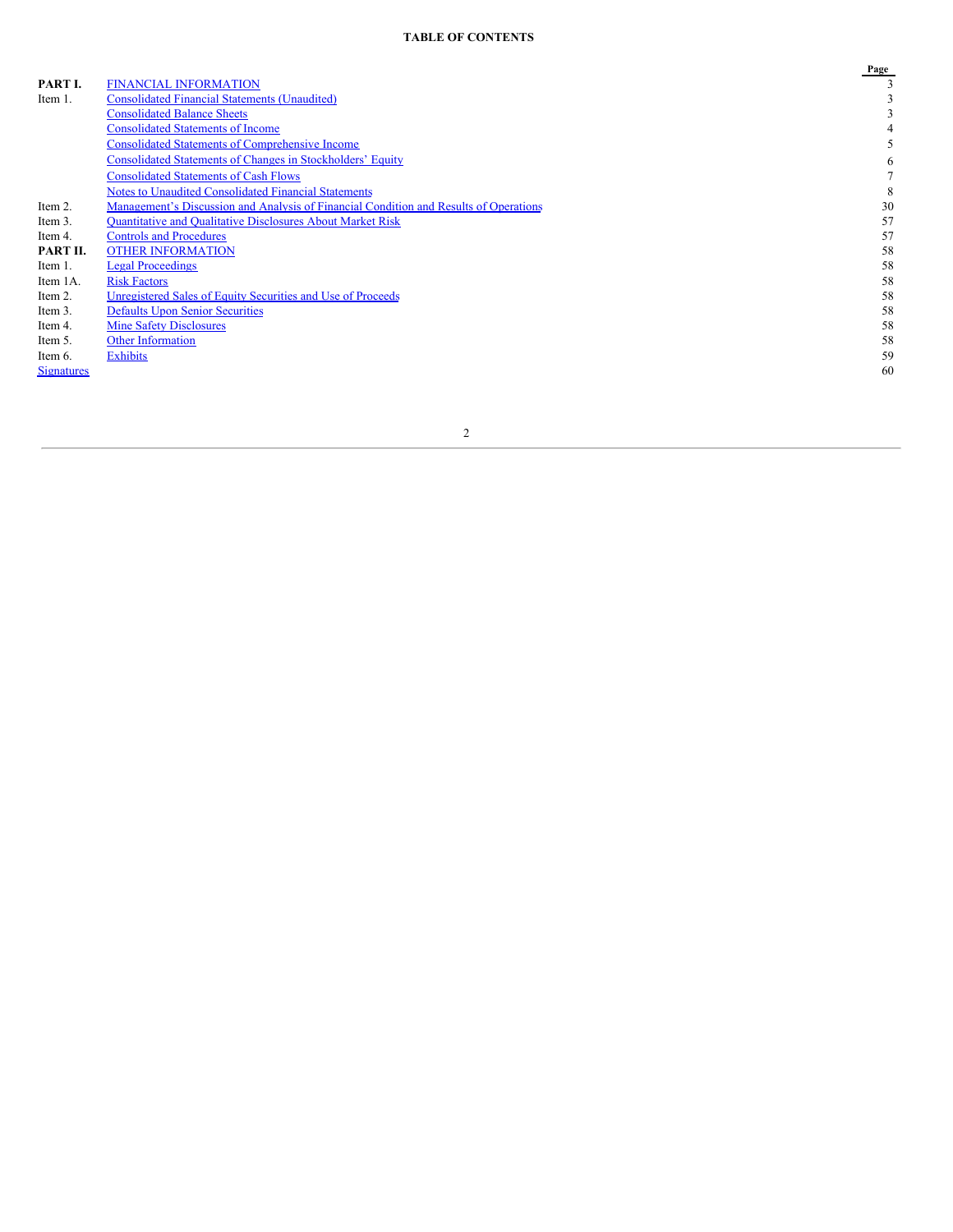<span id="page-2-1"></span><span id="page-2-0"></span>**Item 1. Consolidated Financial Statements (Unaudited)**

# <span id="page-2-2"></span>**SPIRIT OF TEXAS BANCSHARES, INC. AND SUBSIDIARY CONSOLIDATED BALANCE SHEETS (Unaudited) (Dollars in thousands, except per share data)**

|                                                                         |               | September 30,<br>2018 |                           | December 31,<br>2017 |
|-------------------------------------------------------------------------|---------------|-----------------------|---------------------------|----------------------|
| Assets:                                                                 |               |                       |                           |                      |
| Cash and due from banks                                                 | \$            | 18,212                | \$                        | 19,054               |
| Interest-bearing deposits in other banks                                |               | 25,926                |                           | 38,895               |
| Total cash and cash equivalents                                         |               | 44,138                |                           | 57,949               |
| Time deposits in other banks                                            |               | 245                   |                           | 245                  |
| Investment securities:                                                  |               |                       |                           |                      |
| Available for sale securities, at fair value                            |               | 33,449                |                           | 37,243               |
| Total investment securities                                             |               | 33,449                |                           | 37,243               |
| Loans held for sale                                                     |               | 5,500                 |                           | 3,814                |
| Loans:                                                                  |               |                       |                           |                      |
| Loans held for investment                                               |               | 954,074               |                           | 869,119              |
| Less: allowance for loan and lease losses                               |               | (6,156)               |                           | (5,652)              |
| Loans, net                                                              |               | 947,918               |                           | 863,467              |
| Premises and equipment, net                                             |               | 46,135                |                           | 42,189               |
| Accrued interest receivable                                             |               | 3,715                 |                           | 3,466                |
| Other real estate owned and repossessed assets                          |               | 289                   |                           | 21                   |
| Goodwill                                                                |               | 4,485                 |                           | 4,485                |
| Core deposit intangible                                                 |               | 2,959                 |                           | 3,486                |
| SBA servicing asset                                                     |               | 3,561                 |                           | 3,411                |
| Deferred tax asset, net                                                 |               | 1,667                 |                           | 1,480                |
| Bank-owned life insurance                                               |               | 483                   |                           | 479                  |
| Federal Home Loan Bank and other bank stock, at cost                    |               | 4,861                 |                           | 4,812                |
| Other assets                                                            |               | 2,806                 |                           | 3,751                |
| Total assets                                                            | \$            | 1,102,211             | \$                        | 1,030,298            |
| Liabilities and Stockholders' Equity                                    |               |                       |                           |                      |
| Liabilities:                                                            |               |                       |                           |                      |
| Deposits:                                                               |               |                       |                           |                      |
| Transaction accounts:                                                   |               |                       |                           |                      |
| Noninterest-bearing                                                     | $\mathsf{\$}$ | 207,727               | $\boldsymbol{\mathsf{S}}$ | 176,726              |
| Interest-bearing                                                        |               | 222,245               |                           | 250,491              |
| Total transaction accounts                                              |               | 429,972               |                           | 427,217              |
| Time deposits                                                           |               | 442,638               |                           | 408,151              |
| Total deposits                                                          |               | 872,610               |                           | 835,368              |
| Accrued interest payable                                                |               | 475                   |                           | 407                  |
| Short-term borrowings                                                   |               | 10,000                |                           | 15,000               |
| Long-term borrowings                                                    |               | 64,961                |                           | 76,411               |
| Other liabilities                                                       |               | 3,272                 |                           | 3,973                |
| <b>Total liabilities</b>                                                |               | 951,318               |                           | 931,159              |
| Commitments and contingencies (Note 11)                                 |               |                       |                           |                      |
| Stockholders' Equity:                                                   |               |                       |                           |                      |
| Preferred stock, \$1 par value; 5 million shares authorized; 0 shares   |               |                       |                           |                      |
| issued and outstanding                                                  |               |                       |                           |                      |
| Common stock, no par value; 50 million shares authorized; 9,812,481 and |               |                       |                           |                      |
| 7,280,183 shares issued and outstanding                                 |               | 127,541               |                           | 82,615               |
| Retained earnings                                                       |               | 24,490                |                           | 17,025               |
| Accumulated other comprehensive income (loss)                           |               | (1,138)               |                           | (501)                |
| Total stockholders' equity                                              |               | 150,893               |                           | 99,139               |
| Total liabilities and stockholders' equity                              | \$            | 1,102,211             | \$                        | 1,030,298            |

The accompanying notes are an integral part of these unaudited, consolidated financial statements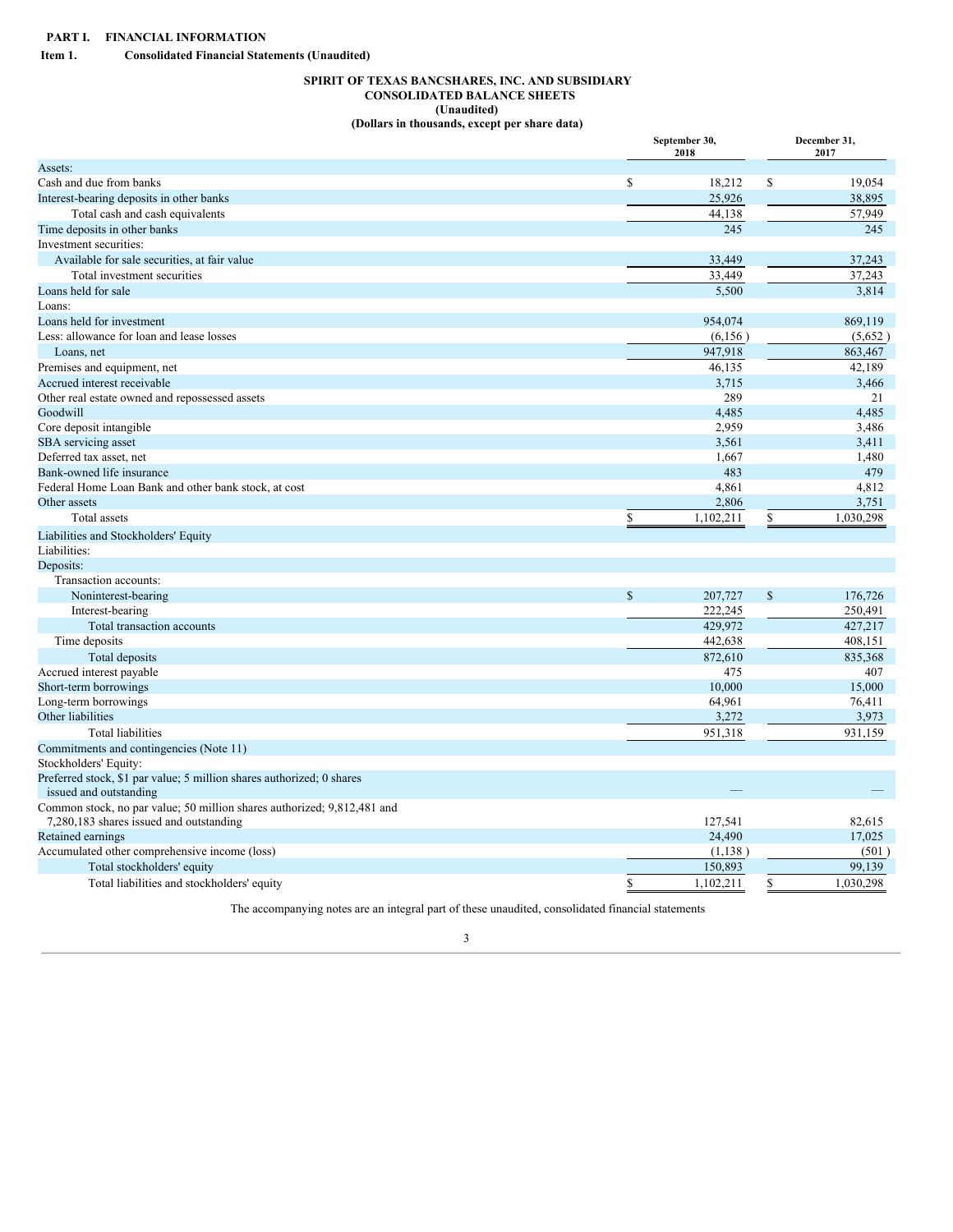# <span id="page-3-0"></span>**SPIRIT OF TEXAS BANCSHARES, INC. AND SUBSIDIARY CONSOLIDATED STATEMENTS OF INCOME (Unaudited) (Dollars in thousands, except per share data)**

|                                                     |             | Three Months Ended September 30, |              |           |              | Nine Months Ended September 30, |               |           |  |  |
|-----------------------------------------------------|-------------|----------------------------------|--------------|-----------|--------------|---------------------------------|---------------|-----------|--|--|
|                                                     |             | 2018                             |              | 2017      |              | 2018                            |               | 2017      |  |  |
| Interest income:                                    |             |                                  |              |           |              |                                 |               |           |  |  |
| Interest and fees on loans                          | \$          | 13,901                           | \$           | 11,842    | \$           | 39,270                          | \$            | 33,515    |  |  |
| Interest and dividends on investment securities     |             | 202                              |              | 202       |              | 611                             |               | 316       |  |  |
| Other interest income                               |             | 173                              |              | 200       |              | 536                             |               | 784       |  |  |
| Total interest income                               |             | 14,276                           |              | 12,244    |              | 40,417                          |               | 34,615    |  |  |
| Interest expense:                                   |             |                                  |              |           |              |                                 |               |           |  |  |
| Interest on deposits                                |             | 2,197                            |              | 1,684     |              | 5,869                           |               | 4,913     |  |  |
| Interest on FHLB advances and other borrowings      |             | 389                              |              | 405       |              | 1,395                           |               | 1,180     |  |  |
| Total interest expense                              |             | 2,586                            |              | 2.089     |              | 7,264                           |               | 6,093     |  |  |
| Net interest income                                 |             | 11,690                           |              | 10,155    |              | 33,153                          |               | 28,522    |  |  |
| Provision for loan losses                           |             | 486                              |              | 604       |              | 1,460                           |               | 1,804     |  |  |
| Net interest income after provision for loan losses |             | 11,204                           |              | 9,551     |              | 31,693                          |               | 26,718    |  |  |
| Noninterest income:                                 |             |                                  |              |           |              |                                 |               |           |  |  |
| Service charges and fees                            |             | 462                              |              | 362       |              | 1,238                           |               | 1,095     |  |  |
| SBA loan servicing fees                             |             | 529                              |              | 207       |              | 1,701                           |               | 1,378     |  |  |
| Mortgage referral fees                              |             | 160                              |              | 158       |              | 524                             |               | 531       |  |  |
| Gain on sales of loans, net                         |             | 1,369                            |              | 1,392     |              | 3,884                           |               | 4,710     |  |  |
| Gain (loss) on sales of other assets                |             |                                  |              | (70)      |              | (25)                            |               | (47)      |  |  |
| Other noninterest income                            |             | 47                               |              | 44        |              | 136                             |               | 55        |  |  |
| Total noninterest income                            |             | 2,567                            |              | 2,093     |              | 7,458                           |               | 7,722     |  |  |
| Noninterest expense:                                |             |                                  |              |           |              |                                 |               |           |  |  |
| Salaries and employee benefits                      |             | 6,623                            |              | 5,271     |              | 19,524                          |               | 17,774    |  |  |
| Occupancy and equipment expenses                    |             | 1,279                            |              | 1,239     |              | 3,736                           |               | 3,742     |  |  |
| Loan and other real estate related expenses         |             | 94                               |              | 20        |              | 171                             |               | 244       |  |  |
| Professional services                               |             | 624                              |              | 410       |              | 1,249                           |               | 1,159     |  |  |
| Data processing and network                         |             | 302                              |              | 317       |              | 936                             |               | 899       |  |  |
| Regulatory assessments and insurance                |             |                                  |              |           |              |                                 |               |           |  |  |
|                                                     |             | 266                              |              | 221       |              | 787                             |               | 689       |  |  |
| Amortization of intangibles                         |             | 176                              |              | 176       |              | 527                             |               | 527       |  |  |
| Advertising                                         |             | 83                               |              | 147       |              | 300                             |               | 431       |  |  |
| Marketing                                           |             | 115                              |              | 118       |              | 354                             |               | 399       |  |  |
| Telephone expense                                   |             | 120                              |              | 109       |              | 332                             |               | 325       |  |  |
| Other operating expenses                            |             | 599                              |              | 511       |              | 1,872                           |               | 1,754     |  |  |
| Total noninterest expense                           |             | 10,281                           |              | 8,539     |              | 29,788                          |               | 27,943    |  |  |
| Income before income tax expense                    |             | 3,490                            |              | 3,105     |              | 9,363                           |               | 6,497     |  |  |
| Income tax expense                                  |             | 719                              |              | 1,103     |              | 1,898                           |               | 2,267     |  |  |
| Net income                                          | \$          | 2,771                            | \$           | 2,002     | $\mathbb{S}$ | 7,465                           | \$            | 4,230     |  |  |
| Earnings per common share:                          |             |                                  |              |           |              |                                 |               |           |  |  |
| <b>Basic</b>                                        | \$          | 0.28                             | \$           | 0.28      | \$           | 0.86                            | \$            | 0.58      |  |  |
| Diluted                                             | $\mathbf S$ | 0.27                             | $\mathbb{S}$ | 0.26      | $\mathbb{S}$ | 0.82                            | $\mathsf{\$}$ | 0.56      |  |  |
| Weighted average common shares outstanding:         |             |                                  |              |           |              |                                 |               |           |  |  |
| <b>Basic</b>                                        |             | 9.792.032                        |              | 7,279,178 |              | 8,673,106                       |               | 7,218,147 |  |  |
| Diluted                                             |             | 10,360,301                       |              | 7,565,239 |              | 9,094,691                       |               | 7,504,208 |  |  |

The accompanying notes are an integral part of these unaudited, consolidated financial statements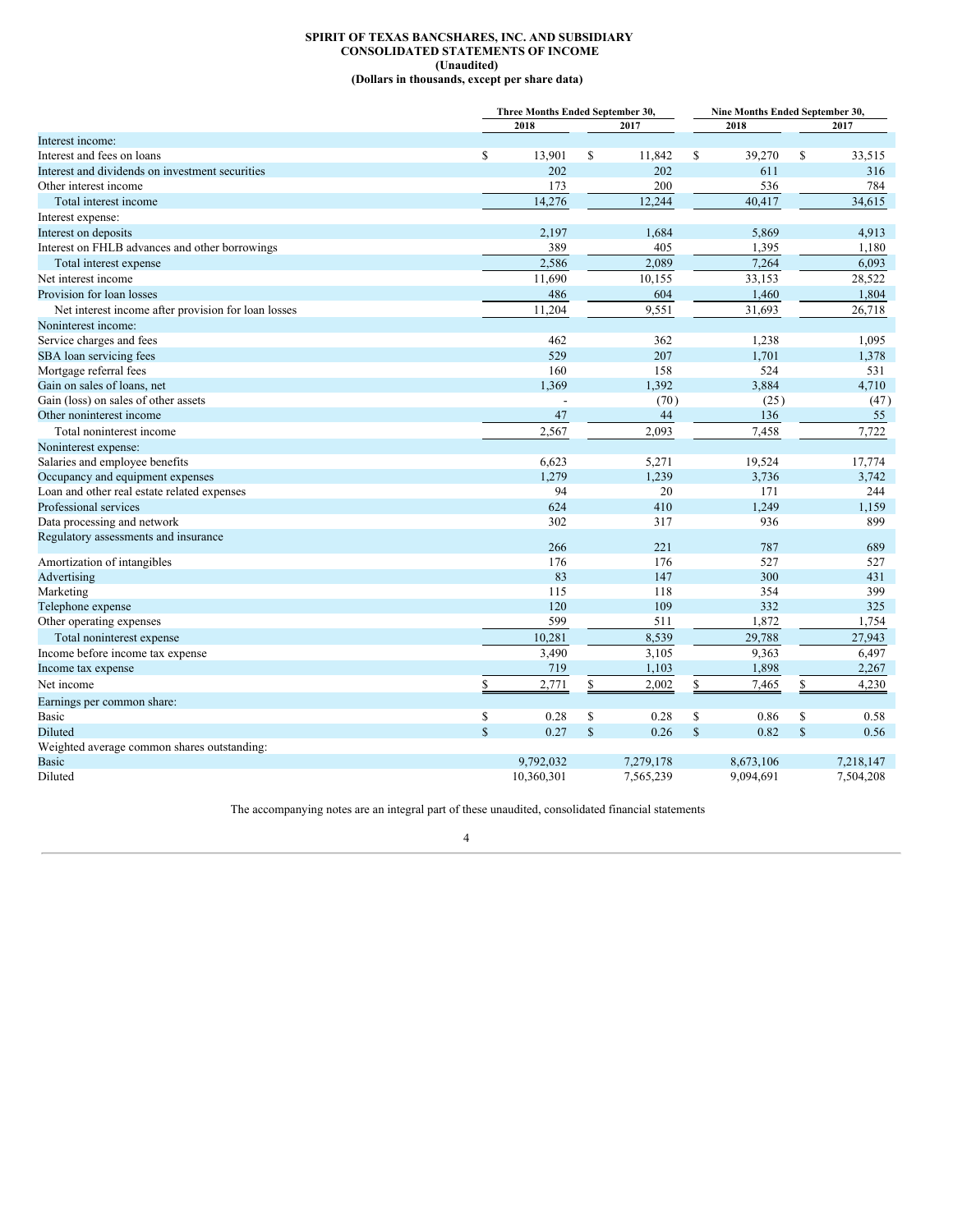#### <span id="page-4-0"></span>**SPIRIT OF TEXAS BANCSHARES, INC. AND SUBSIDIARY CONSOLIDATED STATEMENTS OF COMPREHENSIVE INCOME (Unaudited) (Dollars in thousands)**

|                                                                                                                                                                                    | Three Months Ended September 30, |       |      |       | Nine Months Ended September 30, |       |  |       |  |
|------------------------------------------------------------------------------------------------------------------------------------------------------------------------------------|----------------------------------|-------|------|-------|---------------------------------|-------|--|-------|--|
|                                                                                                                                                                                    | 2018                             |       | 2017 |       | 2018                            |       |  | 2017  |  |
| Net income                                                                                                                                                                         |                                  | 2.771 |      | 2.002 |                                 | 7.465 |  | 4.230 |  |
| Other comprehensive income (loss):                                                                                                                                                 |                                  |       |      |       |                                 |       |  |       |  |
| Unrealized net holding gains (losses) on investment securities available for sale, net of                                                                                          |                                  |       |      |       |                                 |       |  |       |  |
| taxes of $$16, $13, $169$ and $$79$ , respectively                                                                                                                                 |                                  | (61)  |      | (25)  |                                 | (637) |  | (153) |  |
| Reclassification adjustment for realized (gains) losses on investment securities available<br>for sale included in net income, net of taxes of \$0, \$0, \$0 and \$0, respectively |                                  |       |      |       |                                 |       |  |       |  |
|                                                                                                                                                                                    |                                  |       |      |       |                                 |       |  |       |  |
| Total other comprehensive income (loss)                                                                                                                                            |                                  | (61   |      | 25    |                                 | (637) |  | (153) |  |
| Total comprehensive income                                                                                                                                                         |                                  | 2.710 |      | 1.977 |                                 | 6,828 |  | 4.077 |  |

The accompanying notes are an integral part of these unaudited, consolidated financial statements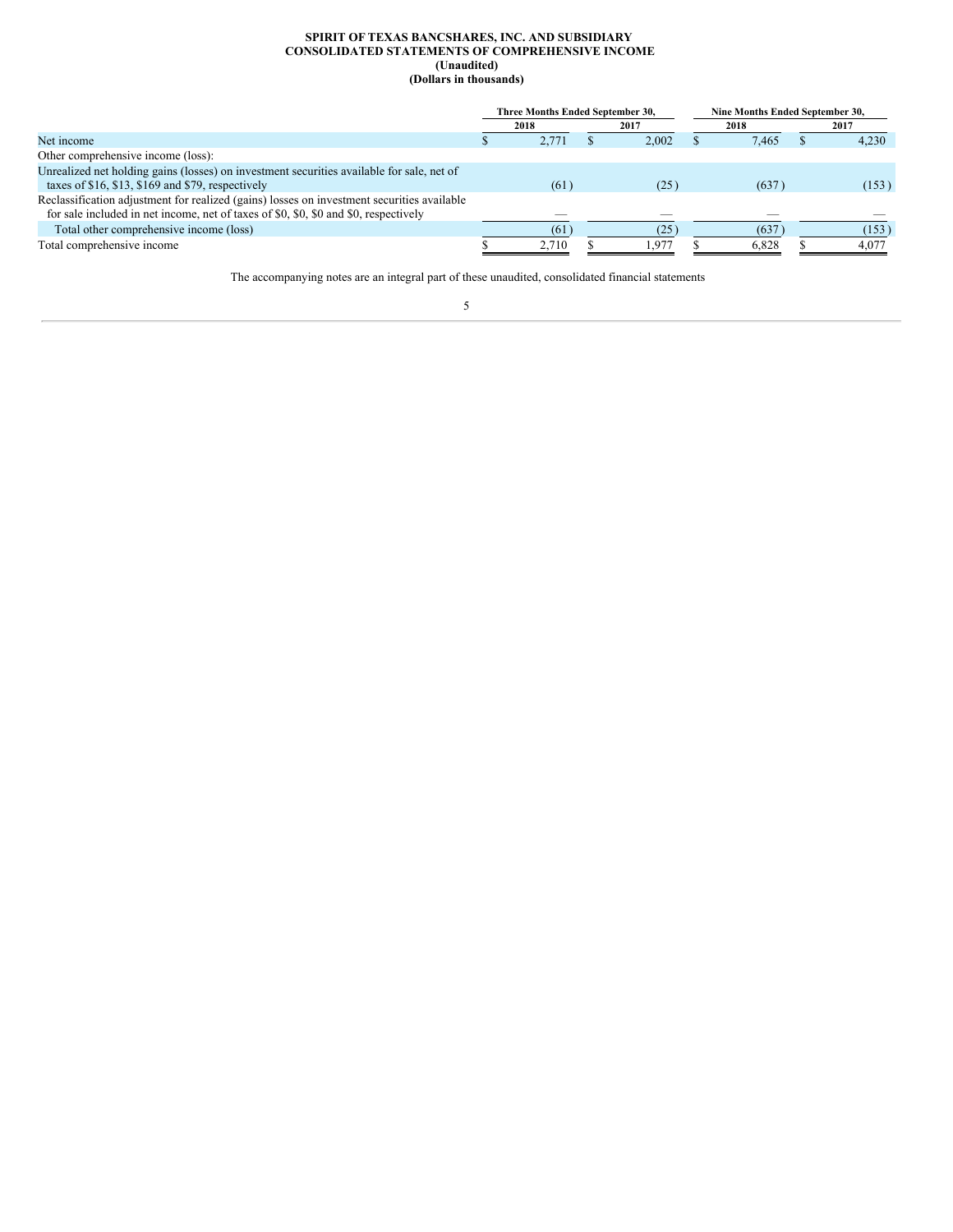#### <span id="page-5-0"></span>**SPIRIT OF TEXAS BANCSHARES, INC. AND SUBSIDIARY CONSOLIDATED STATEMENTS OF CHANGES IN STOCKHOLDERS' EQUITY (Unaudited) (Dollars in thousands)**

|                                        | <b>Shares</b> of<br>Common<br>Stock | <b>Shares</b> of<br>Preferred<br><b>Stock</b> | Common<br>Stock | Preferred<br>Stock | Retained<br>Earnings | Accumulated<br>Other<br>Comprehensive<br>Income (Loss) |         |    | Total<br>Stockholders'<br><b>Equity</b> |
|----------------------------------------|-------------------------------------|-----------------------------------------------|-----------------|--------------------|----------------------|--------------------------------------------------------|---------|----|-----------------------------------------|
| Balance as of January 1, 2017          | 7,069,527                           | 170,236                                       | 78,871          | 1,753              | 12,272               |                                                        |         |    | 92,896                                  |
| Net income                             |                                     |                                               |                 |                    | 4,230                |                                                        |         |    | 4,230                                   |
| Conversion of preferred stock          | 170,236                             | (170, 236)                                    | 1,753           | (1,753)            |                      |                                                        |         |    |                                         |
| Exercise of stock options and warrants | 40,419                              |                                               | 471             |                    |                      |                                                        |         |    | 471                                     |
| Issuance of common stock               |                                     |                                               |                 |                    |                      |                                                        |         |    |                                         |
| Stock-based compensation               |                                     |                                               | 1,361           |                    |                      |                                                        |         |    | 1,361                                   |
| Other comprehensive income (loss)      |                                     |                                               |                 |                    |                      |                                                        | (153)   |    | (153)                                   |
| Balance as of September 30, 2017       | 7,280,183                           |                                               | 82,456          |                    | 16,502               |                                                        | (153)   |    | 98,805                                  |
| Balance as of January 1, 2018          | 7,280,183                           |                                               | 82,615          |                    | 17,025               |                                                        | (501)   | S. | 99,139                                  |
| Net income                             |                                     |                                               |                 |                    | 7,465                |                                                        |         |    | 7,465                                   |
| Shares issued in offering, net         | 2,300,000                           |                                               | 42,058          |                    |                      |                                                        |         |    | 42,058                                  |
| Exercise of stock options and warrants | 232,298                             |                                               | 2,362           |                    |                      |                                                        |         |    | 2,362                                   |
| Stock-based compensation               |                                     |                                               | 506             |                    |                      |                                                        |         |    | 506                                     |
| Other comprehensive income (loss)      |                                     |                                               |                 |                    |                      |                                                        | (637)   |    | (637)                                   |
| Balance as of September 30, 2018       | 9,812,481                           |                                               | 127,541         |                    | 24,490               |                                                        | (1,138) |    | 150,893                                 |

The accompanying notes are an integral part of these unaudited, consolidated financial statements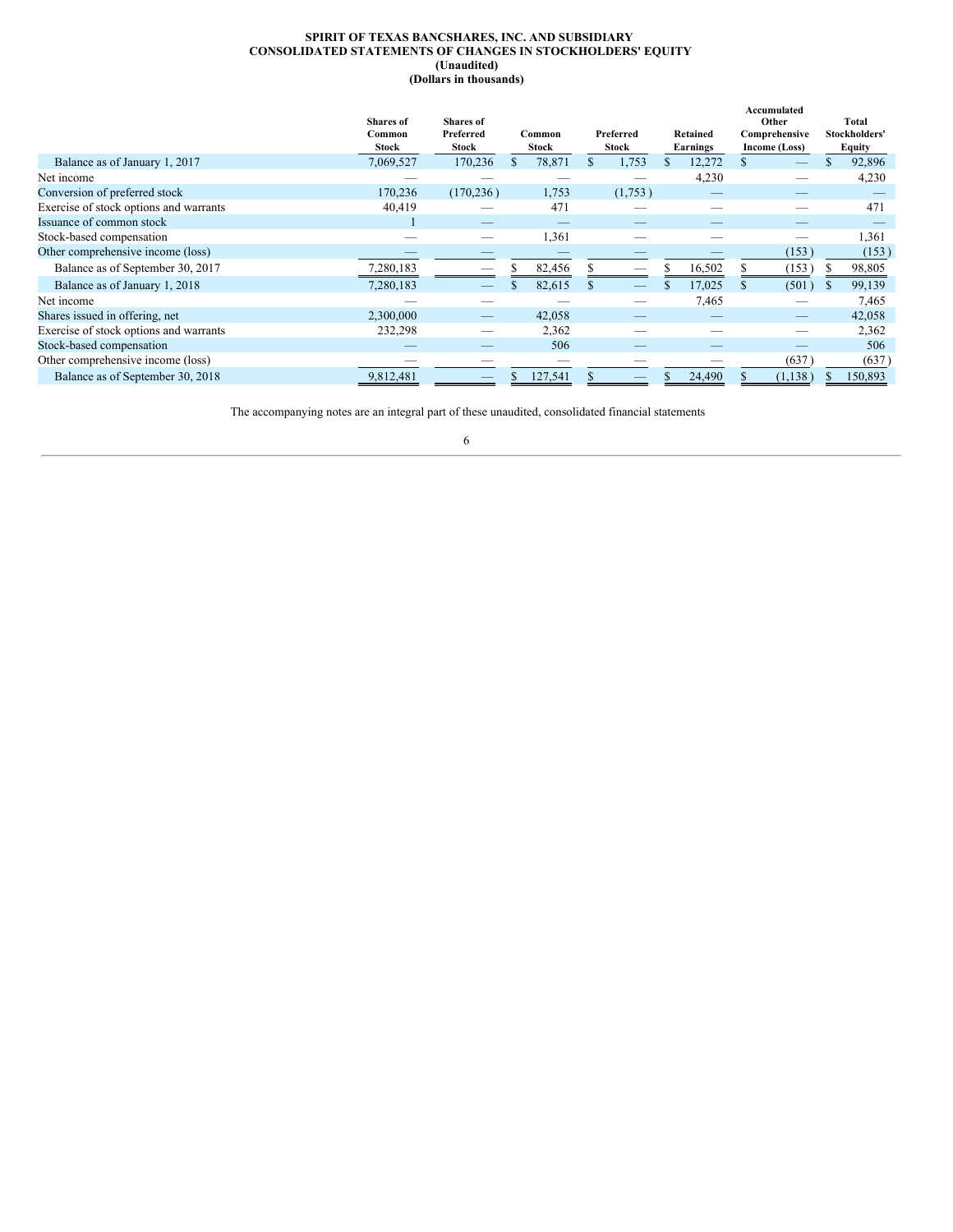#### <span id="page-6-0"></span>**SPIRIT OF TEXAS BANCSHARES, INC. AND SUBSIDIARY CONSOLIDATED STATEMENTS OF CASH FLOWS (Unaudited) (Dollars in thousands)**

|                                                                                             |              | Nine Months Ended September 30, |              |            |
|---------------------------------------------------------------------------------------------|--------------|---------------------------------|--------------|------------|
|                                                                                             |              | 2018                            |              | 2017       |
| Cash Flows From Operating Activities:                                                       |              |                                 |              |            |
| Net income                                                                                  | $\mathbf S$  | 7.465                           | $\mathbb{S}$ | 4,230      |
| Adjustments to reconcile net income to net cash provided by (used in) operating activities: |              |                                 |              |            |
| Provision for loan losses                                                                   |              | 1,460                           |              | 1,804      |
| Depreciation and amortization                                                               |              | 1,410                           |              | 1,320      |
| Net amortization (accretion) of premium (discount) on investment securities                 |              | 234                             |              | 140        |
| Amortization of intangible assets                                                           |              | 527                             |              | 527        |
| Accretion of discount on retained SBA loans                                                 |              | (672)                           |              | (1,219)    |
| Deferred tax expense (benefit)                                                              |              | (18)                            |              | (683)      |
| Originations of loans held for sale                                                         |              | (50, 963)                       |              | (55,206)   |
| Proceeds from loans held for sale                                                           |              | 53,152                          |              | 60,335     |
| Net gains on sale of loans held for sale                                                    |              | (3,884)                         |              | (4,710)    |
| (Gain) loss on sale of other real estate owned                                              |              | 11                              |              | (2)        |
| Fair value adjustment on SBA servicing asset                                                |              | 805                             |              | 770        |
| Stock-based compensation                                                                    |              | 506                             |              | 1.361      |
| Increase in cash surrender value of BOLI                                                    |              | (4)                             |              | (2)        |
| Net change in operating assets and liabilities:                                             |              |                                 |              |            |
| Net change in accrued interest receivable                                                   |              | (249)                           |              | (452)      |
| Net change in accrued interest payable                                                      |              | 68                              |              | 93         |
| Net change in other assets                                                                  |              | 945                             |              | 835        |
| Net change in other liabilities                                                             |              | (701)                           |              | (971)      |
| Net cash provided by (used in) operating activities                                         |              | 10.092                          |              | 8,170      |
| Cash Flows From Investing Activities:                                                       |              |                                 |              |            |
| Purchase of investment securities available for sale                                        |              |                                 |              | (40, 419)  |
| Paydown and maturities of investment securities available for sale                          |              | 2.754                           |              | 1,219      |
| Net purchase of FHLB and other bank stock                                                   |              | (49)                            |              | (47)       |
| Proceeds from the sale of loans held for investment                                         |              | 1,451                           |              |            |
| Net change in loans                                                                         |              | (87, 937)                       |              | (91, 800)  |
| Proceeds from the sale of other real estate owned                                           |              |                                 |              |            |
|                                                                                             |              | 22                              |              | 499        |
| Purchase of premises and equipment                                                          |              | (5,356)                         |              | (7,709)    |
| Proceeds from the sale of premises and equipment                                            |              |                                 |              | 55         |
| Net cash provided by (used in) investing activities                                         |              | (89, 115)                       |              | (138, 202) |
| Cash Flows From Financing Activities:                                                       |              |                                 |              |            |
| Net change in deposits                                                                      |              | 37,242                          |              | 28,705     |
| Proceeds from long-term borrowings                                                          |              |                                 |              | 16,762     |
| Repayment of long-term borrowings                                                           |              | (11, 450)                       |              | (4,956)    |
| Proceeds from short-term borrowings                                                         |              | 10,000                          |              | 10,000     |
| Repayment of short-term borrowings                                                          |              | (15,000)                        |              | (10,000)   |
| Shares issued in offering, net                                                              |              | 42,058                          |              |            |
| Exercise of stock options and warrants                                                      |              | 2,362                           |              | 471        |
| Net cash provided by (used in) financing activities                                         |              | 65,212                          |              | 40.982     |
| Net Change in Cash and Cash Equivalents                                                     |              | (13, 811)                       |              | (89,050)   |
| Cash and Cash Equivalents at Beginning of Period                                            |              | 57,949                          |              | 152,232    |
| Cash and Cash Equivalents at End of Period                                                  | \$           | 44,138                          | \$           | 63,182     |
| Supplemental Disclosures of Cash Flow Information:                                          |              |                                 |              |            |
| Interest paid                                                                               | $\mathbf S$  | 5,802                           | \$           | 4,820      |
| Income taxes paid                                                                           |              | 2,850                           |              | 1,695      |
| Supplemental disclosure of noncash investing and financing activities:                      |              |                                 |              |            |
| Transfer of loans to other real estate owned and repossessed assets                         | $\mathbb{S}$ | 301                             | $\mathbb{S}$ | 450        |
|                                                                                             |              |                                 |              |            |

The accompanying notes are an integral part of these unaudited, consolidated financial statements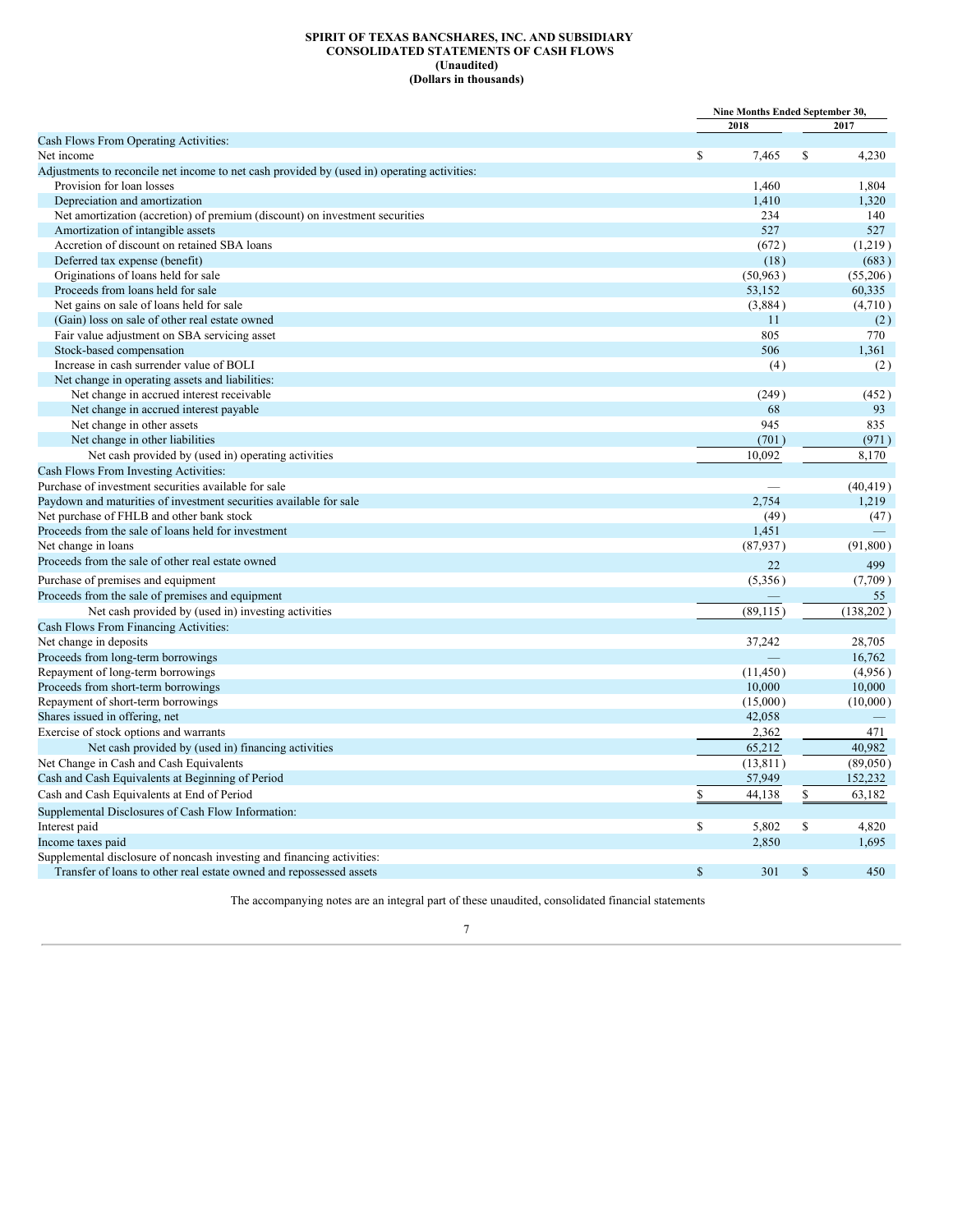#### <span id="page-7-0"></span>**SPIRIT OF TEXAS BANCSHARES, INC. NOTES TO CONSOLIDATED FINANCIAL STATEMENTS (UNAUDITED)**

# **NOTE 1. SUMMARY OF SIGNIFICANT ACCOUNTING POLICIES**

#### *Nature of Operations*

Spirit of Texas Bancshares, Inc. (the "Holding Company" or "Company") is a bank holding company headquartered in Conroe, Texas that provides, through its bank subsidiary, a variety of financial services to individuals and corporate customers in Texas, which are primarily agricultural, light industrial and commercial areas.

On March 16, 2017, the Company filed a Second Amended and Restated Certificate of Formation with the Texas Secretary of State to affect a reverse stock split of its outstanding common stock which became effective on March 16, 2017. As a result of the reverse stock split, every two shares of the Company's issued and outstanding common stock were consolidated into one issued and outstanding share of common stock. The computations of all share and per share amounts in this Quarterly Report on Form 10-Q (this "Form 10-Q") have been adjusted retroactively to reflect the reverse stock split.

The Company consummated the underwritten initial public offering of its common stock in May 2018. In connection with the initial public offering, the Company issued and sold 2,300,000 shares of its common stock, including 300,000 shares of common stock sold pursuant to the underwriters' full exercise of their option to purchase additional shares, at an offering price of \$21.00 per share, for aggregate gross proceeds of \$48.3 million before deducting underwriting discounts and offering expenses, and aggregate net proceeds of \$42.1 million after deducting underwriting discounts and offering expenses.

#### *Basis of Presentation*

The consolidated financial statements include the accounts of the Holding Company and the accounts of its wholly-owned subsidiary, Spirit of Texas Bank SSB (the "Bank"). All significant intercompany balances and transactions have been eliminated in consolidation.

The accompanying unaudited condensed consolidated financial statements have been prepared in conformity with U.S. generally accepted accounting principles ("GAAP") for interim financial information and Article 8 of Regulation S-X. Accordingly, they do not include all of the information and footnotes required by GAAP for complete financial statements. Operating results for the period ended September 30, 2018 are not necessarily indicative of the results that may be expected for the year ending December 31, 2018 and should be read in conjunction with the audited financial statements and notes thereto for the year ended December 31, 2017 included in our prospectus filed with the Securities and Exchange Commission ("SEC") pursuant to Rule 424(b) of the Securities Act of 1933, as amended, on May 4, 2018, related to our initial public offering.

In the opinion of management, all adjustments (consisting of normal recurring accruals) considered necessary for the fair presentation of these consolidated financial statements have been included. The preparation of financial statements in conformity with these accounting principles requires management to make estimates and assumptions that affect the reported amounts of assets and liabilities at the date of the financial statements and income and expense during the reporting periods and the related disclosures. Although management's estimates and assumptions are based on current expectations, estimates, forecasts and projections about future performance of the Company, such estimates and assumptions are not guarantees of future performance and involve certain risks, uncertainties and assumptions that are difficult for the Company to assess. Operating results for the interim periods disclosed herein are not necessarily indicative of the results that may be expected for a full year or any future period.

#### *Accounting Policies Recently Adopted and Pending Accounting Pronouncements*

Accounting Standards Update (ASU) 2018-15, "Intangibles - Goodwill and Other - Internal Use Software -Issued in August 2018, ASU No. 2018-15 aligns the requirements for capitalizing implementation costs incurred in a hosting arrangement that is a service contract with the requirements for capitalizing implementation costs incurred to develop or obtain internal-use software. The amendments of ASU 2018-15 are effective for public entities for interim and annual periods beginning after December 15, 2019 and for other entities for periods beginning after December 15, 2020. Management will early adopt ASU 2018-15 as of January 1, 2019 as early adoption is permitted and is currently evaluating the impact the ASU will have on the consolidated financial statements.

*ASU 2018-13, "Fair Value Measurement Disclosure Framework" –*Issued in August 2018, ASU No. 2018-13 modifies the disclosure requirements on fair value measurements outlined in Topic 820, Fair Value Measurements. Specifically the amendments in the ASU remove the requirements to disclose the amount and reasons for transfers between fair value hierarchy levels, the policy for timing of transfers between levels, the valuation processes for Level 3 fair value measurements, and for nonpublic entities, disclosure of the changes in unrealized gains and losses for the period included in earnings for recurring Level 3 fair value measurements.

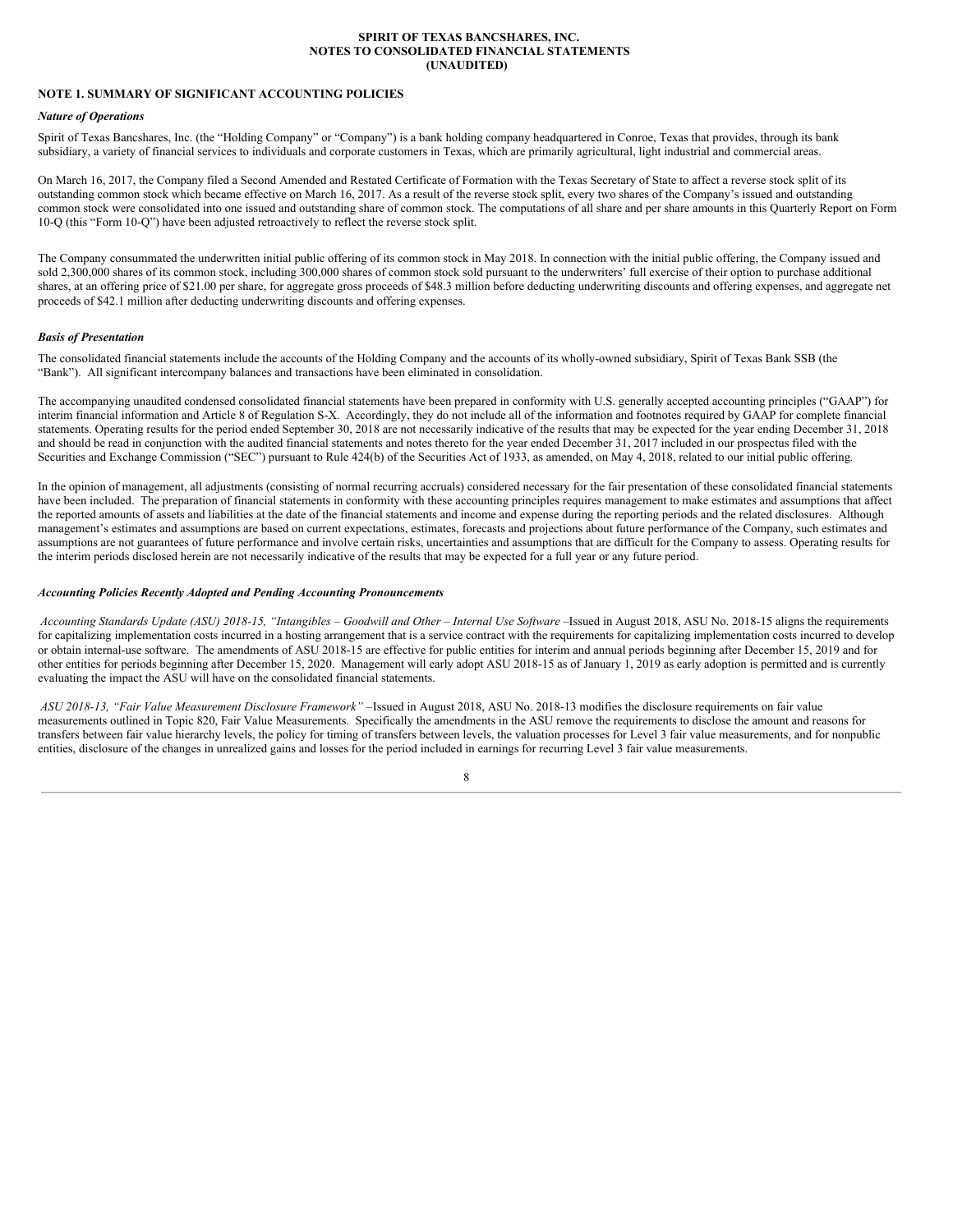Additionally, the ASU adds disclosure requirements regarding changes in unrealized gains and losses for the period included in other comprehensive income related to Level 3 fair value measurements, and disclosure of the range and weighted average of significant unobservable inputs used to develop Level 3 fair value measurements. The amendments of ASU 2018-13 are effective for all entities for interim and annual periods beginning after December 15, 2019. Management will adopt the provisions of this ASU removing fair value disclosure requirements as of December 31, 2018 as early adoption of the removal provisions is allowed and will adopt the remaining provisions of the ASU as of the effective date.

*ASU 2018-09, "Codification Improvements."* Issued in July 2018, ASU No. 2018-09 makes changes to a variety of topics to clarify, correct errors in, or make minor improvements to the Accounting Standards Codification. The majority of the amendments in ASU 2018-09 will be effective in annual periods beginning after December 15, 2018. Management is currently evaluating the effects the adoption of ASU 2018-09 will have on the consolidated financial statements, results of operations and cash flows.

*ASU 2018-07, "Compensation-Stock Compensation."* Issued in June 2018, ASU 2018-07 expands the scope of ASC 718 to include share-based payment transactions for acquiring goods and services from nonemployees. The amendments also clarify that ASC 718 does not apply to share-based payments used to provide either financing to the issuer or awards granted in conjunction with selling goods or services to customers under a contract subject to ASC 606, Revenue from Contracts with Customers. The amendments of ASU 2018-07 are effective for public entities for interim and annual periods beginning after December 15, 2018 and for other entities for periods beginning after December 15, 2019. Management will adopt ASU 2018-07 using the public company effective date as early adoption is permitted and is currently evaluating the impact the ASU will have on the consolidated financial statements.

ASU 2017-08, "Receivables-Nonrefundable Fees and Other Costs (Subtopic 310-20): Premium Amortization on Purchased Callable Debt Securities." Issued in March 2017, ASU 2017-08 amends the amortization period for certain purchased callable debt securities held at a premium. In particular, the amendments in ASU 2017-08 require the premium to be amortized to the earliest call date. The amendments do not, however, require an accounting change for securities held at a discount; instead, the discount continues to be amortized to maturity. Notably, the amendments in this ASU more closely align the amortization period of premiums and discounts to expectations incorporated in market pricing on the underlying securities. Securities within the scope of ASU 2017-08 are purchased debt securities that have explicit, non-contingent call features that are callable at fixed prices and on preset dates. The amendments of ASU 2017-08 become effective for public entities for fiscal years, and for interim periods within those fiscal years, beginning after December 15, 2018 and for other entities for periods beginning after December 15, 2019. Management will adopt this ASU using the public company effective date as early adoption is permitted and is currently evaluating the impact this ASU will have on the consolidated financial statements; however, the adoption of ASU 2017-08 is not expected to have a material impact on the Company's consolidated financial statements.

ASU 2017-04, "Intangibles-Goodwill and Other (Topic 350): Simplifying the Test for Goodwill Impairment." Issued in January 2017, ASU 2017-04 simplifies the manner in which an entity is required to test goodwill for impairment by eliminating Step 2 from the goodwill impairment test. Step 2 measures a goodwill impairment loss by comparing the implied fair value of a reporting unit's goodwill with the carrying amount of that goodwill. In computing the implied fair value of goodwill under Step 2, an entity, prior to the amendments in ASU 2017-04, had to perform procedures to determine the fair value at the impairment testing date of its assets and liabilities, including unrecognized assets and liabilities, in accordance with the procedure that would be required in determining the fair value of assets acquired and liabilities assumed in a business combination. However, under the amendments in ASU 2017-04, an entity should (1) perform its annual or interim goodwill impairment test by comparing the fair value of a reporting unit with its carrying amount, and (2) recognize an impairment charge for the amount by which the carrying amount exceeds the reporting unit's fair value, with the understanding that the loss recognized should not exceed the total amount of goodwill allocated to that reporting unit. Additionally, ASU 2017-04 removes the requirements for any reporting unit with a zero or negative carrying amount to perform a qualitative assessment and, if it fails such qualitative test, to perform Step 2 of the goodwill impairment test. ASU 2017-04 is effective prospectively for public entities for annual, or any interim, goodwill impairment tests in fiscal years beginning after December 15, 2019 and for all other entities for impairment tests in fiscal years beginning after December 15, 2021. Management will adopt this ASU using the public company effective date as early adoption is permitted and will continue to evaluate the impact this ASU will have on the consolidated financial statements through its effective date; however, the adoption of ASU 2017-04 is not expected to have a material impact on the Company's consolidated financial statements.

ASU 2017-01, "Business Combinations (Topic 805) - Clarifying the Definition of a Business. "Issued in January 2017, ASU 2017-01 clarifies the definition of a business with the objective of adding guidance to assist entities with evaluating whether transactions should be accounted for as acquisitions (or disposals) of assets or businesses, which determines whether goodwill should be recorded or not. The amendments in ASU No. 2017-01 provide a screen to determine when a set of assets and activities (collectively, a "set") is not a business. The screen requires that when substantially all of the fair value of the gross assets acquired (or disposed of) is concentrated in a single identifiable asset or a group of similar identifiable assets, the set is not a business. This screen reduces the number of transactions that need to be further evaluated. If, however, the screen is not met, then the amendments in ASU 2017-01 require that to be considered a business, a set must include, at a minimum, an input and a substantive process that together significantly contribute to the ability to create output and remove the evaluation of whether a market participant could replace missing elements. The revised definition will result in more transactions being recorded as asset acquisitions or dispositions as opposed to

 $\overline{Q}$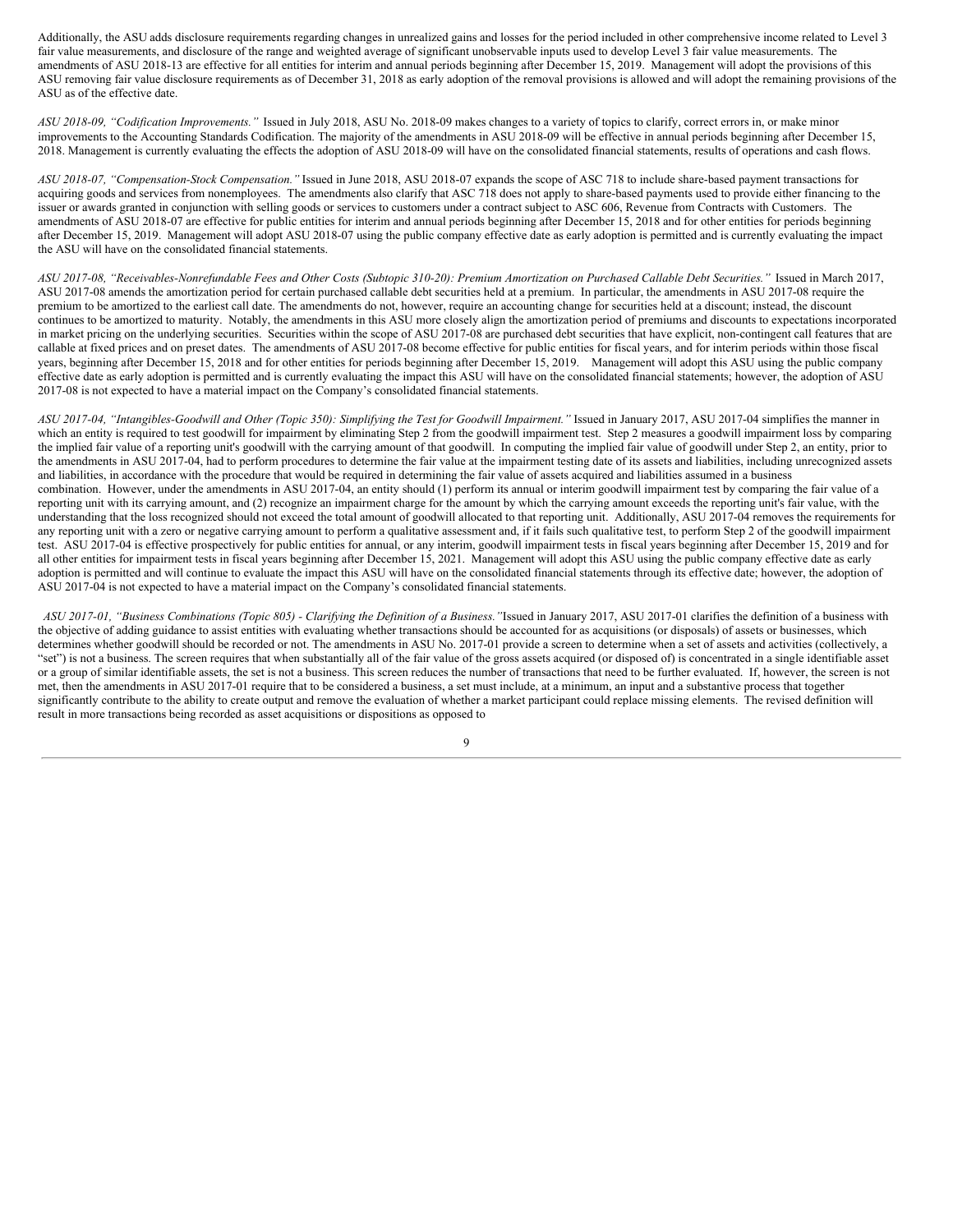business acquisitions or dispositions. The amendments of ASU 2017-01 are effectivefor public business entities for fiscal years beginning after December 15, 2017, and for private companies for fiscal years beginning after December 15, 2018. Management has elected to adopt this ASU using the private company effective date and is currently evaluating the impact this ASU will have on the consolidated financial statements; however, the adoption of ASU 2017-01 is not expected to have a material impact onthe Company's consolidated financial statements.

In October 2016, the FASB issued ASU No. 2016-16, "Income Taxes (Topic 740): Intra-Entity Transfers of Assets Other Than Inventory. The objective of issuing this ASU is to improve the accounting for the income tax consequences of intra-entity transfers of assets other than inventory. Current GAAP prohibits the recognition of current and deferred income taxes for an intra-entity asset transfer until the asset has been sold to an outside party. This prohibition on recognition is an exception to the principle of comprehensive recognition of current and deferred income taxes in GAAP. As such, the Board decided that an entity should recognize the income tax consequences of an intraentity transfer of an asset other than inventory when the transfer occurs. Consequently, the amendments in this guidance eliminate the exception for an intra-entity transfer of an asset other than inventory. The amendments of this ASU are effective for public business entities for fiscal years beginning after December 15, 2017, and for private companies for fiscal years beginning after December 15, 2018. Early adoption is permitted for all entities as of the beginning of an annual reporting period for which financial statements (interim or annual) have not been issued or made available for issuance. That is, earlier adoption should be in the first interim period if an entity issues interim financial statements. Management has elected to adopt this ASU using the private company effective date and is currently evaluating this guidance to determine the impact on its consolidated financial position, results of operations or cash flows.

ASU 2016-13, "Financial Instruments-Credit Losses (Topic 326): Measurement of Credit Losses on Financial Instruments." Issued in June 2016, ASU 2016-13 will add FASB ASC Topic 326, "Financial Instruments-Credit Losses" and finalizes amendments to FASB ASC Subtopic 825-15, "Financial Instruments-Credit Losses." The amendments of ASU 2016-13 are intended to provide financial statement users with more decision-useful information related to expected credit losses on financial instruments and other commitments to extend credit by replacing the current incurred loss impairment methodology with a methodology that reflects expected credit losses and requires consideration of a broader range of reasonable and supportable information to determine credit loss estimates. The amendments of ASU 2016-13 eliminate the probable initial recognition threshold and, in turn, reflect an entity's current estimate of all expected credit losses. ASU 2016-13 does not specify the method for measuring expected credit losses, and an entity is allowed to apply methods that reasonably reflect its expectations of the credit loss estimate. Additionally, the amendments of ASU 2016-13 require that credit losses on available for sale debt securities be presented as an allowance rather than as a write-down. The amendments of ASU 2016-13 are effective for public entities for interim and annual periods beginning after December 15, 2019 and for all other entities for periods beginning after December 15, 2020. Earlier application is permitted for interim and annual periods beginning after December 15, 2018. Management has elected to adopt this ASU using the private company effective date and is currently evaluating the impact this ASU will have on the consolidated financial statements and that evaluation will depend on economic conditions and the composition of the Company's loan and lease portfolio at the time of adoption.

*ASU 2016-02, "Leases (Topic 842)."* Issued in February 2016, ASU 2016-02 was issued by the FASB to increase transparency and comparability among organizations by recognizing lease assets and lease liabilities on the balance sheet and by disclosing key information about leasing arrangements. ASU 2016-02 will, among other things, require lessees to recognize a lease liability, which is a lessee's obligation to make lease payments arising from a lease, measured on a discounted basis; and a right-of-use asset, which is an asset that represents the lessee's right to use, or control the use of, a specified asset for the lease term. ASU 2016-02 does not significantly change lease accounting requirements applicable to lessors; however, the ASU contains some targeted improvements that are intended to align, where necessary, lessor accounting with the lessee accounting model and with the updated revenue recognition guidance issued in 2014. The amendments of ASU 2016-02 are effective for public entities for interim and annual periods beginning after December 15, 2018 and for other entities for periods beginning after December 15, 2019. The adoption of this ASU will result in an increase to the Consolidated Balance Sheets for right-of-use assets and associated lease liabilities for operating leases in which the Company is the lessee. Under current accounting standards, all of the Company's leases are classified as operating leases and, as such, are not recognized on the Company's Consolidated Balance Sheet. Additionally, in July 2018, the FASB issued ASU No. 2018-10, Codification Improvements to Topic 842, Leases and ASU No. 2018-11, Leases, Targeted Improvements. The amendments in these updates provide additional clarification and implementation guidance on certain aspects of ASU 2016-02 and have the same effective and transition requirements as ASU 2016-02. Specifically, ASU 2018-11 creates an additional transition method option allowing entities to record a cumulative effect adjustment to opening retained earnings in the year of adoption. Management will adopt these ASU's using the public company effective date as early adoption is permitted and is currently evaluating the impact tothe consolidated financial statements and related method of adoption, specifically, we are in the process of reviewing service contracts to determine if right-of-use assets exist.

*ASU 2014-09, "Revenue from Contracts with Customers (Topic 606)."*Issued in May 2014, ASU 2014-09 will add FASB ASC Topic 606, "Revenue from Contracts with Customers," and will supersede revenue recognition requirements in FASB ASC Topic 605, "Revenue Recognition," as well as certain cost guidance in FASB ASC Topic 605- 35, "Revenue Recognition – Construction-Type and Production-Type Contracts." ASU 2014-09 provides a framework for revenue recognition that replaces the existing industry and transaction specific requirements under the existing standards. ASU 2014-09 requires an entity to apply a five-step model to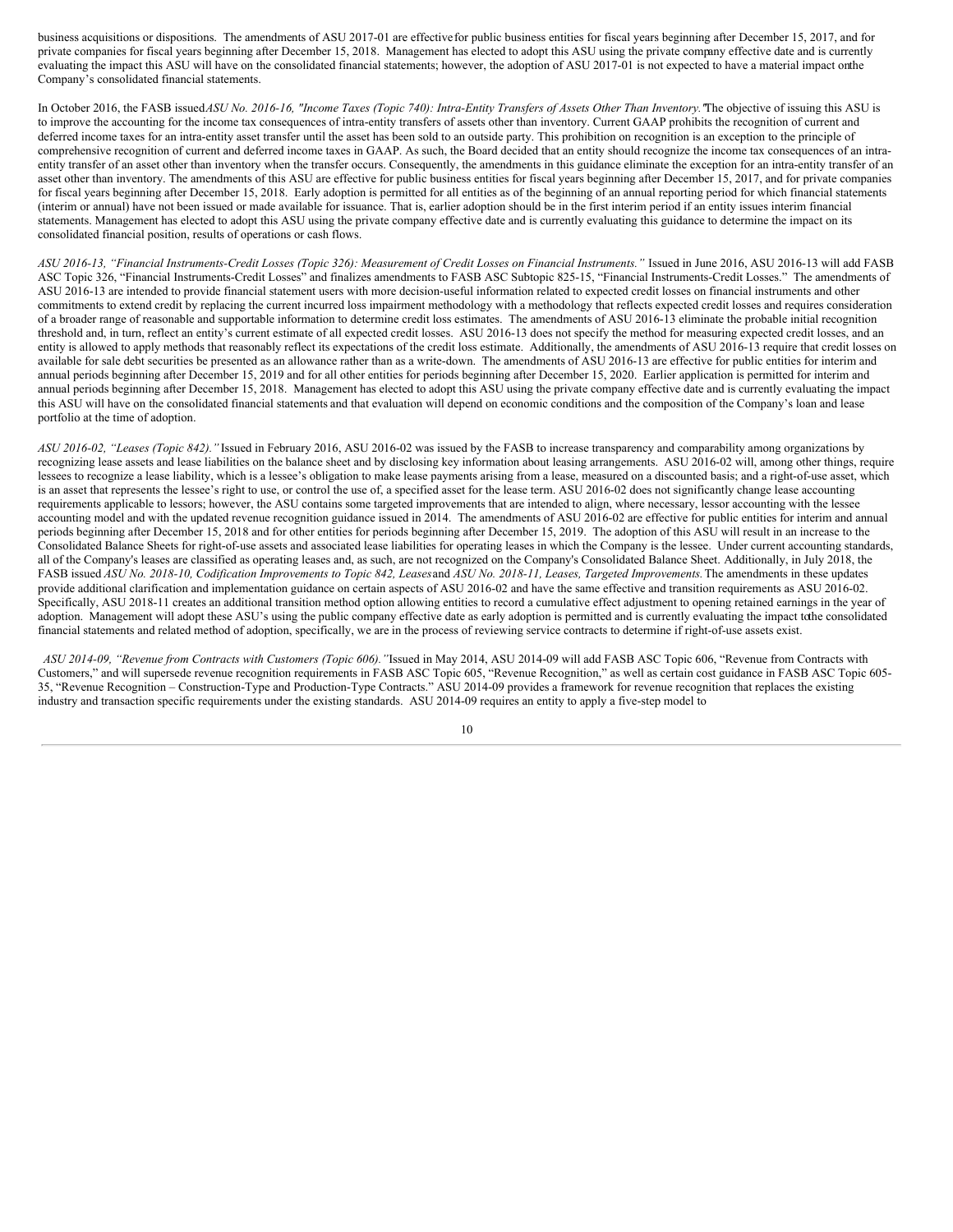determine when to recognize revenue and at what amount. The model specifiesthat revenue should be recognized when (or as) an entity transfers control of goods or services to a customer at the amount in which the entity expects to be entitled. Depending on whether certain criteria are met, revenue should be recognized either over time, in a manner that depicts the entity's performance, or at a point in time, when control of the goods or services are transferred to the customer. ASU 2014-09 provides that an entity should apply the following steps: (1) identify the contract(s) with a customer; (2) identify the performance obligations in the contract; (3) determine the transaction price; (4) allocate the transaction price to the performance obligations in the contract; and (5) recognize revenue when, or as, the entity satisfies a performance obligation. In addition, the existing requirements for the recognition of a gain or loss on the transfer of non-financial assets that are not in a contract with a customer are amended to be consistent with the guidance on recognition and measurement in ASU 2014-09. The amendments of ASU 2014-09 may be applied either retrospectively to each prior reporting period presented or retrospectively with the cumulative effect of initially applying ASU 2014-09 recognized at the date of initial application. If the transition method of application is elected, the entity should also provide the additional disclosures in reporting periods that include the date of initial application of (1) the amount by which each financial statement line item is affected in the current reporting period, as compared to the guidance that was in effect before the change, and (2) an explanation of the reasons for significant changes.*ASU* 2015-14, "Revenue from Contracts with Customers (Topic 606)-Deferral of the Effective Date," issued in August 2015, defers the effective date of ASU 2014-09 by one year. ASU 2015-14 provides that the amendments of ASU 2014-09 become effective for public business entities for fiscal years beginning after December 15, 2017, and for private companies for fiscal years beginning after December 15, 2018. All subsequently issued ASU's which provide additional guidance and clarifications to various aspects of FASB ASC Topic 606 will become effective when the amendments of ASU 2014-09 become effective. These subsequently issued ASU's include ASU 2016-08*"Revenue* from Contracts with Customers (Topic 606)-Principal versus Agent Considerations," ASU 2016-10 "Revenue from Contracts with Customers (Topic 606)-Identifying Performance Obligations and Licensing," and ASU 2016-12 "Revenue from Contracts with Customers (Topic 606)-Narrow Scope Improvements and Practical *Expedients."* These amendments clarify the main provisions of ASU-2014-09 with respect to specific revenue types based upon implementation questions submitted. Specifically, revenue in which a third party satisfies a portion of the performance obligations, revenue from licensing activities, and the assessment of collectability, treatment of sales taxes, non-cash consideration, and contract modifications at transition. Management has elected to adopt this ASU using the private company effective date and has completed an analysis to determine which revenue streams are within the scope of ASU 2014-09 and the associated impact on those revenue streams. Management has determined that approximately 5% of the revenues earned by the Company are within the scope of ASU 2014-09, and, for most of the revenue streams within the scope of ASU 2014-09, the amendments do not change the timing or amount of revenue recognized. Management will adopt this ASU using the modified retrospective method of application and does not anticipate recording a cumulative adjustment for prior periods presented.

# **NOTE 2. INVESTMENT SECURITIES**

The amortized cost, gross unrealized gains and losses and approximate fair values of securities available for sale are as follows:

|                                           | Amortized |           |                 |                          | <b>Unrealized</b> |       |     |        |  |
|-------------------------------------------|-----------|-----------|-----------------|--------------------------|-------------------|-------|-----|--------|--|
| September 30, 2018                        | Cost      |           |                 | Gains                    | Losses            |       |     | Value  |  |
|                                           |           |           |                 | (Dollars in thousands)   |                   |       |     |        |  |
| Available for sale:                       |           |           |                 |                          |                   |       |     |        |  |
| U.S. Government agencies                  | S         | 2,014     | S               | $\overline{\phantom{a}}$ | \$.               | 108   | S   | 1,906  |  |
| Residential mortgage-backed securities    |           | 27,197    |                 |                          |                   | 1,149 |     | 26,048 |  |
| Corporate bonds and other debt securities |           | 5,678     |                 | -                        |                   | 183   |     | 5,495  |  |
| Total available for sale                  |           | 34,889    |                 | $\overline{\phantom{a}}$ |                   | 1,440 |     | 33,449 |  |
|                                           |           |           |                 |                          |                   |       |     |        |  |
|                                           |           | Amortized |                 | Unrealized               |                   |       |     | Fair   |  |
| December 31, 2017                         |           | Cost      | Gains<br>Losses |                          |                   |       |     | Value  |  |
|                                           |           |           |                 | (Dollars in thousands)   |                   |       |     |        |  |
| Available for sale:                       |           |           |                 |                          |                   |       |     |        |  |
| U.S. Government agencies                  | ъ.        | 2,010     | S               |                          | \$                | 61    | \$. | 1,949  |  |
| Residential mortgage-backed securities    |           | 30,156    |                 |                          |                   | 527   |     | 29,629 |  |
| Corporate bonds and other debt securities |           | 5,711     |                 | $\overline{\phantom{a}}$ |                   | 46    |     | 5,665  |  |
| Total available for sale                  |           | 37,877    |                 |                          |                   | 634   |     | 37,243 |  |

There were no securities pledged at September 30, 2018 or December 31, 2017, respectively.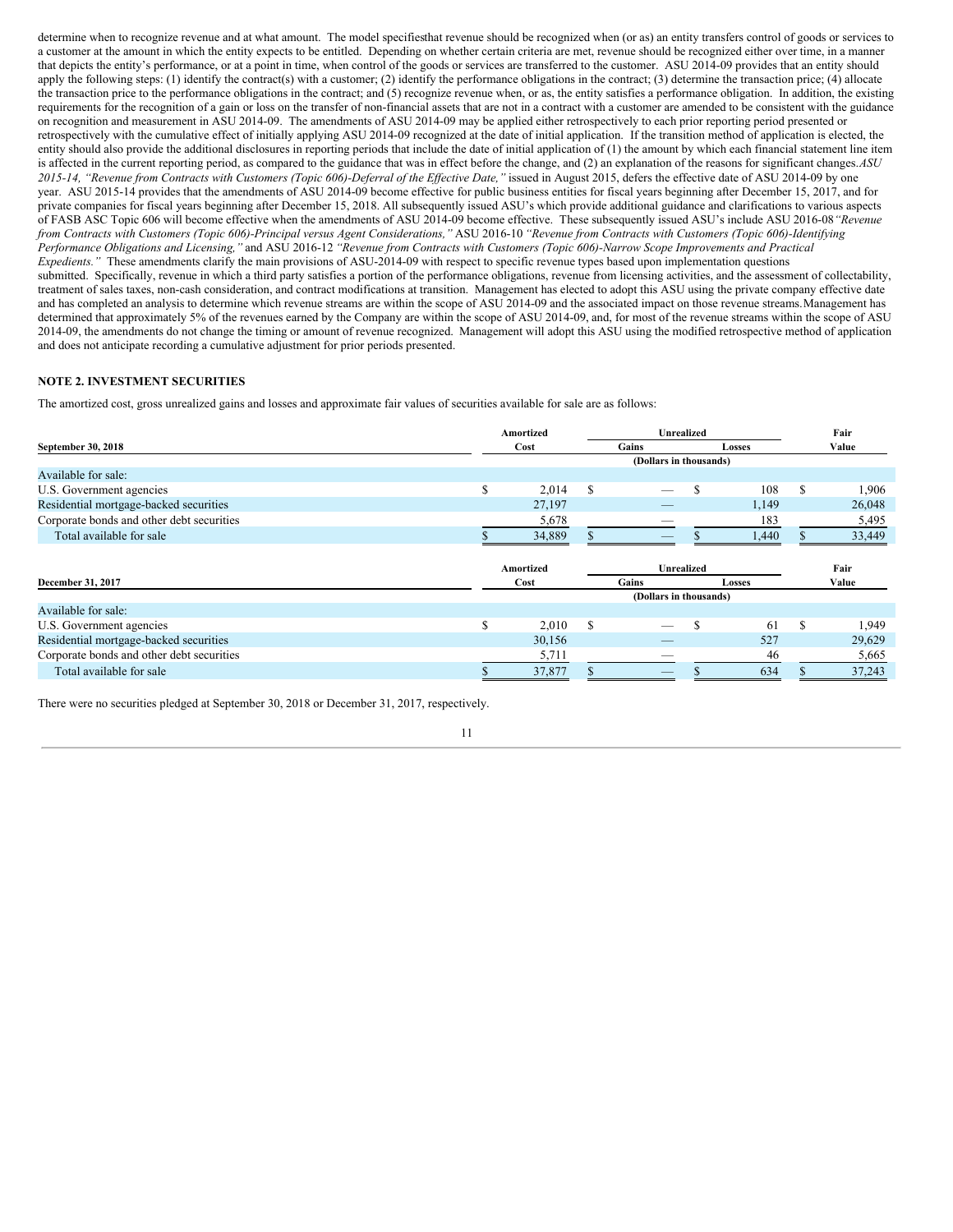The amortized cost and estimated fair value of securities available forsale, by contractual maturity, are as follows:

|                                        | Amortized                | Fair |        |  |
|----------------------------------------|--------------------------|------|--------|--|
| September 30, 2018                     | Cost                     |      | Value  |  |
|                                        | (Dollars in thousands)   |      |        |  |
| Available for sale:                    |                          |      |        |  |
| Due in one year or less                | $\overline{\phantom{a}}$ |      |        |  |
| Due after one year through five years  | 4,117                    |      | 3,998  |  |
| Due after five years through ten years | 3,098                    |      | 2,954  |  |
| Due after ten years                    | 477                      |      | 449    |  |
| Residential mortgage-backed securities | 27,197                   |      | 26,048 |  |
| Total available for sale               | 34,889                   |      | 33,449 |  |

For purposes of the maturity table, residential mortgage-backed securities, the principal of which are repaid periodically, are presented as a single amount. The expected lives of these securities will differ from contractual maturities because borrowers may have the right to prepay the underlying loans with or without prepayment penalties.

The following tables present the estimated fair values and gross unrealized losses on investment securities available for sale, aggregated by investment category and length of time individual securities have been in a continuous unrealized loss position as of the periods presented:

|                                           | <b>Less than 12 Months</b> |                        |    |                           |    | <b>12 Months or More</b> |                    |                          | Total         |        |               |                           |
|-------------------------------------------|----------------------------|------------------------|----|---------------------------|----|--------------------------|--------------------|--------------------------|---------------|--------|---------------|---------------------------|
| September 30, 2018                        |                            | Fair<br>Value          |    | <b>Unrealized</b><br>Loss |    | Fair<br>Value            | Unrealized<br>Loss |                          | Fair<br>Value |        |               | <b>Unrealized</b><br>Loss |
|                                           |                            | (Dollars in thousands) |    |                           |    |                          |                    |                          |               |        |               |                           |
| Available for sale:                       |                            |                        |    |                           |    |                          |                    |                          |               |        |               |                           |
| U.S. Government agencies                  | S                          |                        | S  |                           | \$ | 1,906                    | S                  | 108                      | S             | 1,906  | <sup>\$</sup> | 108                       |
| Residential mortgage-backed securities    |                            | 1,121                  |    | 63                        |    | 24,925                   |                    | 1,086                    |               | 26,046 |               | 1,149                     |
| Corporate bonds and other debt securities |                            | 2,551                  |    | 81                        |    | 2,944                    |                    | 102                      |               | 5,495  |               | 183                       |
| Total available for sale                  |                            | 3,672                  |    | 144                       |    | 29,775                   |                    | 1,296                    |               | 33,447 |               | 1,440                     |
|                                           |                            | Less than 12 Months    |    |                           |    | <b>12 Months or More</b> |                    |                          |               |        | Total         |                           |
|                                           |                            | Fair                   |    | <b>Unrealized</b>         |    | Fair                     |                    | Unrealized               | Fair          |        |               | <b>Unrealized</b>         |
| December 31, 2017                         |                            | Value                  |    | Loss                      |    | Value                    |                    | Loss                     |               | Value  |               | Loss                      |
|                                           |                            |                        |    |                           |    | (Dollars in thousands)   |                    |                          |               |        |               |                           |
| Available for sale:                       |                            |                        |    |                           |    |                          |                    |                          |               |        |               |                           |
| U.S. Government agencies                  | \$                         | 1.949                  | S  | 61                        | S  | -                        |                    | $\overline{\phantom{0}}$ | S             | 1.949  | \$            | 61                        |
| Residential mortgage-backed securities    |                            | 29.627                 |    | 527                       |    |                          |                    |                          |               | 29,627 |               | 527                       |
| Corporate bonds and other debt securities |                            | 5,665                  |    | 46                        |    | _                        |                    | _                        |               | 5,665  |               | 46                        |
| Total available for sale                  | D.                         | 37,241                 | Ъ. | 634                       |    | --                       |                    | _                        | S             | 37,241 |               | 634                       |

At September 30, 2018, the Company's securities portfolio consisted of 50 securities, 49 of which were in an unrealized loss position. Six of the 49 securities in an unrealized loss position at September 30, 2018 were in an unrealized loss position for less than 12 months. The unrealized losses for these securities resulted primarily from changes in interest rates and spreads.

The Company monitors its investment securities for other-than-temporary-impairment ("OTTI"). Impairment is evaluated on an individual security basis considering numerous factors, and its relative significance. The Company has evaluated the nature of unrealized losses in the investment securities portfolio to determine if OTTI exists. The unrealized losses relate to changes in market interest rates and specific market conditions that do not represent credit-related impairments. Furthermore, the Company does not intend to sell nor is it more likely than not that it will be required to sell these investments before the recovery of their amortized cost basis. Management has completed an assessment of each security in an unrealized loss position for credit impairment and has determined that no individual security was other-than-temporarily impaired at September 30, 2018. The following describes the basis under which the Company has evaluated OTTI:

# *U.S. Government Agencies and Residential Mortgage-Backed Securities ("MBS"):*

The unrealized losses associated with U.S. Government agencies and residential MBS are primarily driven by changes in interest rates. These securities have either an explicit or implicit U.S. government guarantee.

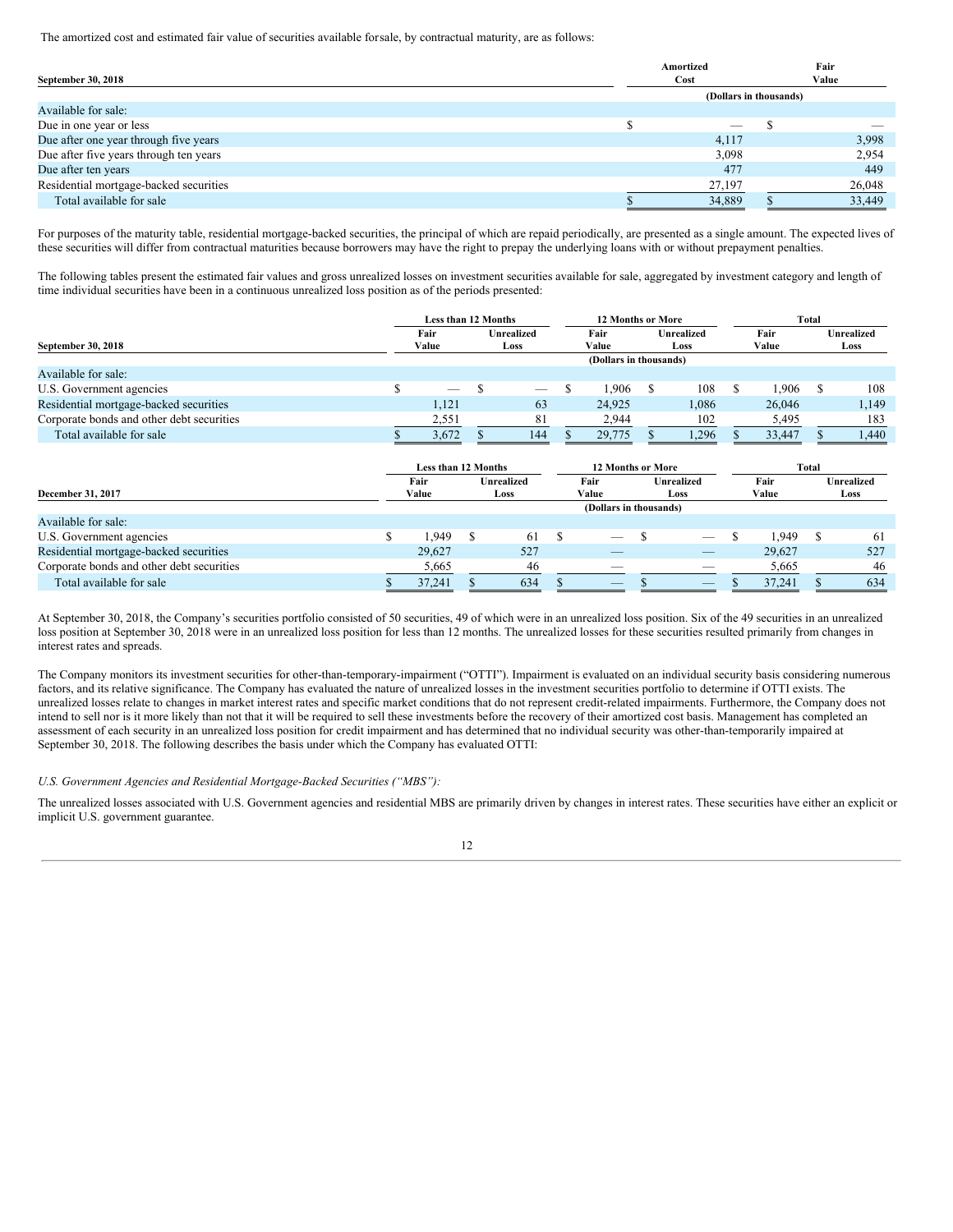#### *Corporate Bonds & Other Debt Securities:*

Securities are generally underwritten in accordance with the Company's investment standards prior to the decision to purchase, without relying on a bond issuer's guarantee in making the investment decision. These investments are investment grade and will continue to be monitored as part of the Company's ongoing impairment analysis, but are expected to perform in accordance with their terms.

There were no securities sold for the three or nine months ended September 30, 2018 or 2017.

# **NOTE 3. LOANS, NET**

Loans consisted of the following at September 30, 2018 and December 31, 2017:

|                                                      | September 30,<br>2018 |                        |              | December 31,<br>2017 |
|------------------------------------------------------|-----------------------|------------------------|--------------|----------------------|
|                                                      |                       | (Dollars in thousands) |              |                      |
| Commercial and industrial loans (1)                  |                       | 159,776                | <sup>S</sup> | 135,040              |
| Real estate:                                         |                       |                        |              |                      |
| 1-4 single family residential loans                  |                       | 244,633                |              | 232,510              |
| Construction, land and development                   |                       | 155,778                |              | 139,470              |
| Commercial real estate loans (including multifamily) |                       | 324,212                |              | 285,731              |
| Consumer loans and leases                            |                       | 18,174                 |              | 22,736               |
| Municipal and other loans                            |                       | 51,501                 |              | 53,632               |
| Total loans held in portfolio (2)                    |                       | 954,074                |              | 869,119              |
| Allowance for loan losses                            |                       | (6,156)                |              | (5,652)              |
| Loans held in portfolio, net                         |                       | 947,918                |              | 863,467              |

(1) Balance includes \$75.9 million and \$67.1 million of the unguaranteed portion of SBA loans as of September 30, 2018 and December 31, 2017, respectively.

(2) Balance includes \$(3.6) million and \$(3.4) million of deferred fees, cost, premium and discount as of September 30, 2018 and December 31, 2017, respectively.

At September 30, 2018 and December 31, 2017, the Company had pledged loans as collateral for FHLB advances of \$376.4 million and \$358.2 million, respectively. There were no recorded investments of consumer mortgage loans secured by residential real estate properties for which formal foreclosure proceedings are in process as of September 30, 2018 and December 31, 2017.

The Company originates and sells loans secured by the SBA. The Company retains the unguaranteed portion of the loan and servicing on the loans sold and receives a fee based upon the principal balance outstanding. During the three months ended September 30, 2018 and 2017, the Company sold approximately \$19.0 million and \$16.9 million, respectively, in loans to third parties. The loan sales resulted in realized gains of \$1.4 million and \$1.4 million for the three months ended September 30, 2018 and 2017, respectively. During the nine months ended September 30, 2018 and 2017, the Company sold approximately \$49.0 million and \$52.3 million, respectively, in loans to third parties. The loan sales resulted in realized gains of \$3.9 million and \$4.7 million for the nine months ended September 30, 2018 and 2017, respectively.

During the second quarter of 2018, the Company sold a loan to one of its directors for \$1.5 million. No gain or loss was recognized on this transaction.

In the ordinary course of business, the Company makes loans to executive officers and directors. Loans to these related parties, including companies in which they are principal owners, are as follows:

|                                          | Three Months Ended September 30, |  |      |  | Nine Months Ended September 30, |  |          |
|------------------------------------------|----------------------------------|--|------|--|---------------------------------|--|----------|
|                                          | 2018                             |  | 2017 |  | 2018                            |  | 2017     |
|                                          | (Dollars in<br>thousands)        |  |      |  |                                 |  |          |
| Principal outstanding, beginning of year | 421                              |  | 516  |  | 463                             |  | 9,036    |
| Additions (reductions) of affiliations   |                                  |  |      |  |                                 |  | (8, 425) |
| New loans made in current year           | $-$                              |  | __   |  | _                               |  | $-$      |
| Repayments (1)                           | (19)                             |  | (26) |  | (61                             |  | (121)    |
| Principal outstanding, end of year       | 402                              |  | 490  |  | 402                             |  | 490      |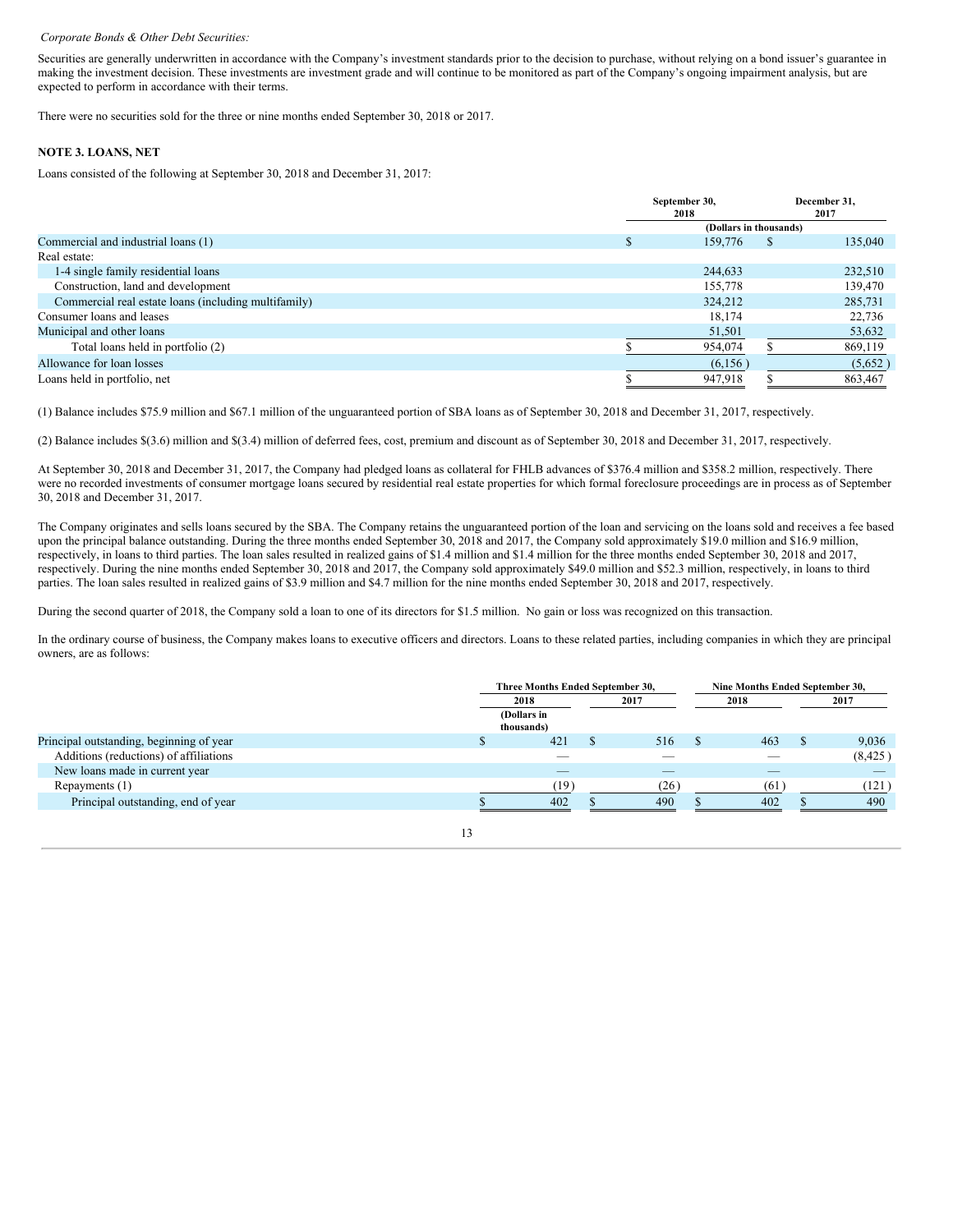(1) During the three months ended June 30, 2017 there was a reclassification of repayments to reductions of affiliations. There were no unfunded commitments to related parties at September 30, 2018 or December 31, 2017.

# **NOTE 4. ALLOWANCE FOR LOAN AND LEASE LOSSES**

The allowance for loan and lease losses is a reserve established through a provision for loan losses charged to expense, which represents management's best estimate of probable losses that have been incurred within the existing portfolio of loans. The allowance, in the judgment of management, is necessary to reserve for estimated loan losses and risks inherent in the loan portfolio. The methodology is based on historical loss experience by type of credit and internal risk grade, changes in the composition and volume of the portfolio, and specific loss allocations, with adjustments for current events and conditions. The Company's process for determining the appropriate level of the allowance for loan and lease losses is designated to account for credit deterioration as it occurs.

During 2017, the Company refined its allowance for loan loss methodology based upon management's judgment and applicable regulatory guidance. The calculation of reserves on loans collectively evaluated for impairment was altered to reflect five years of historical loss experience which more appropriately matches the weighted average life of loans in the portfolio. Additionally, the calculated historical loss experience is now allocated across the portfolio's risk rates using a probability of default curve constructed from the Bank's historical default data. Management also updated the qualitative component of the reserve on loans collectively evaluated for impairment to allow for a greater sensitivity to current trends.

Prior to the second quarter of 2018, the Company was utilizing a peer bank allowance coverage ratio in the qualitative reserve calculation, as the Company did not have enough historical defaults to rely on its own loss factors. As of September 30, 2018, the Company had a sufficient amount of defaults over the five year lookback period to transition over to relying more on its own historical loss data versus peer data. While this did not result in a significant change to the allowance for loan and lease losses as a whole, it continues to impact the provision for certain loan categories in which the Company had experienced more historical defaults.

The following tables present information related to allowance for loan and lease losses for the periods presented:

|                                                      | <b>Allowance Rollforward</b> |                                    |  |                          |                   |                        |  |           |    |                          |  |  |  |
|------------------------------------------------------|------------------------------|------------------------------------|--|--------------------------|-------------------|------------------------|--|-----------|----|--------------------------|--|--|--|
| Three Months Ended September 30, 2018                |                              | <b>Beginning</b><br><b>Balance</b> |  | <b>Charge-offs</b>       | <b>Recoveries</b> |                        |  | Provision |    | Ending<br><b>Balance</b> |  |  |  |
|                                                      |                              |                                    |  |                          |                   | (Dollars in thousands) |  |           |    |                          |  |  |  |
| Commercial and industrial loans                      |                              | 4,886                              |  | (275)                    |                   | 4                      |  | 76        | -S | 4,691                    |  |  |  |
| Real estate:                                         |                              |                                    |  |                          |                   |                        |  |           |    |                          |  |  |  |
| 1-4 single family residential loans                  |                              | 318                                |  | _                        |                   |                        |  | (216)     |    | 102                      |  |  |  |
| Construction, land and development loans             |                              | 195                                |  |                          |                   |                        |  | 256       |    | 451                      |  |  |  |
| Commercial real estate loans (including multifamily) |                              | 233                                |  |                          |                   | _                      |  | 495       |    | 728                      |  |  |  |
| Consumer loans and leases                            |                              | 346                                |  | (74)                     |                   |                        |  | (90)      |    | 182                      |  |  |  |
| Municipal and other loans                            |                              | 37                                 |  | $\overline{\phantom{a}}$ |                   |                        |  | (35)      |    |                          |  |  |  |
| Ending allowance balance                             |                              | 6,015                              |  | (349)                    |                   | 4                      |  | 486       |    | 6,156                    |  |  |  |

|                                                      | <b>Allowance Rollforward</b> |                |  |                          |                          |  |           |  |                |  |  |  |
|------------------------------------------------------|------------------------------|----------------|--|--------------------------|--------------------------|--|-----------|--|----------------|--|--|--|
|                                                      |                              | Beginning      |  |                          |                          |  |           |  | Ending         |  |  |  |
| Three Months Ended September 30, 2017                |                              | <b>Balance</b> |  | <b>Charge-offs</b>       | <b>Recoveries</b>        |  | Provision |  | <b>Balance</b> |  |  |  |
|                                                      |                              |                |  |                          | (Dollars in thousands)   |  |           |  |                |  |  |  |
| Commercial and industrial loans                      | S                            | 2,582          |  | (15)                     |                          |  | 20        |  | 2,587          |  |  |  |
| Real estate:                                         |                              |                |  |                          |                          |  |           |  |                |  |  |  |
| 1-4 single family residential loans                  |                              | 732            |  | _                        | _                        |  | 201       |  | 933            |  |  |  |
| Construction, land and development loans             |                              | 412            |  |                          |                          |  | 103       |  | 515            |  |  |  |
| Commercial real estate loans (including multifamily) |                              | 800            |  | _                        | __                       |  | 255       |  | 1,055          |  |  |  |
| Consumer loans and leases                            |                              | 204            |  | (16)                     |                          |  | (15)      |  | 173            |  |  |  |
| Municipal and other loans                            |                              | 161            |  | $\overline{\phantom{a}}$ |                          |  | 40        |  | 201            |  |  |  |
| Ending allowance balance                             |                              | 4.891          |  | (31)                     | $\overline{\phantom{a}}$ |  | 604       |  | 5,464          |  |  |  |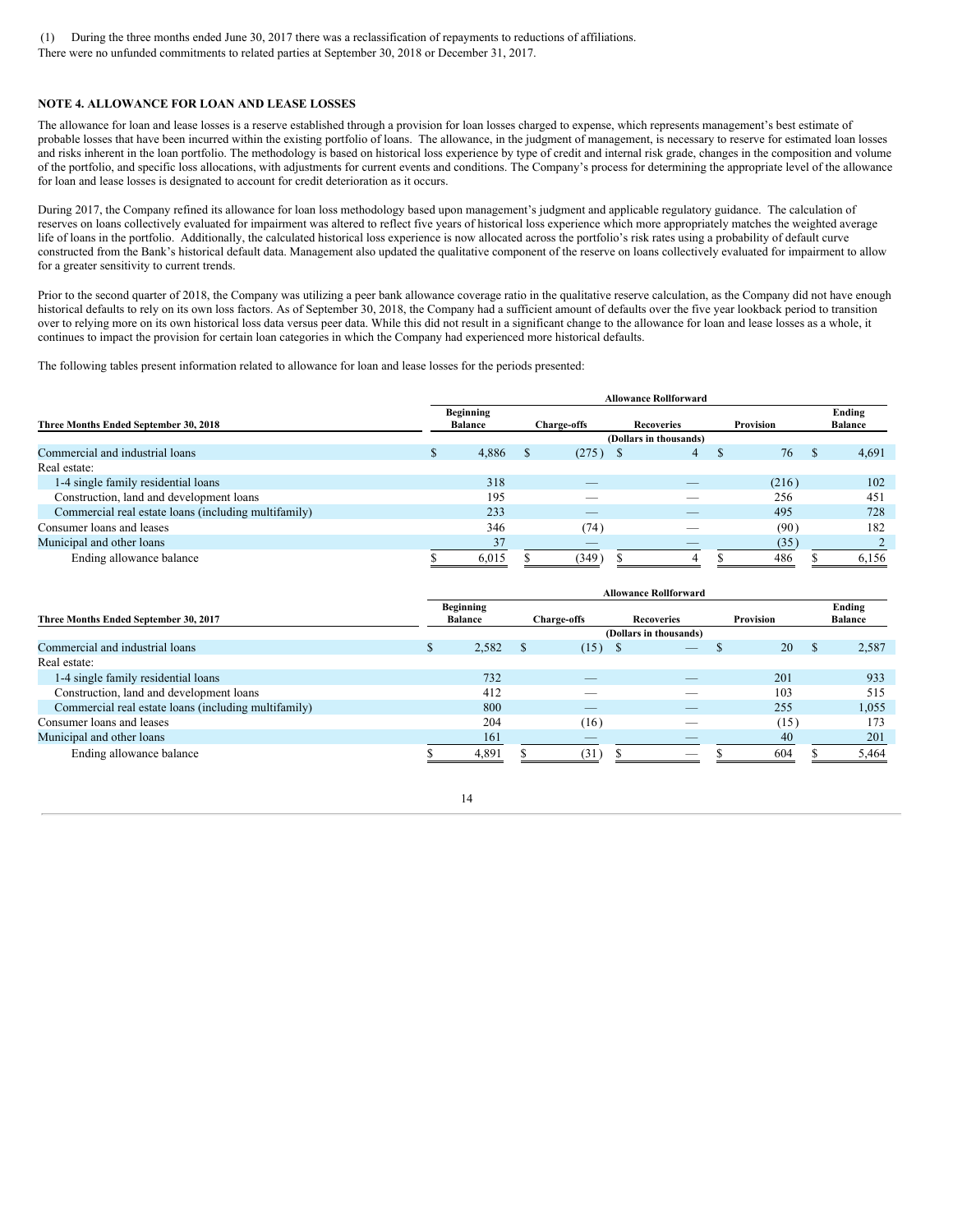|                                                      | <b>Allowance Rollforward</b> |                                    |  |                    |  |                        |  |           |  |                          |  |  |
|------------------------------------------------------|------------------------------|------------------------------------|--|--------------------|--|------------------------|--|-----------|--|--------------------------|--|--|
| Nine Months Ended September 30, 2018                 |                              | <b>Beginning</b><br><b>Balance</b> |  | <b>Charge-offs</b> |  | <b>Recoveries</b>      |  | Provision |  | Ending<br><b>Balance</b> |  |  |
|                                                      |                              |                                    |  |                    |  | (Dollars in thousands) |  |           |  |                          |  |  |
| Commercial and industrial loans                      |                              | 3,046                              |  | (920)              |  | 73                     |  | 2,492     |  | 4,691                    |  |  |
| Real estate:                                         |                              |                                    |  |                    |  |                        |  |           |  |                          |  |  |
| 1-4 single family residential loans                  |                              | 902                                |  | (5)                |  |                        |  | (795)     |  | 102                      |  |  |
| Construction, land and development loans             |                              | 441                                |  |                    |  |                        |  | 10        |  | 451                      |  |  |
| Commercial real estate loans (including multifamily) |                              | 898                                |  | _                  |  | _                      |  | (170)     |  | 728                      |  |  |
| Consumer loans and leases                            |                              | 198                                |  | (104)              |  |                        |  | 88        |  | 182                      |  |  |
| Municipal and other loans                            |                              | 167                                |  | _                  |  | _                      |  | (165)     |  |                          |  |  |
| Ending allowance balance                             |                              | 5,652                              |  | (1,029)            |  | 73                     |  | 1.460     |  | 6,156                    |  |  |

| <b>Allowance Rollforward</b>                         |  |                                    |  |                          |                   |                        |  |           |  |                          |
|------------------------------------------------------|--|------------------------------------|--|--------------------------|-------------------|------------------------|--|-----------|--|--------------------------|
| Nine Months Ended September 30, 2017                 |  | <b>Beginning</b><br><b>Balance</b> |  | <b>Charge-offs</b>       | <b>Recoveries</b> |                        |  | Provision |  | Ending<br><b>Balance</b> |
|                                                      |  |                                    |  |                          |                   | (Dollars in thousands) |  |           |  |                          |
| Commercial and industrial loans                      |  | 2,347                              |  | $(555)$ \$               |                   |                        |  | 793       |  | 2,587                    |
| Real estate:                                         |  |                                    |  |                          |                   |                        |  |           |  |                          |
| 1-4 single family residential loans                  |  | 647                                |  | $\overline{\phantom{a}}$ |                   | _                      |  | 286       |  | 933                      |
| Construction, land and development loans             |  | 364                                |  | _                        |                   |                        |  | 151       |  | 515                      |
| Commercial real estate loans (including multifamily) |  | 667                                |  | (15)                     |                   | _                      |  | 403       |  | 1,055                    |
| Consumer loans and leases                            |  | 186                                |  | (129)                    |                   | __                     |  | 116       |  | 173                      |
| Municipal and other loans                            |  | 146                                |  | $\overline{\phantom{a}}$ |                   |                        |  | 55        |  | 201                      |
| Ending allowance balance                             |  | 4,357                              |  | (699)                    |                   |                        |  | 1,804     |  | 5.464                    |

# *Credit Quality Indicators*

In evaluating credit risk, the Company looks at multiple factors; however, management considers delinquency status to be the most meaningful indicator of the credit quality of 1-4 single family residential, home equity loans and lines of credit and consumer loans. Delinquency statistics are updated at least monthly. Internal risk ratings are considered the most meaningful indicator of credit quality for commercial, construction, land and development and commercial real estate loans. Internal risk ratings are updated on a continuous basis.

The following tables present an aging analysis of the recorded investment for delinquent loans by portfolio and segment:

| September 30, 2018                                   | Current |         |               | 30 to 59<br>60 to 89<br>Days Past<br>Days Past<br>Due<br>Due |          |                          | 90 Days or<br><b>More Past</b><br>Due |                          | Non-<br>Accrual |       |   | Total   |
|------------------------------------------------------|---------|---------|---------------|--------------------------------------------------------------|----------|--------------------------|---------------------------------------|--------------------------|-----------------|-------|---|---------|
|                                                      |         |         |               |                                                              |          | (Dollars in thousands)   |                                       |                          |                 |       |   |         |
| Commercial and industrial loans                      | \$.     | 155,996 | <sup>\$</sup> | 1.246                                                        | <b>S</b> | 113                      | <sup>S</sup>                          |                          | \$              | 2,421 | ж | 159,776 |
| Real estate:                                         |         |         |               |                                                              |          |                          |                                       |                          |                 |       |   |         |
| 1-4 single family residential loans                  |         | 242,606 |               | 776                                                          |          | $\overline{\phantom{a}}$ |                                       | 426                      |                 | 825   |   | 244,633 |
| Construction, land and development                   |         | 155,767 |               |                                                              |          |                          |                                       |                          |                 | –     |   | 155,778 |
| Commercial real estate loans (including multifamily) |         | 324,212 |               | _                                                            |          | _                        |                                       | $\overline{\phantom{a}}$ |                 | _     |   | 324,212 |
| Consumer loans and leases                            |         | 18.051  |               | 37                                                           |          | 14                       |                                       | _                        |                 | 72    |   | 18,174  |
| Municipal and other loans                            |         | 51,501  |               | _                                                            |          | _                        |                                       | $\qquad \qquad - \qquad$ |                 |       |   | 51,501  |
| Total loans                                          |         | 948,133 |               | 2.070                                                        |          | 127                      |                                       | 426                      |                 | 3,318 |   | 954,074 |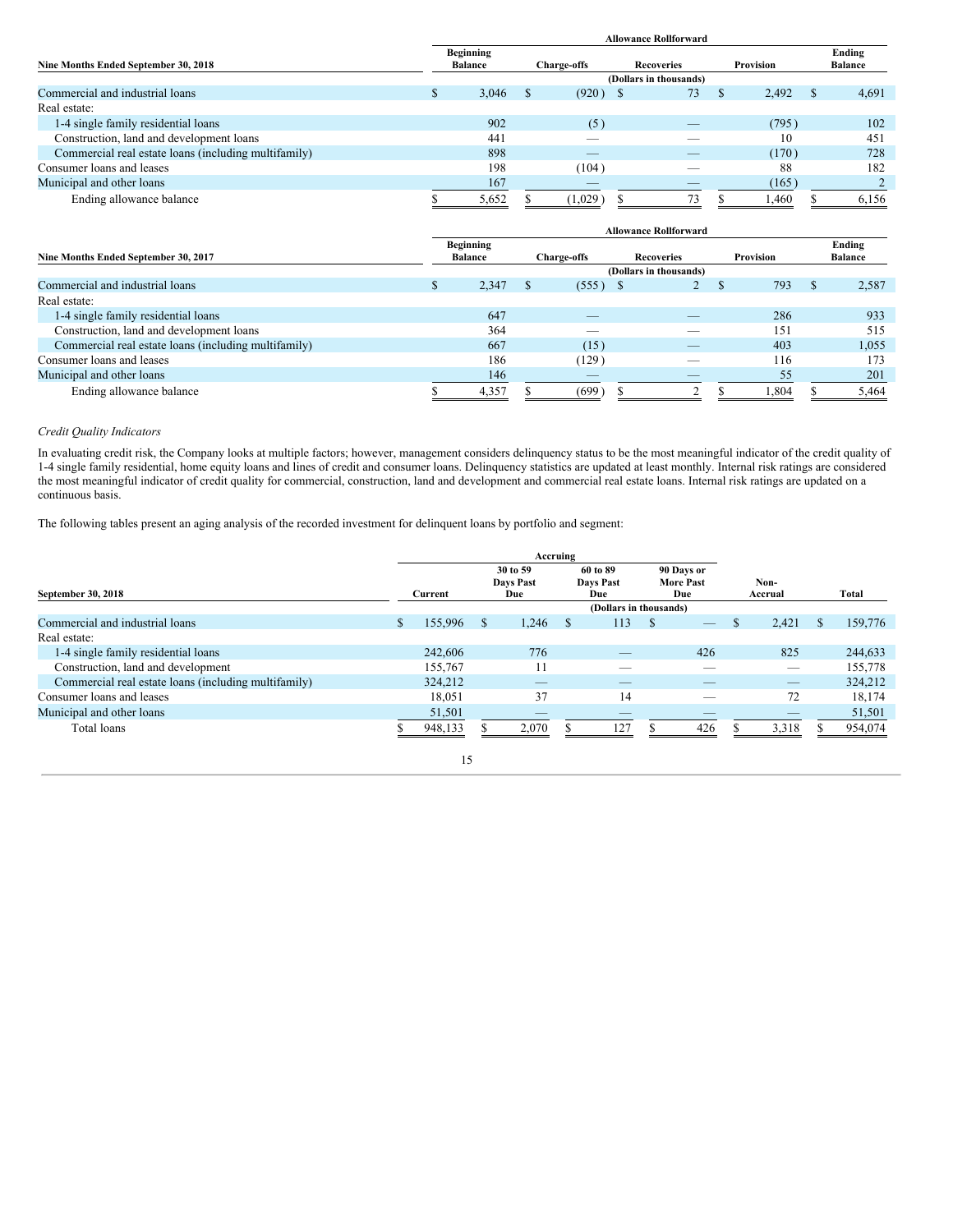|                                                      |         |         |                                     | Accruing |                                     |                        |                                |    |             |         |         |
|------------------------------------------------------|---------|---------|-------------------------------------|----------|-------------------------------------|------------------------|--------------------------------|----|-------------|---------|---------|
| December 31, 2017                                    | Current |         | 30 to 59<br><b>Days Past</b><br>Due |          | 60 to 89<br><b>Davs Past</b><br>Due |                        | 90 Days or<br><b>More Past</b> |    | Non-<br>Due |         | Total   |
|                                                      |         |         |                                     |          |                                     | (Dollars in thousands) |                                |    |             | Accrual |         |
| Commercial and industrial loans                      | \$      | 132,775 |                                     | 302      |                                     |                        |                                | 33 |             | 1,927   | 135,040 |
| Real estate:                                         |         |         |                                     |          |                                     |                        |                                |    |             |         |         |
| 1-4 single family residential loans                  |         | 230,738 |                                     | 637      |                                     |                        |                                | _  |             | 1,135   | 232,510 |
| Construction, land and development                   |         | 139,470 |                                     |          |                                     |                        |                                |    |             | _       | 139,470 |
| Commercial real estate loans (including multifamily) |         | 284,869 |                                     | 415      |                                     | _                      |                                | _  |             | 447     | 285,731 |
| Consumer loans and leases                            |         | 22,538  |                                     | 98       |                                     | 47                     |                                | _  |             | 53      | 22,736  |
| Municipal and other loans                            |         | 53,632  |                                     |          |                                     |                        |                                |    |             |         | 53,632  |
| Total loans                                          |         | 864,022 |                                     | .452     |                                     | 50                     |                                | 33 |             | 3,562   | 869,119 |

There was one loan 90 days or more past due and still accruing at September 30, 2018 with a recorded investment of \$426 thousand. There was one loan 90 days or more past due and still accruing at December 31, 2017 with a recorded investment of \$33 thousand.

At September 30, 2018, non-accrual loans that were 30 to 59 days past due were \$355 thousand, non-accrual loans that were 60 to 89 days past due were \$337 thousand, and non-accrual loans that were 90 days or more past due were \$917 thousand. At December 31, 2017, non-accrual loans that were 30 to 59 days past due were \$209 thousand, nonaccrual loans that were 60 to 89 days past due were \$57 thousand, and non-accrual loans that were 90 days or more past due were \$427 thousand.

Loans exhibiting potential credit weaknesses that deserve management's close attention and that if left uncorrected may result in deterioration of the repayment capacity of the borrower are categorized as special mention. Loans with well-defined credit weaknesses including payment defaults, declining collateral values, frequent overdrafts, operating losses, increasing balance sheet leverage, inadequate cash flow, project cost overruns, unreasonable construction delays, past due real estate taxes or exhausted interest reserves are assigned an internal risk rating of substandard. Loans classified as substandard can be on an accrual or non-accrual basis, as determined by its unique characteristics. A loan with a weakness so severe that collection in full is highly questionable or improbable will be assigned an internal risk rating of doubtful.

The following table summarizes the Company's loans by key indicators of credit quality:

| September 30, 2018                                   |  | Pass    | Mention                | Substandard |                          |  | Doubtful |
|------------------------------------------------------|--|---------|------------------------|-------------|--------------------------|--|----------|
|                                                      |  |         | (Dollars in thousands) |             |                          |  |          |
| Commercial and industrial loans                      |  | 151.088 | \$<br>2.904            |             | 5,597                    |  | 187      |
| Real estate:                                         |  |         |                        |             |                          |  |          |
| 1-4 single family residential loans                  |  | 240,081 | _                      |             | 4,552                    |  |          |
| Construction, land and development                   |  | 154.305 | 315                    |             | 1,158                    |  |          |
| Commercial real estate loans (including multifamily) |  | 312,574 | 9.786                  |             | 1,852                    |  |          |
| Consumer loans and leases                            |  | 18.046  | __                     |             | 128                      |  |          |
| Municipal and other loans                            |  | 51,501  | _                      |             | $\overline{\phantom{a}}$ |  |          |
| Total loans                                          |  | 927,595 | 13,005                 |             | 13.287                   |  | 187      |

| December 31, 2017                                    |   | Pass    | Substandard | Doubtful                                 |  |        |  |                          |  |
|------------------------------------------------------|---|---------|-------------|------------------------------------------|--|--------|--|--------------------------|--|
|                                                      |   |         |             | <b>Mention</b><br>(Dollars in thousands) |  |        |  |                          |  |
| Commercial and industrial loans                      | S | 129,288 | - \$        | 2,331                                    |  | 3,421  |  |                          |  |
| Real estate:                                         |   |         |             |                                          |  |        |  |                          |  |
| 1-4 single family residential loans                  |   | 228,450 |             | 1.090                                    |  | 2.970  |  |                          |  |
| Construction, land and development                   |   | 137,760 |             | 1.403                                    |  | 307    |  | $\overline{\phantom{a}}$ |  |
| Commercial real estate loans (including multifamily) |   | 276,096 |             | 5,877                                    |  | 3,758  |  |                          |  |
| Consumer loans and leases                            |   | 22,528  |             | $\overline{\phantom{a}}$                 |  | 208    |  |                          |  |
| Municipal and other loans                            |   | 53,632  |             | $\overline{\phantom{a}}$                 |  | $-$    |  |                          |  |
| Total loans                                          |   | 847,754 |             | 10,701                                   |  | 10,664 |  |                          |  |

Internal risk ratings and other credit metrics are key factors in identifying loans to be individually evaluated for impairment and impact management's estimates of loss factors used in determining the amount of the allowance for loan and lease losses.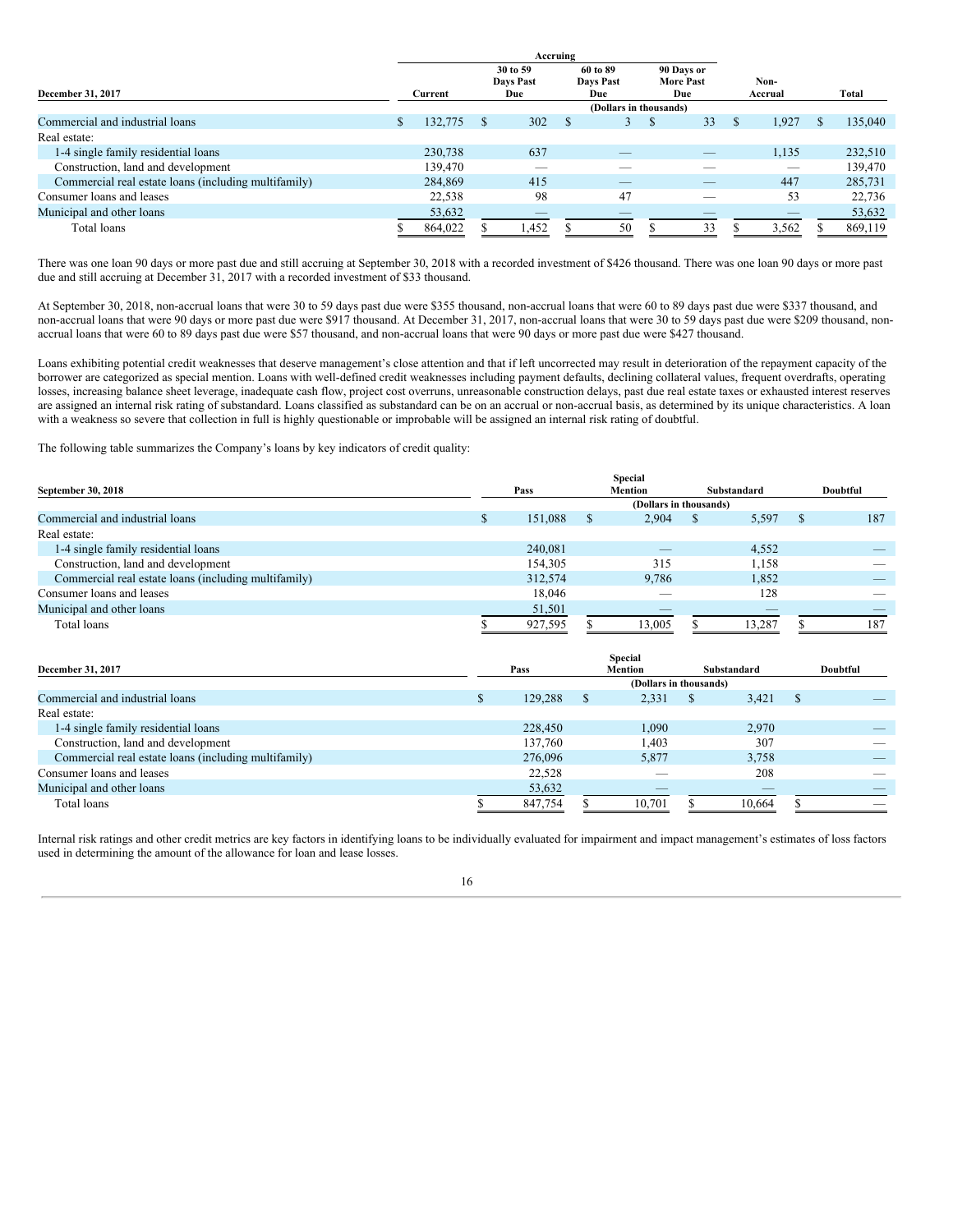The following table shows the Company's investment in loans disaggregated based on the method of evaluating impairment:

|                                                      |    | <b>Loans - Recorded Investment</b>                 |              |                                                    | <b>Allowance for Credit Loss</b> |                                                    |   |                                                    |  |
|------------------------------------------------------|----|----------------------------------------------------|--------------|----------------------------------------------------|----------------------------------|----------------------------------------------------|---|----------------------------------------------------|--|
| September 30, 2018                                   |    | Individually<br><b>Evaluated for</b><br>Impairment |              | Collectively<br><b>Evaluated for</b><br>Impairment |                                  | Individually<br><b>Evaluated for</b><br>Impairment |   | Collectively<br><b>Evaluated for</b><br>Impairment |  |
|                                                      |    |                                                    |              | (Dollars in thousands)                             |                                  |                                                    |   |                                                    |  |
| Commercial and industrial loans                      | \$ | 2,494                                              | <sup>S</sup> | 157,282                                            | S                                | 1,085                                              | S | 3,606                                              |  |
| Real estate:                                         |    |                                                    |              |                                                    |                                  |                                                    |   |                                                    |  |
| 1-4 single family residential loans                  |    | 970                                                |              | 243,663                                            |                                  | $-$                                                |   | 102                                                |  |
| Construction, land and development                   |    |                                                    |              | 155,778                                            |                                  |                                                    |   | 451                                                |  |
| Commercial real estate loans (including multifamily) |    | _                                                  |              | 324,212                                            |                                  |                                                    |   | 728                                                |  |
| Consumer loans and leases                            |    | 72                                                 |              | 18,102                                             | 24                               |                                                    |   | 158                                                |  |
| Municipal and other loans                            |    |                                                    |              | 51,501                                             | $-$                              |                                                    |   |                                                    |  |
| Total loans                                          |    | 3,536                                              | 950,538      |                                                    |                                  | 1,109                                              |   | 5,047                                              |  |

|                                                      |                  | <b>Loans - Recorded Investment</b>                 |         |                                                    | <b>Allowance for Credit Loss</b>                   |                          |       |                                                    |  |  |
|------------------------------------------------------|------------------|----------------------------------------------------|---------|----------------------------------------------------|----------------------------------------------------|--------------------------|-------|----------------------------------------------------|--|--|
| December 31, 2017                                    |                  | Individually<br><b>Evaluated for</b><br>Impairment |         | Collectively<br><b>Evaluated for</b><br>Impairment | Individually<br><b>Evaluated for</b><br>Impairment |                          |       | Collectively<br><b>Evaluated for</b><br>Impairment |  |  |
|                                                      |                  |                                                    |         | (Dollars in thousands)                             |                                                    |                          |       |                                                    |  |  |
| Commercial and industrial loans                      | <b>S</b>         | 2,194                                              | \$      | <sup>\$</sup>                                      | 1.226                                              | S.                       | 1,820 |                                                    |  |  |
| Real estate:                                         |                  |                                                    |         |                                                    |                                                    |                          |       |                                                    |  |  |
| 1-4 single family residential loans                  | 1,292<br>231.218 |                                                    |         |                                                    |                                                    | 119                      |       | 783                                                |  |  |
| Construction, land and development                   |                  | $\sim$                                             |         | 139,470                                            |                                                    | $\overline{\phantom{a}}$ |       | 441                                                |  |  |
| Commercial real estate loans (including multifamily) |                  | 447                                                |         | 285,284                                            |                                                    |                          |       | 898                                                |  |  |
| Consumer loans and leases                            |                  | 53                                                 |         | 22,683                                             |                                                    | 16                       |       | 182                                                |  |  |
| Municipal and other loans                            |                  | _                                                  |         | 53,632                                             | $\overline{\phantom{a}}$                           |                          |       | 167                                                |  |  |
| Total loans                                          |                  | 3,986                                              | 865,133 |                                                    |                                                    | 1,361                    | 4,291 |                                                    |  |  |

The following tables set forth certain information regarding the Company's impaired loans that were evaluated for specific reserves:

|                                                      |              |                          |                                       | <b>Impaired Loans - With Allowance</b> |          | <b>Impaired Loans - With no</b>                | Allowance     |       |          |                                       |
|------------------------------------------------------|--------------|--------------------------|---------------------------------------|----------------------------------------|----------|------------------------------------------------|---------------|-------|----------|---------------------------------------|
| September 30, 2018                                   |              | Recorded<br>Investment   | Unpaid<br>Principal<br><b>Balance</b> |                                        |          | Related<br>Recorded<br>Allowance<br>Investment |               |       |          | Unpaid<br>Principal<br><b>Balance</b> |
|                                                      |              |                          |                                       |                                        |          | (Dollars in thousands)                         |               |       |          |                                       |
| Commercial and industrial loans                      | $\mathbb{S}$ | 1,784                    | <sup>\$</sup>                         | 6,159                                  | <b>S</b> | 1,085                                          | <sup>\$</sup> | 710   | <b>S</b> | 1,514                                 |
| Real estate:                                         |              |                          |                                       |                                        |          |                                                |               |       |          |                                       |
| 1-4 single family residential loans                  |              | $\overline{\phantom{a}}$ |                                       |                                        |          |                                                |               | 970   |          | 1,000                                 |
| Construction, land and development                   |              |                          |                                       |                                        |          |                                                |               |       |          |                                       |
| Commercial real estate loans (including multifamily) |              | $\overline{\phantom{a}}$ |                                       |                                        |          |                                                |               |       |          |                                       |
| Consumer loans and leases                            |              | 54                       |                                       | 55                                     |          | 24                                             |               | 18    |          | 18                                    |
| Municipal and other loans                            |              | _                        |                                       |                                        |          | $\overline{\phantom{a}}$                       |               |       |          |                                       |
| Total loans                                          |              | 1,838                    |                                       | 6,214                                  |          | 1,109                                          |               | 1,698 |          | 2,532                                 |
|                                                      |              | 17                       |                                       |                                        |          |                                                |               |       |          |                                       |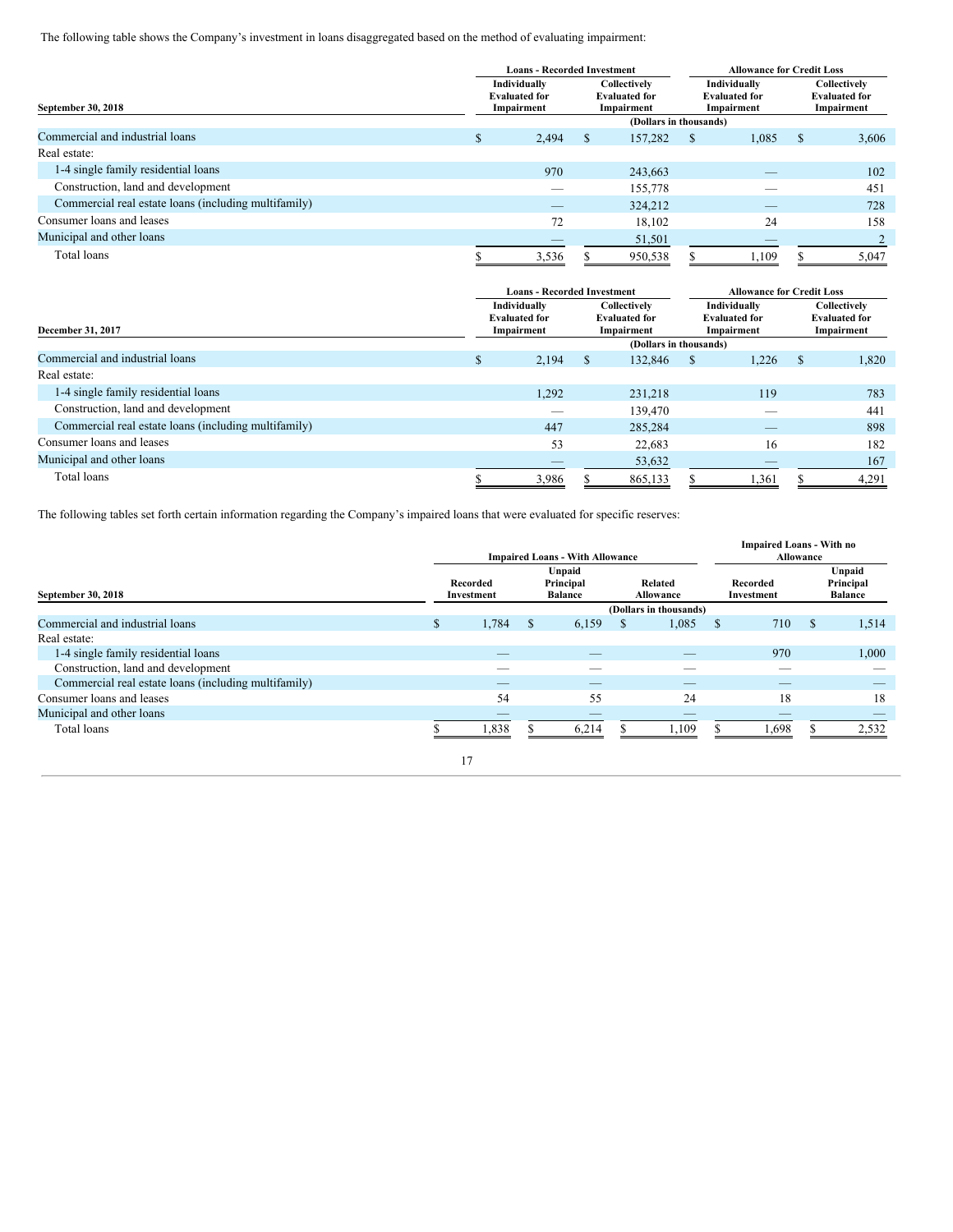|                                                      | <b>Impaired Loans - With Allowance</b> |                                                                                         |   |       |   |       |               |                          | <b>Impaired Loans - With no</b><br>Allowance |       |  |  |  |  |
|------------------------------------------------------|----------------------------------------|-----------------------------------------------------------------------------------------|---|-------|---|-------|---------------|--------------------------|----------------------------------------------|-------|--|--|--|--|
| December 31, 2017                                    |                                        | Unpaid<br>Principal<br>Related<br>Recorded<br><b>Balance</b><br>Allowance<br>Investment |   |       |   |       |               | Recorded<br>Investment   | Unpaid<br>Principal<br><b>Balance</b>        |       |  |  |  |  |
|                                                      | (Dollars in thousands)                 |                                                                                         |   |       |   |       |               |                          |                                              |       |  |  |  |  |
| Commercial and industrial loans                      | S.                                     | 1,811                                                                                   | S | 1,850 | Ж | 1,226 | <sup>\$</sup> | 383                      | S                                            | 386   |  |  |  |  |
| Real estate:                                         |                                        |                                                                                         |   |       |   |       |               |                          |                                              |       |  |  |  |  |
| 1-4 single family residential loans                  |                                        | 119                                                                                     |   | 119   |   | 119   |               | 1,173                    |                                              | 1,174 |  |  |  |  |
| Construction, land and development                   |                                        | $\overline{\phantom{a}}$                                                                |   |       |   |       |               | $\overline{\phantom{a}}$ |                                              |       |  |  |  |  |
| Commercial real estate loans (including multifamily) |                                        | $-$                                                                                     |   | $-$   |   | $-$   |               | 447                      |                                              | 447   |  |  |  |  |
| Consumer loans and leases                            |                                        | 53                                                                                      |   | 52    |   | 16    |               | --                       |                                              |       |  |  |  |  |
| Municipal and other loans                            |                                        |                                                                                         |   |       |   |       |               |                          |                                              |       |  |  |  |  |
| Total loans                                          |                                        | .983                                                                                    |   | 2,021 |   | 1,361 |               | 2,003                    |                                              | 2,007 |  |  |  |  |

|                                                      | Three Months Ended September 30,  |       |      |                                  |  |                                   |   |                                         |  |  |
|------------------------------------------------------|-----------------------------------|-------|------|----------------------------------|--|-----------------------------------|---|-----------------------------------------|--|--|
|                                                      |                                   |       | 2018 |                                  |  |                                   |   |                                         |  |  |
|                                                      | Average<br>Recorded<br>Investment |       |      | Interest<br>Income<br>Recognized |  | Average<br>Recorded<br>Investment |   | <b>Interest</b><br>Income<br>Recognized |  |  |
|                                                      |                                   |       |      | (Dollars in thousands)           |  |                                   |   |                                         |  |  |
| Commercial and industrial loans                      | ъ                                 | 2,571 | -S   | _                                |  | 2,220                             | S |                                         |  |  |
| Real estate:                                         |                                   |       |      |                                  |  |                                   |   |                                         |  |  |
| 1-4 single family residential loans                  |                                   | 975   |      | $\overline{\phantom{a}}$         |  | 750                               |   |                                         |  |  |
| Construction, land and development                   |                                   | _     |      | __                               |  | 312                               |   |                                         |  |  |
| Commercial real estate loans (including multifamily) |                                   | _     |      | _                                |  | 1,997                             |   |                                         |  |  |
| Consumer loans and leases                            |                                   | 72    |      |                                  |  | 55                                |   |                                         |  |  |
| Municipal and other loans                            |                                   | _     |      | _                                |  | $\overline{\phantom{a}}$          |   | $\overline{\phantom{a}}$                |  |  |
| Total loans                                          |                                   | 3,618 |      | $\overline{\phantom{a}}$         |  | 5,334                             |   |                                         |  |  |

|                                                      |                                   |        |      | Nine Months Ended September 30,         |                                   |       |               |                                  |  |  |
|------------------------------------------------------|-----------------------------------|--------|------|-----------------------------------------|-----------------------------------|-------|---------------|----------------------------------|--|--|
|                                                      | 2018                              |        |      |                                         |                                   | 2017  |               |                                  |  |  |
|                                                      | Average<br>Recorded<br>Investment |        |      | <b>Interest</b><br>Income<br>Recognized | Average<br>Recorded<br>Investment |       |               | Interest<br>Income<br>Recognized |  |  |
|                                                      |                                   |        |      | (Dollars in thousands)                  |                                   |       |               |                                  |  |  |
| Commercial and industrial loans                      | \$                                | 2,774  | - \$ |                                         |                                   | 2,363 | <sup>\$</sup> |                                  |  |  |
| Real estate:                                         |                                   |        |      |                                         |                                   |       |               |                                  |  |  |
| 1-4 single family residential loans                  |                                   | 990    |      | $\overline{\phantom{a}}$                |                                   | 756   |               |                                  |  |  |
| Construction, land and development                   |                                   | $\sim$ |      |                                         |                                   | 316   |               |                                  |  |  |
| Commercial real estate loans (including multifamily) |                                   |        |      | _                                       |                                   | 1,983 |               |                                  |  |  |
| Consumer loans and leases                            |                                   | 76     |      | --                                      |                                   | 56    |               |                                  |  |  |
| Municipal and other loans                            |                                   |        |      |                                         |                                   |       |               |                                  |  |  |
| Total loans                                          |                                   | 3,840  |      |                                         |                                   | 5,474 |               |                                  |  |  |
|                                                      | 18                                |        |      |                                         |                                   |       |               |                                  |  |  |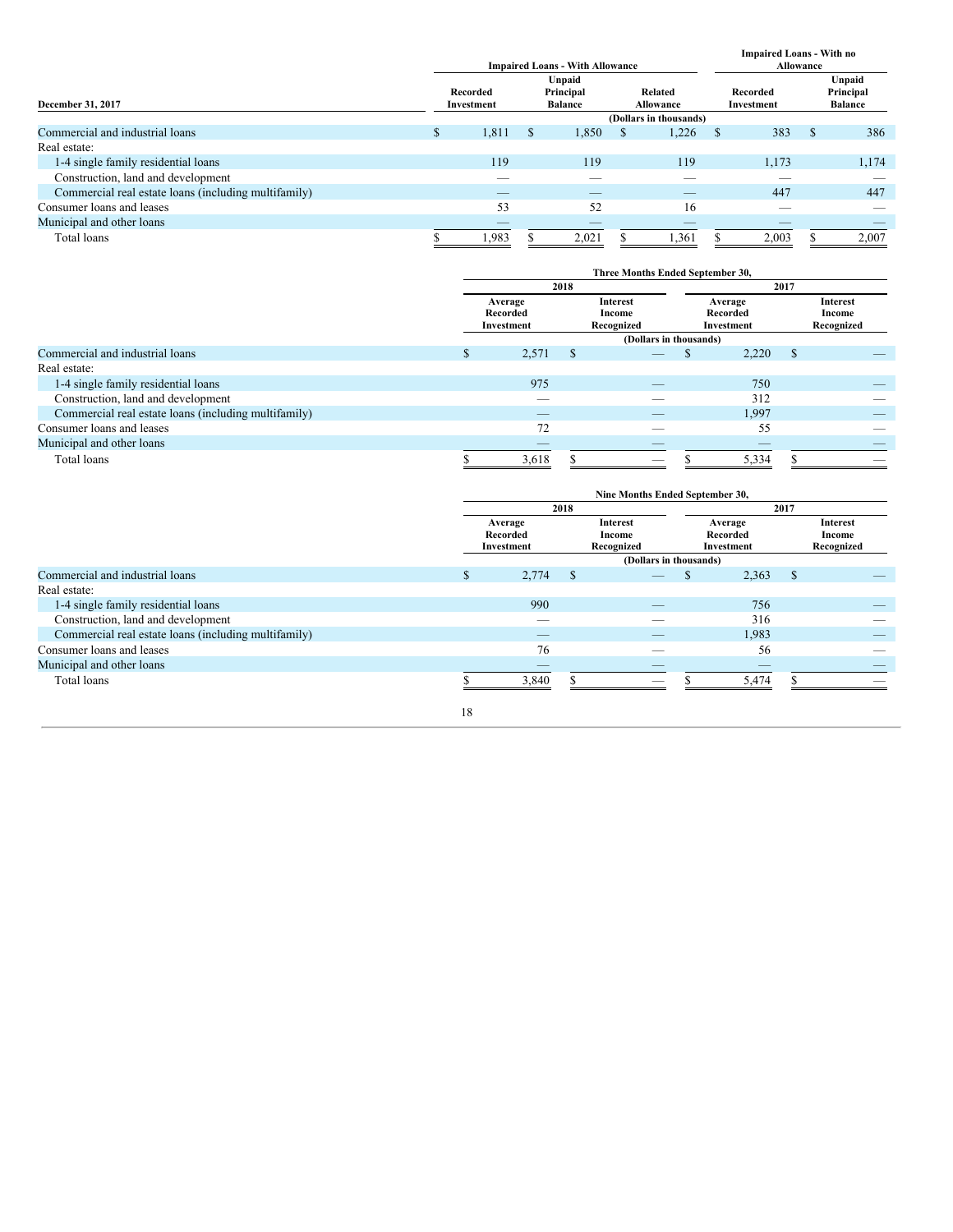# *Troubled Debt Restructurings:*

The following table provides a summary of troubled debt restructurings ("TDRs") based upon delinquency status, all of which are considered impaired:

|                                                      |                        | September 30, 2018     |                          | December 31, 2017      |   |                        |
|------------------------------------------------------|------------------------|------------------------|--------------------------|------------------------|---|------------------------|
|                                                      | Number of<br>contracts | Recorded<br>Investment |                          | Number of<br>contracts |   | Recorded<br>Investment |
|                                                      |                        | (Dollars in thousands) |                          |                        |   |                        |
| Performing TDRs:                                     |                        |                        |                          |                        |   |                        |
| Commercial and industrial loans                      | 4                      | S                      | 73                       | 5                      | S | 270                    |
| Real estate:                                         |                        |                        |                          |                        |   |                        |
| 1-4 single family residential loans                  | 2                      |                        | 145                      |                        |   |                        |
| Construction, land and development                   |                        |                        | $\overline{\phantom{a}}$ |                        |   |                        |
| Commercial real estate loans (including multifamily) |                        |                        |                          |                        |   |                        |
| Consumer loans and leases                            |                        |                        | _                        |                        |   |                        |
| Municipal and other loans                            |                        |                        |                          |                        |   |                        |
| Total performing TDRs                                | $\sigma$               |                        | 218                      |                        |   | 270                    |
| Nonperforming TDRs                                   |                        |                        | 470                      | 10                     |   | 651                    |
| <b>Total TDRs</b>                                    | 11                     |                        | 688                      | 15                     |   | 921                    |
| Allowance attributable to TDRs                       |                        |                        | 113                      |                        |   | 411                    |

The following table summarizes TDRs and includes newly designated TDRs as well as modifications made to existing TDRs. Modifications may include, but are not limited to, granting a material extension of time, entering into a forbearance agreement, adjusting the interest rate, accepting interest only payments for an extended period of time, a change in the amortization period or a combination of any of these. Post-modification balances represent the recorded investment at the end of Day 2 in which the modification was made:

|                                                          |                               |                                                               |                                                                | Three Months Ended September 30, |                                  |                                                               |                                                                |                      |  |  |
|----------------------------------------------------------|-------------------------------|---------------------------------------------------------------|----------------------------------------------------------------|----------------------------------|----------------------------------|---------------------------------------------------------------|----------------------------------------------------------------|----------------------|--|--|
|                                                          |                               |                                                               | 2018                                                           |                                  |                                  |                                                               |                                                                |                      |  |  |
|                                                          | Number of<br><b>Contracts</b> | Pre-<br>Modification<br>Outstanding<br>Recorded<br>Investment | Post-<br>Modification<br>Outstanding<br>Recorded<br>Investment | Related<br>Allowance             | <b>Number</b><br>of<br>Contracts | Pre-<br>Modification<br>Outstanding<br>Recorded<br>Investment | Post-<br>Modification<br>Outstanding<br>Recorded<br>Investment | Related<br>Allowance |  |  |
|                                                          |                               | (Dollars in thousands)                                        |                                                                |                                  |                                  |                                                               |                                                                |                      |  |  |
| Commercial and industrial loans                          |                               | S<br>_                                                        |                                                                |                                  |                                  | 38<br><sup>\$</sup>                                           | 38<br>S                                                        | S                    |  |  |
| Real estate:                                             |                               |                                                               |                                                                |                                  |                                  |                                                               |                                                                |                      |  |  |
| 1-4 single family residential loans                      | __                            | __                                                            |                                                                | __                               |                                  |                                                               |                                                                |                      |  |  |
| Construction, land and development                       |                               |                                                               |                                                                |                                  |                                  |                                                               |                                                                |                      |  |  |
| Commercial real estate loans (including)<br>multifamily) |                               |                                                               |                                                                |                                  |                                  |                                                               |                                                                |                      |  |  |
| Consumer loans and leases                                |                               |                                                               |                                                                |                                  |                                  |                                                               |                                                                |                      |  |  |
| Municipal and other loans                                |                               | _                                                             |                                                                |                                  |                                  |                                                               |                                                                |                      |  |  |

|                                                          | Nine Months Ended September 30, |    |                                                               |      |                                                                |   |                      |                           |      |                                                               |   |                                                                |   |                      |
|----------------------------------------------------------|---------------------------------|----|---------------------------------------------------------------|------|----------------------------------------------------------------|---|----------------------|---------------------------|------|---------------------------------------------------------------|---|----------------------------------------------------------------|---|----------------------|
|                                                          |                                 |    |                                                               | 2018 |                                                                |   |                      |                           | 2017 |                                                               |   |                                                                |   |                      |
|                                                          | Number of<br>Contracts          |    | Pre-<br>Modification<br>Outstanding<br>Recorded<br>Investment |      | Post-<br>Modification<br>Outstanding<br>Recorded<br>Investment |   | Related<br>Allowance | Number<br>of<br>Contracts |      | Pre-<br>Modification<br>Outstanding<br>Recorded<br>Investment |   | Post-<br>Modification<br>Outstanding<br>Recorded<br>Investment |   | Related<br>Allowance |
|                                                          |                                 |    |                                                               |      |                                                                |   |                      | (Dollars in thousands)    |      |                                                               |   |                                                                |   |                      |
| Commercial and industrial loans                          |                                 | \$ | 442                                                           | \$   | 442                                                            | ж | 113                  | 10                        | S    | 465                                                           | S | 465                                                            | S | 126                  |
| Real estate:                                             |                                 |    |                                                               |      |                                                                |   |                      |                           |      |                                                               |   |                                                                |   |                      |
| 1-4 single family residential loans                      |                                 |    | 34                                                            |      | 34                                                             |   |                      |                           |      |                                                               |   |                                                                |   |                      |
| Construction, land and development                       |                                 |    |                                                               |      |                                                                |   |                      |                           |      |                                                               |   |                                                                |   |                      |
| Commercial real estate loans (including)<br>multifamily) |                                 |    |                                                               |      |                                                                |   |                      |                           |      |                                                               |   |                                                                |   |                      |
| Consumer loans and leases                                |                                 |    |                                                               |      |                                                                |   |                      |                           |      |                                                               |   |                                                                |   |                      |
| Municipal and other loans                                |                                 |    |                                                               |      |                                                                |   |                      |                           |      | _                                                             |   |                                                                |   |                      |
|                                                          |                                 |    |                                                               |      |                                                                |   |                      |                           |      |                                                               |   |                                                                |   |                      |

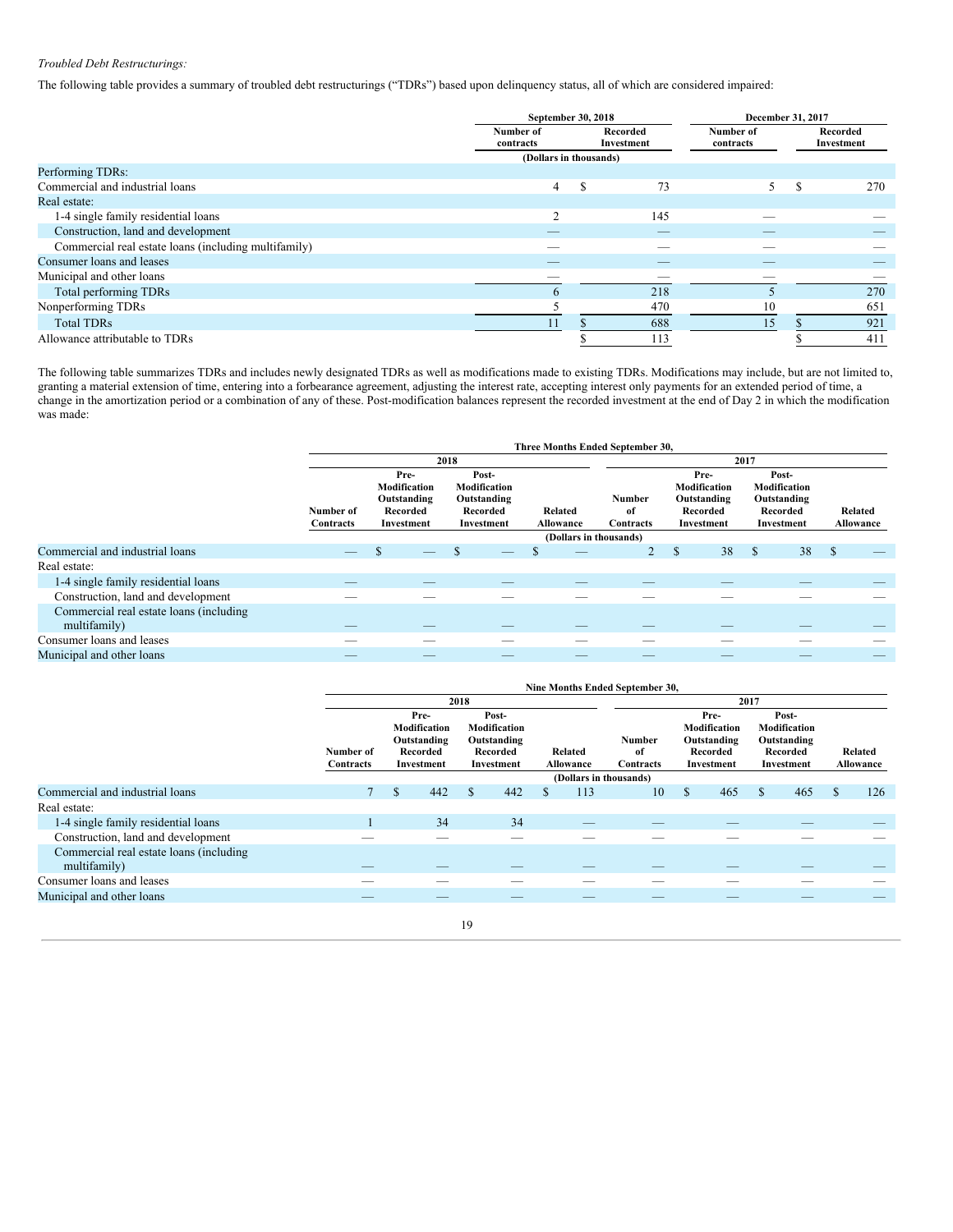# **NOTE 5. GOODWILL AND INTANGIBLES**

Goodwill and other intangible assets, which consist of core deposit intangibles, are summarized as follows:

|                                | September 30,<br>2018 |                        | December 31,<br>2017 |
|--------------------------------|-----------------------|------------------------|----------------------|
|                                |                       | (Dollars in thousands) |                      |
| Goodwill                       | 4,485                 |                        | 4,485                |
| Core deposit intangible        | 7,179                 |                        | 7,179                |
| Total                          | 11,664                |                        | 11,664               |
| Less: Accumulated amortization | (4,220)               |                        | (3,693)              |
| Total, net                     | 7,444                 |                        | 7,971                |

Amortization expense for core deposit intangibles for the nine months ended September 30, 2018 and 2017 totaled \$527 thousand each.

The estimated amount of amortization expense for core deposit intangible assets to be recognized over the next five fiscal years is as follows:

| <b>Type of intangibles</b>   | <b>Remainder of 2018</b> | 2019 |     | 2020                   | 2021 | 2022 | 2023            |
|------------------------------|--------------------------|------|-----|------------------------|------|------|-----------------|
|                              |                          |      |     | (Dollars in thousands) |      |      |                 |
| ⌒<br>Core deposit intangible | 176                      |      | 703 | $70^{\circ}$<br>703    | 607  |      | 230<br><u>_</u> |

# **NOTE 6. SBA SERVICING ASSET**

SBA servicing assets are recognized separately when rights are acquired through the sale of the guaranteed portion of SBA loans. These servicing rights are initially measured at fair value at the date of sale and included in the gain on sale. Updated fair values are obtained from an independent third party on a quarterly basis and adjustments are presented in SBA loan servicing fees on the consolidated statements of income. To determine the fair value of SBA servicing rights, the Company uses market prices for comparable servicing contracts, when available, or alternatively, uses a valuation model that calculates the present value of estimated future net servicing income.

Loans serviced for others are not included in the accompanying balance sheets. The unpaid principal balances of loans serviced for others were \$299.6 million and \$275.2 million at September 30, 2018 and December 31, 2017, respectively.

The risks inherent in the SBA servicing asset relate primarily to changes in prepayments that result from shifts in interest rates. The following summarizes the activity pertaining to SBA servicing rights, which are in the consolidated balance sheets, for the three and nine months ended September 30, 2018 and 2017:

|                                 | Three Months Ended September 30, |       |  |                        |          | Nine Months Ended September 30, |       |  |
|---------------------------------|----------------------------------|-------|--|------------------------|----------|---------------------------------|-------|--|
|                                 | 2018                             |       |  | 2017                   |          | 2018                            | 2017  |  |
|                                 |                                  |       |  | (Dollars in thousands) |          |                                 |       |  |
| Beginning balance               |                                  | 3,521 |  | 3,515                  | <b>S</b> | 3.411                           | 3,132 |  |
| Origination of servicing assets |                                  | 376   |  | 367                    |          | 955                             | 1,132 |  |
| Change in fair value:           |                                  |       |  |                        |          |                                 |       |  |
| Due to run-off                  |                                  | (254) |  | (216)                  |          | (707)                           | (600) |  |
| Due to market changes           |                                  | (82)  |  | (172)                  |          | (98)                            | (170) |  |
| Ending balance                  |                                  | 3,561 |  | 3,494                  |          | 3,561                           | 3.494 |  |

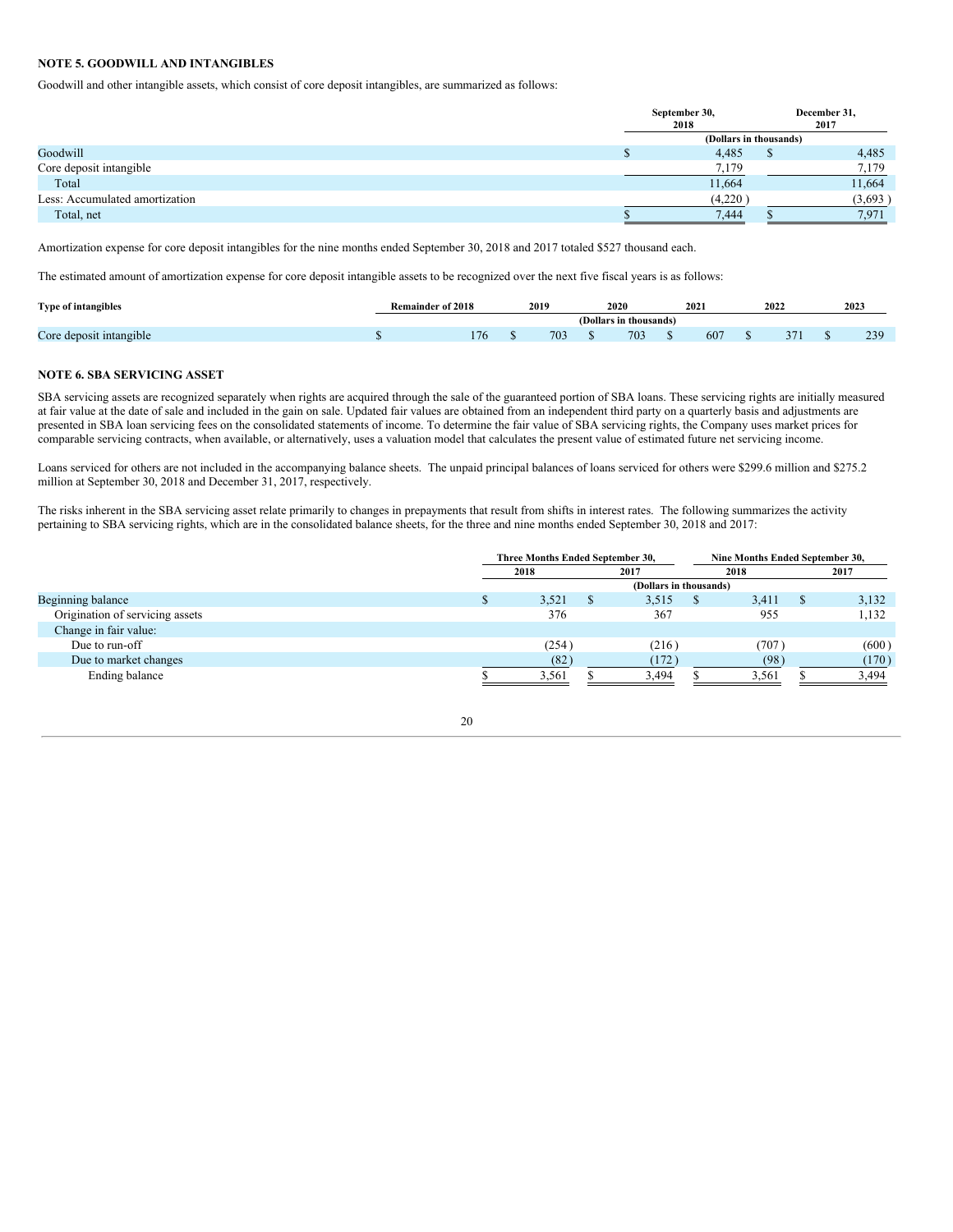# **NOTE 7. DEPOSITS**

The following table sets forth the Company's deposits by category:

|                                                           | September 30,<br>2018  | December 31,<br>2017 |
|-----------------------------------------------------------|------------------------|----------------------|
|                                                           | (Dollars in thousands) |                      |
| Noninterest-bearing demand deposits                       | 207,727                | 176,726              |
| Interest-bearing NOW accounts                             | 7,865                  | 7,318                |
| Savings and money market accounts                         | 214,380                | 243,173              |
| Time deposits                                             | 442,638                | 408,151              |
| Total deposits                                            | 872,610                | 835,368              |
| Time deposits \$100,000 and greater                       | 346,844                | 314,102              |
| Time deposits \$250,000 and greater                       | 90,056                 | 82,816               |
| Related party deposits (executive officers and directors) | 12.983                 | 13.914               |

The aggregate amount of overdraft demand deposits reclassified to loans was \$15 thousand and \$27 thousand at September 30, 2018 and December 31, 2017, respectively. The aggregate amount of maturities for time deposits for each of the five years following the latest balance sheet date totaled \$267.8 million, \$132.9 million, \$22.7 million, \$9.7 million and \$9.5 million, respectively.

# **NOTE 8. STOCK-BASED COMPENSATION AND OTHER BENEFIT PLANS**

*Spirit of Texas Bancshares, Inc. 2008 Stock Plan (the "2008 Stock Plan")*

Option activity for the period indicated is summarized as follows:

|                                   | 2008 Stock Plan |    |                                                 |                                                   |        |                                                                 |  |  |  |
|-----------------------------------|-----------------|----|-------------------------------------------------|---------------------------------------------------|--------|-----------------------------------------------------------------|--|--|--|
|                                   | <b>Options</b>  |    | Weighted<br>Average<br><b>Exercise</b><br>Price | Aggregate<br>Intrinsic<br>Value<br>(in thousands) |        | Weighted<br>Average<br>Remaining<br>Contractual<br>Life (Years) |  |  |  |
| Outstanding at January 1, 2018    | 1,415,350       | S  | 12.59                                           |                                                   |        |                                                                 |  |  |  |
| Granted                           |                 |    |                                                 |                                                   |        |                                                                 |  |  |  |
| Exercised                         | (192, 928)      | S  | 10.63                                           | \$                                                | 2,114  |                                                                 |  |  |  |
| Forfeited (1)                     | (18,750)        | S  | 13.33                                           | S                                                 | 155    |                                                                 |  |  |  |
| Expired                           |                 |    |                                                 |                                                   |        |                                                                 |  |  |  |
| Outstanding at September 30, 2018 | .203,672        | S  | 12.89                                           | S                                                 | 10,472 | 4.92                                                            |  |  |  |
| Exercisable at September 30, 2018 | 990,457         | \$ | 12.58                                           | S                                                 | 8,924  | 4.47                                                            |  |  |  |
| Vested at September 30, 2018      | 990,457         | S  | 12.58                                           | S                                                 | 8,924  | 4.47                                                            |  |  |  |

(1) Forfeitures are accounted for in the period they occur.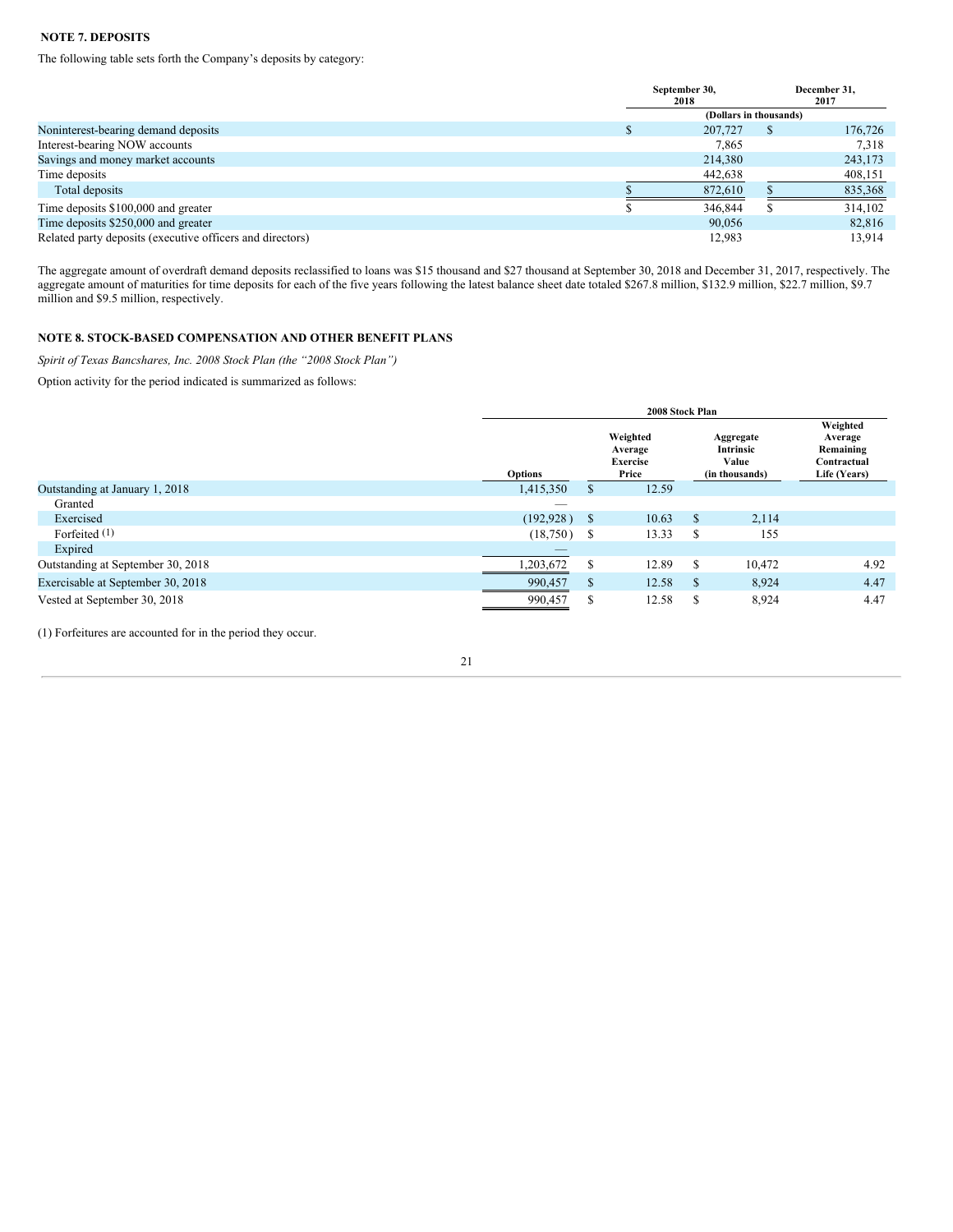The total unrecognized compensation cost of \$764 thousandrelated to the 2008 Stock Plan for the share awards outstanding at September 30, 2018 will be recognized over a weighted average remaining period of 2.00 years.

# *Spirit of Texas Bancshares, Inc. 2017 Stock Plan (the "2017 Stock Plan")*

Option activity for the period indicated is summarized as follows:

|                                   | 2017 Stock Plan |               |                                                 |   |                                                   |                                                                 |  |  |  |
|-----------------------------------|-----------------|---------------|-------------------------------------------------|---|---------------------------------------------------|-----------------------------------------------------------------|--|--|--|
|                                   | Options         |               | Weighted<br>Average<br><b>Exercise</b><br>Price |   | Aggregate<br>Intrinsic<br>Value<br>(in thousands) | Weighted<br>Average<br>Remaining<br>Contractual<br>Life (Years) |  |  |  |
| Outstanding at January 1, 2018    | 127,927         | \$            | 15.00                                           |   |                                                   |                                                                 |  |  |  |
| Granted                           | 83,340          |               | 20.69                                           | S | 75                                                |                                                                 |  |  |  |
| Exercised                         | _               |               |                                                 |   |                                                   |                                                                 |  |  |  |
| Forfeited (1)                     | _               |               |                                                 |   |                                                   |                                                                 |  |  |  |
| Expired                           |                 |               |                                                 |   |                                                   |                                                                 |  |  |  |
| Outstanding at September 30, 2018 | 211,267         | S             | 17.25                                           | S | 917                                               | 8.89                                                            |  |  |  |
| Exercisable at September 30, 2018 | 77,335          | \$            | 15.00                                           | S | 510                                               | 8.41                                                            |  |  |  |
| Vested at September 30, 2018      | 77,335          | <sup>\$</sup> | 15.00                                           | S | 510                                               | 8.41                                                            |  |  |  |

(1) Forfeitures are accounted for in the period they occur.

The fair values of the stock options granted for the nine months ended September 30, 2018 were determined utilizing the Black-Scholes pricing model methodology. A summary of assumptions used to calculate the fair values of the 2017 Stock Plan awards is presented below:

|                                        | 2017 Stock Plan          |  |
|----------------------------------------|--------------------------|--|
|                                        | <b>Nine Months Ended</b> |  |
|                                        | September 30, 2018       |  |
| <b>Expected volatility</b>             | 23 %                     |  |
| Expected dividend yield                | $0.0\%$                  |  |
| Expected term (years)                  | 7.5                      |  |
| Risk-free interest rate                | $2.36 - 2.87\%$          |  |
| Weighted average grant date fair value | 6.77                     |  |

The expected volatility is based on the volatility of comparable peer banks. The expected term represents the period of time that the 2017 Stock Plan awards are expected to be outstanding from the date of grant. The risk-free interest rate is based on the U.S. Treasury yields for the expected term of the instrument.

The total unrecognized compensation cost of \$687 thousand related to the 2017 Stock Plan for the share awards outstanding at September 30, 2018 will be recognized over a weighted average remaining period of 4.31 years.

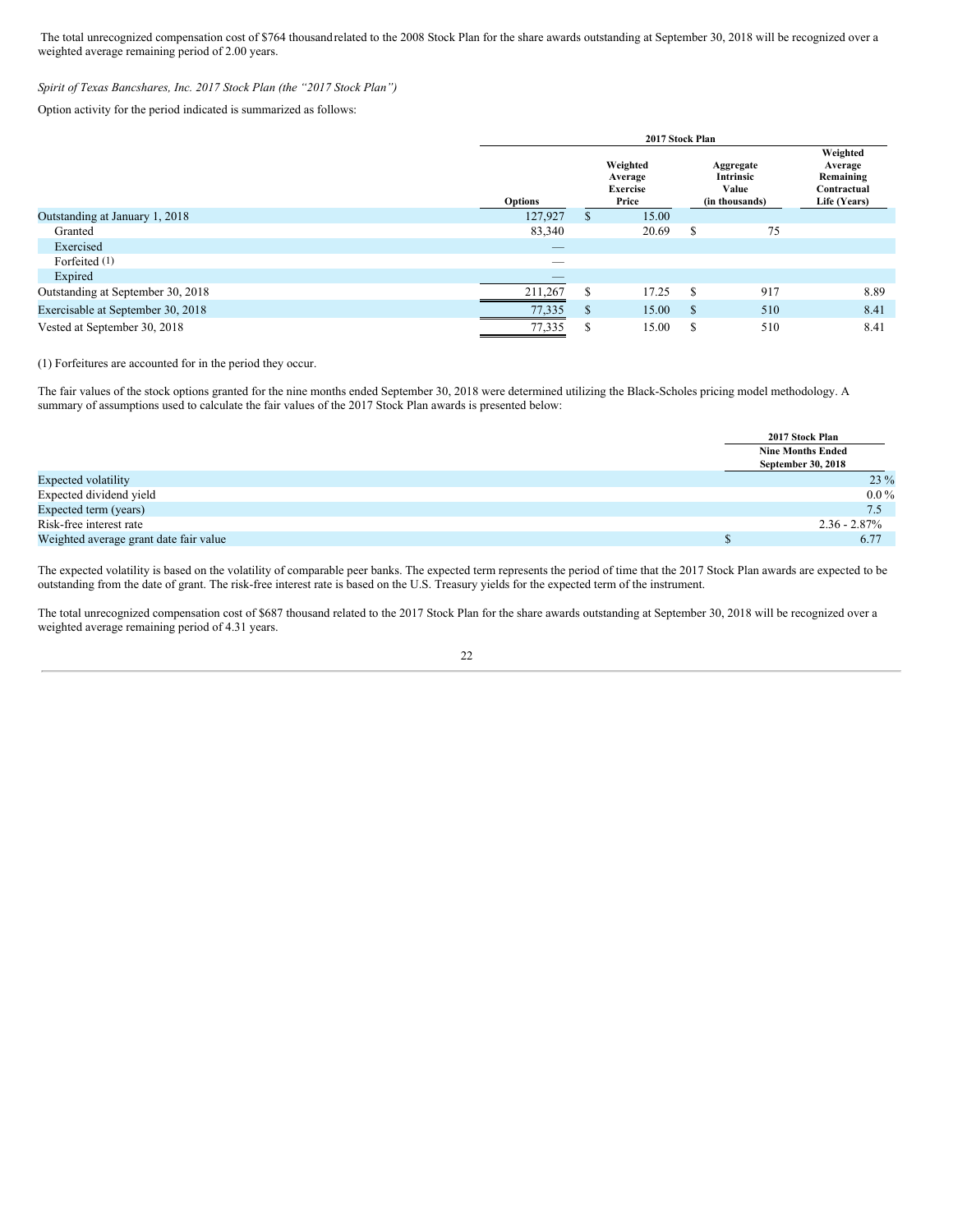# *Warrants*

Activity for the Spirit of Texas Bancshares, Inc. 2008 Warrants for the period indicated is summarized as follows:

|                                   | Spirit of Texas Bancshares, Inc. 2008 Warrants |              |                                                 |              |                                                   |                                                                 |  |  |  |  |  |
|-----------------------------------|------------------------------------------------|--------------|-------------------------------------------------|--------------|---------------------------------------------------|-----------------------------------------------------------------|--|--|--|--|--|
|                                   | Warrants                                       |              | Weighted<br>Average<br><b>Exercise</b><br>Price |              | Aggregate<br>Intrinsic<br>Value<br>(in thousands) | Weighted<br>Average<br>Remaining<br>Contractual<br>Life (Years) |  |  |  |  |  |
| Outstanding at January 1, 2018    | 105,000                                        | S.           | 10.00                                           |              |                                                   |                                                                 |  |  |  |  |  |
| Granted                           | _                                              |              |                                                 |              |                                                   |                                                                 |  |  |  |  |  |
| Exercised                         | (45,000)                                       | $\sqrt{s}$   | 10.00                                           | S            | 522                                               |                                                                 |  |  |  |  |  |
| Forfeited $(1)$                   | _                                              |              |                                                 |              |                                                   |                                                                 |  |  |  |  |  |
| Expired                           |                                                |              |                                                 |              |                                                   |                                                                 |  |  |  |  |  |
| Outstanding at September 30, 2018 | 60,000                                         | \$.          | 10.00                                           | S            | 695                                               | 0.13                                                            |  |  |  |  |  |
| Exercisable at September 30, 2018 | 60,000                                         | <sup>S</sup> | 10.00                                           | <sup>S</sup> | 695                                               | 0.13                                                            |  |  |  |  |  |
| Vested at September 30, 2018      | 60,000                                         | S            | 10.00                                           | S            | 695                                               | 0.13                                                            |  |  |  |  |  |

(1) Forfeitures are accounted for in the period they occur.

There is no remaining expense to be recognized on the Spirit of Texas Bancshares, Inc. 2008 Warrants.

Activity for the Bank4Texas Warrants for the period indicated is summarized as follows:

|                                   | <b>Bank4Texas Warrants</b> |               |                                                 |               |                                                   |                                                                 |  |  |  |  |  |
|-----------------------------------|----------------------------|---------------|-------------------------------------------------|---------------|---------------------------------------------------|-----------------------------------------------------------------|--|--|--|--|--|
|                                   | Warrants                   |               | Weighted<br>Average<br><b>Exercise</b><br>Price |               | Aggregate<br>Intrinsic<br>Value<br>(in thousands) | Weighted<br>Average<br>Remaining<br>Contractual<br>Life (Years) |  |  |  |  |  |
| Outstanding at January 1, 2018    | 12,072                     | <sup>\$</sup> | 10.50                                           |               |                                                   |                                                                 |  |  |  |  |  |
| Granted                           |                            |               |                                                 |               |                                                   |                                                                 |  |  |  |  |  |
| Exercised                         | (1,362)                    | $\mathbf{s}$  | 10.50                                           | <sup>\$</sup> | 15                                                |                                                                 |  |  |  |  |  |
| Forfeited (1)                     | $-$                        |               |                                                 |               |                                                   |                                                                 |  |  |  |  |  |
| Expired                           |                            |               |                                                 |               |                                                   |                                                                 |  |  |  |  |  |
| Outstanding at September 30, 2018 | 10,710                     | \$            | 10.50                                           | S             | 119                                               | 1.90                                                            |  |  |  |  |  |
| Exercisable at September 30, 2018 | 10,710                     | \$            | 10.50                                           | S             | 119                                               | 1.90                                                            |  |  |  |  |  |
| Vested at September 30, 2018      | 10,710                     | S             | 10.50                                           | S             | 119                                               | 1.90                                                            |  |  |  |  |  |

(1) Forfeitures are accounted for in the period they occur.

There was no activity during the nine months ended September 30, 2018 on the Oasis Warrants.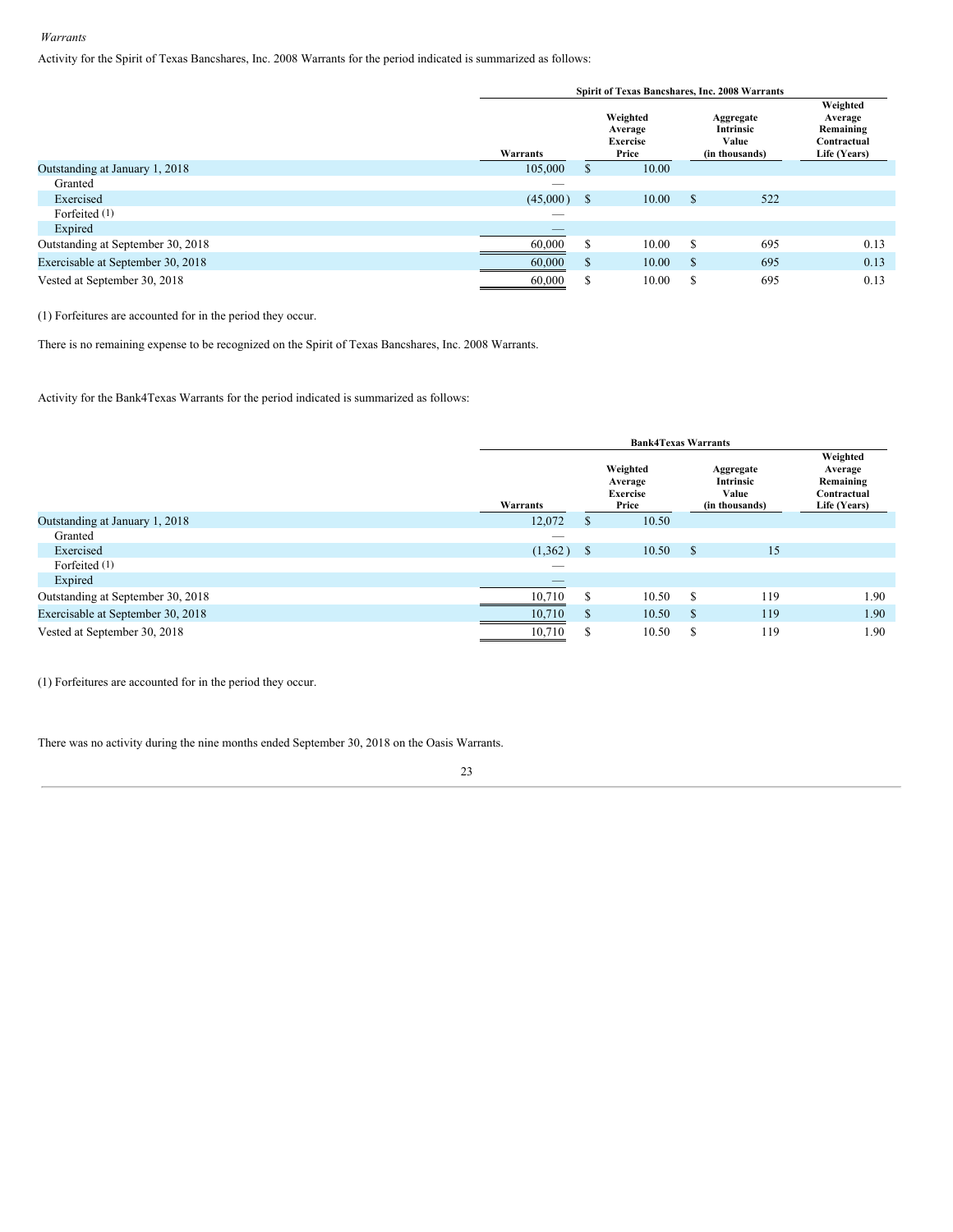# **NOTE 9. BASIC AND DILUTED EARNINGS PER COMMON SHARE**

The following table presents the computation of basic and diluted EPS:

|                                                               |    | Three Months Ended September 30, |  | Nine Months Ended September 30, |  |           |  |           |
|---------------------------------------------------------------|----|----------------------------------|--|---------------------------------|--|-----------|--|-----------|
|                                                               |    | 2018                             |  | 2017                            |  | 2018      |  | 2017      |
|                                                               |    |                                  |  |                                 |  |           |  |           |
| Net income as reported                                        | J. | 2,771                            |  | 2,002                           |  | 7,465     |  | 4,230     |
| Less: Participated securities share of undistributed earnings |    |                                  |  |                                 |  |           |  |           |
| Net income available to common stockholders                   |    | 2,771                            |  | 2,002                           |  | 7,465     |  | 4,203     |
| Weighted average number of common shares - basic              |    | 9,792,032                        |  | 7,279,178                       |  | 8,673,106 |  | 7,218,147 |
| Effect of dilutive securities:                                |    |                                  |  |                                 |  |           |  |           |
| Employee stock-based compensation awards and warrants         |    | 568,269                          |  | 286,061                         |  | 421,585   |  | 286,061   |
| Weighted average number of common shares - diluted            |    | 10.360.301                       |  | 7.565.239                       |  | 9.094.691 |  | 7,504,208 |
| Basic earnings per common share                               |    | 0.28                             |  | 0.28                            |  | 0.86      |  | 0.58      |
| Diluted earnings per common share                             |    | 0.27                             |  | 0.26                            |  | 0.82      |  | 0.56      |
| Anti-dilutive warrants and stock options                      |    | 7.246                            |  | 261.475                         |  | 78,490    |  | 261.475   |

#### **NOTE 10. INCOME TAXES**

The Company estimates both permanent and temporary differences in computing its interim tax provision. This effective tax rate is based on actual pre-tax income which approximates the effective tax rate based on forecasted annual pre-tax income, permanent tax differences and statutory tax rates.

The effective tax rates for the three months ended September 30, 2018 and 2017 were 20.6% and 35.5%, respectively. The decrease in the effective tax rate for the three months ended September 30, 2018 was primarily due to the enactment of the 2017 Tax Cuts and Jobs Act (the "Tax Reform") which reduced the corporate tax rate from 34.0% to 21.0%.

The effective tax rates for the nine months ended September 30, 2018 and 2017 were 20.3% and 34.9%, respectively. The decrease in the effective tax rate for the nine months ended September 30, 2018 was primarily due to the enactment of the Tax Reform which reduced the corporate tax rate from 34.0% to 21.0%.

The Company recorded an uncertain tax position at December 31, 2017 arising from a deduction taken on the 2016 federal return related to a request for change in accounting method. The total amount of the recorded uncertain tax position at December 31, 2017 was \$903 thousand and is included in other liabilities. During the second quarter of 2018, the Company filed an amended return and the uncertain tax position was settled against the balance left on account with the IRS. The Company's policy is to classify interest and penalties associated with income taxes within other expenses. The Company did not record interest and penalties associated with income taxes for the three or nine months ended September 30, 2018 or 2017.

# **NOTE 11. COMMITMENTS AND CONTINGENCIES**

The Company issues off-balance sheet financial instruments in connection with its lending activities and to meet the financing needs of its customers. These financial instruments include commitments to fund loans and lines of credit as well as commercial and standby letters of credit. These commitments expose the Company to varying degrees of credit and market risk which are essentially the same as those involved in extending loans to customers. The Company follows the same credit policies in making commitments as it does for instruments recorded on the Company's consolidated balance sheet. Collateral is obtained based on management's assessment of the customer's credit risk.

The Company's exposure to credit loss is represented by the contractual amount of these commitments. As of September 30, 2018 and December 31, 2017, the Company's reserve for unfunded commitments totaled \$40 thousand.

Fees collected on off-balance sheet financial instruments represent the fair value of those commitments and are deferred and amortized over their term.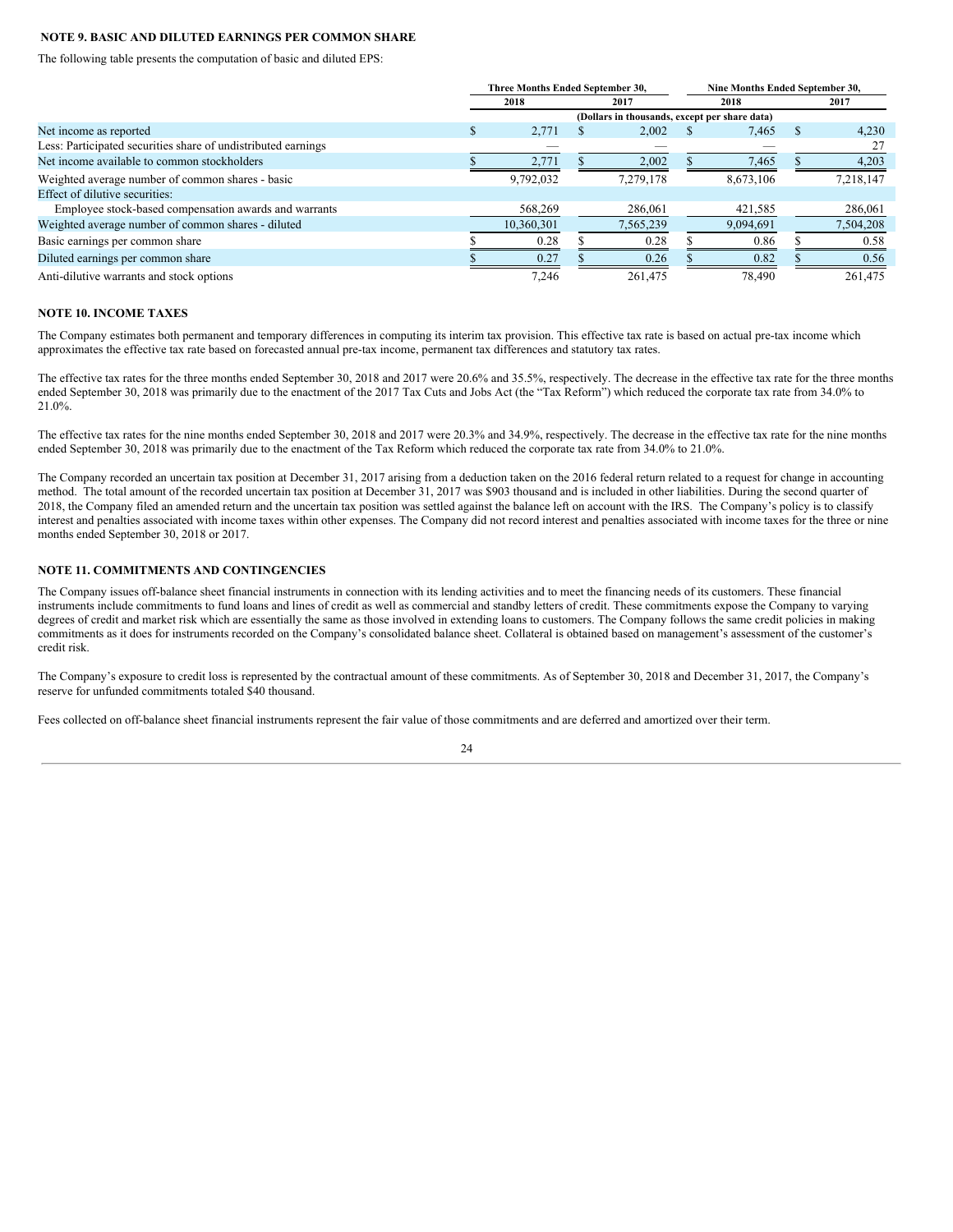# **Financial Instruments Commitments**

Unfunded commitments are as follows:

|                                          | September 30,<br>2018  | December 31.<br>2017 |
|------------------------------------------|------------------------|----------------------|
|                                          | (Dollars in thousands) |                      |
| Unfunded loan commitments                | 142.657                | 134,536              |
| Commercial and standby letters of credit |                        | Ω1                   |
| Total                                    | 142.742                | 134.627              |

#### *Unfunded loan commitments:*

Commitments to extend credit are agreements to lend to a customer as long as there is no violation of any condition established in the contract. Commitments generally have fixed expiration dates or other termination clauses and may require payment of a fee. Since many of the commitments are expected to expire without being drawn upon, the total commitment amounts do not necessarily represent future cash requirements. The Company evaluates each customer's creditworthiness on a case-by-case basis. The amount of collateral obtained, if it is deemed necessary by the Company upon extension of credit, is based upon management's credit evaluation of the counterparty. Collateral held varies but may include accounts receivable, inventory, property, plant and equipment, and income-producing commercial properties.

#### *Commercial and standby letters of credit:*

Letters of credit are conditional commitments issued by the Company to guarantee the performance of a customer to a third party. Letters of credit are primarily issued to support trade transactions or guarantee arrangements. The credit risk involved in issuing letters of credit is essentially the same as that involved in extending loan facilities to customers. The Company generally holds collateral supporting those commitments if deemed necessary.

#### **Other Commitments and Contingencies**

# *Legal Proceedings*

The Company, from time to time, is involved as plaintiff or defendant in various legal actions arising in the normal course of business. While the ultimate outcome of any such proceedings cannot be predicted with certainty, it is the opinion of management, based upon advice of legal counsel, that no proceedings exist, either individually or in the aggregate, which, if determined adversely to the Company, would have a material effect on the Company's consolidated balance sheet, results of operations or cash flows.

# **NOTE 12. FAIR VALUE MEASUREMENTS**

When determining the fair value measurements for assets and liabilities and the related fair value hierarchy, the Company considers the principal or most advantageous market in which it would transact and the assumptions that market participants would use when pricing the asset or liability. When possible, the Company looks to active and observable markets to price identical assets or liabilities. When identical assets and liabilities are not traded in active markets, the Company looks to market observable data for similar assets and liabilities. It is the Company's policy to maximize the use of observable inputs, minimize the use of unobservable inputs and use unobservable inputs to measure fair value to the extent that observable inputs are not available. The need to use unobservable inputs generally results from the lack of market liquidity, resulting in diminished observability of both actual trades and assumptions that would otherwise be available to value these instruments, or the value of the underlying collateral is not market observable. Although third party price indications may be available for an asset or liability, limited trading activity would make it difficult to support the observability of these quotations.

#### *Financial Instruments Carried at Fair Value on a Recurring Basis*

The following is a description of the valuation methodologies used for financial instruments measured at fair value on a recurring basis, as well as the general classification of each instrument under the valuation hierarchy.

Investment Securities—Investment securities available for sale are carried at fair value on a recurring basis. When available, fair value is based on quoted prices for the identical security in an active market and as such, would be classified as Level 1. If quoted market prices are not available, fair values are estimated using quoted prices of securities with similar characteristics, discounted cash flows or matrix pricing models. Investment securities available for sale for which Level 1 valuations are not available are classified as Level 2, and include U.S. Government agencies and sponsored enterprises obligations and agency mortgage-backed securities; state and municipal obligations; asset-backed securities; and corporate debt and other securities. Pricing of these securities is generally spread driven.

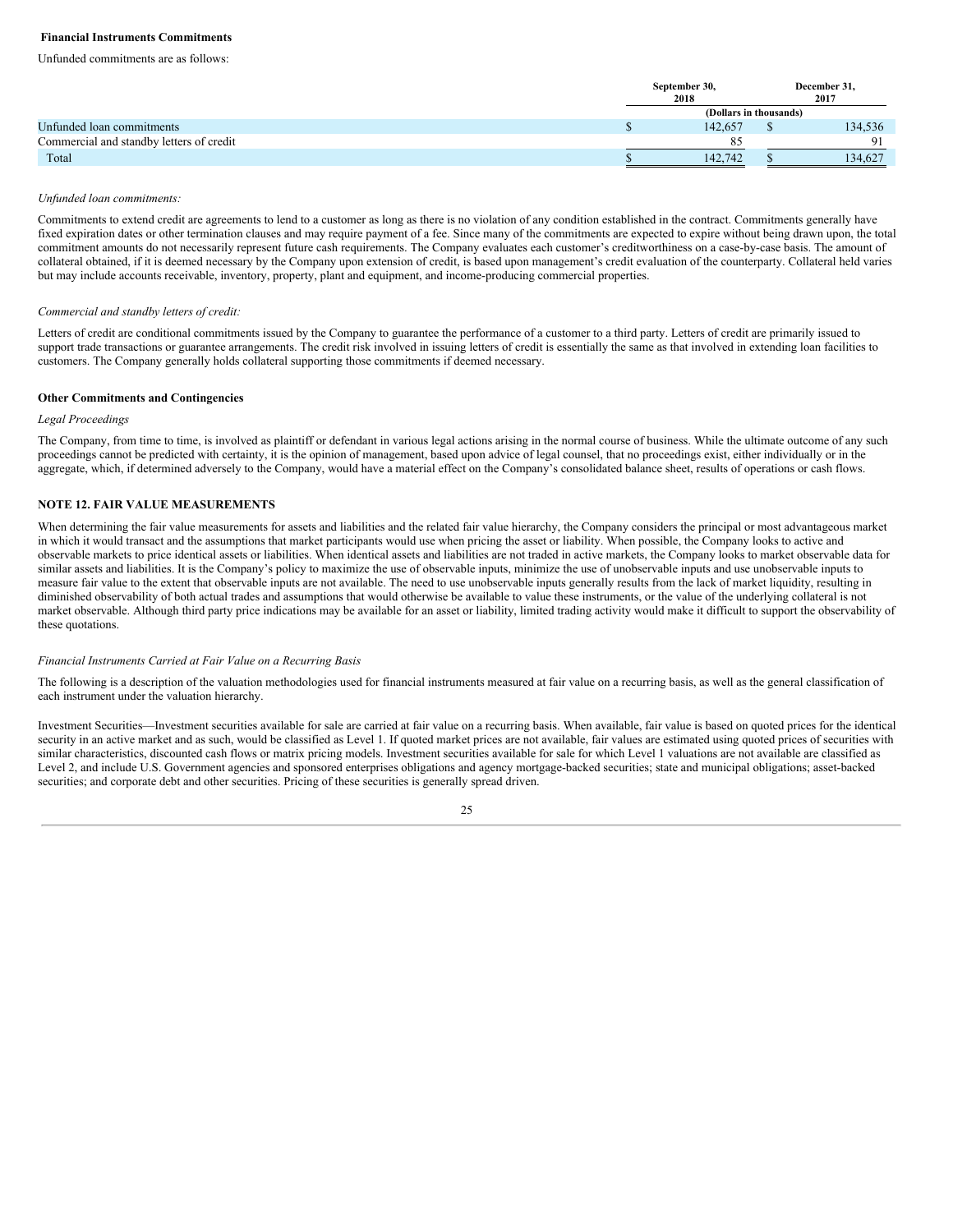Observable inputs that may impact the valuation of these securities include benchmark yield curves, credit spreads, reported trades, dealer quotes, bids, issuer spreads, current rating, historical constant prepayment rates, historical voluntary prepayment rates, structural and waterfall features of individual securities, published collateral data, and for certain securities, historical constant default rates and default severities.

SBA Servicing Asset—The SBA Servicing Asset is carried at fair value on a recurring basis. To determine the fair value of SBA servicing rights, The Company uses market prices for comparable servicing contracts, when available, or alternatively, uses a valuation model that calculates the present value of estimated future net servicing income. In using this valuation method, the Company incorporates assumptions that market participants would use in estimating future net servicing income, which includes estimates of the cost to service, the discount rate, custodial earnings rate, an inflation rate, ancillary income, prepayment speeds, default rates, late fees and losses. The SBA Servicing Asset is classified as Level 3.

The following table presents the assets and liabilities measured at fair value on a recurring basis:

|                                           |    |                   |   | September 30, 2018     |   |         |   |              |  |  |
|-------------------------------------------|----|-------------------|---|------------------------|---|---------|---|--------------|--|--|
|                                           |    | Level 1           |   | Level 2                |   | Level 3 |   | <b>Total</b> |  |  |
|                                           |    |                   |   | (Dollars in thousands) |   |         |   |              |  |  |
| Assets:                                   |    |                   |   |                        |   |         |   |              |  |  |
| U.S. Government agencies                  | \$ |                   | S | 1,906                  | S |         | S | 1,906        |  |  |
| Residential mortgage-backed securities    |    |                   |   | 26,048                 |   |         |   | 26,048       |  |  |
| Corporate bonds and other debt securities |    |                   |   | 5,495                  |   |         |   | 5,495        |  |  |
| SBA servicing rights                      |    |                   |   |                        |   | 3,561   |   | 3,561        |  |  |
| Total                                     |    |                   |   | 33,449                 |   | 3,561   |   | 37,010       |  |  |
|                                           |    | December 31, 2017 |   |                        |   |         |   |              |  |  |
|                                           |    | Level 1           |   | Level 2                |   | Level 3 |   | <b>Total</b> |  |  |
|                                           |    |                   |   | (Dollars in thousands) |   |         |   |              |  |  |
| Assets:                                   |    |                   |   |                        |   |         |   |              |  |  |
| U.S. Government agencies                  | \$ |                   | S | 1,949                  | S |         | S | 1,949        |  |  |
| Residential mortgage-backed securities    |    |                   |   | 29,629                 |   |         |   | 29,629       |  |  |
| Corporate bonds and other debt securities |    |                   |   | 5,665                  |   |         |   | 5,665        |  |  |
| SBA servicing rights                      |    |                   |   |                        |   | 3,411   |   | 3,411        |  |  |
| Total                                     | D. |                   | Э | 37,243                 | ъ | 3,411   | S | 40,654       |  |  |

There were no transfers of financial assets between levels of the fair value hierarchy during the three or nine months ended September 30, 2018.

#### *Financial Instruments Measured at Fair Value on a Non-Recurring Basis*

The following is a description of the methodologies used to estimate the fair values of assets and liabilities measured at fair value on a non-recurring basis, and the level within the fair value hierarchy in which those measurements are typically classified.

Impaired loans and other real estate owned ("OREO")—The carrying amount of collateral dependent impaired loans is typically based on the fair value of the underlying collateral, which may be real estate or other business assets, less estimated costs to sell. The carrying value of OREO is initially measured based on the fair value, less estimated cost to sell, of the real estate acquired in foreclosure and subsequently adjusted to the lower of cost or estimated fair value, less estimated cost to sell. Fair values of real estate collateral are typically based on real estate appraisals which utilize market and income valuation techniques incorporating both observable and unobservable inputs. When current appraisals are not available, the Company may use brokers' price opinions, home price indices, or other available information about changes in real estate market conditions to adjust the latest appraised value available. These adjustments to appraised values may be subjective and involve significant management judgment. The fair value of collateral consisting of other business assets is generally based on appraisals that use market approaches to valuation, incorporating primarily unobservable inputs. Fair value measurements related to collateral dependent impaired loans and OREO are classified within Level 3 of the fair value hierarchy.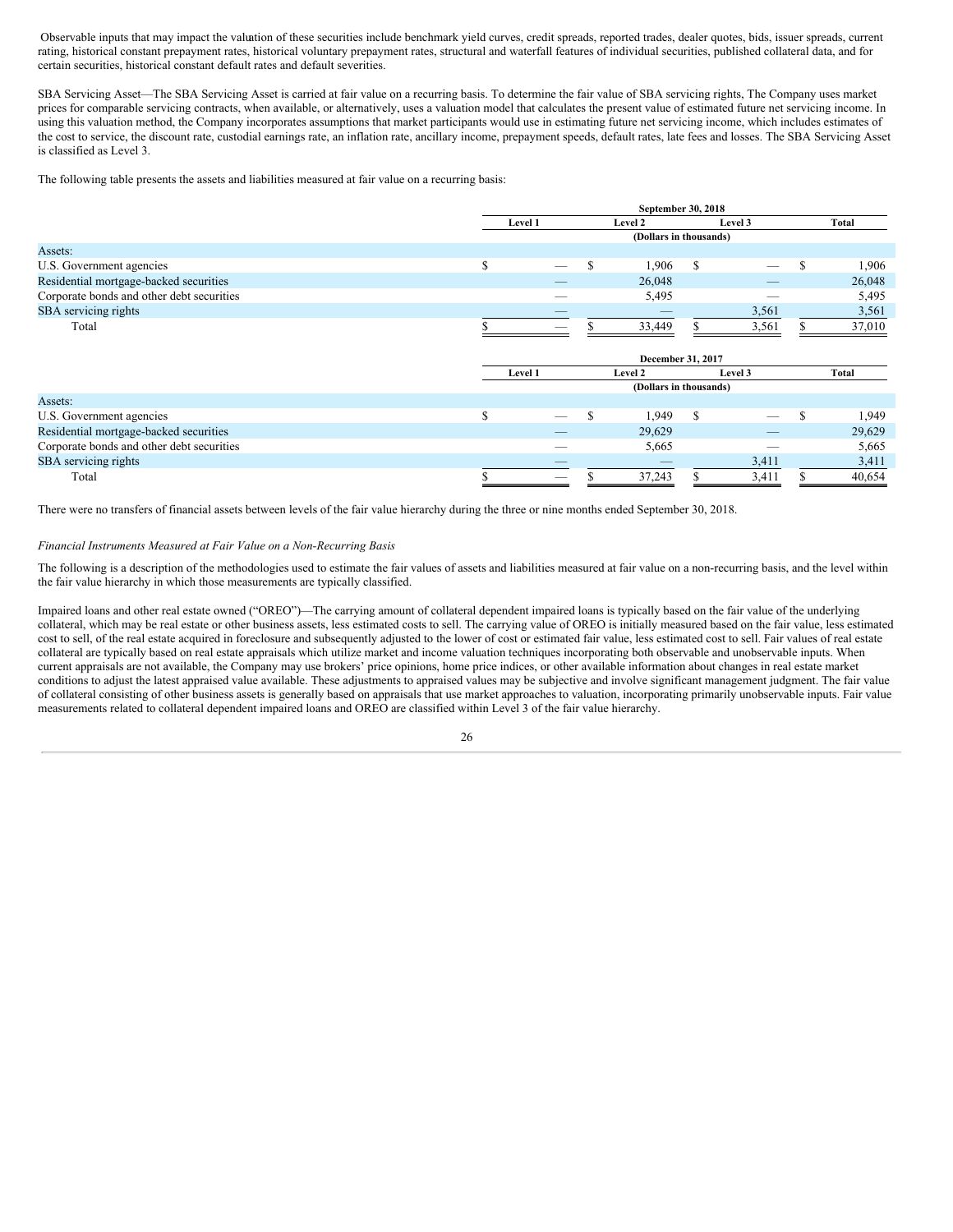The following tables provide information about certain assets measured at fair value on a non-recurring basis:

|                                          | <b>Estimated Fair Value</b> |  |                      |  |  |  |  |
|------------------------------------------|-----------------------------|--|----------------------|--|--|--|--|
|                                          | September 30,<br>2018       |  | December 31,<br>2017 |  |  |  |  |
|                                          | (Dollars in thousands)      |  |                      |  |  |  |  |
| Assets (classified in Level 3):          |                             |  |                      |  |  |  |  |
| Impaired loans                           | 1,913                       |  | 2,553                |  |  |  |  |
| Other real estate and repossessed assets | 289                         |  | $\sim$               |  |  |  |  |

Impairment charges resulting from the non-recurring changes in fair value of underlying collateral of impaired loans are included in the provision for loan losses in the consolidated statement of income. Impairment charges resulting from the non-recurring changes in fair value of OREO are included in other real estate and acquired assets resolution expenses in the consolidated statement of income.

The following tables show significant unobservable inputs used in the recurring and non-recurring fair value measurements of Level 3 assets:

|                                           |              |                            |                        |                                                 | Range/Weighted            |
|-------------------------------------------|--------------|----------------------------|------------------------|-------------------------------------------------|---------------------------|
| <b>Level 3 Asset</b><br><b>Fair Value</b> |              | <b>Valuation Technique</b> | Unobservable Inputs    | Average                                         |                           |
| September 30, 2018                        |              |                            |                        |                                                 |                           |
| Non-recurring:                            |              |                            |                        |                                                 |                           |
| <b>Impaired</b> loans                     | $\mathbb{S}$ | 1,913                      | Third party appraisals | Collateral discounts                            | $0.0\% - 100.0\%$ (84.7%) |
| Other real estate owned                   |              | 289                        | Third party appraisals | Collateral discounts and estimated cost to sell | $10.0\%$                  |
| Recurring:                                |              |                            |                        |                                                 |                           |
| SBA servicing assets                      |              | 3,561                      | Discounted cash flows  | Conditional prepayment rate                     | $7.1\%$                   |
|                                           |              |                            |                        | Discount rate                                   | 14.3 $%$                  |
| <b>December 31, 2017</b>                  |              |                            |                        |                                                 |                           |
| Non-recurring:                            |              |                            |                        |                                                 |                           |
| <b>Impaired</b> loans                     | $\mathbb{S}$ | 2,553                      | Third party appraisals | Collateral discounts                            | $0.0\% - 100.0\%$ (11.6%) |
| Other real estate owned                   |              | 21                         | Third party appraisals | Collateral discounts and estimated cost to sell | $10.0\%$                  |
| Recurring:                                |              |                            |                        |                                                 |                           |
| SBA servicing assets                      |              | 3,411                      | Discounted cash flows  | Conditional prepayment rate                     | $6.7\%$                   |
|                                           |              |                            |                        | Discount rate                                   | 14.1%                     |

The carrying amounts and estimated fair values, as well as the level within the fair value hierarchy, of the Company's financial instruments are as follows:

| September 30, 2018            | Carrying<br>Value | Fair<br>Value |               | Level 1                  |              | Level 2 |               | Level 3 |
|-------------------------------|-------------------|---------------|---------------|--------------------------|--------------|---------|---------------|---------|
|                               |                   |               |               | (Dollars in thousands)   |              |         |               |         |
| <b>Financial Assets:</b>      |                   |               |               |                          |              |         |               |         |
| Cash and cash equivalents     | \$<br>44,138      | \$<br>44,138  | S.            | 44,138                   | \$           | -       | $\mathbb{S}$  |         |
| Time deposits in other banks  | 245               | 245           |               | 245                      |              |         |               |         |
| Available for sale securities | 33,449            | 33,449        |               |                          |              | 33,449  |               |         |
| FHLB and other bank stock     | 4,861             | 4,861         |               |                          |              | 4,861   |               |         |
| Loans, net                    | 947,918           | 942,987       |               | $-$                      |              | -       |               | 942,987 |
| Loans held for sale           | 5,500             | 5,880         |               |                          |              | 5,880   |               |         |
| Accrued interest receivable   | 3,715             | 3,715         |               |                          |              | 3,715   |               |         |
| Bank-owned life insurance     | 483               | 483           |               |                          |              | 483     |               |         |
| SBA servicing rights          | 3,561             | 3,561         |               |                          |              | -       |               | 3,561   |
|                               |                   |               |               |                          |              |         |               |         |
| <b>Financial Liabilities:</b> |                   |               |               |                          |              |         |               |         |
| Deposits                      | \$<br>872,610     | \$<br>843,522 | <sup>\$</sup> |                          | $\mathbb{S}$ | 843,522 | <sup>\$</sup> |         |
| Accrued interest payable      | 475               | 475           |               | $\overline{\phantom{a}}$ |              | 475     |               |         |
| Short-term borrowings         | 10,000            | 10,000        |               |                          |              | 10,000  |               |         |
| Long-term borrowings          | 64,961            | 63,233        |               |                          |              | 63,233  |               |         |
|                               | 27                |               |               |                          |              |         |               |         |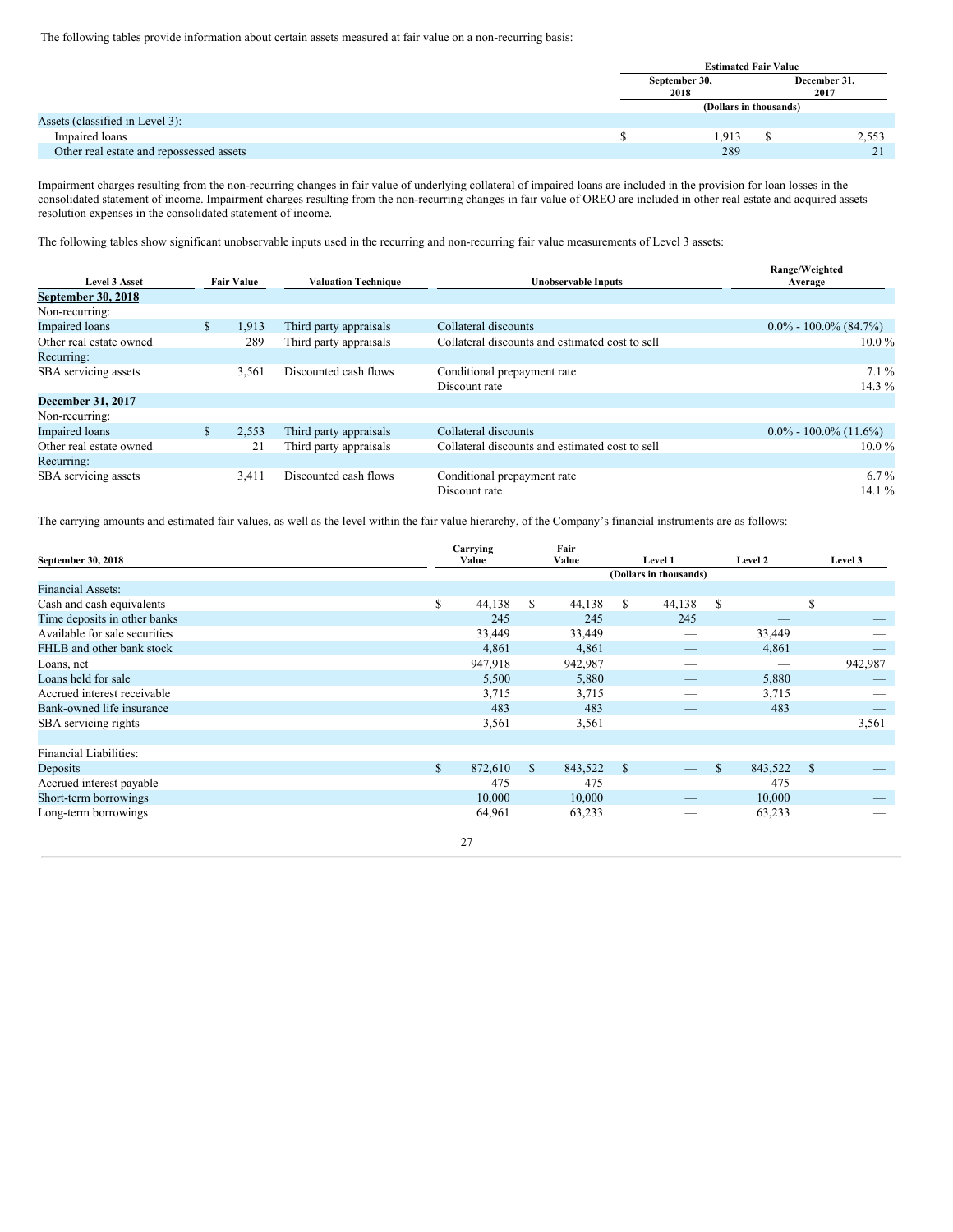|                               |              | Carrying |     | Fair    |                |                        |               |                               |     |         |
|-------------------------------|--------------|----------|-----|---------|----------------|------------------------|---------------|-------------------------------|-----|---------|
| December 31, 2017             |              | Value    |     | Value   | <b>Level 1</b> |                        |               | Level 2                       |     | Level 3 |
|                               |              |          |     |         |                | (Dollars in thousands) |               |                               |     |         |
| <b>Financial Assets:</b>      |              |          |     |         |                |                        |               |                               |     |         |
| Cash and cash equivalents     | \$           | 57,949   | \$  | 57,949  | S.             | 57,949                 | \$            | $\overbrace{\phantom{12333}}$ | S   |         |
| Time deposits in other banks  |              | 245      |     | 245     |                | 245                    |               |                               |     |         |
| Available for sale securities |              | 37,243   |     | 37,243  |                |                        |               | 37,243                        |     |         |
| FHLB and other bank stock     |              | 4,812    |     | 4,812   |                |                        |               | 4,812                         |     |         |
| Loans, net                    |              | 863,467  |     | 870,749 |                |                        |               | _                             |     | 870,749 |
| Loans held for sale           |              | 3,814    |     | 4,188   |                | _                      |               | 4,188                         |     |         |
| Accrued interest receivable   |              | 3,466    |     | 3,466   |                | –                      |               | 3,466                         |     |         |
| Bank-owned life insurance     |              | 479      |     | 479     |                | $-$                    |               | 479                           |     |         |
| SBA servicing rights          |              | 3,411    |     | 3,411   |                |                        |               |                               |     | 3,411   |
|                               |              |          |     |         |                |                        |               |                               |     |         |
| Financial Liabilities:        |              |          |     |         |                |                        |               |                               |     |         |
| Deposits                      | $\mathbb{S}$ | 835,368  | \$. | 840,645 | <sup>\$</sup>  |                        | <sup>\$</sup> | 840,645                       | -\$ |         |
| Accrued interest payable      |              | 407      |     | 407     |                |                        |               | 407                           |     |         |
| Short-term borrowings         |              | 15,000   |     | 15,000  |                |                        |               | 15,000                        |     |         |
| Long-term borrowings          |              | 76,411   |     | 67,310  |                |                        |               | 67,310                        |     |         |

Certain financial instruments are carried at amounts that approximate fair value due to their short-term nature and generally negligible credit risk. Financial instruments for which fair value approximates the carrying amount at September 30, 2018 and December 31, 2017, include cash and cash equivalents, time deposits in other banks and accrued interest receivable and payable.

The following methods and assumptions were used to estimate the fair value of each class of financial instruments.

#### *FHLB and Other Bank Stock:*

FHLB and other bank stock can be liquidated only by redemption by the issuer, as there is no market for these securities. These securities are carried at par, which has historically represented the redemption price and is therefore considered to approximate fair value.

#### *Loans:*

Fair values for loans are based on a discounted cash flow methodology that considers various factors, including the type of loan and related collateral, classification status, fixed or variable interest rate, term of loan, whether or not the loan was amortizing and current discount rates. A basis point adjustment for the liquidity premium curve was added to the discounted cash flow methodology to obtain the estimated exit price of the portfolio. Loans are grouped together according to similar characteristics and are treated in the aggregate when applying various valuation techniques. The discount rates used for loans are based on current market rates for new originations of comparable credit risk and include adjustments for liquidity concerns. The allowance for loan and lease losses is considered a reasonable estimate of the required adjustment to fair value to reflect the impact of credit risk. This estimate is intended to represent an exit value as defined in ASC 820.

# *Loans Held for Sale:*

SBA loans held for sale are carried at the lower of cost or fair value. The fair values of SBA loans held for sale is determined, when possible, using quoted secondary-market prices and are classified within Level 2 of the fair value hierarchy. If no such quoted prices exist, the fair value of a loan is determined using quoted prices for a similar loan or loans, adjusted for the specific attributes of that loan.

# *Bank-owned Life Insurance:*

The Company holds life insurance policies on certain officers. The carrying value of these policies approximates fair value as it is based on the cash surrender value adjusted for other charges or amounts due that are probable at settlement.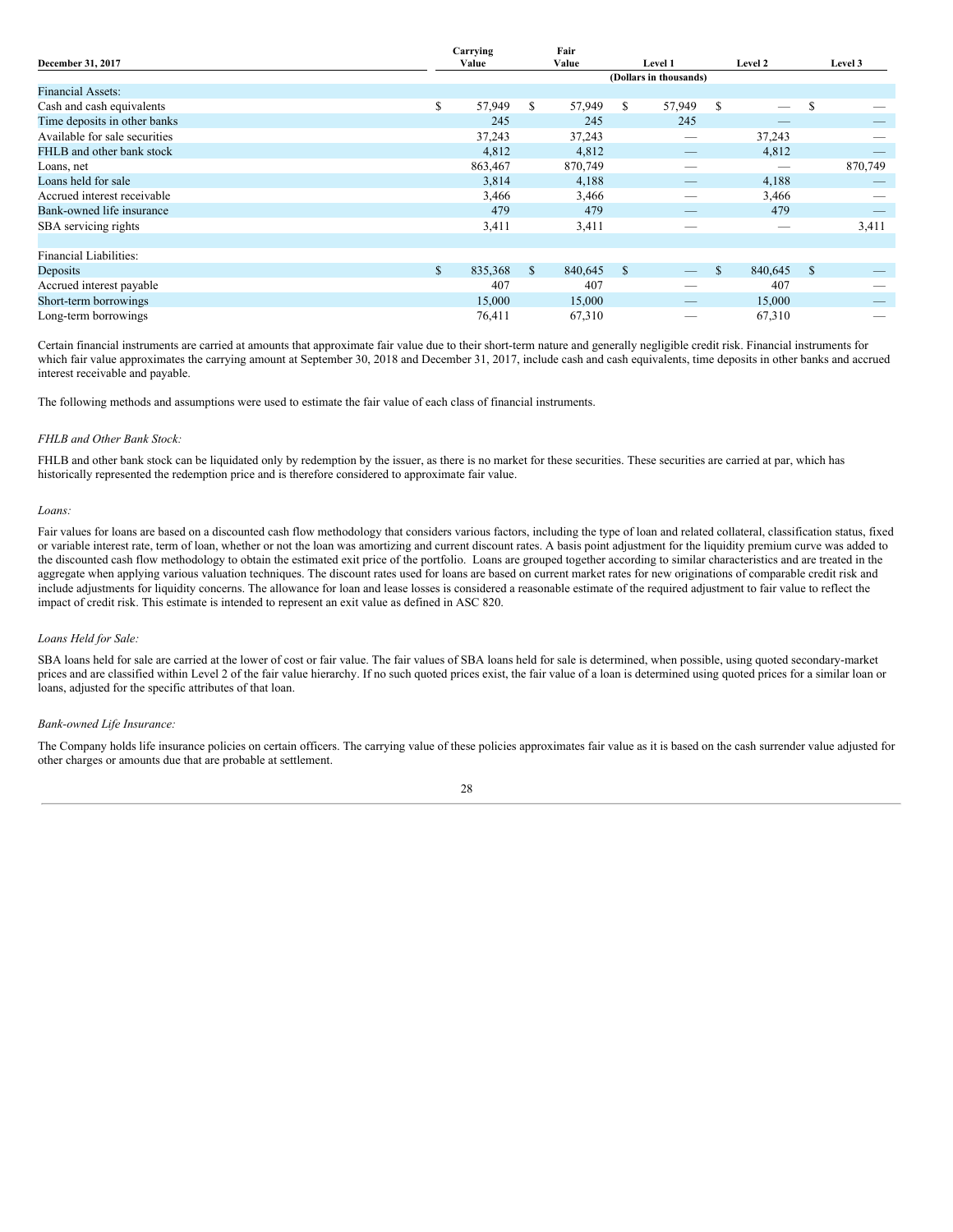# *Deposits:*

The fair value of demand deposits, savings accounts and money market deposits is the amount payable on demand at the reporting date. The fair value of fixed-maturity certificates of deposit is estimated using discounted cash flow analysis and using the rates currently offered for deposits of similar remaining maturities.

# *Short-term and Long-term Borrowings:*

The fair value of advances from the FHLB and other borrowings are estimated by discounting the future cash flows using the current rate at which similar borrowings with similar remaining maturities could be obtained.

```
29
```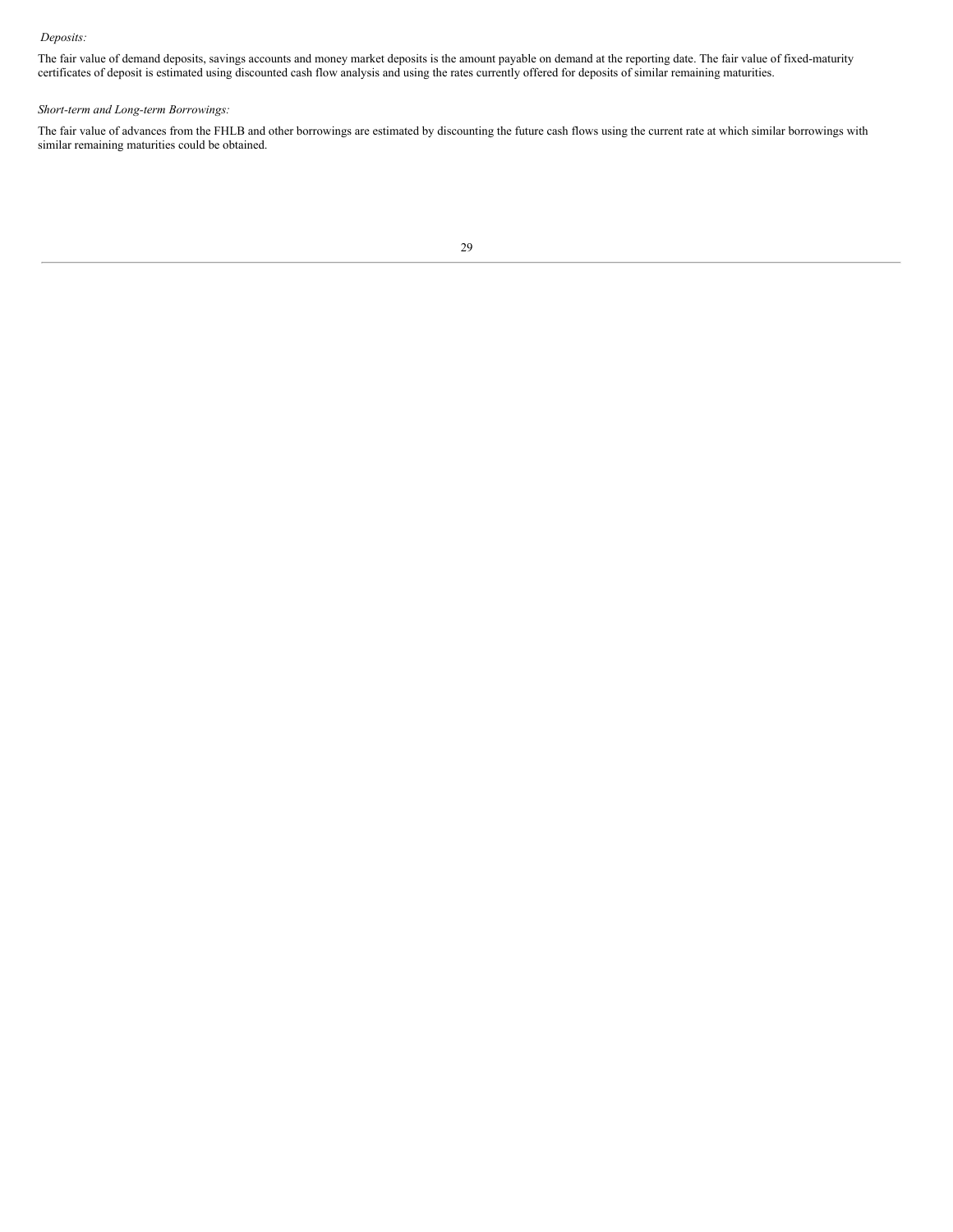#### <span id="page-29-0"></span>**Item 2. Management's Discussion and Analysis ofFinancial Condition and Results of Operations**

The following discussion and analysis is intended to assist readers in understanding our financial condition as of and results of operations for the three and nine months ended September 30, 2018 and should be read in conjunction with our consolidated financial statements and the accompanying notes thereto included in this Quarterly Report on Form 10-Q (this "Form 10-Q") and in our prospectus filed with the Securities and Exchange Commission ("SEC") pursuant to Rule 424(b) of the Securities Act of 1933, as amended, on May 4, 2018, related to our initial public offering. Unless we state otherwise or the context otherwise requires, references in this Form 10-Q to "we," "our," "us" and "our company" refer to Spirit of Texas Bancshares, Inc., a Texas corporation, and our wholly-owned banking subsidiary, Spirit of Texas Bank SSB, a Texas state savings bank. References in this Form 10-Q to "Bank" refer to Spirit of Texas Bank SSB. References in this Form 10-Q to "Houston metropolitan area," "Dallas/Fort Worth metropolitan area" and "Bryan/College Station metropolitan area" refer to the Houston-The Woodlands-Sugar Land Metropolitan Statistical Area, the Dallas-Fort Worth-*Arlington Metropolitan Statistical Area and the College Station-Bryan Metropolitan Statistical Area, respectively.*

#### o **Cautionary Notice Regarding Forward-Looking Statements**

Statements and financial discussion and analysis contained in this Form 10-Q that are not historical facts are forward-looking statements made pursuant to the safe harbor provisions of the Private Securities Litigation Reform Act of 1995. We also may make forward-looking statements in our other documents filed with or furnished to the SEC. In addition, our senior management may make forward-looking statements orally to investors, analysts, representatives of the media and others. These statements are often, but not always, preceded by, followed by or otherwise include the words "believes," "expects," "anticipates," "intends," "projects," "estimates," "plans" and similar expressions or future or conditional verbs such as "will," "should," "may" and "could" or the negative version of those words or other comparable words or phrases of a future or forward-looking nature. These forward-looking statements are not historical facts and are based on current expectations, estimates and projections about our industry, management's beliefs and certain assumptions made by management, many of which, by their nature, are inherently uncertain and beyond our control. Accordingly, we caution you that any such forward-looking statements are not guarantees of future performance and are subject to risks, assumptions and uncertainties that are difficult to predict. Although we believe that the expectations reflected in these forward-looking statements are reasonable as of the date made, actual results may prove to be materially different from the results expressed or implied by the forward-looking statements.

We have made the forward-looking statements in this Form 10-Q based on assumptions and estimates that we believe to be reasonable in light of the information available to us at this time. However, these forward-looking statements are subject to significant risks and uncertainties, and could be affected by many factors. These factors include, but are not limited to, the following:

- 1. risks related to the concentration of our business in Texas, and in the Houston and Dallas/Fort Worth metropolitan areas in particular, including risks associated with any downturn in the real estate sector and risks associated with a decline in the values of single family homes in our Texas markets;
- 2. general market conditions and economic trends nationally, regionally and particularly in our Texas markets, including a decrease in or the volatility of oil and gas prices;
- 3. risks related to our concentration in our primary markets, which are susceptible to severe weather events that could negatively impact the economies of our markets, our operations or our customers, any of which could have a material adverse effect on our business, financial condition and results of operations;
- 4. our ability to implement our growth strategy, including identifying and consummating suitable acquisitions;
- 5. risks related to the integration of any acquired businesses, including exposure to potential asset quality and credit quality risks and unknown or contingent liabilities, the time and costs associated with integrating systems, technology platforms, procedures and personnel, the need for additional capital to finance such transactions, and possible failures in realizing the anticipated benefits from acquisitions;
- 6. changes in Small Business Administration, or SBA, loan products, including specifically the Section 7(a) program and Section 504 loans, or changes in SBA standard operating procedures;
- 7. risks associated with our loans to and deposit accounts from foreign nationals;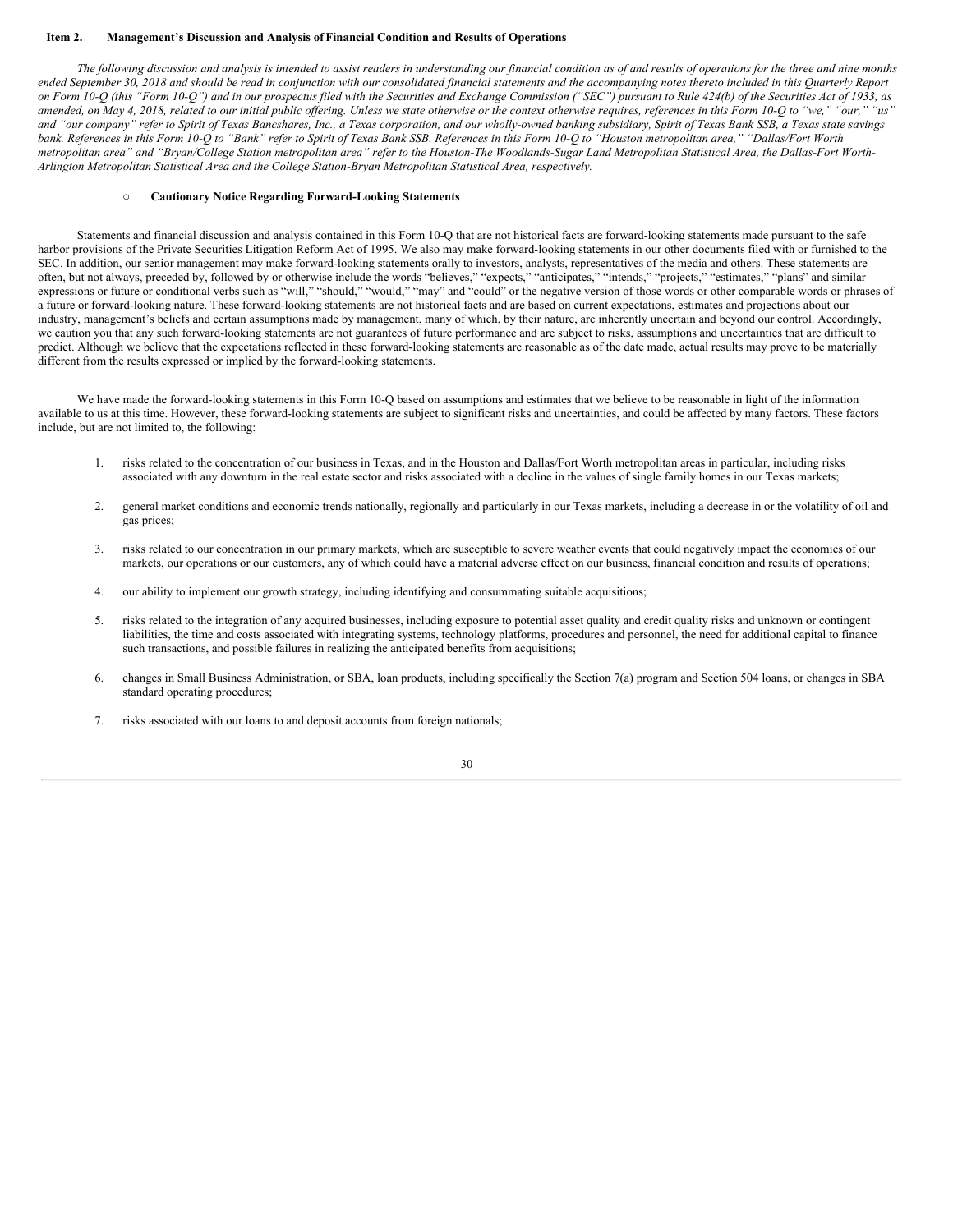- 8. risks associated with the relatively unseasoned nature of a significant portion of our loan portfolio;
- 9. the accuracy and sufficiency of the assumptions and estimates we make in establishing reserves for potential loan losses and other estimates;
- 10. the risk of deteriorating asset quality and higher loan charge-offs;
- 11. risks related to the significant amount of credit that we have extended to a limited number of borrowers and in a limited geographic area;
- 12. our ability to maintain adequate liquidity and to raise necessary capital to fund our acquisition strategy and operations or to meet increased minimum regulatory capital levels;
- 13. material decreases in the amount of deposits we hold, or a failure to grow our deposit base as necessary to help fund our growth and operations;
- 14. changes in market interest rates that affect the pricing of our loans and deposits and our net interest income;
- 15. potential fluctuations in the market value and liquidity of our investment securities;
- 16. the effects of competition from a wide variety of local, regional, national and other providers of financial, investment and insurance services;
- 17. our ability to maintain an effective system of disclosure controls and procedures and internal controls over financial reporting;
- 18. risks associated with fraudulent, negligent, or other acts by our customers, employees or vendors;
- 19. our ability to keep pace with technological change or difficulties when implementing new technologies;
- 20. risks associated with system failures or failures to protect against cybersecurity threats, such as breaches of our network security;
- 21. risks associated with data processing system failures and errors;
- 22. potential impairment on the goodwill we have recorded or may record in connection with business acquisitions;
- 23. the initiation and outcome of litigation and other legal proceedings against us or to which we become subject;
- 24. our ability to comply with various governmental and regulatory requirements applicable to financial institutions, including regulatory requirements to maintain minimum capital levels;
- 25. the impact of recent and future legislative and regulatory changes, including changes in banking, securities and tax laws and regulations and their application by our regulators, such as the implementation of the Economic Growth, Regulatory Relief and Consumer Protection Act;
- 26. governmental monetary and fiscal policies, including the policies of the Board of Governors of the Federal Reserve System, or the Federal Reserve;
- 27. our ability to comply with supervisory actions by federal and state banking agencies;
- 28. changes in the scope and cost of Federal Deposit Insurance Corporation, or the FDIC, insurance and other coverage; and
- 29. systemic risks associated with the soundness of other financial institutions.
- 30. the businesses of Spirit and Comanche may not be combined successfully, or such combination may take longer to accomplish than expected;
- 31. the cost savings from the transaction may not be fully realized or may take longer to realize than expected;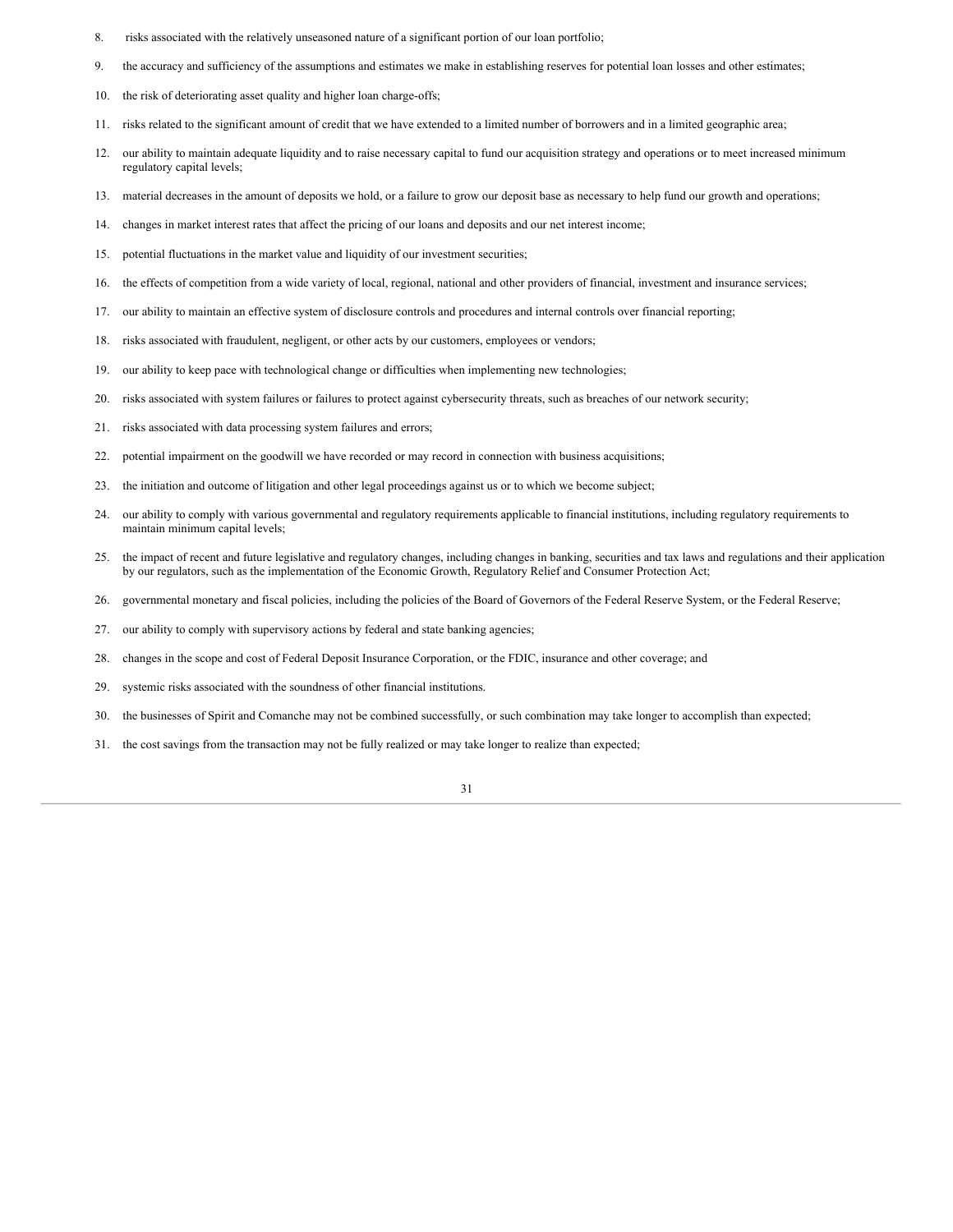- 32. operating costs, customer loss and business disruption following the transaction, including adverse effects on relationships with employees, may be greater than expected;
- 33. governmental approvals of the transaction may not be obtained, or adverse regulatory conditions may be imposed in connection with governmental approvals of the transaction;
- 34. the companies' respective shareholders may not approve the transaction;
- 35. competition from other financial services companies in Spirit's and Comanche's respective markets.

Other factors not identified above, including those described under the heading "Risk Factors" in our prospectus filed with the SEC pursuant to Rule 424(b) of the Securities Act of 1933, as amended, on May 4, 2018, related to our initial public offering, and the "Management's Discussion and Analysis of Financial Condition and Results of Operations" in this Form 10-Q, may also cause our results to differ materially from the anticipated or estimated results described in our forward-looking statements. The foregoing factors should not be construed as exhaustive, and you should consider these factors in connection with considering any forward-looking statements that may be made by us. If one or more events related to these or other risks or uncertainties materialize, or if our underlying assumptions prove to be incorrect, actual results may differ materially from what we anticipate. Accordingly, you should not place undue reliance on any such forward-looking statements. Any forward-looking statements speaks only as of the date on which it is made, and we undertake no obligation to release publicly any revisions to any forward-looking statements, to report events or to report the occurrence of unanticipated events unless we are required to do so by law.

#### **Overview**

We are a Texas corporation and a registered bank holding company located in the Houston metropolitan area with headquarters in Conroe, Texas. We offer a broad range of commercial and retail banking services through our wholly-owned bank subsidiary, Spirit of Texas Bank SSB. We operate through 15 full-service branches located primarily in the Houston and Dallas/Fort Worth metropolitan areas. As of September 30, 2018, we had total assets of \$1.10 billion, loans held for investment of \$954.1 million, total deposits of \$872.6 million and total stockholders' equity of \$150.9 million.

As a bank holding company, we generate most of our revenues from interest income on loans, gains on sale of the guaranteed portion of SBA loans, customer service and loan fees, brokerage fees derived from secondary mortgage originations and interest income from investments in securities. We incur interest expense on deposits and other borrowed funds and noninterest expenses, such as salaries and employee benefits and occupancy expenses. Our goal is to maximize income generated from interest-earning assets, while also minimizing interest expense associated with our funding base to widen net interest spread and drive net interest margin expansion. Net interest margin is a ratio calculated as net interest income divided by average interest-earning assets. Net interest income is the difference between interest income on interest-earning assets, such as loans and securities, and interest expense on interest-bearing liabilities, such as deposits and borrowings that are used to fund those assets. Net interest spread is the difference between rates earned on interest-earning assets and rates paid on interest-bearing liabilities.

Changes in market interest rates and the interest rates we earn on interest-earning assets or pay on interest-bearing liabilities, as well as the volume and types of interestearning assets, interest-bearing and noninterest-bearing liabilities and stockholders' equity, are usually the largest drivers of periodic changes in net interest spread, net interest margin and net interest income. Fluctuations in market interest rates are driven by many factors, including governmental monetary policies, inflation, deflation, macroeconomic developments, changes in unemployment, the money supply, political and international conditions and conditions in domestic and foreign financial markets. Periodic changes in the volume and types of loans in our loan portfolio are affected by, among other factors, economic and competitive conditions in Texas, as well as developments affecting the real estate, technology, financial services, insurance, transportation, manufacturing and energy sectors within our target markets and throughout Texas.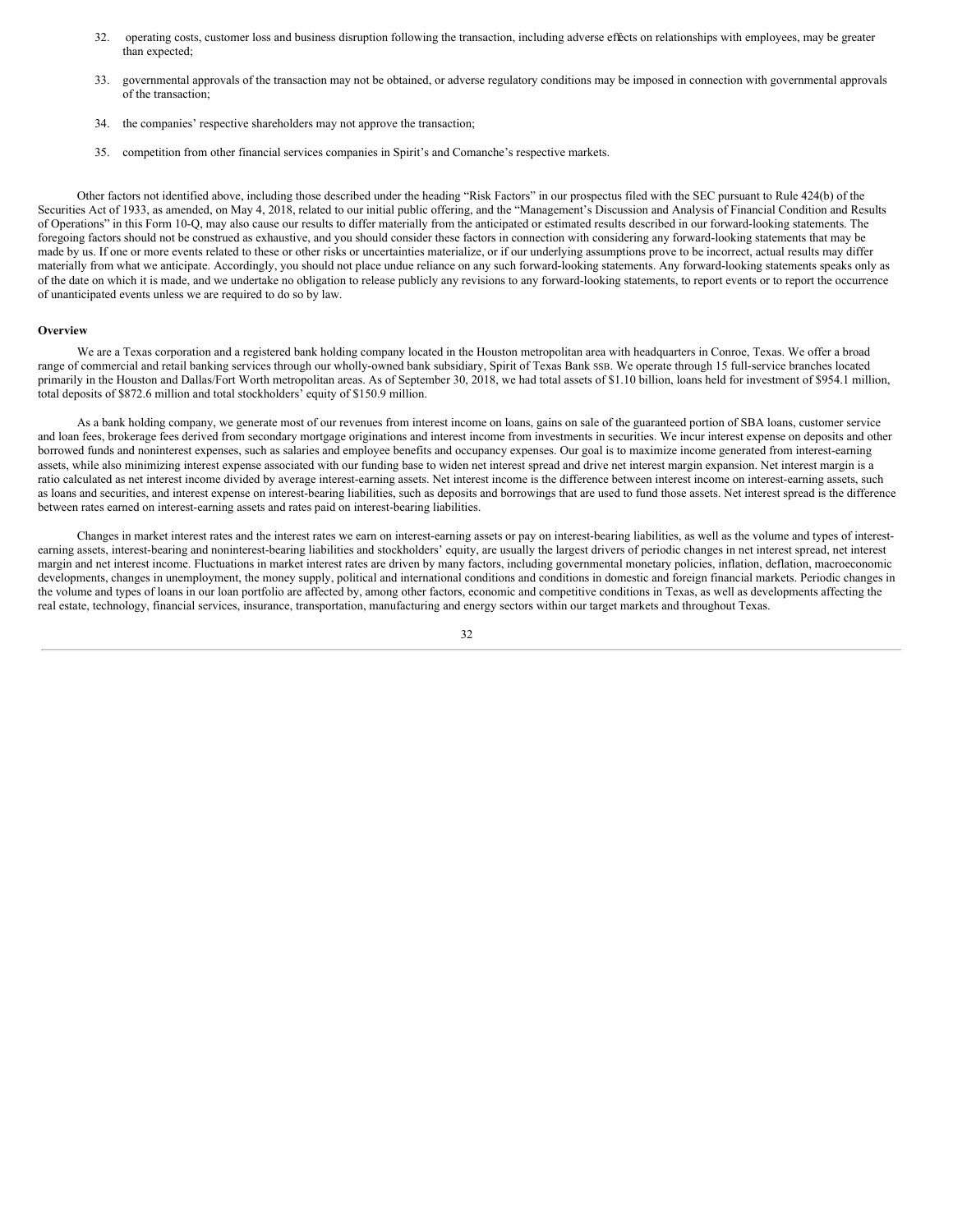# **Recent Developments**

During the three months ended March 31, 2018, to expand our lending capacities, we hired six senior lenders in the Houston and Dallas/Fort Worth metropolitan areas. Collectively, they have 132 years of banking experience in their respective markets. Additionally, we hired a deposit sourcing specialist in the Bryan/College Station market. We expect these professionals will generate and maintain meaningful portfolios, while also continuing our focus on increasing core deposits to fund loan growth. We intend to continue to seek out talented bankers that are a good cultural fit and have long standing business relationships in our markets.

In February 2018, we relocated one location in The Woodlands to a newly acquired office location in The Woodlands located at 30350 F.M. 2978, Magnolia, Texas 77354. In addition, in April of 2018, we relocated our Dallas and Fort Worth branches. Our new Dallas branch is located at 5301 Spring Valley Road, Dallas, Texas 75254. Our new Fort Worth branch is located at 1120 Summit Avenue, Fort Worth, Texas 76102. We believe these relocations will allow us to better serve our customers in the Houston metropolitan area and the Dallas/Fort Worth metropolitan area, while also enhancing the visibility of our franchise.

We consummated the underwritten initial public offering of our common stock in May 2018. Our common stock is traded on the NASDAQ Global Select Market under the ticker symbol "STXB." In connection with our initial public offering, we issued and sold 2,300,000 shares of our common stock, including 300,000 shares of common stock sold pursuant to the underwriters' full exercise of their option to purchase additional shares, at an offering price of \$21.00 per share, for aggregate gross proceeds of \$48.3 million before deducting underwriting discounts and offering expenses, and aggregate net proceeds of \$42.1 million after deducting underwriting discounts and offering expenses. As of the date hereof, we used \$7.8 million of net proceeds from this offering to repay in full the outstanding indebtedness under our line of credit with a third party lender, plus accrued and unpaid interest. For a description of the line of credit see "Management's Discussion and Analysis of Financial Condition and Results of Operations-Financial Condition—Borrowings." We intend to use the remaining net proceeds to support our continued growth, including organic growth and potential future acquisitions [such as the acquisition of Comanche National Corporation ("Comanche"),] and for general corporate purposes.

On July 19, 2018, the Company and Comanche, entered into an Agreement and Plan of Reorganization (the "Reorganization Agreement") providing for the acquisition by the Company of Comanche pursuant to the merger of Comanche with and into the Company, with the Company surviving the merger. Pursuant to the terms and subject to the conditions of the Reorganization Agreement, which has been approved by the boards of directors of each of the Company and Comanche, the transaction provides for the payment to Comanche shareholders of an estimated \$12.2 million in cash and 2,142,857 shares of the Company's common stock, subject to certain adjustments. The transaction is expected to close in the fourth quarter of 2018, subject to the satisfaction of customary closing conditions, including the receipt of regulatory approvals and the approvals of the Company's and Comanche's respective shareholders.

# **Results of Operations**

Our results of operations depend substantially on net interest income and noninterest income. Other factors contributing to our results of operations include our level of our noninterest expenses, such as salaries and employee benefits, occupancy and equipment and other miscellaneous operating expenses.

#### *Net Interest Income*

Net interest income represents interest income less interest expense. We generate interest income from interest, dividends and fees received on interest-earning assets, including loans and investment securities we own. We incur interest expense from interest paid on interest-bearing liabilities, including interest-bearing deposits and borrowings. To evaluate net interest income, we measure and monitor (1) yields on our loans and other interest-earning assets, (2) the costs of our deposits and other funding sources, (3) our net interest spread, (4) our net interest margin and (5) our provisions for loan losses. Net interest spread is the difference between rates earned on interestearning assets and rates paid on interest-bearing liabilities. Net interest margin is calculated as the annualized net interest income divided by average interest-earning assets. Because noninterest-bearing sources of funds, such as noninterest-bearing deposits and stockholders' equity, also fund interest-earning assets, net interest margin includes the benefit of these noninterest-bearing sources.

Changes in market interest rates and the interest rates we earn on interest-earning assets or pay on interest-bearing liabilities, as well as the volume and types of interestearning assets, interest-bearing and noninterest-bearing deposits and stockholders' equity, are usually the largest drivers of periodic changes in net interest spread, net interest margin and net interest income. We measure net interest income before and after provision for loan losses required to maintain our allowance for loan and lease losses at acceptable levels.

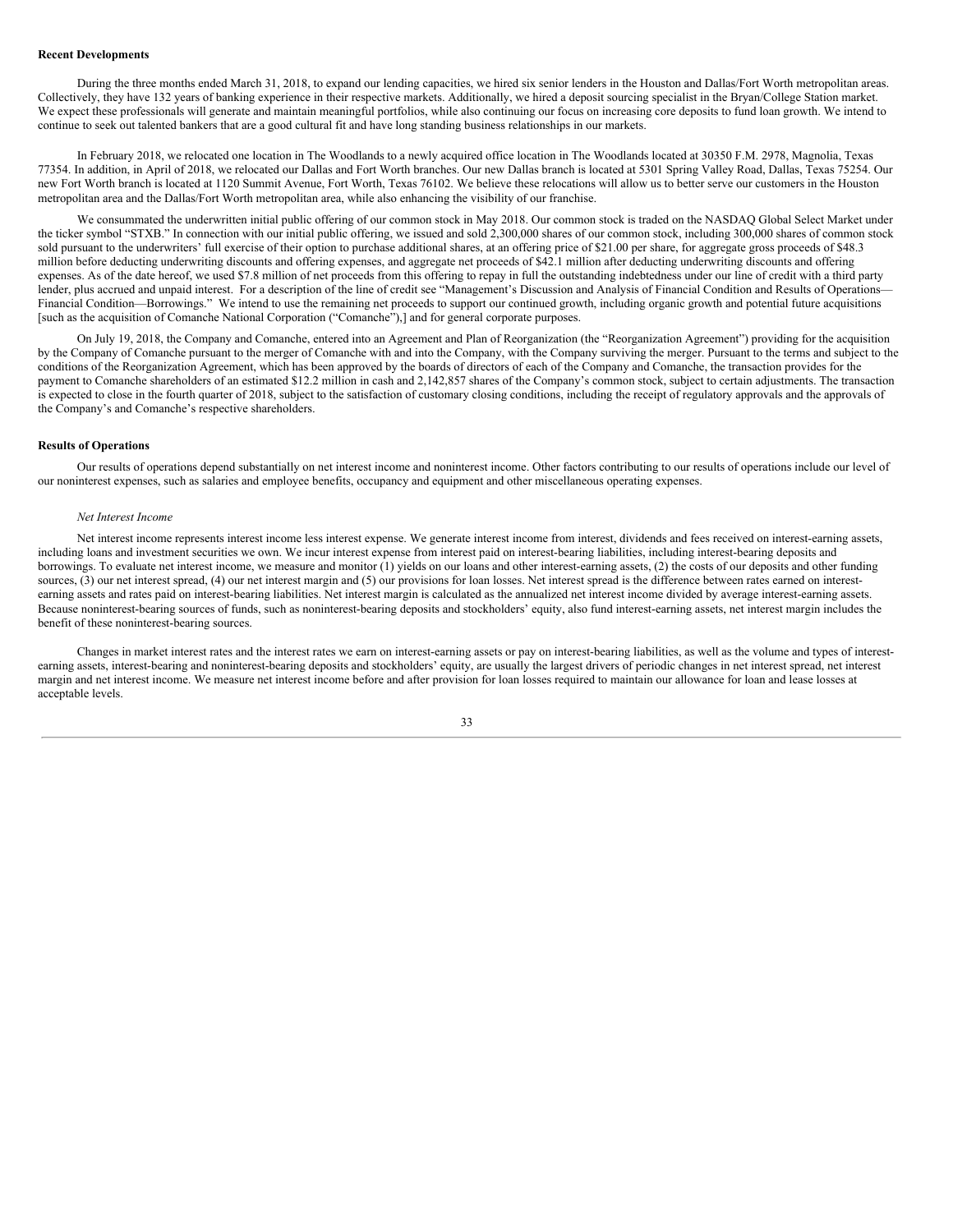#### *Noninterest Income*

Our noninterest income includes the following: (1) service charges and fees; (2) SBA loan servicing fees; (3) mortgage referral fees; (4) gain on the sales of loans, net; (5) gain (loss) on sales of other assets; and (6) other.

#### *Noninterest Expense*

Our noninterest expense includes the following: (1) salaries and employee benefits; (2) occupancy and equipment expenses; (3) loan and other real estate related expenses; (4) professional services; (5) data processing and network; (6) regulatory assessments and insurance; (7) amortization of core deposit intangibles; (8) advertising; (9) marketing; (10) telephone expenses; and (11) other.

#### **Financial Condition**

The primary factors we use to evaluate and manage our financial condition include liquidity, asset quality and capital.

#### *Liquidity*

We manage liquidity based upon factors that include the amount of core deposits as a percentage of total deposits, the level of diversification of our funding sources, the allocation and amount of our deposits among deposit types, the short-term funding sources used to fund assets, the amount of non-deposit funding used to fund assets, the availability of unused funding sources, off-balance sheet obligations, the availability of assets to be readily converted into cash without undue loss, the amount of cash and liquid securities we hold, and the repricing characteristics and maturities of our assets when compared to the repricing characteristics of our liabilities, the ability to securitize and sell certain pools of assets and other factors.

#### *Asset Quality*

We manage the diversification and quality of our assets based upon factors that include the level, distribution, severity and trend of problem, classified, delinquent, nonaccrual, nonperforming and restructured assets, the adequacy of our allowance for loan and lease losses, discounts and reserves for unfunded loan commitments, the diversification and quality of loan and investment portfolios and credit risk concentrations.

#### *Capital*

We manage capital based upon factors that include the level and quality of capital and our overall financial condition, the trend and volume of problem assets, the adequacy of discounts and reserves, the level and quality of earnings, the risk exposures in our balance sheet, the levels of Tier 1 (core), risk-based and tangible equity capital, the ratios of tier 1 (core), risk-based and tangible equity capital to total assets and risk-weighted assets and other factors.

# **Performance Highlights**

Operating and financial highlights for the three months ended September 30, 2018 include the following:

- Net Income increased to \$2.8 million. Adjusted net income was \$3.0 million for the third quarter of 2018, which excluded \$215 thousand of after-tax merger related expenses.
- Diluted earnings per share were \$0.27 in the third quarter of 2018. Adjusted diluted earnings per share were \$0.29 for the third quarter of 2018 which excluded \$215 thousand of after-tax merger related expenses.
- Net Interest Margin and Tax Equivalent Net Interest Margin were 4.60% and 4.65%, respectively.
- Noninterest-bearing deposit growth of \$24.1 million or 52.1% annualized.
- Organic loan growth of \$36.6 million or 15.8% annualized.
- Return on Average Assets was 1.01%, annualized.
- Book value per share was \$15.38 in the third quarter of 2018. Tangible book value per share was \$14.62 in the third quarter of 2018.

Tax equivalent net interest margin, adjusted net income, adjusted diluted earnings per share and tangible book value per share are non-GAAP financial measures. See our reconciliation of non-GAAP financial measures to their most directly comparable GAAP financial measures under the caption "Management's Discussion and Analysis of Financial Condition and Results of Operations—Non-GAAP Financial Measures."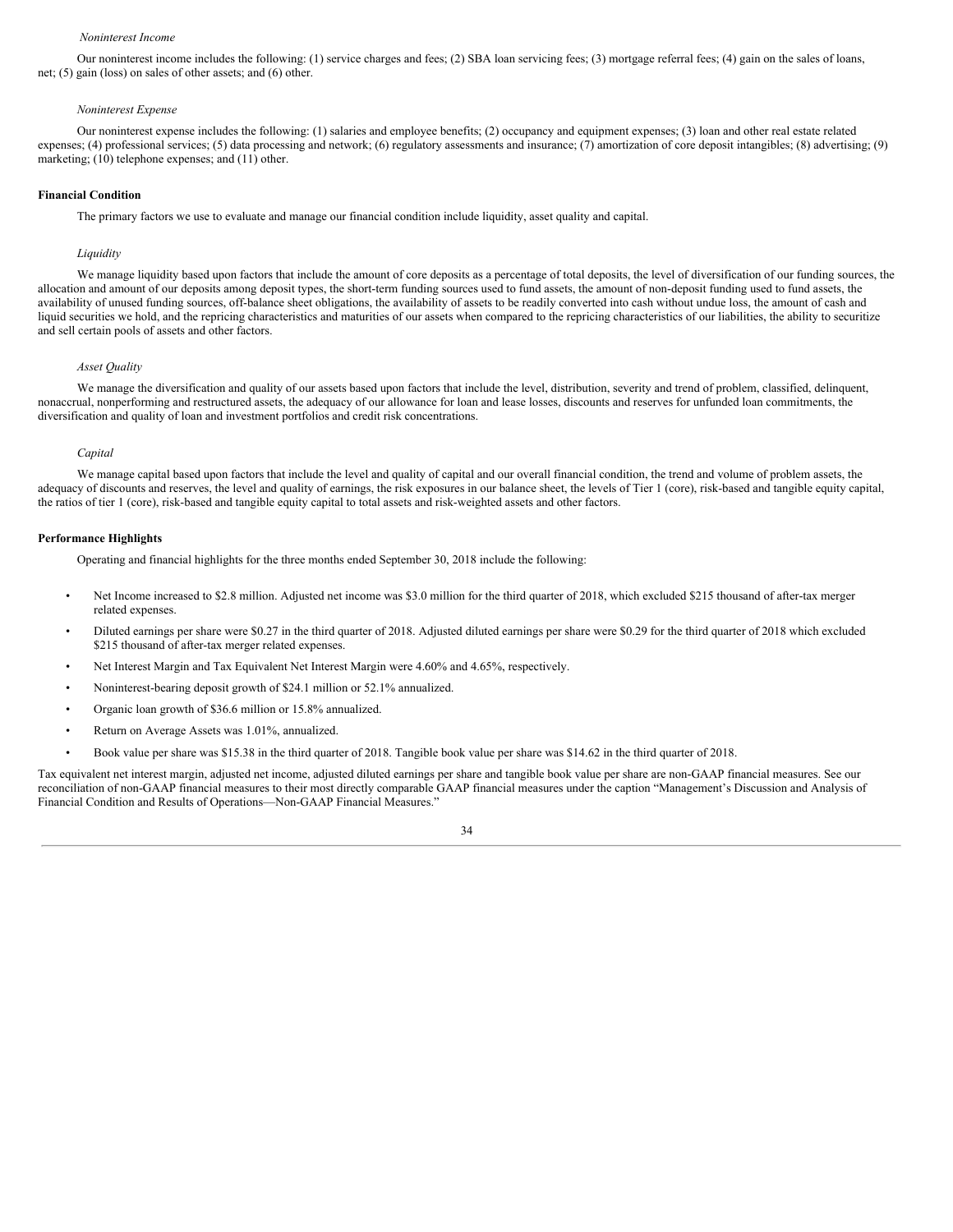#### **Analysis of Results of Operations**

Net income for the three months ended September 30, 2018 totaled \$2.8 million, which generated diluted earnings per common share of \$0.27 for the three months ended September 30, 2018. Adjusted net income for the three months ended September 30, 2018 totaled \$3.0 million which excluded \$215 thousand of after-tax merger related expenses, which generated diluted earnings per common share of \$0.29. Net income for the three months ended September 30, 2017 totaled \$2.0 million, which generated diluted earnings per common share of \$0.26 for the three months ended September 30, 2017. The increase in net income was driven by an increase in interest income of \$2.0 million that was primarily attributable to increasing loan yields, partially offset by an increase in noninterest expense of \$1.7 million, which was mainly the result of an increase in salaries and benefits expense. Our results of operations for the three months ended September 30, 2018 produced an annualized return on average assets of 1.01% compared to an annualized return on average assets of 0.78% for the three months ended September 30, 2017. We had an annualized return on average stockholders' equity of 7.34% for the three months ended September 30, 2018, compared to an annualized return on average stockholders' equity of 7.78% for the three months ended September 30, 2017.

Net income for the nine months ended September 30, 2018 totaled \$7.5 million, which generated diluted earnings per common share of \$0.86 for the nine months ended September 30, 2018. Adjusted net income for the nine months ended September 30, 2018 totaled \$7.7 million which excluded \$215 thousand of after-tax merger related expenses, which generated diluted earnings per common share of \$0.84. Net income for the nine months ended September 30, 2017 totaled \$4.2 million, which generated diluted earnings per common share of \$0.56 for the nine months ended September 30, 2017. The increase in net income was driven by an increase in interest income of \$5.8 million that was primarily attributable to increasing loan yields, partially offset by an increase in interest expense of 1.2 million and an increase in noninterest expense of \$1.8 million. The increase in interest expense was primarily due to an increase in interest rates by the Federal Open Market Committee during 2017 and 2018. The increase in noninterest expense was mainly the result of an increase in salaries and benefits expense. Our results of operations for the nine months ended September 30, 2018 produced an annualized return on average assets of 0.94% compared to an annualized return on average assets of 0.56% for the nine months ended September 30, 2017. We had an annualized return on average stockholders' equity of 8.08% for the nine months ended September 30, 2018, compared to an annualized return on average stockholders' equity of 5.64% for the nine months ended September 30, 2017.

#### *Net Interest Income and Net Interest Margin*

The following table presents, for the periods indicated, information about (1) average balances, the total dollar amount of interest income from interest-earning assets and the resultant average yields; (2) average balances, the total dollar amount of interest expense on interest-bearing liabilities and the resultant average rates; (3) the interest rate spread; (4) net interest income and margin; and (5) net interest income and margin (tax equivalent). Interest earned on loans that are classified as nonaccrual is not recognized in income, however the balances are reflected in average outstanding balances for that period. Any nonaccrual loans have been included in the table as loans carrying a zero yield.

|                                                              |              |                        |    |                             | Three Months Ended September 30, |                        |              |                             |                                 |
|--------------------------------------------------------------|--------------|------------------------|----|-----------------------------|----------------------------------|------------------------|--------------|-----------------------------|---------------------------------|
|                                                              |              |                        |    | 2018                        |                                  |                        |              | 2017                        |                                 |
|                                                              |              | Average<br>Balance (1) |    | Interest/<br><b>Expense</b> | Annualized<br><b>Yield/Rate</b>  | Average<br>Balance (1) |              | Interest/<br><b>Expense</b> | Annualized<br><b>Yield/Rate</b> |
|                                                              |              |                        |    |                             | (Dollars in thousands)           |                        |              |                             |                                 |
| Interest-earning assets:                                     |              |                        |    |                             |                                  |                        |              |                             |                                 |
| Interest-earning deposits in other banks                     | S            | 24,007                 | S. | 140                         | $2.32\%$ \$                      | 50,443                 | S            | 157                         | $1.23\%$                        |
| Loans, including loans held for sale (2)                     |              | 944.429                |    | 13,901                      | 5.84%                            | 867,634                |              | 11,842                      | 5.41%                           |
| Investment securities and other                              |              | 39,056                 |    | 235                         | 2.38%                            | 43,845                 |              | 245                         | $2.22\%$                        |
| Total interest-earning assets                                |              | 1,007,492              |    | 14,276                      | 5.62%                            | 961,922                |              | 12,244                      | 5.05%                           |
| Noninterest-earning assets                                   |              | 77,988                 |    |                             |                                  | 61,635                 |              |                             |                                 |
| <b>Total assets</b>                                          |              | 1,085,480              |    |                             |                                  | 1,023,557              |              |                             |                                 |
| Interest-bearing liabilities:                                |              |                        |    |                             |                                  |                        |              |                             |                                 |
| Interest-bearing NOW accounts                                | $\mathbb{S}$ | 7,932                  | \$ | 3                           | $0.15\%$ \$                      | 8,634                  | $\mathbb{S}$ | 3                           | $0.14\%$                        |
| Savings and money market accounts                            |              | 212,511                |    | 338                         | $0.63\%$                         | 242,289                |              | 340                         | $0.56\%$                        |
| Time deposits                                                |              | 442,149                |    | 1,856                       | $1.67\%$                         | 423,390                |              | 1,341                       | 1.26%                           |
| FHLB advances and other borrowings                           |              | 77,471                 |    | 389                         | 1.99%                            | 73,056                 |              | 405                         | 2.20%                           |
| Total interest-bearing liabilities                           |              | 740,063                |    | 2,586                       | 1.39%                            | 747,369                |              | 2,089                       | $1.11\%$                        |
| Noninterest-bearing liabilities and<br>shareholders' equity: |              |                        |    |                             |                                  |                        |              |                             |                                 |
| Noninterest-bearing demand deposits                          |              | 192,408                |    |                             |                                  | 170,083                |              |                             |                                 |
| Other liabilities                                            |              | 3,182                  |    |                             |                                  | 3,963                  |              |                             |                                 |
| Stockholders' equity                                         |              | 149,827                |    |                             |                                  | 102,142                |              |                             |                                 |
| Total liabilities and stockholders' equity                   |              | 1,085,480              |    |                             |                                  | 1,023,557              |              |                             |                                 |
| Net interest rate spread                                     |              |                        |    |                             | 4.23%                            |                        |              |                             | 3.94%                           |
| Net interest income and margin                               |              |                        |    | 11,690                      | 4.60 $%$                         |                        |              | 10,155                      | 4.19%                           |
|                                                              |              |                        | 35 |                             |                                  |                        |              |                             |                                 |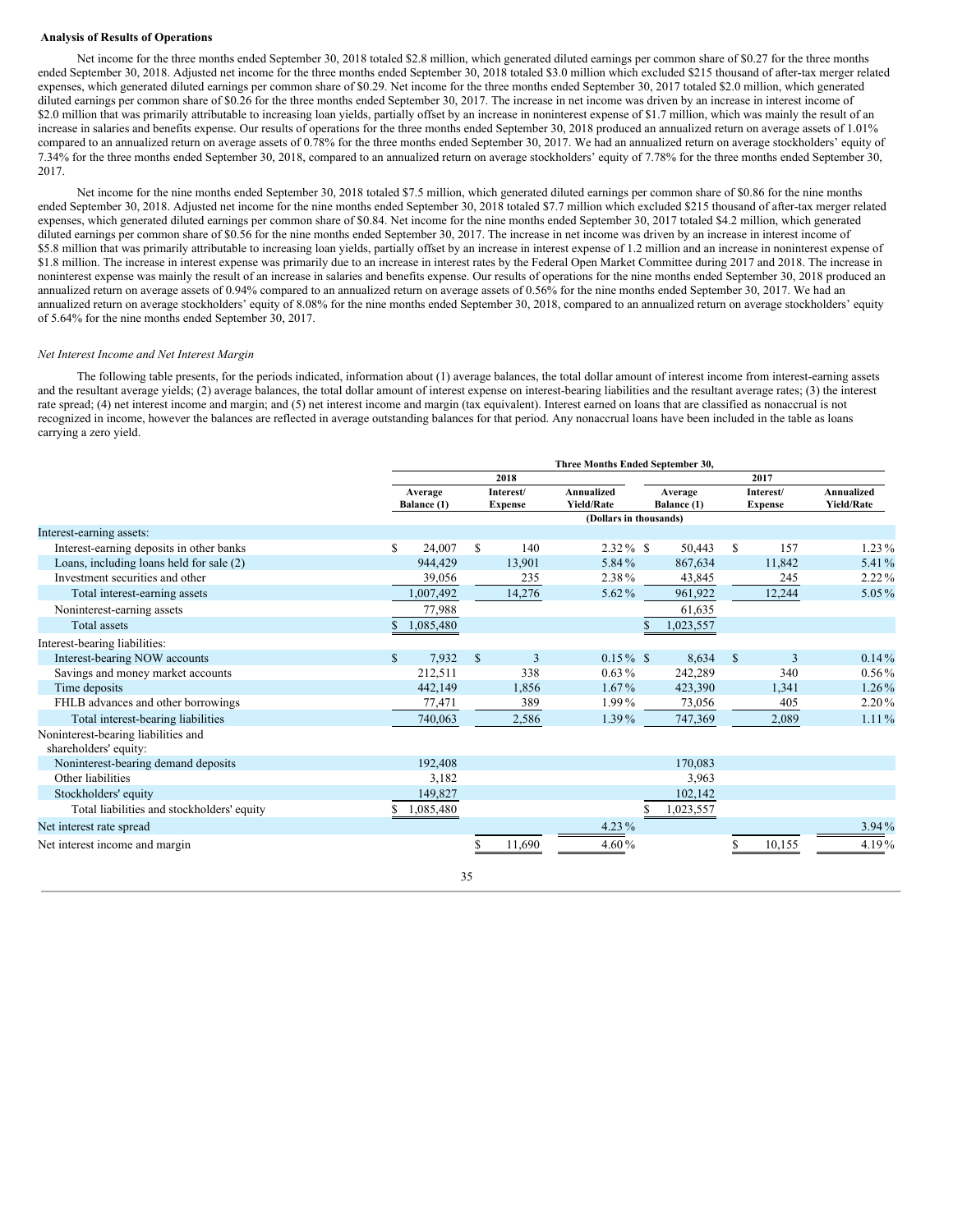| $\sim$ $\sim$<br>Net interes<br>, equivalent K<br>margin (tax<br>income and<br>. | .80 <sup>°</sup> | т. о | $\bigcap$<br>- 9 | 200 <sub>4</sub><br>т.∠ |
|----------------------------------------------------------------------------------|------------------|------|------------------|-------------------------|
|                                                                                  |                  |      |                  |                         |

(1) Average balances presented are derived from daily average balances.

(2) Includes loans on nonaccrual status.

(3) In order to make pretax income and resultant yields on tax-exempt loans comparable to those on taxable loans, a tax-equivalent adjustment has been computed using a federal tax rate of 21% for the three months ended September 30, 2018 and a federal tax rate of 34% for the three months ended September 30, 2017, which is a non-GAAP financial measure. See our reconciliation of non-GAAP financial measures to their most directly comparable GAAP financial measures under the caption "Management's Discussion and Analysis of Financial Condition and Results of Operations—Non-GAAP Financial Measures."

|                                                              |             |                        |    |                             | Nine Months Ended September 30, |                        |           |              |                             |                                 |  |
|--------------------------------------------------------------|-------------|------------------------|----|-----------------------------|---------------------------------|------------------------|-----------|--------------|-----------------------------|---------------------------------|--|
|                                                              |             |                        |    | 2018                        |                                 | 2017                   |           |              |                             |                                 |  |
|                                                              |             | Average<br>Balance (1) |    | Interest/<br><b>Expense</b> | Annualized<br><b>Yield/Rate</b> | Average<br>Balance (1) |           |              | Interest/<br><b>Expense</b> | Annualized<br><b>Yield/Rate</b> |  |
|                                                              |             |                        |    |                             | (Dollars in thousands)          |                        |           |              |                             |                                 |  |
| Interest-earning assets:                                     |             |                        |    |                             |                                 |                        |           |              |                             |                                 |  |
| Interest-earning deposits in other banks                     | S           | 31,102                 | \$ | 448                         | $1.92\%$ \$                     |                        | 89,681    | S            | 680                         | $1.01\%$                        |  |
| Loans, including loans held for sale (2)                     |             | 910.237                |    | 39,270                      | 5.77%                           |                        | 827,847   |              | 33,515                      | 5.41%                           |  |
| Investment securities and other                              |             | 40,140                 |    | 699                         | 2.33%                           |                        | 29,249    |              | 420                         | 1.92%                           |  |
| Total interest-earning assets                                |             | 981,479                |    | 40,417                      | 5.51%                           |                        | 946,777   |              | 34,615                      | 4.89%                           |  |
| Noninterest-earning assets                                   |             | 76,332                 |    |                             |                                 |                        | 60,081    |              |                             |                                 |  |
| <b>Total assets</b>                                          |             | 1,057,811              |    |                             |                                 |                        | 1,006,858 |              |                             |                                 |  |
| Interest-bearing liabilities:                                |             |                        |    |                             |                                 |                        |           |              |                             |                                 |  |
| Interest-bearing NOW accounts                                | $\mathbf S$ | 7,928                  | \$ | 9                           | $0.15\%$ \$                     |                        | 8,291     | $\mathbb{S}$ | 9                           | $0.15\%$                        |  |
| Savings and money market accounts                            |             | 223,159                |    | 1,016                       | 0.61%                           |                        | 233,471   |              | 991                         | $0.57\%$                        |  |
| Time deposits                                                |             | 430,369                |    | 4,844                       | $1.50\%$                        |                        | 431,278   |              | 3,913                       | $1.21\%$                        |  |
| FHLB advances and other borrowings                           |             | 85,472                 |    | 1,395                       | 2.18%                           |                        | 68,339    |              | 1,180                       | 2.31%                           |  |
| Total interest-bearing liabilities                           |             | 746,928                |    | 7,264                       | 1.30%                           |                        | 741,379   |              | 6,093                       | $1.10\%$                        |  |
| Noninterest-bearing liabilities and<br>shareholders' equity: |             |                        |    |                             |                                 |                        |           |              |                             |                                 |  |
| Noninterest-bearing demand deposits                          |             | 183,658                |    |                             |                                 |                        | 161,861   |              |                             |                                 |  |
| Other liabilities                                            |             | 3,645                  |    |                             |                                 |                        | 3,385     |              |                             |                                 |  |
| Stockholders' equity                                         |             | 123,580                |    |                             |                                 |                        | 100,233   |              |                             |                                 |  |
| Total liabilities and stockholders' equity                   |             | 1,057,811              |    |                             |                                 |                        | 1,006,858 |              |                             |                                 |  |
| Net interest rate spread                                     |             |                        |    |                             | $4.21\%$                        |                        |           |              |                             | $3.79\%$                        |  |
| Net interest income and margin                               |             |                        |    | 33,153                      | 4.52%                           |                        |           | S            | 28,522                      | 4.03%                           |  |
| Net interest income and margin (tax equivalent)(3)           |             |                        |    | 33,497                      | $4.56\%$                        |                        |           | S            | 29,224                      | 4.13%                           |  |

(1) Average balances presented are derived from daily average balances.

(2) Includes loans on nonaccrual status.

(3) In order to make pretax income and resultant yields on tax-exempt loans comparable to those on taxable loans, a tax-equivalent adjustment has been computed using a federal tax rate of 21% for the nine months ended September 30, 2018 and a federal tax rate of 34% for the nine months ended September 30, 2017, which is a non-GAAP financial measure. See our reconciliation of non-GAAP financial measures to their most directly comparable GAAP financial measures under the caption "Management's Discussion and Analysis of Financial Condition and Results of Operations—Non-GAAP Financial Measures."

Increases and decreases in interest income and interest expense result from changes in average balances (volume) of interest-earning assets and liabilities, as well as changes in average interest rates. The following table shows the effect that these factors had on the interest earned on our interest-earning assets and the interest incurred on our interest-bearing liabilities for the periods indicated. The effect of changes in volume is determined by multiplying the change in volume by the prior period's average rate. Similarly, the effect of rate changes is calculated by multiplying the change in average rate by the prior period's volume.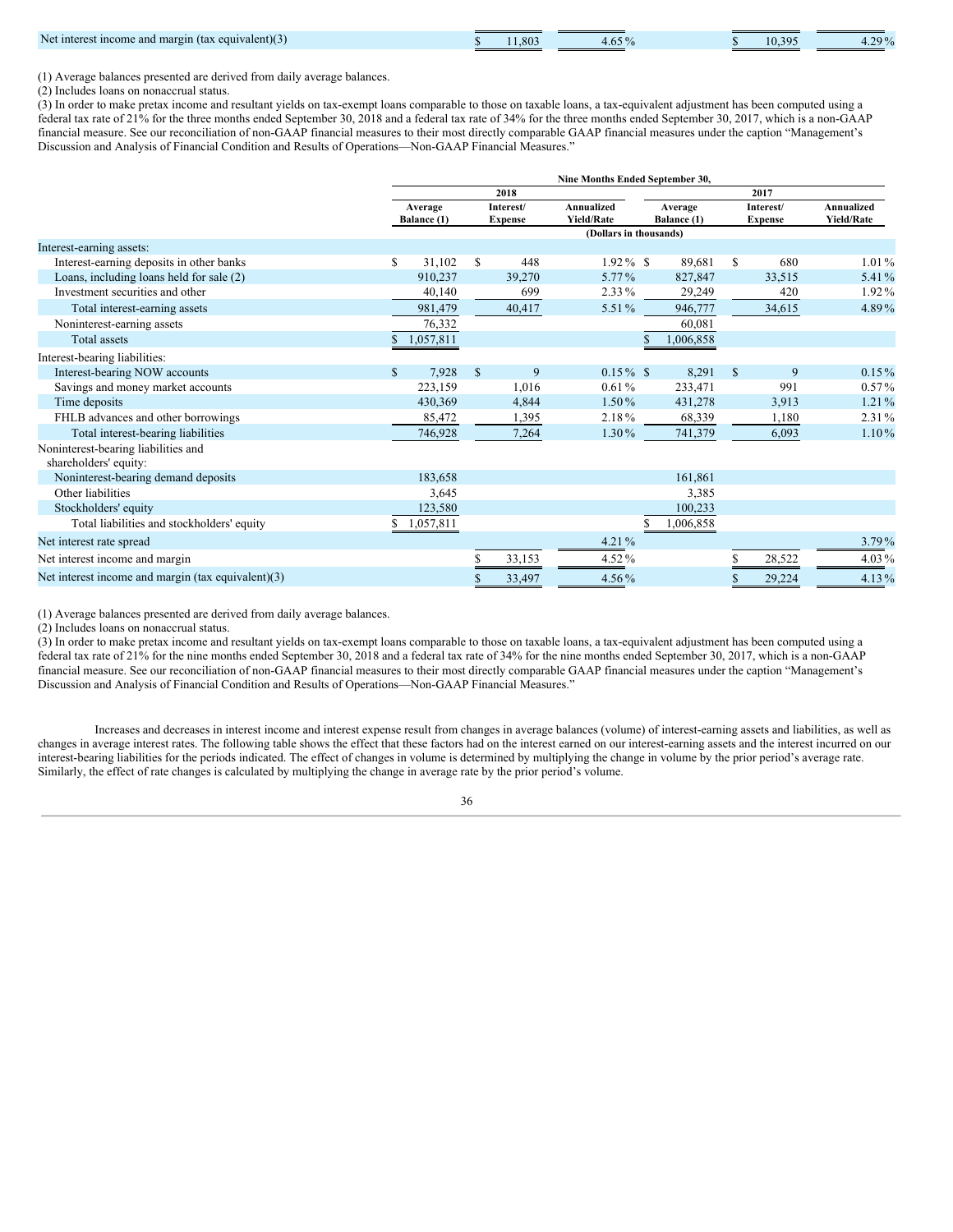A summary of increases and decreases in interest income and interest expense resulting from changes in average balances (volume) and average interest rates follows:

|                                          |          | Three Months Ended September 30,<br>2018 compared to 2017 |   |                        |   |       |  |  |  |  |
|------------------------------------------|----------|-----------------------------------------------------------|---|------------------------|---|-------|--|--|--|--|
|                                          |          | <b>Increase (Decrease) Due to</b>                         |   |                        |   |       |  |  |  |  |
|                                          |          | Volume (1)                                                |   | Rate $(1)$             |   | Total |  |  |  |  |
|                                          |          |                                                           |   | (Dollars in thousands) |   |       |  |  |  |  |
| Interest-earning assets:                 |          |                                                           |   |                        |   |       |  |  |  |  |
| Interest-earning deposits in other banks | <b>S</b> | (415)                                                     | S | 398                    | S | (17)  |  |  |  |  |
| Loans, including loans held for sale (2) |          | 1,085                                                     |   | 974                    |   | 2,059 |  |  |  |  |
| Investment securities and other          |          | (90)                                                      |   | 80                     |   | (10)  |  |  |  |  |
| Total change in interest income          |          | 580                                                       |   | 1,452                  |   | 2,032 |  |  |  |  |
| Interest-bearing liabilities:            |          |                                                           |   |                        |   |       |  |  |  |  |
| Interest-bearing NOW accounts            |          | (1)                                                       |   |                        |   |       |  |  |  |  |
| Savings and money market accounts        |          | (169)                                                     |   | 167                    |   | (2)   |  |  |  |  |
| Time deposits                            |          | 62                                                        |   | 453                    |   | 515   |  |  |  |  |
| FHLB advances and other borrowings       |          | 113                                                       |   | (129)                  |   | (16)  |  |  |  |  |
| Total change in interest expenses        |          |                                                           |   | 492                    |   | 497   |  |  |  |  |
| Total change in net interest income      |          | 575                                                       |   | 960                    |   | 1,535 |  |  |  |  |

(1) Variances attributable to both volume and rate are allocated on a consistent basis between rate and volume based on the absolute value of the variances in each category. (2) Includes loans on nonaccrual status.

|                                          |          | Nine Months Ended September 30,<br>2018 compared to 2017 |                        |            |          |       |  |  |  |
|------------------------------------------|----------|----------------------------------------------------------|------------------------|------------|----------|-------|--|--|--|
|                                          |          | <b>Increase (Decrease) Due to</b>                        |                        |            |          |       |  |  |  |
|                                          |          | Volume (1)                                               |                        | Rate $(1)$ |          | Total |  |  |  |
|                                          |          |                                                          | (Dollars in thousands) |            |          |       |  |  |  |
| Interest-earning assets:                 |          |                                                          |                        |            |          |       |  |  |  |
| Interest-earning deposits in other banks | <b>S</b> | (784)                                                    | <sup>\$</sup>          | 552        | <b>S</b> | (232) |  |  |  |
| Loans, including loans held for sale (2) |          | 3,449                                                    |                        | 2,306      |          | 5,755 |  |  |  |
| Investment securities and other          |          | 177                                                      |                        | 102        |          | 279   |  |  |  |
| Total change in interest income          |          | 2,842                                                    |                        | 2,960      |          | 5,802 |  |  |  |
| Interest-bearing liabilities:            |          |                                                          |                        |            |          |       |  |  |  |
| Interest-bearing NOW accounts            |          |                                                          |                        |            |          |       |  |  |  |
| Savings and money market accounts        |          | (62)                                                     |                        | 87         |          | 25    |  |  |  |
| Time deposits                            |          | (14)                                                     |                        | 945        |          | 931   |  |  |  |
| FHLB advances and other borrowings       |          | 321                                                      |                        | (106)      |          | 215   |  |  |  |
| Total change in interest expenses        |          | 245                                                      |                        | 926        |          | 1,171 |  |  |  |
| Total change in net interest income      |          | 2,597                                                    |                        | 2,034      |          | 4,631 |  |  |  |

(1) Variances attributable to both volume and rate are allocated on a consistent basis between rate and volume based on the absolute value of the variances in each category. (2) Includes loans on nonaccrual status.

#### *Three months ended September 30, 2018 compared to three months ended September 30, 2017*

Net interest income was \$11.7 million for the three months ended September 30, 2018 compared to \$10.2 million for the three months ended September 30, 2017, representing an increase of \$1.5 million, or 15.1%. The increase in net interest income was primarily due to an increase in interest income of \$2.0 million partially offset by an increase in interest expense of \$497 thousand. Interest income on loans increased by \$2.1 million for the three months ended September 30, 2018. The growth in average loans of \$76.8 million, including loans held for sale, for the three months ended September 30, 2018 was the primary driver of the increase in interest income on loans, as well as an increase in the average rate on loans of 43 basis points over the same period.

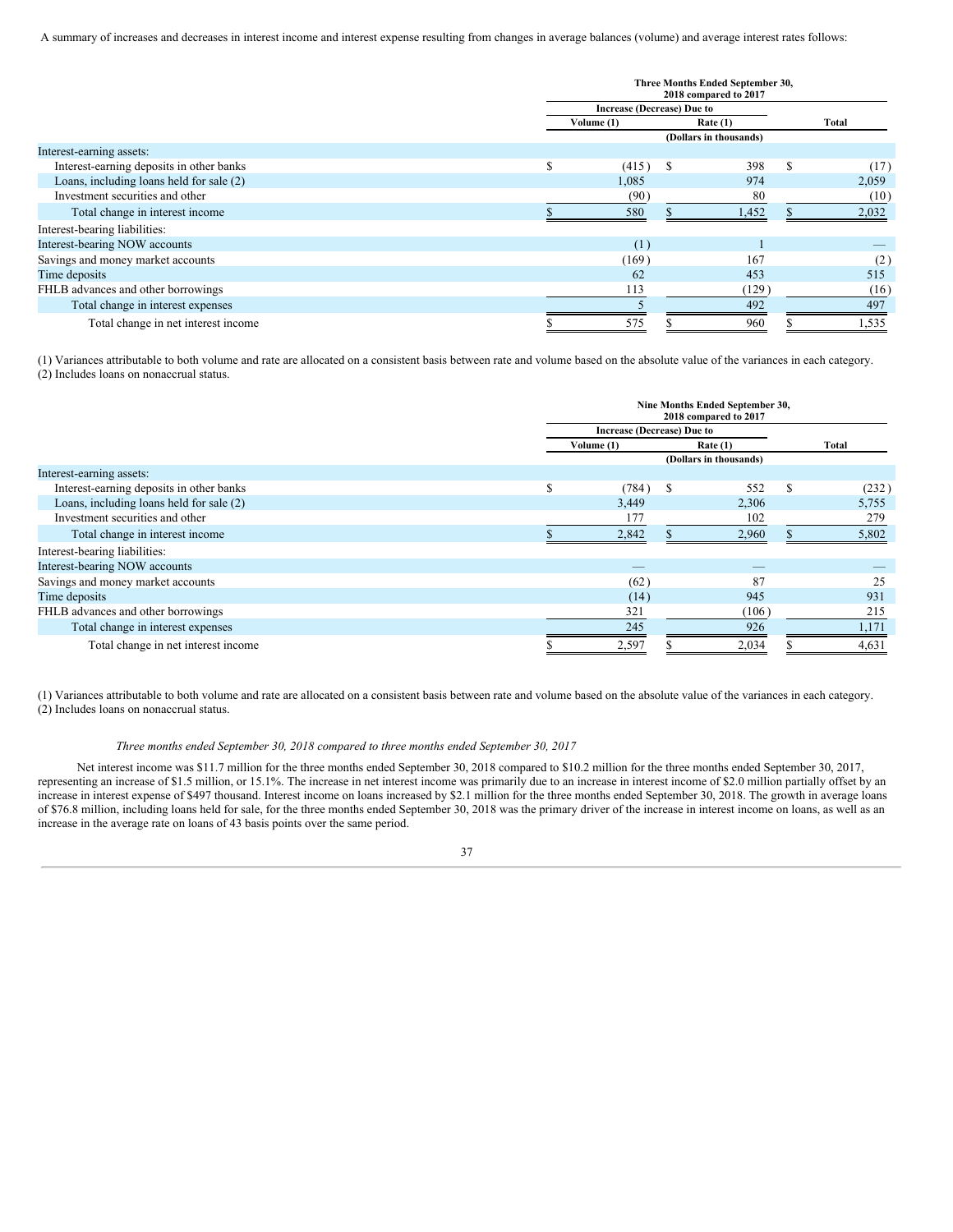Interest expense was \$2.6 million for the three months ended September 30, 2018 compared to \$2.1 million for the three months ended September 30, 2017, representing an increase of \$497 thousand. This increase was mainly due to an increase in interest expense on deposits. Interest expense on deposits totaled \$2.2 million for the three months ended September 30, 2018 compared to \$1.7 million for the three months ended September 30, 2017, representing an increase of \$513 thousand, resulting primarily from an increase in the average rate paid on time deposits of 41 basis points for the three months ended September 30, 2018 over the three months ended September 30, 2017. The average cost of deposits for the three months ended September 30, 2018 was 1.02%. This represents an increase of 23 basis points compared to the average cost of deposits of 0.79% for the three months ended September 30, 2017. The increase in cost of deposits was primarily attributable to the increase in interest rates by the Federal Open Market Committee during 2017 and 2018. For the three months ended September 30, 2018, the average rate paid on time deposits was 1.67% compared to 1.26% for the three months ended September 30, 2017.

The net interest margin was 4.60% for the three months ended September 30, 2018 compared to 4.19% for the three months ended September 30, 2017, representing an increase of 41 basis points. The tax equivalent net interest margin was 4.65% for the three months ended September 30, 2018 compared to 4.29% for the three months ended September 30, 2017, representing an increase of 36 basis points. The average yield on interest-earning assets increased by 57 basis points for the three months ended September 30, 2018 compared to the three months ended September 30, 2017 while the average rate paid on interest-bearing liabilities increased by 28 basis points, resulting in a 29 basis point increase in the interest rate spread. The increase in both net interest margin and interest rate spread primarily resulted from the shift in assets from low yielding interest-earning deposits in other banks to higher yielding loans for the three months ended September 30, 2018.

#### *Nine months ended September 30, 2018 compared to nine months ended September 30, 2017*

Net interest income was \$33.2 million for the nine months ended September 30, 2018 compared to \$28.5 million for the nine months ended September 30, 2017, representing an increase of \$4.6 million, or 16.2%. The increase in net interest income was primarily due to an increase in interest income of \$5.8 million partially offset by an increase in interest expense of \$1.2 million. Interest income on loans increased by \$5.8 million for the nine months ended September 30, 2018. The growth in average loans of \$82.4 million, including loans held for sale, for the nine months ended September 30, 2018 was the primary driver of the increase in interest income on loans, as well as an increase in the average rate on loans of 36 basis points over the same period.

Interest expense was \$7.3 million for the nine months ended September 30, 2018 compared to \$6.1 million for the nine months ended September 30, 2017, representing an increase of \$1.2 million. This increase was mainly due to an increase in interest expense on deposits and FHLB advances and other borrowings. Interest expense on deposits totaled \$5.9 million for the nine months ended September 30, 2018 compared to \$4.9 million for the nine months ended September 30, 2017, representing an increase of \$956 thousand, resulting primarily from an increase in the average rate paid on time deposits of 29 basis points for the nine months ended September 30, 2018 over the nine months ended September 30, 2017. The average cost of deposits for the nine months ended September 30, 2018 was 0.93%. This represents an increase of 14 basis points compared to the average cost of deposits of 0.79% for the nine months ended September 30, 2017. The increase in cost of deposits was primarily attributable to the increase in interest rates by the Federal Open Market Committee during 2017 and 2018. For the nine months ended September 30, 2018, the average rate paid on time deposits was 1.50% compared to 1.21% for the nine months ended September 30, 2017.

Interest expense on FHLB advances and other borrowings increased by \$215 thousand for the nine months ended September 30, 2018 compared to the nine months ended September 30, 2017. The increase was attributable to an increase in the average balance of FHLB advances and other borrowings of \$17.1 million for the nine months ended September 30, 2018.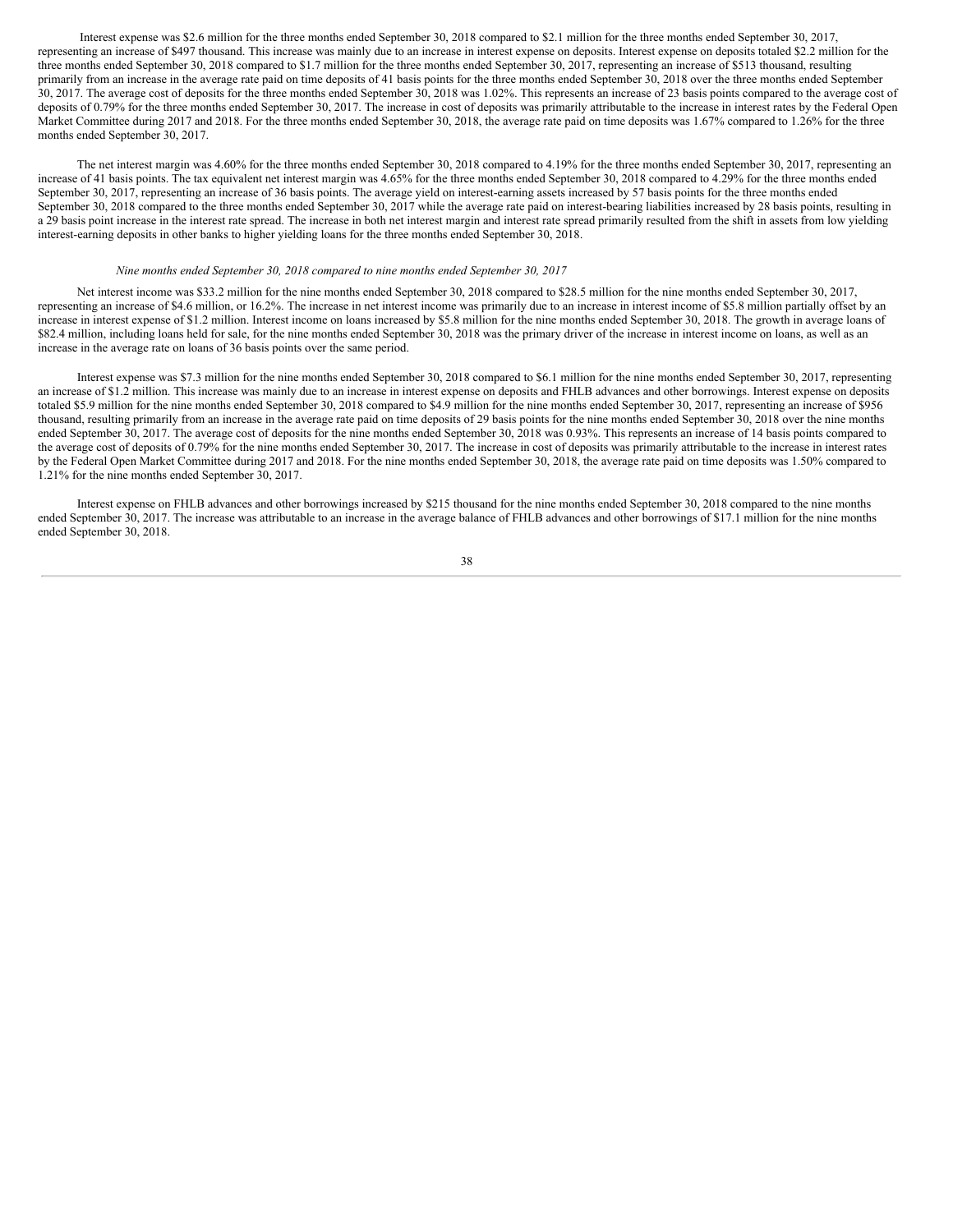The net interest margin was 4.52% for the nine months ended September 30, 2018 compared to 4.03% for the nine months ended September 30, 2017, representing an increase of 49 basis points. The tax equivalent net interest margin was 4.56% for the nine months ended September 30, 2018 compared to 4.13% for the nine months ended September 30, 2017, representing an increase of 43 basis points. The average yield on interest-earning assets increased by 62 basis points for the nine months ended September 30, 2018 compared to the nine months ended September 30, 2017 while the average rate paid on interest-bearing liabilities increased by 20 basis points, resulting in a 42 basis point increase in the interest rate spread. The increase in both net interest margin and interest rate spread primarily resulted from the shift in assets from low yielding interest-earning deposits in other banks to higher yielding loans for the nine months ended September 30, 2018.

# *Provision for Loan Losses*

The provision for loan losses represents the amount determined by management to be necessary to maintain the allowance for loan and lease losses at a level capable of absorbing inherent losses in the loan portfolio. See the discussion under "—Critical Accounting Policies—Allowance for Loan and Lease Losses." Our management and board of directors review the adequacy of the allowance for loan and lease losses on a quarterly basis. The allowance for loan and lease losses calculation is segregated by call report code and then further segregated into various segments that include classified loans, loans with specific allocations and pass rated loans. A pass rated loan is generally characterized by a very low to average risk of default and in which management perceives there is a minimal risk of loss. Loans are rated using a nine-point risk grade scale by loan officers that are subject to validation by a third party loan review or our internal credit committee. Risk ratings are categorized as pass, watch, special mention, substandard, doubtful and loss, with some general allocation of reserves based on these grades. Impaired loans are reviewed specifically and separately under the Financial Accounting Standards Board ("FASB")'s Accounting Standards Codification ("ASC") 310, "Receivables", to determine the appropriate reserve allocation. Management compares the investment in an impaired loan with the present value of expected future cash flow discounted at the loan's effective interest rate, the loan's observable market price or the fair value of the collateral, if the loan is collateral-dependent, to determine the specific reserve allowance. Reserve percentages assigned to non-impaired loans are based on historical charge-off experience adjusted for other risk factors. To evaluate the overall adequacy of the allowance to absorb losses inherent in our loan portfolio, our management considers historical loss experience based on volume and types of loans, trends in classifications, volume and trends in delinquencies and nonaccruals, economic conditions and other pertinent information. Based on future evaluations, additional provisions for loan losses may be necessary to maintain the allowance for loan and lease losses at an appropriate level.

# *Three months ended September 30, 2018 compared to three months ended September 30, 2017*

The provision for loan losses was \$486 thousand for the three months ended September 30, 2018 and \$604 thousand for the three months ended September 30, 2017. The ratio of net charged-off loans to average loans (annualized) was 0.14% for the three months ended September 30, 2018 and 0.01% for the three months ended September 30, 2017.

#### *Nine months ended September 30, 2018 compared to nine months ended September 30, 2017*

The provision for loan losses was \$1.5 million for the nine months ended September 30, 2018 and \$1.8 million for the nine months ended September 30, 2017. The ratio of net charged-off loans to average loans (annualized) was 0.14% for the nine months ended September 30, 2018 and 0.11% for the nine months ended September 30, 2017.

Our management maintains a proactive approach in managing nonperforming loans, which were \$3.7 million, or 0.39% of loans held for investment, at September 30, 2018, and \$3.6 million, or 0.41% of loans held for investment, at December 31, 2017. The allowance for loan and lease losses totaled \$6.2 million, or 0.65% of loans held for investment, at September 30, 2018 compared to \$5.7 million, or 0.65% of loans held for investment, at December 31, 2017. The ratio of allowance for loan and lease losses to nonperforming loans was 164.42% at September 30, 2018, compared to 157.22% at December 31, 2017.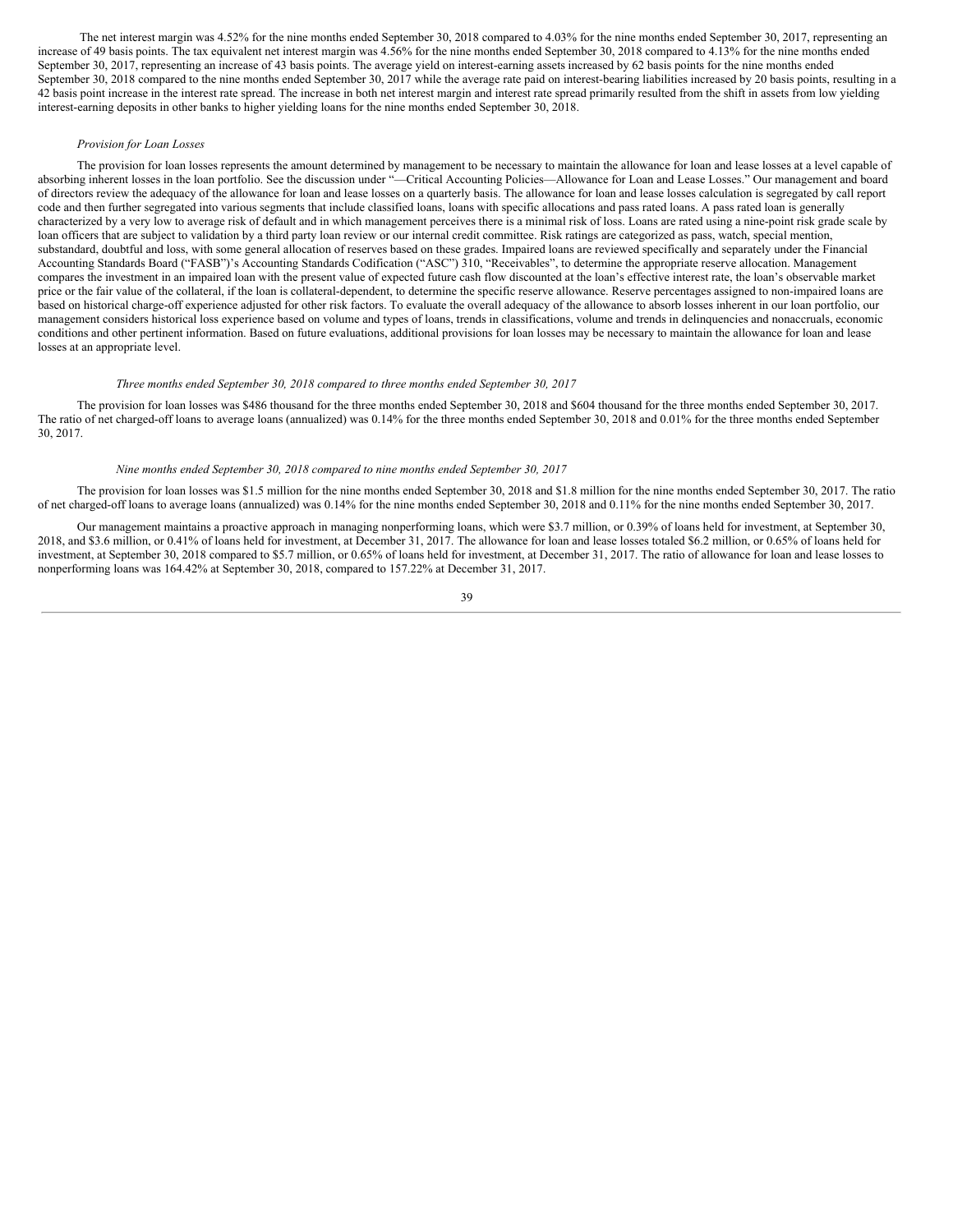#### *Noninterest Income*

Our noninterest income includes the following: (1) service charges and fees; (2) SBA loan servicing fees; (3) mortgage referral fees; (4) gain on the sales of loans, net; (5) gain (loss) on sales of other assets; and (6) other.

The following table presents a summary of noninterest income by category, including the percentage change in each category, for the periods indicated:

|                                      |  |       |  | Three Months Ended September 30, |            | Nine Months Ended September 30,  |  |       |                                        |  |  |
|--------------------------------------|--|-------|--|----------------------------------|------------|----------------------------------|--|-------|----------------------------------------|--|--|
|                                      |  | 2018  |  | <b>Change from</b><br>2017       |            | the Prior Period<br>2017<br>2018 |  |       | <b>Change from</b><br>the Prior Period |  |  |
| Noninterest income:                  |  |       |  |                                  |            |                                  |  |       |                                        |  |  |
| Service charges and fees             |  | 462   |  | 362                              | 27.6%      | .238                             |  | 1,095 | $13.1\%$                               |  |  |
| SBA loan servicing fees              |  | 529   |  | 207                              | 155.6%     | 1.701                            |  | 1,378 | $23.4\%$                               |  |  |
| Mortgage referral fees               |  | 160   |  | 158                              | $1.3\%$    | 524                              |  | 531   | $-1.3\%$                               |  |  |
| Gain on sales of loans, net          |  | 1.369 |  | 1,392                            | $-1.7\%$   | 3.884                            |  | 4.710 | $-17.5\%$                              |  |  |
| Gain (loss) on sales of other assets |  |       |  | (70)                             | $-100.0\%$ | (25)                             |  | (47)  | $-46.8\%$                              |  |  |
| Other noninterest income             |  | 47    |  | 44                               | $6.8\%$    | 136                              |  | 55    | 147.3%                                 |  |  |
| Total noninterest income             |  | 2.567 |  | 2.093                            | 22.6%      | 7,458                            |  | 7.722 | $-3.4\%$                               |  |  |

*Three months ended September 30, 2018 compared to three months ended September 30, 2017*

For the three months ended September 30, 2018, noninterest income totaled \$2.6 million, a \$474 thousand, or 22.6%, increase from \$2.1 million for the prior period. This increase was primarily due to an increase in SBA loan servicing fees of \$322 thousand.

SBA loan servicing fees were \$529 thousand for the three months ended September 30, 2018 compared to \$207 thousand for the three months ended September 30, 2017, primarily due to an increase in the number of loans being serviced.

*Nine months ended September 30, 2018 compared to nine months ended September 30, 2017*

For the nine months ended September 30, 2018, noninterest income totaled \$7.5 million, a \$264 thousand, or 3.4%, decrease from \$7.7 million for the prior period. This decrease was primarily due to a decrease in gain on sales of loans, net of \$826 thousand, offset by an increase in SBA servicing fees of \$323 thousand.

Gain on sales of loans, net, was \$3.9 million for the nine months ended September 30, 2018 compared to \$4.7 million for the nine months ended September 30, 2017, primarily due to increased premiums being offered in the first half of 2017.

SBA loan servicing fees were \$1.7 million for the nine months ended September 30, 2018 compared to \$1.4 million for the nine months ended September 30, 2017, primarily due to an increase in the number of loans being serviced.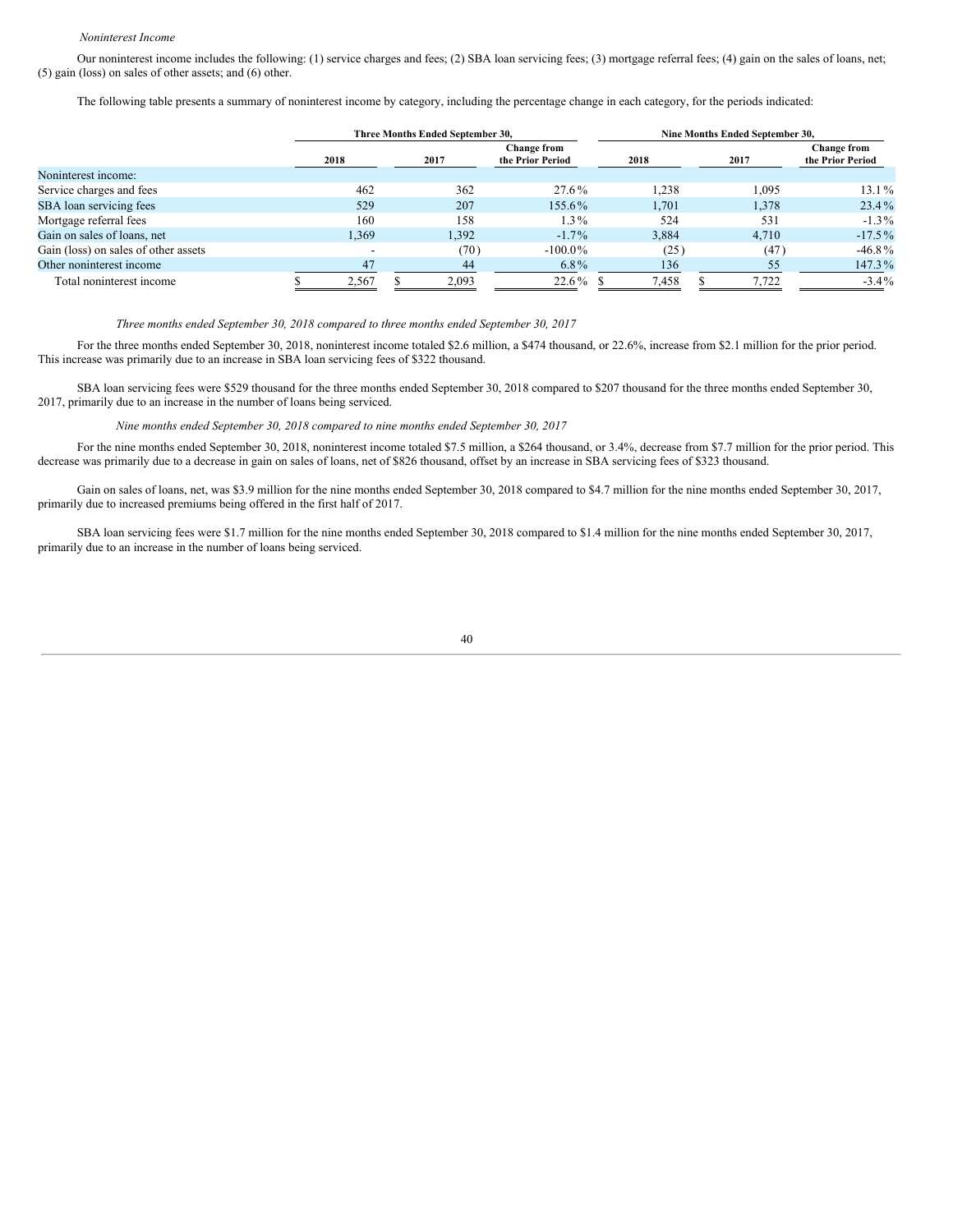#### *Noninterest Expense*

Our noninterest expense includes the following: (1) salaries and employee benefits; (2) occupancy and equipment expenses; (3) loan and other real estate related expenses; (4) professional services; (5) data processing and network; (6) regulatory assessments and insurance; (7) amortization of core deposit intangibles; (8) advertising; (9) marketing; (10) telephone expense; and (11) other.

The following table presents a summary of noninterest expenses by category, including the percentage change in each category, for the periods indicated:

|                                             |        |       | Three Months Ended September 30, |                                        | Nine Months Ended September 30, |  |        |                                        |  |  |
|---------------------------------------------|--------|-------|----------------------------------|----------------------------------------|---------------------------------|--|--------|----------------------------------------|--|--|
|                                             | 2018   |       | 2017                             | <b>Change from</b><br>the Prior Period | 2018                            |  | 2017   | <b>Change from</b><br>the Prior Period |  |  |
| Noninterest expense:                        |        |       |                                  |                                        |                                 |  |        |                                        |  |  |
| Salaries and employee benefits              | 6,623  |       | 5,271                            | 25.6%                                  | 19,524                          |  | 17,774 | $9.8\%$                                |  |  |
| Occupancy and equipment expenses            |        | 1,279 | 1,239                            | $3.2\%$                                | 3,736                           |  | 3,742  | $-0.2\%$                               |  |  |
| Loan and other real estate related expenses |        | 94    | 20                               | 370.0%                                 | 171                             |  | 244    | $-29.9%$                               |  |  |
| Professional services                       |        | 624   | 410                              | 52.2%                                  | 1,249                           |  | 1,159  | $7.8\%$                                |  |  |
| Data processing and network                 |        | 302   | 317                              | $-4.7\%$                               | 936                             |  | 899    | $4.1\%$                                |  |  |
| Regulatory assessments and insurance        |        | 266   | 221                              | $20.4\%$                               | 787                             |  | 689    | $14.2\%$                               |  |  |
| Amortization of intangibles                 |        | 176   | 176                              | $0.0\%$                                | 527                             |  | 527    | $0.0\%$                                |  |  |
| Advertising                                 |        | 83    | 147                              | $-43.5\%$                              | 300                             |  | 431    | $-30.4\%$                              |  |  |
| Marketing                                   |        | 115   | 118                              | $-2.5\%$                               | 354                             |  | 399    | $-11.3\%$                              |  |  |
| Telephone expense                           |        | 120   | 109                              | $10.1\%$                               | 332                             |  | 325    | $2.2\%$                                |  |  |
| Other operating expenses                    |        | 599   | 511                              | $17.2\%$                               | 1,872                           |  | 1,754  | $6.7\%$                                |  |  |
| Total noninterest expense                   | 10,281 |       | 8,539                            | $20.4\%$                               | 29,788                          |  | 27,943 | $6.6\%$                                |  |  |

#### *Three months ended September 30, 2018 compared to three months ended September 30, 2017*

For the three months ended September 30, 2018, noninterest expenses totaled \$10.3 million, a \$1.7 million, or 20.4%, increase from \$8.5 million for the prior period. This increase was primarily due to an increase in salaries and employee benefits of \$1.4 million and an increase in professional services expense of \$214 thousand.

Salaries and employee benefits totaled \$6.6 million for the three months ended September 30, 2018, which included \$181 thousand of stock-based compensation expense. By comparison, salaries and employee benefits totaled \$5.3 million for the three months ended September 30, 2017, which included \$201 thousand of stock-based compensation expense. The increase in salaries and employee benefits is primarily due to the seasonality of annual bonuses.

Professional services totaled \$624 thousand for the three months ended September 30, 2018 compared to \$410 thousand for the three months ended September 30, 2017. This increase is primarily the result of the merger related expenses for the Comanche acquisition.

# *Nine months ended September 30, 2018 compared to nine months ended September 30, 2017*

For the nine months ended September 30, 2018, noninterest expenses totaled \$29.8 million, a \$1.8 million, or 6.6%, increase from \$27.9 million for the prior period. This increase was primarily due to an increase in salaries and employee benefits of \$1.8 million.

Salaries and employee benefits totaled \$19.5 million for the nine months ended September 30, 2018, which included \$506 thousand of stock-based compensation expense and a one-time executive bonus expense of \$475 thousand. By comparison, salaries and employee benefits totaled \$17.8 million for the nine months ended September 30, 2017, which included \$1.4 million of stock-based compensation expense. During the nine months ended September 30, 2017, we incurred a one-time expense of \$757 thousand in connection with the accelerated vesting of all stock options held by our board of directors and the board of directors of the Bank approved by our board of directors in February 2017. The increase in salaries and employee benefits is primarily due to the seasonality of annual bonuses and the payment of the one-time executive bonus during the nine months ended September 30, 2018.

#### *Income Tax Expense*

The provision for income taxes includes both federal and state taxes. Fluctuations in effective tax rates reflect the differences in the inclusion or deductibility of certain income and expenses for income tax purposes. Our future effective income tax rate will

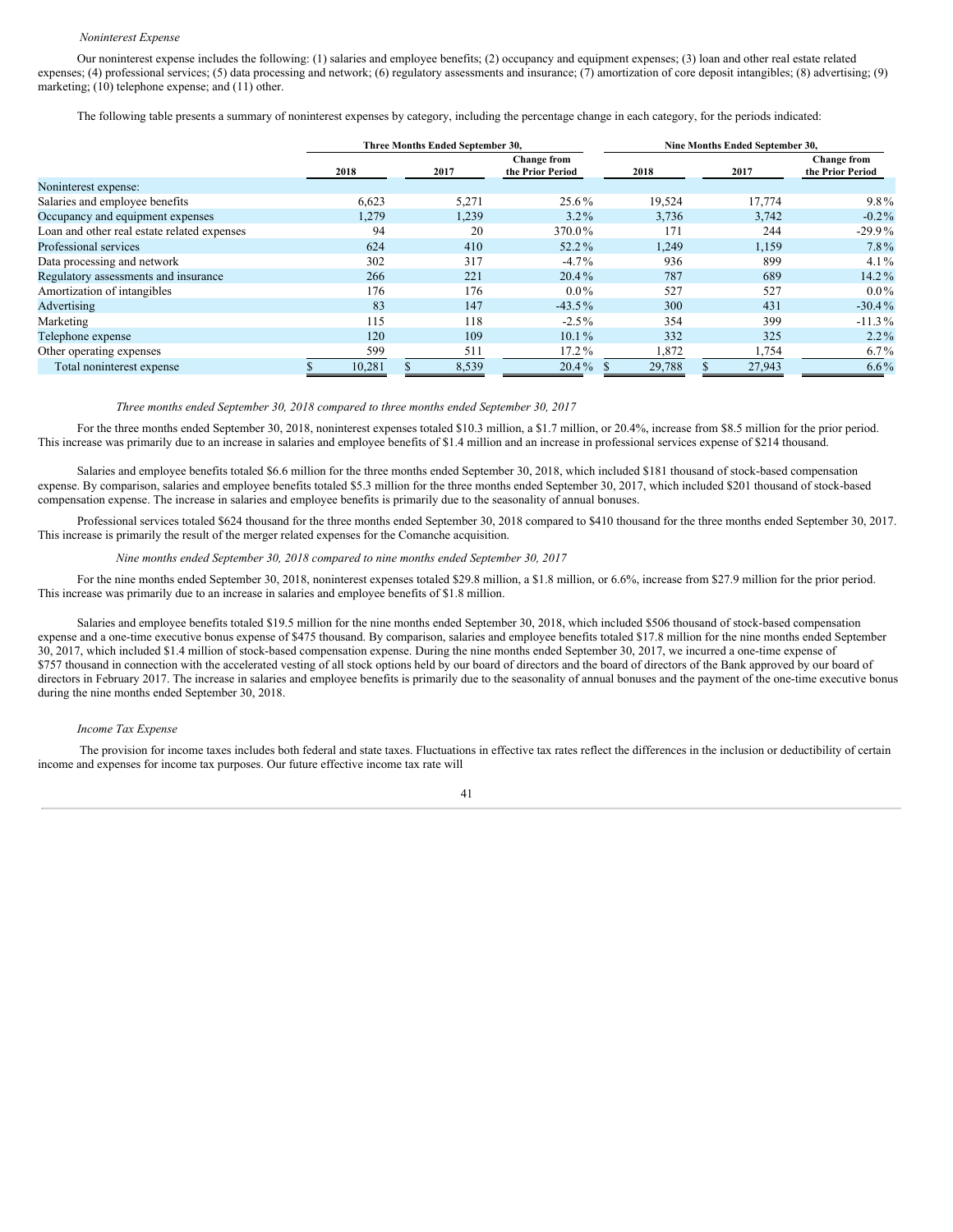fluctuate based on the mix of taxable and tax-free investments we make, periodic increases in surrender value of bank-owned life insurance policies for certain former executive officers and our overall taxable income.

# *Three months ended September 30, 2018 compared to three months ended September 30, 2017*

Income tax expense was \$719 thousand for the three months ended September 30, 2018, a decrease of \$384 thousand compared to income tax expense of \$1.1 million for the three months ended September 30, 2017. Our effective tax rates for the three months ended September 30, 2018 and 2017 were 20.6% and 35.5%, respectively, primarily due to the impact of changes in the United States tax law during the year ended December 31, 2017. On December 22, 2017, the United States enacted the Tax Cuts and Jobs Act ("Tax Reform") resulting in significant modifications to existing law. Our financial statements for the three months ended September 30, 2018 reflect certain effects of the Tax Reform, which include a reduction in the corporate tax rate from 34.0% to 21.0%.

#### *Nine months ended September 30, 2018 compared to nine months ended September 30, 2017*

Income tax expense was \$1.9 million for the nine months ended September 30, 2018 and \$2.3 million for the nine months ended September 30, 2017. Our effective tax rates for the nine months ended September 30, 2018 and 2017 were 20.3% and 34.9%, respectively, primarily due to the impact of the Tax Reform, which included a reduction in the corporate tax rate from 34.0% to 21.0%.

We recorded an uncertain tax position at December 31, 2017 arising from a deduction taken on the 2016 federal return related to a request for change in accounting method. The total amount of the recorded uncertain tax position at December 31, 2017 was \$903 thousand and is included in other liabilities. During the second quarter of 2018, the Company filed an amended return and the uncertain tax position was settled against the balance left on account with the IRS. The Company's policy is to classify interest and penalties associated with income taxes within other expenses. The Company did not record interest and penalties associated with income taxes for the three or nine months ended September 30, 2018 or 2017.

#### **Financial Condition**

Our total assets increased \$71.9 million, or 7.0%, from \$1.03 billion as of December 31, 2017 to \$1.10 billion as of September 30, 2018. Our asset growth was mainly due to the capital raised during our initial public offering during the second quarter of 2018.

#### *Investment Securities*

We use our investment securities portfolio to provide a source of liquidity, provide an appropriate return on funds invested, manage interest rate risk, and meet collateral requirements and meet regulatory capital requirements. The average balance of the securities portfolio including FHLB and The Independent Bankers Bank, or TIB, bank stock for the three months ended September 30, 2018 and 2017 was \$39.1 million and \$43.8 million, respectively, with a pre-tax yield of 2.38% and 2.22%, respectively. The average balance of the securities portfolio including FHLB and The Independent Bankers Bank, or TIB, stock for the nine months ended September 30, 2018 and 2017 was \$40.1 million and \$29.2 million, respectively, with a pre-tax yield of 2.33% and 1.92%, respectively. We held 50 securities classified as available for sale with an amortized cost of \$34.9 million as of September 30, 2018.

Management evaluates securities for other-than-temporary impairment, or OTTI, at least on a quarterly basis, and more frequently when economic or market conditions warrant such an evaluation. No securities were determined to be OTTI as of September 30, 2018 or December 31, 2017.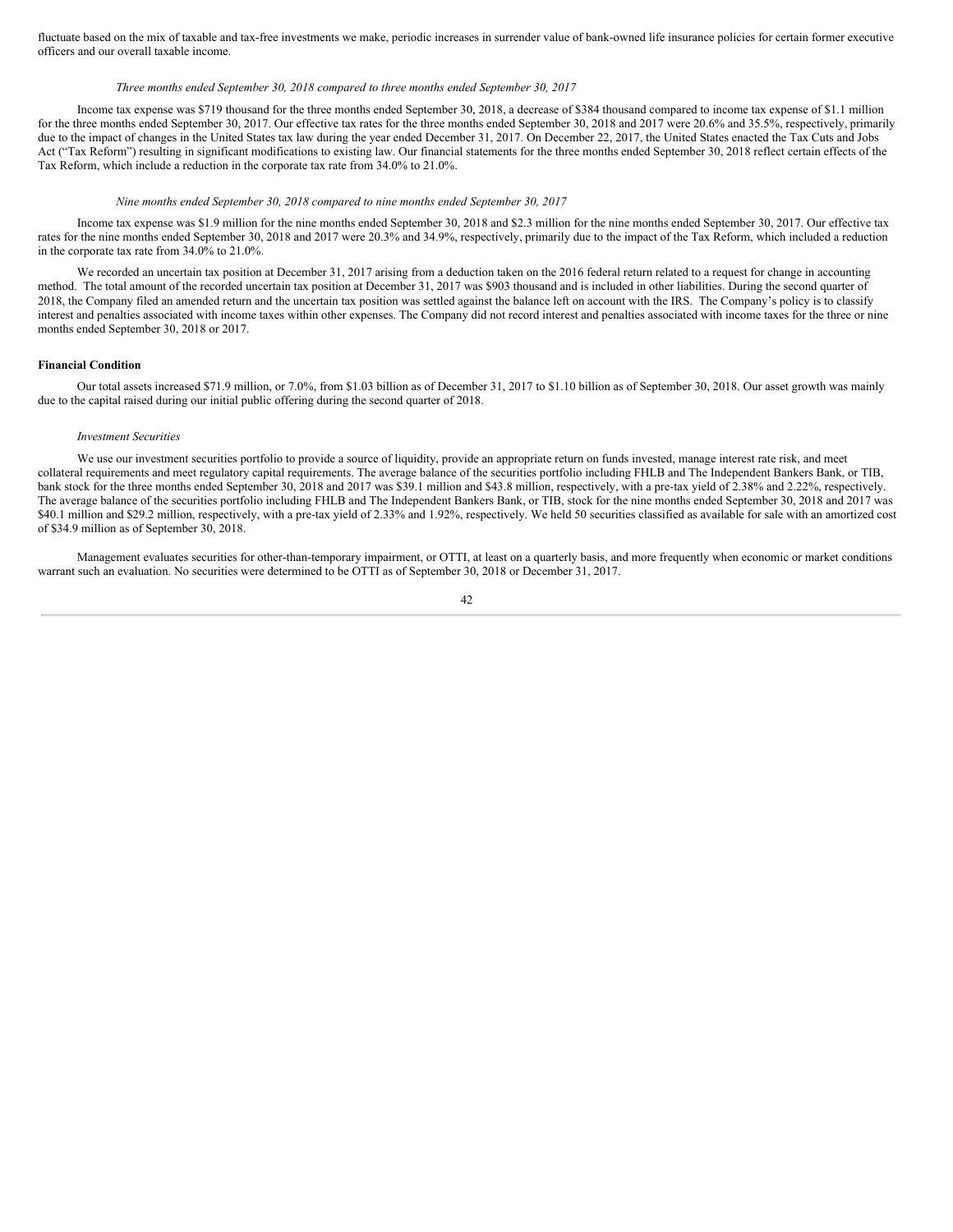The following tables show contractual maturities and the weighted average yields on our investment securities as of the dates presented. Expected maturities may differ from contractual maturities because issuers may have the right to call or prepay obligations with or without call or prepayment penalties. Weighted average yields are not presented on a taxable equivalent basis:

|                                              |                   | Maturity as of September 30, 2018 |                              |                   |                              |                          |                              |                        |                              |  |  |  |  |  |
|----------------------------------------------|-------------------|-----------------------------------|------------------------------|-------------------|------------------------------|--------------------------|------------------------------|------------------------|------------------------------|--|--|--|--|--|
|                                              |                   | <b>One Year or Less</b>           |                              |                   | <b>One to Five Years</b>     | <b>Five to Ten Years</b> |                              | <b>After Ten Years</b> |                              |  |  |  |  |  |
| (Dollars in thousands)                       | Amortized<br>Cost |                                   | Weighted<br>Average<br>Yield | Amortized<br>Cost | Weighted<br>Average<br>Yield | Amortized<br>Cost        | Weighted<br>Average<br>Yield | Amortized<br>Cost      | Weighted<br>Average<br>Yield |  |  |  |  |  |
| Available for sale:                          |                   |                                   |                              |                   |                              |                          |                              |                        |                              |  |  |  |  |  |
| U.S. Government<br>agencies                  |                   | _                                 | $0.00\%$ \$                  |                   | $0.00\%$ \$                  | 1,537                    | $2.18\%$ \$                  | 477                    | $2.92\%$                     |  |  |  |  |  |
| Residential mortgage-<br>backed securities   |                   |                                   | $0.00\%$                     |                   | $2.75\%$                     | 2,019                    | $2.36\%$                     | 25,176                 | $2.65\%$                     |  |  |  |  |  |
| Corporate bonds and other<br>debt securities |                   | _                                 | $0.00\,\%$                   | 4,117             | $2.49\%$                     | 1,561                    | $2.79\%$                     | _                      | $0.00\,\%$                   |  |  |  |  |  |
| Total available for<br>sale                  |                   |                                   | $0.00\%$ \$                  | 4,119             | $2.49\%$ \$                  | 5,117                    | $2.44\%$ \$                  | 25,653                 | $2.66\%$                     |  |  |  |  |  |

|                                              | <b>Maturity as of December 31, 2017</b> |                              |                          |                              |                          |                              |                        |                              |  |  |  |  |  |
|----------------------------------------------|-----------------------------------------|------------------------------|--------------------------|------------------------------|--------------------------|------------------------------|------------------------|------------------------------|--|--|--|--|--|
|                                              | <b>One Year or Less</b>                 |                              | <b>One to Five Years</b> |                              | <b>Five to Ten Years</b> |                              | <b>After Ten Years</b> |                              |  |  |  |  |  |
| (Dollars in thousands)                       | Amortized<br>Cost                       | Weighted<br>Average<br>Yield | Amortized<br>Cost        | Weighted<br>Average<br>Yield | Amortized<br>Cost        | Weighted<br>Average<br>Yield | Amortized<br>Cost      | Weighted<br>Average<br>Yield |  |  |  |  |  |
| Available for sale:                          |                                         |                              |                          |                              |                          |                              |                        |                              |  |  |  |  |  |
| U.S. Government                              |                                         |                              |                          |                              |                          |                              |                        |                              |  |  |  |  |  |
| agencies                                     | _                                       | $0.00\%$ \$                  | -                        | $0.00\%$ \$                  | 1,535                    | $2.18\%$ \$                  | 475                    | $2.99\%$                     |  |  |  |  |  |
| Residential mortgage-<br>backed securities   | _                                       | $0.00\%$                     |                          | $2.75\%$                     | _                        | $0.00\%$                     | 30.154                 | $2.01\%$                     |  |  |  |  |  |
| Corporate bonds and<br>other debt securities | _                                       | $0.00\%$                     | 4,142                    | $2.45\%$                     | 1,569                    | $2.72\%$                     |                        | $0.00\%$                     |  |  |  |  |  |
| Total available for sale                     | _                                       | $0.00\%$ \$                  | 4.144                    | $2.45\%$ \$                  | 3.104                    | $2.45\%$ \$                  | 30.629                 | $2.03\%$                     |  |  |  |  |  |

As a member institution of the FHLB and TIB, the Bank is required to own capital stock in the FHLB and TIB. As of September 30, 2018 the Bank held approximately \$4.9 million in FHLB and TIB bank stock and \$4.8 million as of December 31, 2017. No market exists for this stock, and the Bank's investment can be liquidated only through repurchase by the FHLB or TIB. Such repurchases have historically been at par value. We monitor our investment in FHLB and TIB stock for impairment through review of recent financial results, dividend payment history and information from credit agencies. As of September 30, 2018 and December 31, 2017, management did not identify any indicators of impairment of FHLB and TIB stock.

Except for securities issued by U.S. government agencies, we did not have any concentrations where the total outstanding balances issued by a single issuer exceed 10% of our stockholders' equity as of September 30, 2018 and December 31, 2017.

Our securities portfolio had a weighted average life of 5.45 years and an effective duration of 4.98 years as of September 30, 2018 and a weighted average life of 5.00 years and an effective duration of 5.03 years as of December 31, 2017.

#### *Loans Held for Sale*

Loans held for sale consist of the guaranteed portion of SBA loans that we intend to sell after origination. Our loans held for sale were \$5.5 million as of September 30, 2018 and \$3.8 million as of December 31, 2017.

#### *Loan Concentrations*

Our primary source of income is interest on loans to individuals, professionals, small and medium-sized businesses and commercial companies located in the Houston and Dallas/Fort Worth metropolitan areas. Our loan portfolio consists primarily of commercial and industrial loans, 1-4 single family residential real estate loans and loans secured by commercial real estate properties located in our primary market areas. Our loan portfolio represents the highest yielding component of our earning asset base.

Our total loans held for investment of \$954.1 million as of September 30, 2018 represented an increase of \$85.0 million, or 9.8%, compared to \$869.1 million as of December 31, 2017. Our loans as a percentage of assets were 86.6% and 84.4% as of September 30, 2018 and December 31, 2017, respectively.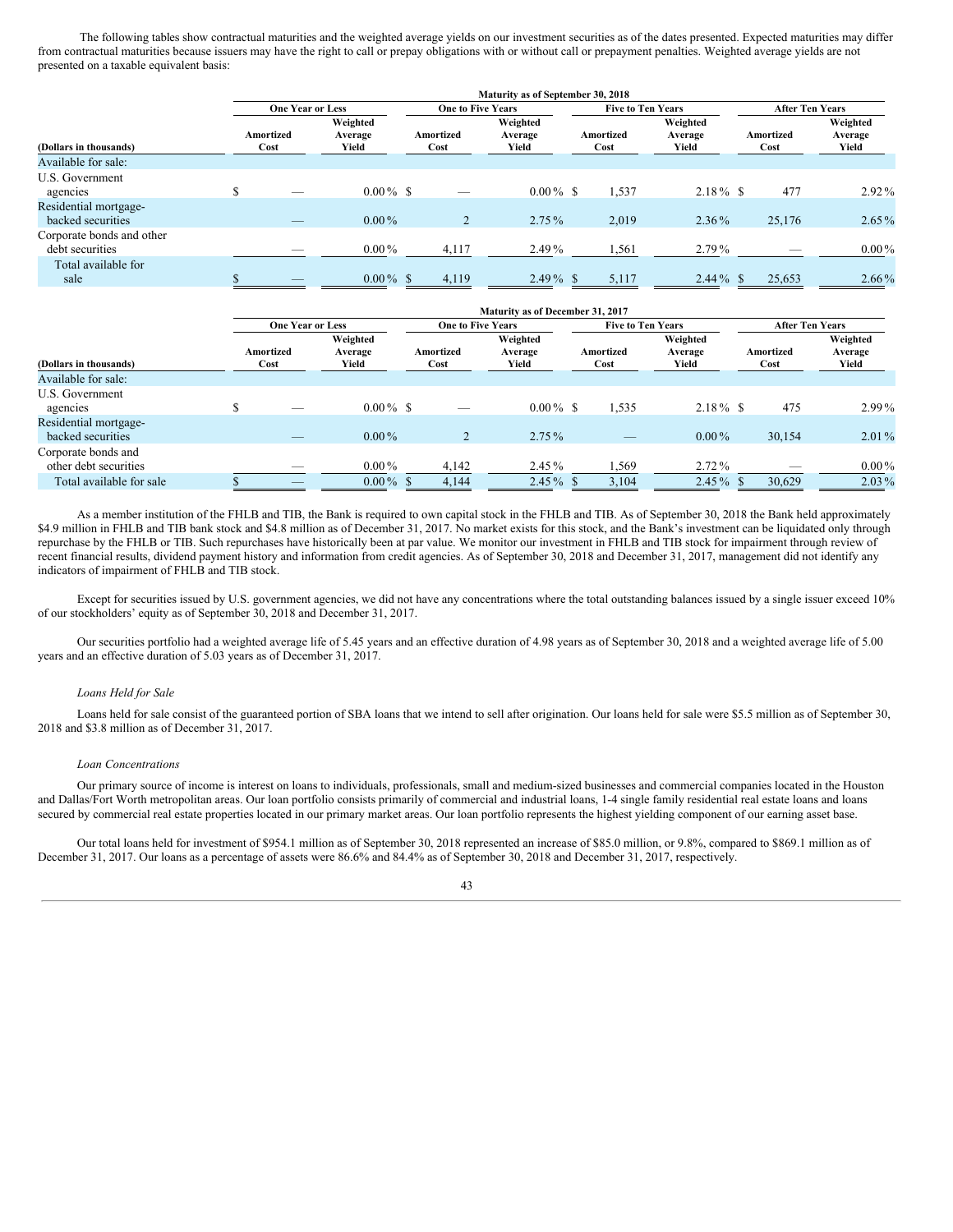The current concentrations in our loan portfolio may not be indicative of concentrations in our loan portfolio in the future. We plan to maintain a relatively diversified loan portfolio to help reduce the risk inherent in concentration in certain types of collateral. The following table summarizes the allocation of loans by type as of the dates presented.

|                                                      |   | September 30, 2018 |             |        | December 31, 2017 |            |
|------------------------------------------------------|---|--------------------|-------------|--------|-------------------|------------|
| (Dollars in thousands)                               |   | Amount             | % of Total  | Amount |                   | % of Total |
| Commercial and industrial loans (1)                  | Φ | 159,776            | $16.8\%$ \$ |        | 135,040           | $15.5\%$   |
| Real estate:                                         |   |                    |             |        |                   |            |
| 1-4 single family residential loans                  |   | 244,633            | 25.6%       |        | 232,510           | 26.8%      |
| Construction, land and development loans             |   | 155,778            | $16.3\%$    |        | 139,470           | $16.0\%$   |
| Commercial real estate loans (including multifamily) |   | 324,212            | 34.0%       |        | 285,731           | $32.9\%$   |
| Consumer loans and leases                            |   | 18,174             | 1.9%        |        | 22,736            | $2.6\%$    |
| Municipal and other loans                            |   | 51,501             | $5.4\%$     |        | 53,632            | $6.2\%$    |
| Total loans held in portfolio                        |   | 954,074            | 100.0%      |        | 869,119           | $100.0\%$  |

(1) Balance includes \$75.9 million and \$67.1 million of the unguaranteed portion of SBA loans as of September 30, 2018 and December 31, 2017, respectively.

# *Commercial and Industrial Loans (including SBA loans)*

Commercial and industrial loans, including SBA loans, are underwritten after evaluating and understanding the borrower's ability to repay the loan through operating profitably and effectively growing its business. Our management examines current and projected cash flows to determine the ability of the borrower to repay their obligations as agreed. Commercial loans are primarily made based on the credit quality and cash flows of the borrower and secondarily on the underlying collateral provided by the borrower. The cash flows of borrowers, however, may not be as expected and the collateral securing these loans may fluctuate in value. Most commercial loans are secured by the assets being financed or other business assets such as accounts receivable or inventory and may incorporate a personal guarantee to add strength to the credit and reduce the risk on a transaction to an acceptable level; however, some short-term loans may be made on an unsecured basis to the most credit worthy borrowers.

In the case of loans secured by accounts receivable, the availability of funds for the repayment of these loans may be substantially dependent on the ability of the borrower to collect amounts due from its customers. Due to the nature of accounts receivable and inventory secured loans, we closely monitor credit availability and collateral through the use of various tools, including but not limited to borrowing-base formulas, periodic accounts receivable agings, periodic inventory audits, and/or collateral inspections.

Commercial and industrial loans, including SBA loans, totaled \$159.8 million as of September 30, 2018 and represented an increase of \$24.7 million, or 18.3%, from \$135.0 million as of December 31, 2017. We believe we are well-positioned for continued loan growth in our commercial and industrial loan portfolio based on our strategic presence in the Houston and Dallas/Fort Worth metropolitan areas, which are expected to continue to benefit from favorable economic conditions.

The primary focus of our SBA lending program is financing well-known national franchises for which the United States generally will guarantee between 75% and 85% of the loan. We are a SBA preferred lender, and originate SBA loans to national franchises in Texas and nationwide. We routinely sell the guaranteed portion of SBA loans to third parties for a premium and retain the servicing rights, for which we earn a 1% fee, and maintain the nonguaranteed portion in our loan portfolio.

SBA loans held in our loan portfolio totaled \$75.9 million and \$67.1 million at September 30, 2018 and December 31, 2017, respectively. We intend to continue to expand our SBA lending program in the future.

#### *Real estate loans*

#### *1-4 single family residential real estate loans (including loans to foreign nationals)*

1-4 single family residential real estate loans, including foreign national loans, are subject to underwriting standards and processes similar to commercial and industrial loans. We provide mortgages for the financing of 1-4 single family residential homes for primary occupancy, vacation or rental purposes. The borrowers on these loans generally qualify for traditional market financing. We also specialize in 1-4 single family residential real estate loans to foreign national customers, in which the borrower does not qualify for traditional market financing.

We define our foreign national loans as loans to borrowers who derive more than 50% of their personal income from outside the U.S. We provide mortgages for these foreign nationals in Texas for primary occupancy or secondary homes while travelling to the U.S. Because more than 50% of the borrower's income is derived from outside of the U.S., they do not qualify for traditional market

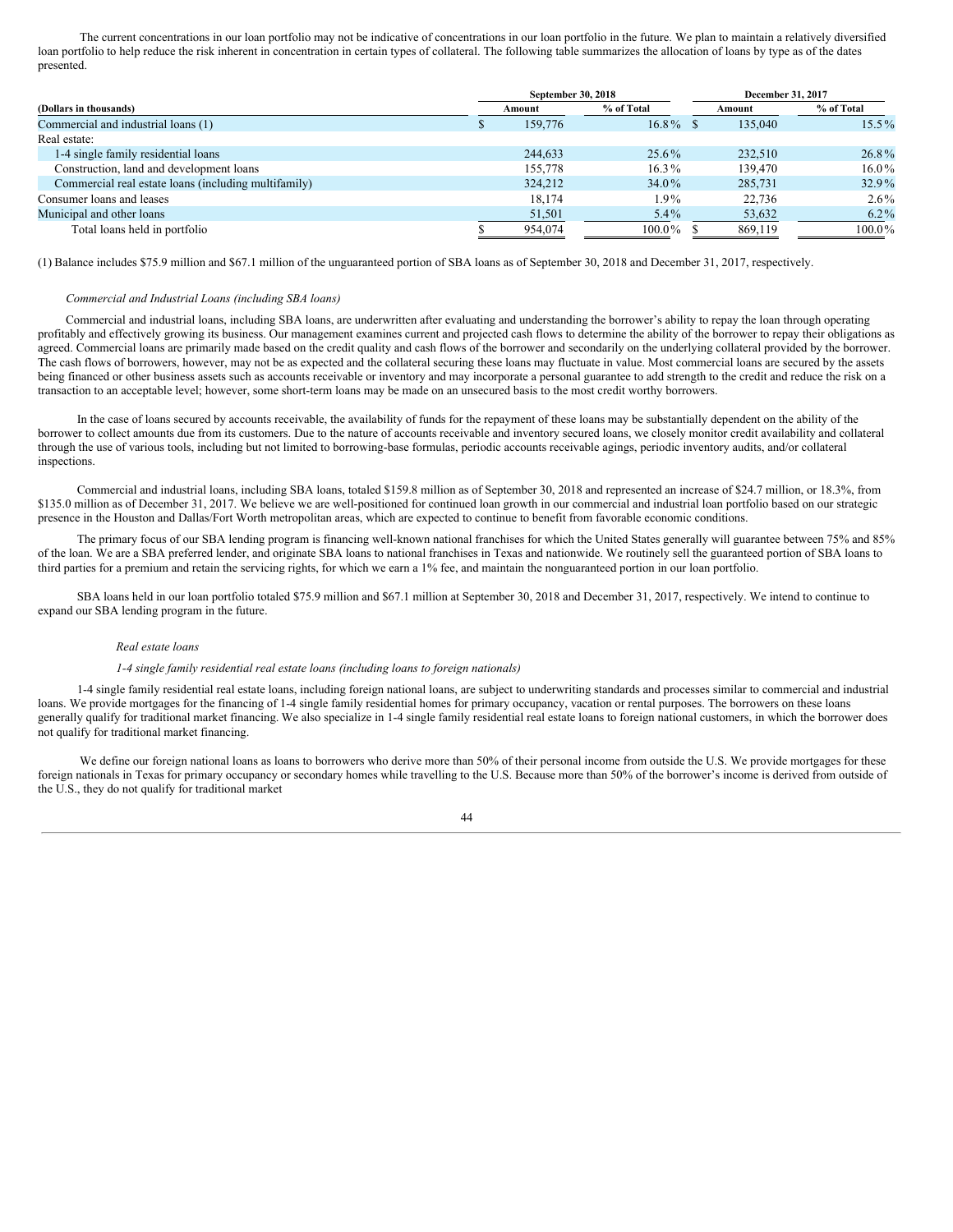financing. We have developed an enhanced due diligence process for foreign national loans that includes larger down payments than a traditional mortgage, as well as minimum reserves equal to an amount of mortgage payments over a specified period held in the Bank and monthly escrows for taxes and insurance.

1-4 single family residential real estate loans (including loans to foreign nationals) totaled \$244.6 million as of September 30, 2018 and represented an increase of \$12.1 million, or 5.2%, from \$232.5 million as of December 31, 2017. We believe we are well-positioned for continued loan growth in our 1-4 single family residential real estate loan portfolio based on our strategic presence in the Houston and Dallas/Fort Worth metropolitan areas, which are expected to continue to benefit from favorable economic conditions.

#### *Construction, land and development loans*

With respect to loans to developers and builders, we generally require the borrower to have a proven record of success and expertise in the building industry. Construction loans are underwritten utilizing feasibility studies, independent appraisal reviews, sensitivity analysis of absorption and lease rates and financial analysis of the developers and property owners. Construction loans are generally based upon estimates of costs and value associated with the complete project. These estimates may be inaccurate. Construction loans often involve the disbursement of substantial funds with repayment primarily dependent on the success of the ultimate project.

Sources of repayment for these types of loans may be pre-committed permanent loans from approved long-term lenders, sales of developed property or an interim loan commitment from us until permanent financing is obtained. These loans are closely monitored by on-site inspections and are considered to have higher risks than other real estate loans due to their ultimate repayment being sensitive to interest rate changes, governmental regulation of real property, general economic conditions and the availability of long-term financing. Due to the nature of the real estate industry, we evaluate the borrower's ability to service the interest of the debt from other sources other than the sale of the constructed property.

Construction loans totaled \$155.8 million as of September 30, 2018 and represented an increase of \$16.3 million, or 11.7%, from \$139.5 million as of December 31, 2017. We believe we are well-positioned for continued loan growth in our construction, land and development loan portfolio based on our strategic presence in the Houston and Dallas/Fort Worth metropolitan areas, which are expected to continue to benefit from favorable economic conditions.

#### *Commercial real estate loans*

Commercial real estate loans are subject to underwriting standards and processes similar to commercial loans. Commercial real estate lending typically involves higher loan principal amounts and the repayment of these loans is generally largely dependent on the successful operation of the property securing the loan or the business conducted on the property securing the loan.

Commercial real estate loans may be more adversely affected by conditions in the real estate markets or in the general economy. Management monitors and evaluates commercial real estate loans based on collateral and risk grade criteria. As a general rule, we avoid financing special use projects unless strong secondary support is present to help mitigate risk.

Commercial real estate loans consist of owner and nonowner-occupied commercial real estate loans, multifamily loans and farmland. Total commercial real estate loans of \$324.2 million as of September 30, 2018 represented an increase of \$38.5 million, or 13.5%, from \$285.7 million as of December 31, 2017. We believe we are wellpositioned for continued loan growth in our commercial real estate loan portfolio based on our strategic presence in the Houston and Dallas/Fort Worth metropolitan areas, which are expected to continue to benefit from favorable economic conditions.

#### *Consumer loans and leases*

Our non-real estate consumer loans are based on the borrower's proven earning capacity over the term of the loan. We monitor payment performance periodically for consumer loans to identify any deterioration in the borrower's financial strength. To monitor and manage consumer loan risk, management develops and adjusts policies and procedures as needed. This activity, coupled with a relatively small volume of consumer loans, minimizes risk.

All of our leases are related to the financing of vehicle leases to individuals. These loans are originated by a well-known third party leasing company and subsequently purchased by us after our final credit review. We limit our exposure to individuals living in Texas, within our defined local markets.

Consumer loans and leases totaled \$18.2 million as of September 30, 2018 and represented a decrease of \$4.6 million, or 20.1%, from \$22.7 million as of December 31, 2017. We have not actively grown our consumer portfolio because we believe current pricing on these loans does not adequately cover the inherent risk.

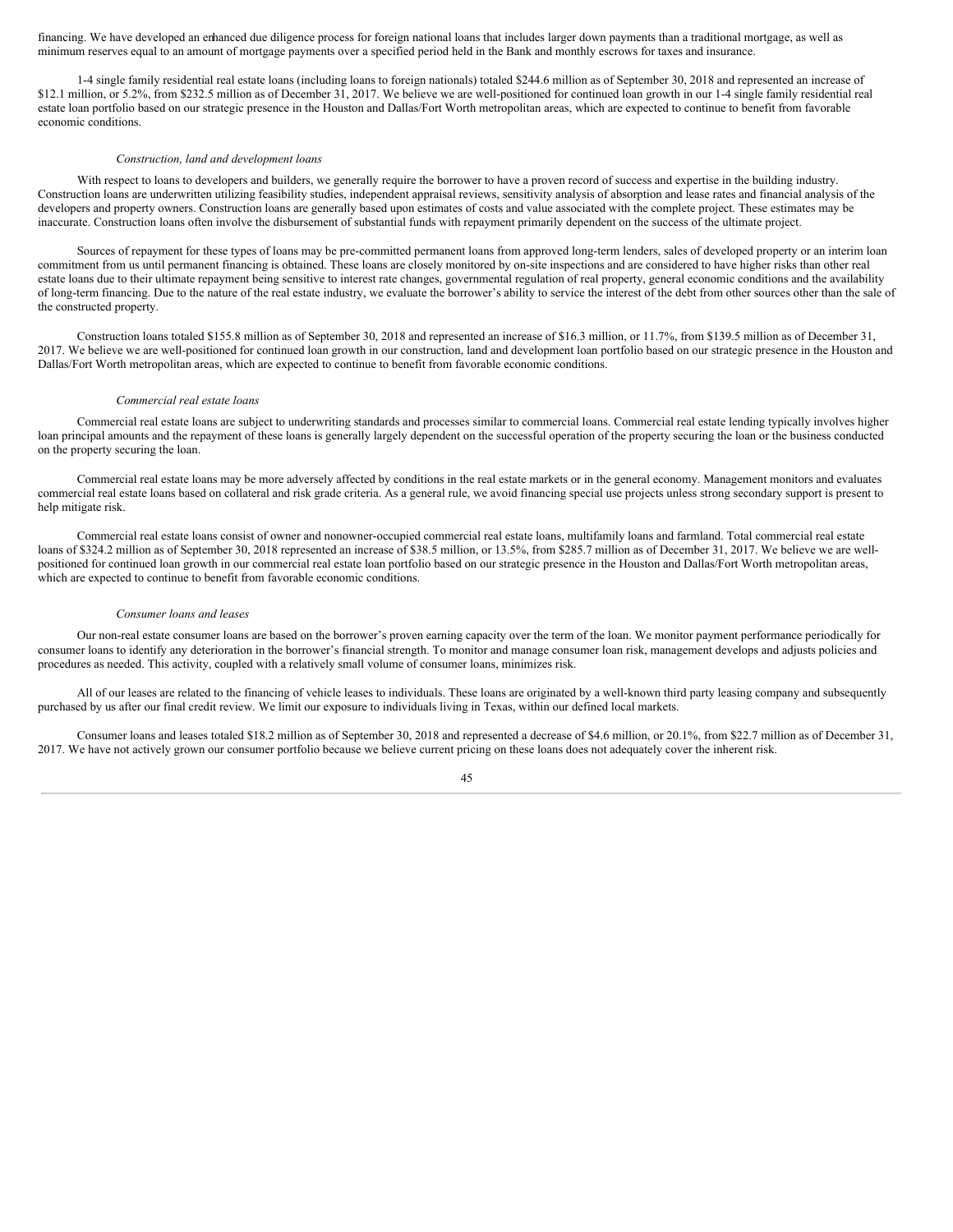#### *Municipal and other loans*

Municipal and other loans consist primarily of loans made to municipalities and emergency service, hospital and school districts as well as agricultural loans.

We make loans to municipalities and emergency service, hospital and school districts primarily throughout Texas. The majority of these loans have tax or revenue pledges and in some cases are additionally supported by collateral. Municipal loans made without a direct pledge of taxes or revenues are usually made based on some type of collateral that represents an essential service. Lending money directly to these municipalities allows us to earn a higher yield for similar durations than we could if we purchased municipal securities. Total loans to municipalities and emergency service, hospital and school districts and others were \$51.5 million as of September 30, 2018 and represented a decrease of \$2.1 million, or 4.0%, from \$53.6 million as of December 31, 2017. We have not actively grown our municipal loan portfolio as the impact of the recent Tax Reform has resulted in unfavorable pricing on these loans.

# *Asset Quality*

The following table sets forth the composition of our nonperforming assets, including nonaccrual loans, accruing loans 90 days or more days past due, other real estate owned and repossessed assets and restructured loans as of the dates indicated:

|                                                      |     | September 30,<br>2018  | December 31,<br>2017 |       |  |
|------------------------------------------------------|-----|------------------------|----------------------|-------|--|
|                                                      |     | (Dollars in thousands) |                      |       |  |
| Nonperforming assets                                 |     |                        |                      |       |  |
| Nonaccrual loans:                                    |     |                        |                      |       |  |
| Commercial and industrial loans                      | \$. | 2,421                  | \$                   | 1,927 |  |
| Real estate:                                         |     |                        |                      |       |  |
| 1-4 single family residential loans                  |     | 825                    |                      | 1,135 |  |
| Construction, land and development loans             |     |                        |                      |       |  |
| Commercial real estate loans (including multifamily) |     |                        |                      | 447   |  |
| Consumer loans and leases                            |     | 72                     |                      | 53    |  |
| Municipal and other loans                            |     |                        |                      |       |  |
| Total nonaccrual loans                               |     | 3,318                  |                      | 3,562 |  |
| Accruing loans 90 days or more past due              |     | 426                    |                      | 33    |  |
| Total nonperforming loans                            |     | 3,744                  |                      | 3,595 |  |
| Other real estate owned and repossessed assets       |     | 289                    |                      | 21    |  |
| Total nonperforming assets                           |     | 4,033                  |                      | 3,616 |  |
| Restructured loans (1)                               | ъ   | 218                    | S                    | 270   |  |

(1) Restructured loans represent the balance at the end of the respective period for those performing loans modified in a troubled debt restructuring that are not already presented as a nonperforming loan.

Nonperforming loans totaled \$3.7 million at September 30, 2018, an increase of \$149 thousand, or 4.1%, from \$3.6 million at December 31, 2017. Nonperforming assets totaled \$4.0 million at September 30, 2018, an increase of \$417 thousand, or 11.5%, from \$3.6 million at December 31, 2017.

We classify loans as past due when the payment of principal or interest is greater than 30 days delinquent based on the contractual next payment due date. Our policies related to when loans are placed on nonaccrual status conform to guidelines prescribed by bank regulatory authorities. Loans are placed on nonaccrual status when it is probable that principal or interest is not fully collectible, or when principal or interest becomes 90 days past due, whichever occurs first. Loans are removed from nonaccrual status when they become current as to both principal and interest and concern no longer exists as to the collectability of principal and interest.

Loans are identified for restructuring based on their delinquency status, risk rating downgrade, or at the request of the borrower. Borrowers that are 90 days delinquent and/or have a history of being delinquent, or experience a risk rating downgrade, are contacted to discuss options to bring the loan current, cure credit risk deficiencies, or other potential restructuring options that will reduce the inherent risk and improve collectability of the loan. In some instances, a borrower will initiate a request for loan restructure. We require borrowers to provide current financial information to establish the need for financial assistance and satisfy applicable prerequisite conditions required by us. We may also require the borrower to enter into a forbearance agreement.

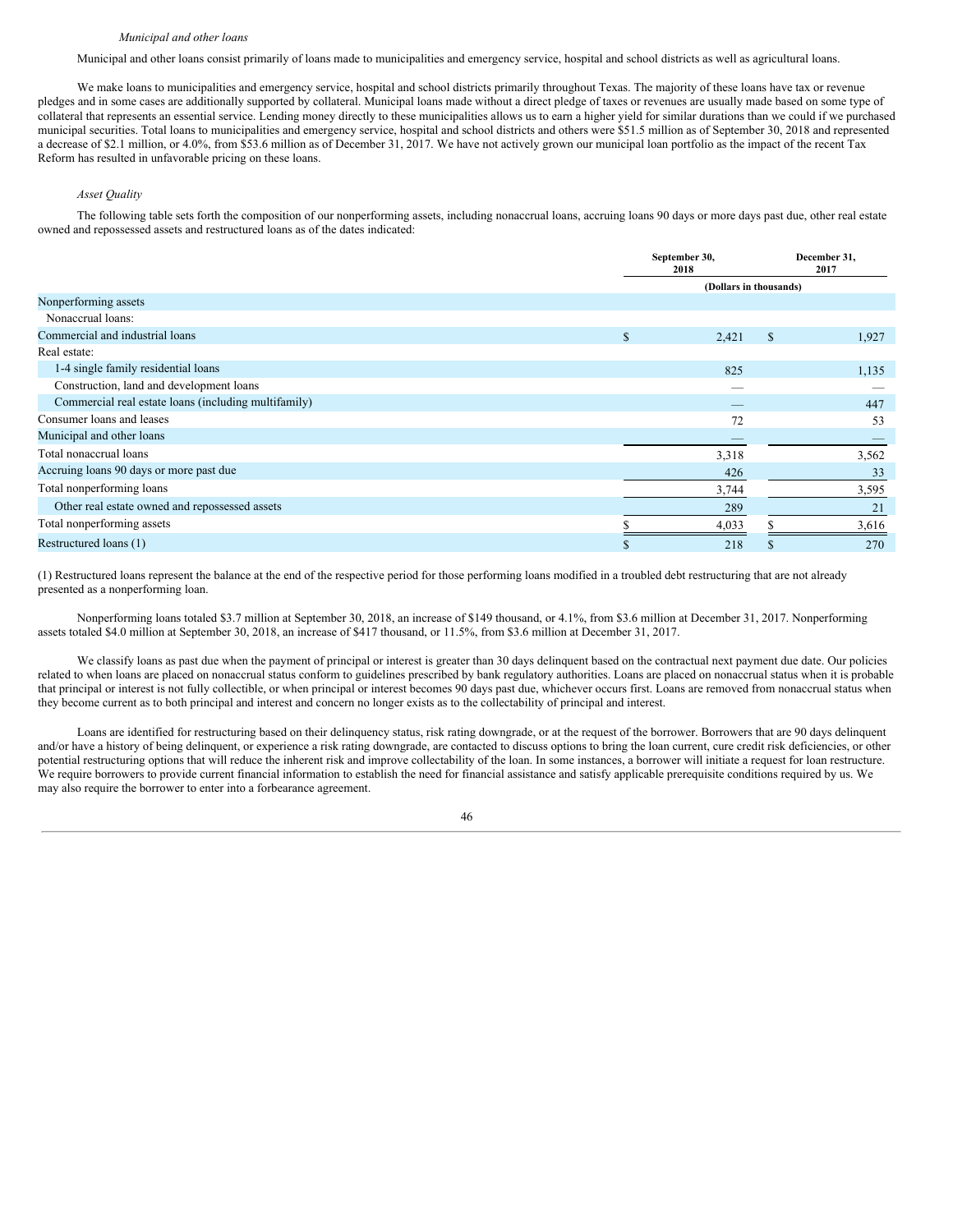Modification of loan terms may include the following: reduction of the stated interest rate; extension of maturity date or other payment dates; reduction of the face amount or maturity amount of the loan; reduction in accrued interest; forgiveness of past-due interest; or a combination of the foregoing.

We engage an external consulting firm to complete an independent loan review and validate our credit risk program on a periodic basis. Results of these reviews are presented to management. The loan review process complements and reinforces the risk ratings and credit quality assessment decisions made by lenders and credit personnel, as well as our policies and procedures.

The following table sets forth our asset and credit quality ratios for the periods presented:

|                                                        | September 30, 2018 | <b>December 31, 2017</b> |
|--------------------------------------------------------|--------------------|--------------------------|
| <b>Asset and Credit Quality Ratios</b>                 |                    |                          |
| Nonperforming loans to loans held for investment (1)   | $0.39\%$           | $0.41\%$                 |
| Nonperforming assets to loans plus OREO                | $0.42\%$           | $0.42\%$                 |
| Nonperforming assets to total assets (2)               | $0.37\%$           | $0.35\%$                 |
| Net charge-offs to average loans (annualized)(3)       | $0.14\%$           | $0.14\%$                 |
| Allowance for loan losses to nonperforming loans       | 164.42 %           | 157.22 %                 |
| Allowance for loan losses to loans held for investment | $0.65\%$           | $0.65\%$                 |

(1) Nonperforming loans include loans in nonaccrual status.

(2) Nonperforming assets include loans in nonaccrual status and other real estate owned.

(3) December 31, 2017 ratio uses year to date net charge-offs.

# *Analysis of the Allowance for Loan and Lease Losses*

Allowance for loan and lease losses reflects management's estimate of probable credit losses inherent in the loan portfolio. The computation of the allowance for loan and lease losses includes elements of judgment and high levels of subjectivity.

The following tables summarize the allocation of allowance for loan and lease losses related to our loans as of the dates and for the periods presented. This allocation is calculated on an approximate basis and is not necessarily indicative of future losses or allocations. The entire amount of the allowance is available to absorb losses occurring in any category of loans:

|                                                      | <b>Allowance Rollforward</b>       |                        |                   |           |                          |  |  |  |  |  |
|------------------------------------------------------|------------------------------------|------------------------|-------------------|-----------|--------------------------|--|--|--|--|--|
| Three Months Ended September 30, 2018                | <b>Beginning</b><br><b>Balance</b> | <b>Charge-offs</b>     | <b>Recoveries</b> | Provision | Ending<br><b>Balance</b> |  |  |  |  |  |
|                                                      |                                    | (Dollars in thousands) |                   |           |                          |  |  |  |  |  |
| Commercial and industrial loans                      | 4,886                              | (275)                  | 4<br>- 56         | 76        | 4,691<br><b>S</b>        |  |  |  |  |  |
| Real estate:                                         |                                    |                        |                   |           |                          |  |  |  |  |  |
| 1-4 single family residential loans                  | 318                                | _                      |                   | (216)     | 102                      |  |  |  |  |  |
| Construction, land and development loans             | 195                                | -                      |                   | 256       | 451                      |  |  |  |  |  |
| Commercial real estate loans (including multifamily) | 233                                | _                      |                   | 495       | 728                      |  |  |  |  |  |
| Consumer loans and leases                            | 346                                | (74)                   |                   | (90)      | 182                      |  |  |  |  |  |
| Municipal and other loans                            | 37                                 |                        |                   | (35       |                          |  |  |  |  |  |
| Ending allowance balance                             | 6,015                              | (349)                  |                   | 486       | 6,156                    |  |  |  |  |  |

|                                          | <b>Allowance Rollforward</b> |                  |              |                          |                        |           |     |                |  |
|------------------------------------------|------------------------------|------------------|--------------|--------------------------|------------------------|-----------|-----|----------------|--|
|                                          |                              | <b>Beginning</b> |              |                          |                        |           |     | Ending         |  |
| Three Months Ended September 30, 2017    |                              | <b>Balance</b>   |              | <b>Charge-offs</b>       | <b>Recoveries</b>      | Provision |     | <b>Balance</b> |  |
|                                          |                              |                  |              |                          | (Dollars in thousands) |           |     |                |  |
| Commercial and industrial loans          | ъ                            | 2,582            | <sup>S</sup> | (15)<br>S                |                        | 20<br>ъ   | \$. | 2,587          |  |
| Real estate:                             |                              |                  |              |                          |                        |           |     |                |  |
| 1-4 single family residential loans      |                              | 732              |              | $\overline{\phantom{a}}$ | _                      | 201       |     | 933            |  |
| Construction, land and development loans |                              | 412              |              |                          |                        | 103       |     | 515            |  |
| Commercial real estate loans (including  |                              |                  |              |                          |                        |           |     |                |  |
| multifamily)                             |                              | 800              |              | $-$                      | _                      | 255       |     | 1,055          |  |
| Consumer loans and leases                |                              | 204              |              | (16)                     |                        | (15)      |     | 173            |  |
| Municipal and other loans                |                              | 161              |              | $\overline{\phantom{a}}$ |                        | 40        |     | 201            |  |
| Ending allowance balance                 |                              | 4.891            |              | (31)                     | _                      | 604       |     | 5,464          |  |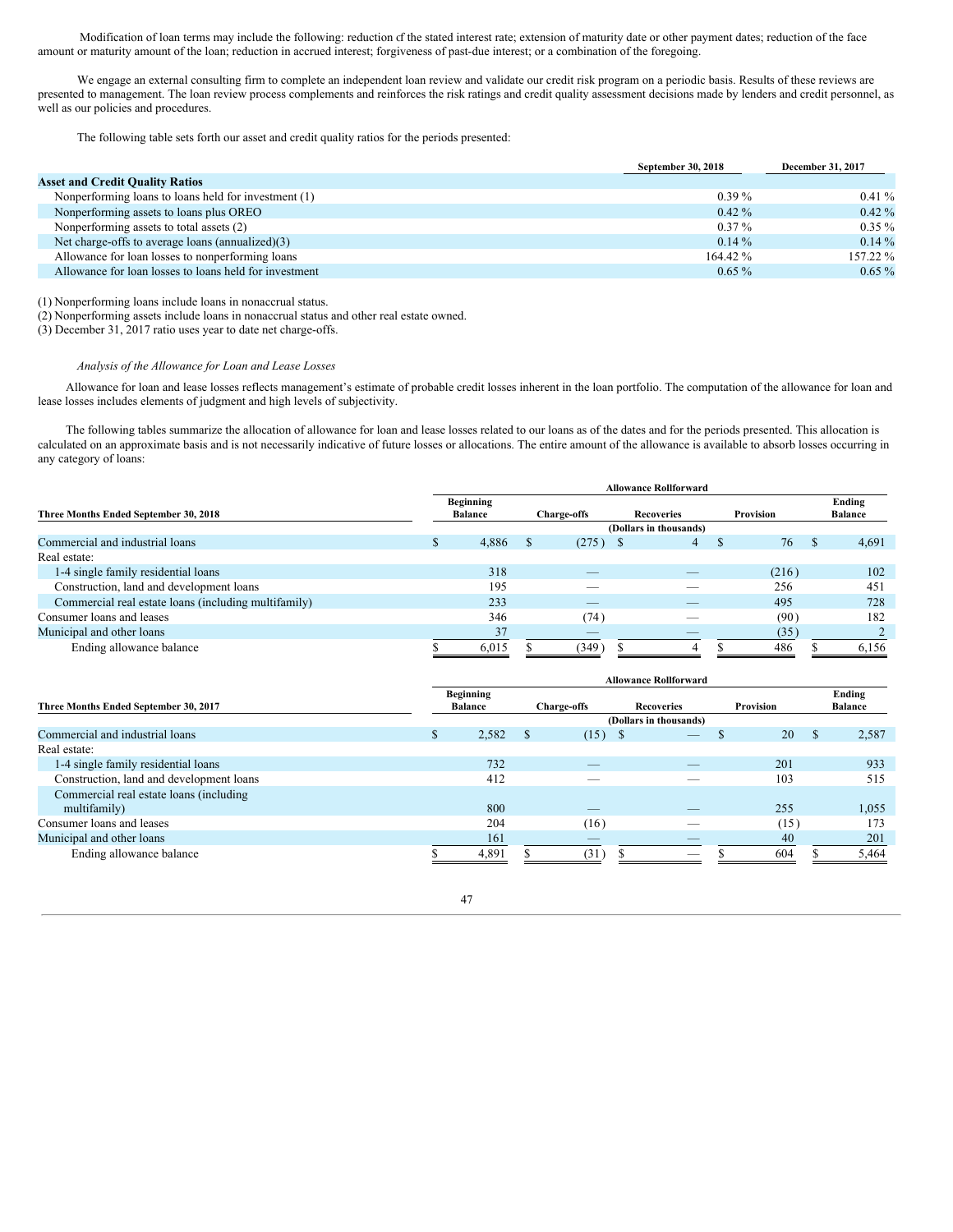|                                                      | <b>Allowance Rollforward</b>       |       |                    |         |                   |                        |           |       |  |                          |
|------------------------------------------------------|------------------------------------|-------|--------------------|---------|-------------------|------------------------|-----------|-------|--|--------------------------|
| Nine Months Ended September 30, 2018                 | <b>Beginning</b><br><b>Balance</b> |       | <b>Charge-offs</b> |         | <b>Recoveries</b> |                        | Provision |       |  | Ending<br><b>Balance</b> |
|                                                      |                                    |       |                    |         |                   | (Dollars in thousands) |           |       |  |                          |
| Commercial and industrial loans                      |                                    | 3,046 |                    | (920)   |                   | 73                     | -S        | 2.492 |  | 4,691                    |
| Real estate:                                         |                                    |       |                    |         |                   |                        |           |       |  |                          |
| 1-4 single family residential loans                  |                                    | 902   |                    | (5)     |                   |                        |           | (795) |  | 102                      |
| Construction, land and development loans             |                                    | 441   |                    |         |                   |                        |           | 10    |  | 451                      |
| Commercial real estate loans (including multifamily) |                                    | 898   |                    | _       |                   | _                      |           | (170) |  | 728                      |
| Consumer loans and leases                            |                                    | 198   |                    | (104)   |                   |                        |           | 88    |  | 182                      |
| Municipal and other loans                            |                                    | 167   |                    | _       |                   | _                      |           | (165) |  |                          |
| Ending allowance balance                             |                                    | 5,652 |                    | (1,029) |                   | 73                     |           | 1,460 |  | 6,156                    |

| <b>Allowance Rollforward</b>                         |  |                                    |                        |                          |                   |  |                  |  |                          |
|------------------------------------------------------|--|------------------------------------|------------------------|--------------------------|-------------------|--|------------------|--|--------------------------|
| Nine Months Ended September 30, 2017                 |  | <b>Beginning</b><br><b>Balance</b> |                        | <b>Charge-offs</b>       | <b>Recoveries</b> |  | <b>Provision</b> |  | Ending<br><b>Balance</b> |
|                                                      |  |                                    | (Dollars in thousands) |                          |                   |  |                  |  |                          |
| Commercial and industrial loans                      |  | 2,347                              |                        | (555)                    | ∠                 |  | 793              |  | 2,587                    |
| Real estate:                                         |  |                                    |                        |                          |                   |  |                  |  |                          |
| 1-4 single family residential loans                  |  | 647                                |                        |                          | _                 |  | 286              |  | 933                      |
| Construction, land and development loans             |  | 364                                |                        |                          |                   |  | 151              |  | 515                      |
| Commercial real estate loans (including multifamily) |  | 667                                |                        | (15)                     | _                 |  | 403              |  | 1,055                    |
| Consumer loans and leases                            |  | 186                                |                        | (129)                    | __                |  | 116              |  | 173                      |
| Municipal and other loans                            |  | 146                                |                        | $\overline{\phantom{a}}$ |                   |  | 55               |  | 201                      |
| Ending allowance balance                             |  | 4,357                              |                        | (699)                    |                   |  | .304             |  | 5.464                    |

In determining the allowance for loan and lease losses, we estimate losses on specific loans, or groups of loans, where the probable loss can be identified and reasonably determined. The balance of the allowance for loan and lease losses is based on internally assigned risk classifications of loans, historical loan loss rates, changes in the nature of the loan portfolio, overall portfolio quality, industry concentrations, delinquency trends, current economic factors and the estimated impact of current economic conditions on certain historical loan loss rates.

During 2017, we refined our allowance for loan loss methodology based upon management's judgment and applicable regulatory guidance. The calculation of reserves on loans collectively evaluated for impairment was altered to reflect five years of historical loss experience which more appropriately matches the weighted average life of loans in the portfolio. Additionally, the calculated historical loss experience is now allocated across the portfolio's risk rates using a probability of default curve constructed from the Bank's historical default data. We also updated the qualitative component of the reserve on loans collectively evaluated for impairment to allow for a greater sensitivity to current trends.

Prior to the second quarter of 2018, we were utilizing a peer bank allowance coverage ratio in the qualitative reserve calculation, as we did not have enough historical defaults to rely on our own loss factors. As of September 30, 2018, we had a sufficient amount of defaults over the five year lookback period to transition over to relying more on our own historical loss data versus peer data. While this did not result in a significant change to the allowance for loan and lease losses as a whole, it continues to impact the provision for certain loan categories that we had experienced more historical defaults.

The allowance for loan and lease losses increased to \$6.2 million at September 30, 2018 as compared to \$5.7 million at December 31, 2017. The allowance for loan and lease losses as a percentage of nonperforming loans and allowance for loan and lease losses as a percentage of loans held for investment was 164.42% and 0.65%, respectively, as of September 30, 2018, compared to 157.22% and 0.65%, respectively, as of December 31, 2017.

Net loan charge-offs for the three months ended September 30, 2018 totaled \$345 thousand, an increase from \$31 thousand of net loan charge-offs for the same period of 2017. Net loan charge-offs for the nine months ended September 30, 2018 totaled \$956 thousand, a decrease from \$697 thousand of net loan charge-offs for the same period of 2017.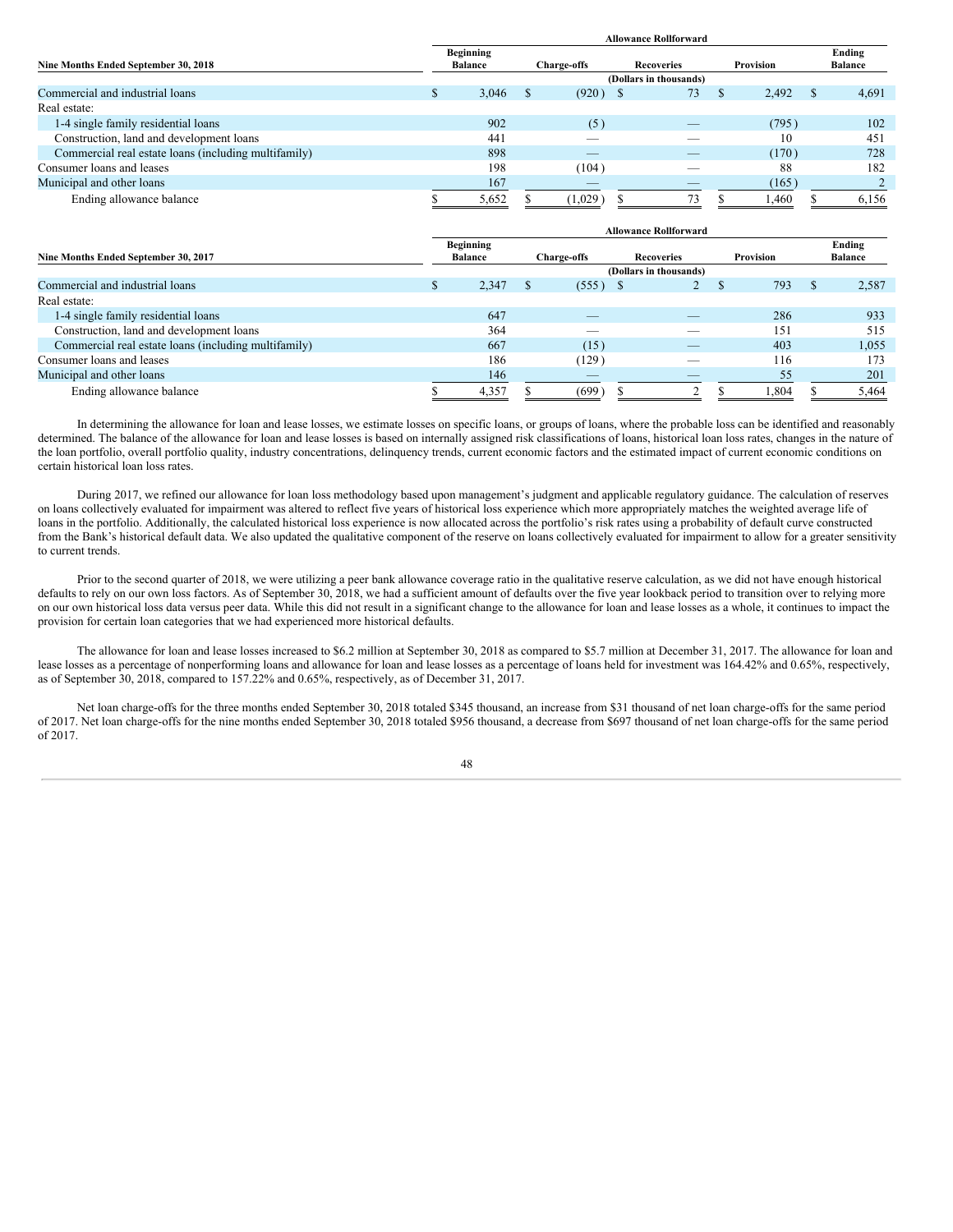The following table provides the allocation of the allowance for loan and lease losses as of the dates presented:

|                                                      | September 30, 2018 |                               | December 31, 2017 |                               |  |  |
|------------------------------------------------------|--------------------|-------------------------------|-------------------|-------------------------------|--|--|
|                                                      | Amount             | $%$ Loans in<br>each category | Amount            | $%$ Loans in<br>each category |  |  |
|                                                      |                    | (Dollars in thousands)        |                   |                               |  |  |
| Commercial and industrial loans                      | \$<br>4,691        | $16.8\%$ \$                   | 3,046             | $15.5\%$                      |  |  |
| Real estate:                                         |                    |                               |                   |                               |  |  |
| 1-4 single family residential loans                  | 102                | 25.6%                         | 902               | 26.8%                         |  |  |
| Construction, land and development loans             | 451                | $16.3\%$                      | 441               | $16.0\%$                      |  |  |
| Commercial real estate loans (including multifamily) | 728                | 34.0%                         | 898               | $32.9\%$                      |  |  |
| Consumer loans and leases                            | 182                | $1.9\%$                       | 198               | $2.6\%$                       |  |  |
| Municipal and other loans                            |                    | $5.4\%$                       | 167               | $6.2\%$                       |  |  |
| Total                                                | 6,156              | $100.0\%$                     | 5,652<br>-S       | $100.0\%$                     |  |  |

# *Deposits*

We expect deposits to be our primary funding source in the future as we optimize our deposit mix by continuing to shift our deposit composition from higher cost time deposits to lower cost demand deposits. Non-time deposits include demand deposits, NOW accounts, and savings and money market accounts.

The following table shows the deposit mix as of the dates presented:

|                                     | September 30, 2018 |         |                        |  | December 31, 2017 |            |
|-------------------------------------|--------------------|---------|------------------------|--|-------------------|------------|
|                                     |                    | Amount  | % of Total             |  | Amount            | % of Total |
|                                     |                    |         | (Dollars in thousands) |  |                   |            |
| Noninterest-bearing demand deposits | لا                 | 207,727 | $23.8\%$ \$            |  | 176,726           | $21.2\%$   |
| Interest-bearing NOW accounts       |                    | 7.865   | $0.9\%$                |  | 7.318             | $0.9\%$    |
| Savings and money market accounts   |                    | 214,380 | 24.6%                  |  | 243,173           | $29.1\%$   |
| Time deposits                       |                    | 442,638 | 50.7%                  |  | 408.151           | 48.8%      |
| Total deposits                      |                    | 872.610 | $100.0\%$              |  | 835,368           | $100.0\%$  |

Total deposits at September 30, 2018 were \$872.6 million, an increase of \$37.2 million, or 4.5%, from total deposits at December 31, 2017 of \$835.4 million.

The average cost of deposits for the three months ended September 30, 2018 was 1.02%. This represents an increase of 23 basis points compared to the average cost of deposits of 0.79% for the three months ended September 30, 2017. The increase in cost of deposits was primarily attributable to the increase in interest rates by the Federal Open Market Committee during 2017 and 2018. For the three months ended September 30, 2018, the average rate paid on time deposits was 1.67% compared to 1.26% for the three months ended September 30, 2017.

The average cost of deposits for the nine months ended September 30, 2018 was 0.93%. This represents an increase of 14 basis points compared to the average cost of deposits of 0.79% for the nine months ended September 30, 2017. The increase in cost of deposits was primarily attributable to the increase in interest rates by the Federal Open Market Committee during 2017 and 2018. For the nine months ended September 30, 2018, the average rate paid on time deposits was 1.50% compared to 1.21% for the nine months ended September 30, 2017.

The following table shows the remaining maturity of time deposits of \$100,000 and greater as of the date indicated:

|                                                                | September 30, 2018     |
|----------------------------------------------------------------|------------------------|
|                                                                | (Dollars in thousands) |
| Time deposits \$100,000 or greater with remaining maturity of: |                        |
| Three months or less                                           | 56,315                 |
| After three months through six months                          | 64,840                 |
| After six months through twelve months                         | 93,848                 |
| After twelve months                                            | 131,841                |
| Total                                                          | 346,844                |

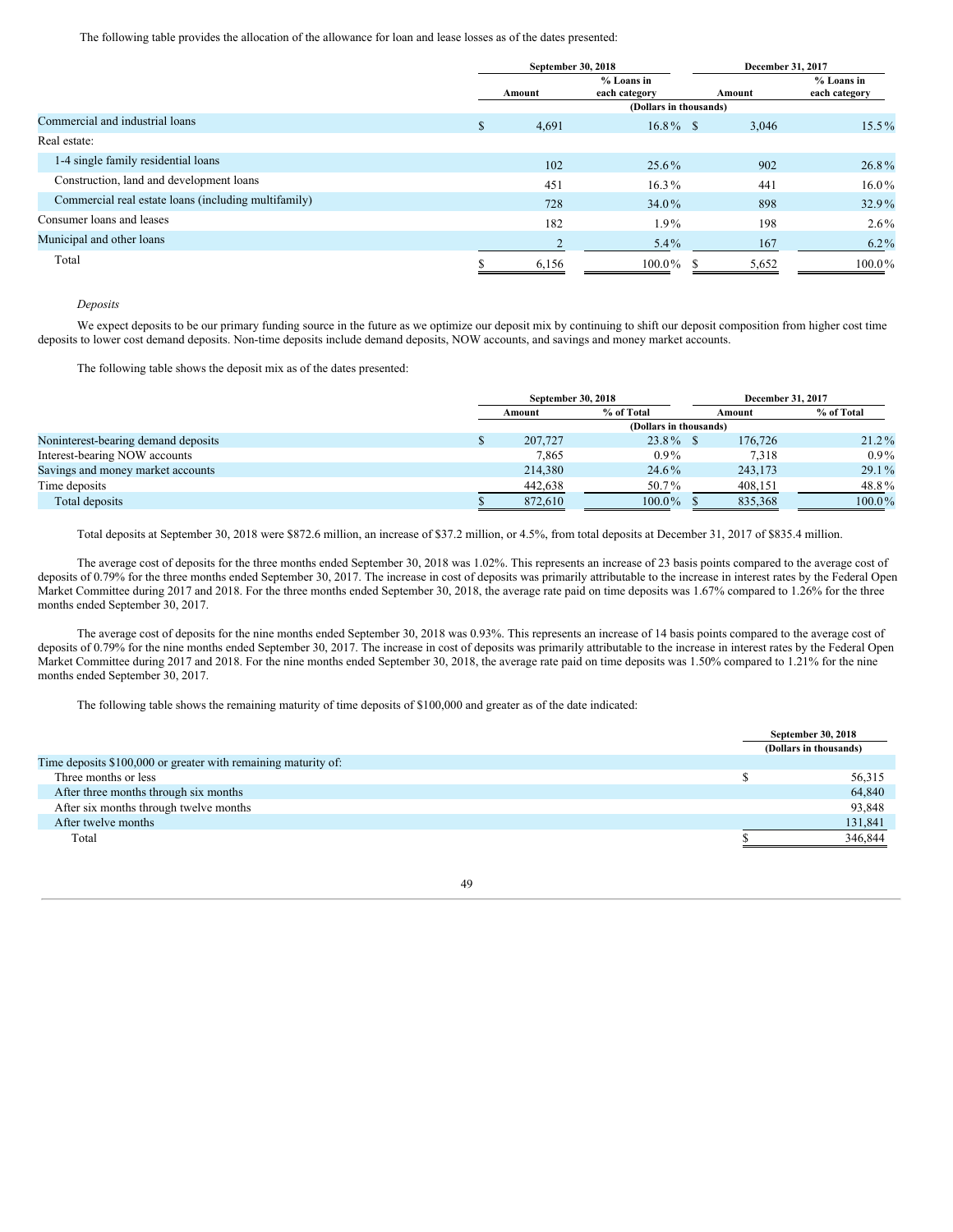#### *Borrowings*

In addition to deposits, we utilize advances from the FHLB and other borrowings as a supplementary funding source to finance our operations.

*FHLB borrowings*: The FHLB allows us to borrow, both short and long-term, on a blanket floating lien status collateralized by certain securities and loans. As of September 30, 2018 and December 31, 2017, total remaining borrowing capacity of \$293.3 million and \$274.0 million, respectively, was available under this arrangement.

*Line of credit*: We entered into a line of credit with a third party lender in May 2017 that allows us to borrow up to \$20 million. The interest rate on this line of credit is based upon 90-day LIBOR plus 4.0%, and unpaid principal and interest is due at the stated maturity of May 12, 2022. This line of credit is secured by a pledge of all of the common stock of the Bank. This line of credit may be prepaid at any time without penalty, so long as such prepayment includes the payment of all interest accrued through the date of the repayments, and, in the case of prepayment of the entire loan, the amount of attorneys' fees and disbursements of the lender. On May 8, 2018, we used \$7.8 million of net proceeds from our initial public offering to repay in full this line of credit, plus accrued and unpaid interest. At September 30, 2018, total borrowing capacity of \$20.0 million was available under this line of credit.

Total borrowings consisted of the following as of the dates presented:

|                                   | September 30, 2018     |  | <b>December 31, 2017</b> |  |  |  |
|-----------------------------------|------------------------|--|--------------------------|--|--|--|
|                                   | (Dollars in thousands) |  |                          |  |  |  |
| Short-term FHLB borrowings        | 10.000                 |  | 15,000                   |  |  |  |
| Long-term FHLB borrowings         | 64.961                 |  | 68.623                   |  |  |  |
| Third party lender line of credit |                        |  | 7.788                    |  |  |  |
| Total borrowings                  | 74.961                 |  | 91.411                   |  |  |  |

At September 30, 2018, total borrowings were \$75.0 million, a decrease of \$16.5 million, or 18.0%, from \$91.4 million at December 31, 2017.

Short-term borrowings consist of debt with maturities of one year or less. Our short-term borrowings consist of FHLB borrowings and a third party line of credit. The following table is a summary of short-term borrowings as of and for the periods presented:

|                                                        |      | As of/For the Three Months Ended<br>September 30, |  |                        |  | As of/For the Nine Months Ended<br>September 30, |  |          |  |
|--------------------------------------------------------|------|---------------------------------------------------|--|------------------------|--|--------------------------------------------------|--|----------|--|
|                                                        | 2018 |                                                   |  | 2017                   |  | 2018                                             |  | 2017     |  |
|                                                        |      |                                                   |  | (Dollars in thousands) |  |                                                  |  |          |  |
| Short-term borrowings:                                 |      |                                                   |  |                        |  |                                                  |  |          |  |
| Maximum outstanding at any month-end during the period |      | 15,000                                            |  | 12.788                 |  | 20,000                                           |  | 40,000   |  |
| Balance outstanding at end of period                   |      | 10,000                                            |  | 12,788                 |  | 10,000                                           |  | 12,788   |  |
| Average outstanding during the period                  |      | 11.957                                            |  | 12.723                 |  | 15.128                                           |  | 18,810   |  |
| Average interest rate during the period                |      | $1.72\%$                                          |  | $3.74\%$               |  | $1.73\%$                                         |  | $2.28\%$ |  |
| Average interest rate at the end of the period         |      | 1.71 %                                            |  | $4.31\%$               |  | 1.71%                                            |  | 4.31%    |  |

# *Stockholders' Equity*

The following table summarizes the changes in our stockholders' equity for the periods indicated:

|                                        | Three Months Ended September 30, | Nine Months Ended September 30, |  |                        |          |        |  |
|----------------------------------------|----------------------------------|---------------------------------|--|------------------------|----------|--------|--|
|                                        | 2018<br>2017                     |                                 |  | 2018                   |          | 2017   |  |
|                                        | (Dollars in thousands)           |                                 |  | (Dollars in thousands) |          |        |  |
| Balance at beginning of period         | 147.986                          | 96.602                          |  | 99,139                 | <b>S</b> | 92,896 |  |
| Net income                             | 2,771                            | 2,002                           |  | 7.465                  |          | 4,230  |  |
| Shares issued in offering, net         | (161)                            | $\overline{\phantom{a}}$        |  | 42,058                 |          |        |  |
| Exercise of stock options and warrants | 177                              | 25                              |  | 2.362                  |          | 471    |  |
| Stock-based compensation               | 181                              | 201                             |  | 506                    |          | 1,361  |  |
| Other comprehensive income (loss)      | (61)                             | (25)                            |  | (637)                  |          | (153)  |  |
| Balance at end of period               | 150.893                          | 98.805                          |  | 150.893                |          | 98.805 |  |

Net income totaled \$2.8 million for the three months ended September 30, 2018, an increase of \$769 thousand, compared to \$2.0 million for the three months ended September 30, 2017. Our results of operations for the three months ended September 30, 2018 produced an annualized return on average assets of 1.01%% compared to 0.78% for the three months ended September 30, 2017. Our

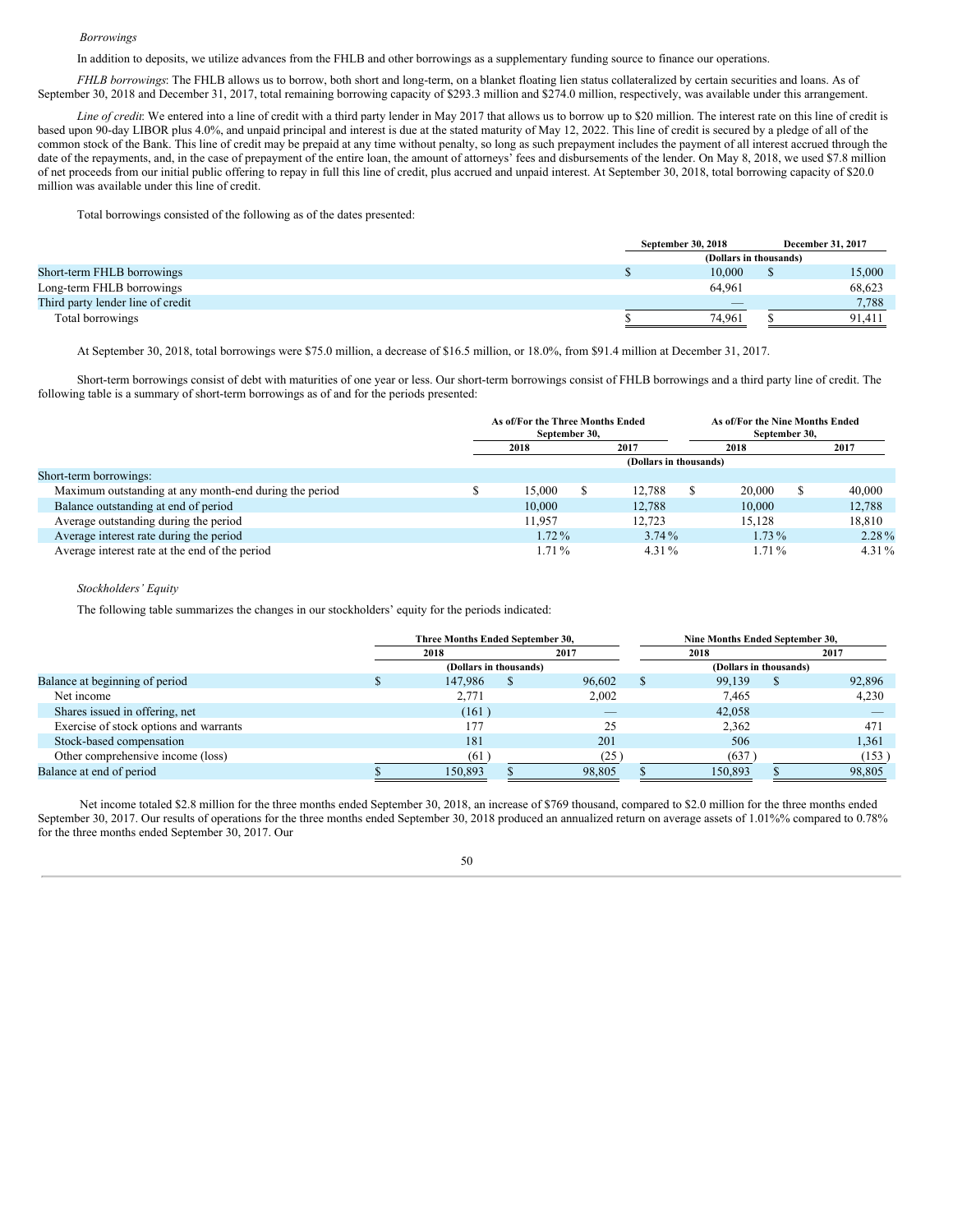results of operations for the three months ended September 30, 2018 produced an annualized return on average stockholders' equity of 7.34% compared to 7.78% for the three months ended September 30, 2017.

Net income totaled \$7.5 million for the nine months ended September 30, 2018, an increase of \$3.2 million, compared to \$4.2 million for the nine months ended September 30, 2017. Our results of operations for the nine months ended September 30, 2018 produced an annualized return on average assets of 0.94% compared to an annualized return on average assets of 0.56% for the nine months ended September 30, 2017. We had an annualized return on average stockholders' equity of 8.08% for the nine months ended September 30, 2018, compared to an annualized return on average stockholders' equity of 5.64% for the nine months ended September 30, 2017.

Stockholders' equity was \$150.9 million as of September 30, 2018, an increase of \$51.8 million from \$99.1 million as of December 31, 2017. The increase was primarily driven by proceeds raised during our initial public offering of \$42.1 million, net income of \$7.5 million and the exercise of stock options and warrants of \$2.4 million during the period.

#### *Of -Balance Sheet Arrangements*

In the normal course of business, we enter into various transactions, which, in accordance with U.S. Generally Accepted Accounting Principles ("GAAP"), are not included on our consolidated balance sheets. We enter into these transactions to meet the financing needs of our customers. These transactions include commitments to extend credit and commercial and standby letters of credit, which involve, to varying degrees, elements of credit risk and interest rate risk in excess of the amounts recognized on our consolidated balance sheets.

We enter into contractual loan commitments to extend credit, normally with fixed expiration dates or termination clauses, at specified rates and for specific purposes. Since a portion of the commitments are expected to expire without being drawn upon, the total commitment amounts do not necessarily represent our future cash requirements. Substantially all of our commitments to extend credit are contingent upon customers maintaining specific credit standards until the time of loan funding. We seek to minimize our exposure to loss under these commitments by subjecting them to prior credit approval and ongoing monitoring procedures. We assess the credit risk associated with certain commitments to extend credit and establish a liability for probable credit losses. As of September 30, 2018 and December 31, 2017, our reserve for unfunded commitments totaled \$40 thousand.

Commercial and standby letters of credit are written conditional commitments issued by us to guarantee the performance of a customer to a third party. In the event the customer does not perform in accordance with the terms of the agreement with the third party, we would be required to fund the commitment. The maximum potential amount of future payments we could be required to make is represented by the contractual amount of the commitment. If the commitment is funded, we would be entitled to seek recovery from the customer. Our policies generally require that standby letter of credit arrangements contain security and debt covenants similar to those contained in loan agreements.

The following table summarizes our commitments as of the dates presented:

|                                          | September 30,<br>2018  | December 31.<br>2017 |
|------------------------------------------|------------------------|----------------------|
|                                          | (Dollars in thousands) |                      |
| Unfunded loan commitments                | 142.657                | 134.536              |
| Commercial and standby letters of credit |                        | $\mathbf{O}$         |
| Total                                    | 142.742                | 134,627              |

Management believes that we have adequate liquidity to meet all known contractual obligations and unfunded commitments, including loan commitments over the next twelve months. Additionally, management believes that our off-balance sheet arrangements have not had or are not reasonably likely to have a current or future material effect on our financial condition, revenues, expenses, results of operations, liquidity, capital expenditures or capital resources.

#### *Capital Resources*

We are required to comply with certain "risk-based" capital adequacy guidelines issued by the Board of Governors of the Federal Reserve System (the "FRB") and the Federal Deposit Insurance Corporation (the "FDIC"). The risk-based capital guidelines assign varying risk weights to the individual assets held by a bank. The guidelines also assign weights to the "credit-equivalent" amounts of certain off-balance sheet items, such as letters of credit and interest rate and currency swap contracts.

Under the Basel III rules adopted by the federal bank regulatory agencies in July 2013 and effective beginning January 1, 2015, we are required to maintain a leverage ratio of 4.0% (5.0% to be considered "well capitalized"), common equity tier 1 capital to risk-

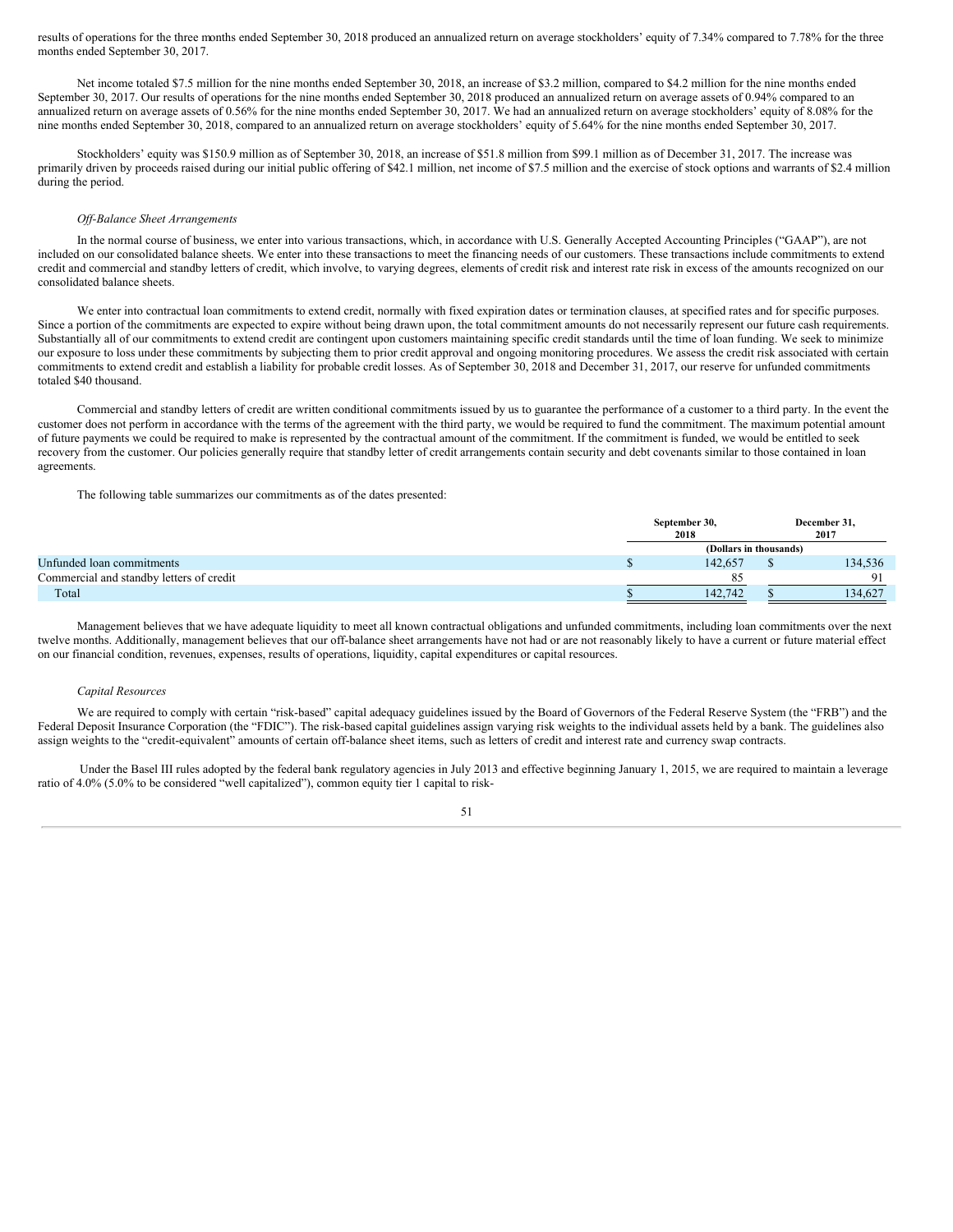weighted assets ratio of 4.5% (6.5% to beconsidered "well capitalized"), a tier 1 capital to risk-weighted assets ratio of 6.0% (8.0% to be considered "well capitalized"), and a total capital to risk-weighted assets ratio of 8.0% (10.0% to be considered "well capitalized"). In addition, the risk-weighted capital ratios include a capital conservation buffer of 2.5%, which is in addition to the minimum risk-based capital standards. Institutions that do not maintain this required capital conservation buffer will become subject to progressively more stringent limitations on the percentage of earnings that can be paid out in dividends or used for stock repurchases and on the payment of discretionary bonuses to senior executive management. The capital conservation buffer is being phased in over four years beginning in 2016. We have included the 1.25% and 1.875% increases for 2017 and 2018, respectively, in our minimum capital adequacy ratios in the table below. The capital conservation buffer effectively raises the minimum required common equity tier 1 capital ratio to 7.0%, the tier 1 capital ratio to 8.5%, and the total capital ratio to 10.5% on a fully phased-in basis on January 1, 2019.

The risk-based capital ratios measure the adequacy of a bank's capital against the riskiness of its assets and off-balance sheet activities. Failure to maintain adequate capital is a basis for "prompt corrective action" or other regulatory enforcement action. In assessing a bank's capital adequacy, regulators also consider other factors such as interest rate risk exposure; liquidity, funding and market risks; quality and level of earnings; concentrations of credit, quality of loans and investments; risks of any nontraditional activities; effectiveness of bank policies; and management's overall ability to monitor and control risks.

The following table sets forth the regulatory capital ratios, excluding the impact of the capital conservation buffer, as of the dates indicated:

|                | Minimum       |                              |                       |                      |
|----------------|---------------|------------------------------|-----------------------|----------------------|
| <b>Minimum</b> | Requirement   | Minimum<br><b>To Be Well</b> | September 30,<br>2018 | December 31,<br>2017 |
| Requirement    | <b>Buffer</b> | Capitalized                  | Actual                | Actual               |
|                |               |                              |                       |                      |
| $4.0\%$        | 4.000%        | N/A                          | 13.03%                | 8.71 %               |
| 4.5%           | 6.375%        | N/A                          | 14.66%                | $10.07\%$            |
| $6.0\%$        | 7.875%        | N/A                          | 14.66%                | $10.07\%$            |
| 8.0%           | 9.875%        | N/A                          | 15.31%                | $10.72\%$            |
|                |               |                              |                       |                      |
|                |               |                              |                       |                      |
| 4.0%           | 4.000%        | $5.0\%$                      | $9.36\%$              | $9.29\%$             |
| 4.5%           | 6.375%        | $6.5\%$                      | $10.53\%$             | $10.74\%$            |
| $6.0\%$        | 7.875%        | $8.0\%$                      | $10.53\%$             | $10.74\%$            |
| 8.0%           | 9.875%        | $10.0\%$                     | $11.18\%$             | 11.39%               |
|                | Capital       | Capital<br>with Capital      |                       |                      |

At September 30, 2018, both we and the Bank met all the capital adequacy requirements to which we and the Bank were subject. At September 30, 2018, the Bank was "well capitalized" under the regulatory framework for prompt corrective action. Management believes that no conditions or events have occurred since September 30, 2018 that would materially adversely change such capital classifications. From time to time, we may need to raise additional capital to support our and the Bank's further growth and to maintain the Bank's "well capitalized" status.

As of September 30, 2018, we had a tier 1 leverage ratio of 13.03%. As of September 30, 2018, the Bank had a tier 1 leverage ratio of 9.36%, which provided \$46.8 million of excess capital relative to the minimum requirements to be considered "well capitalized."

#### *Liquidity*

Liquidity involves our ability to raise funds to support asset growth and acquisitions or reduce assets to meet deposit withdrawals and other payment obligations, to maintain reserve requirements and otherwise to operate on an ongoing basis and manage unexpected events. At September 30, 2018 and December 31, 2017, our liquidity needs were primarily met by core deposits, security and loan maturities and amortizing investment and loan portfolios. Although access to brokered deposits, purchased funds from correspondent banks and overnight advances from the FHLB are available and have been utilized on occasion to take advantage of investment opportunities, we do not generally rely on these external funding sources. The Bank maintained four Federal Funds lines of credit with commercial banks which provide for extensions of credit with an availability to borrow up to an aggregate \$35.0 million as of September 30, 2018 and December 31, 2017. There were no advances under these lines of credit outstanding as of September 30, 2018 or December 31, 2017.

Our primary source of funds is deposits, and our primary use of funds is loans. We do not expect a change in the primary source or use of our funds in the foreseeable future. We predominantly invest excess deposits in overnight deposits with the Federal Reserve,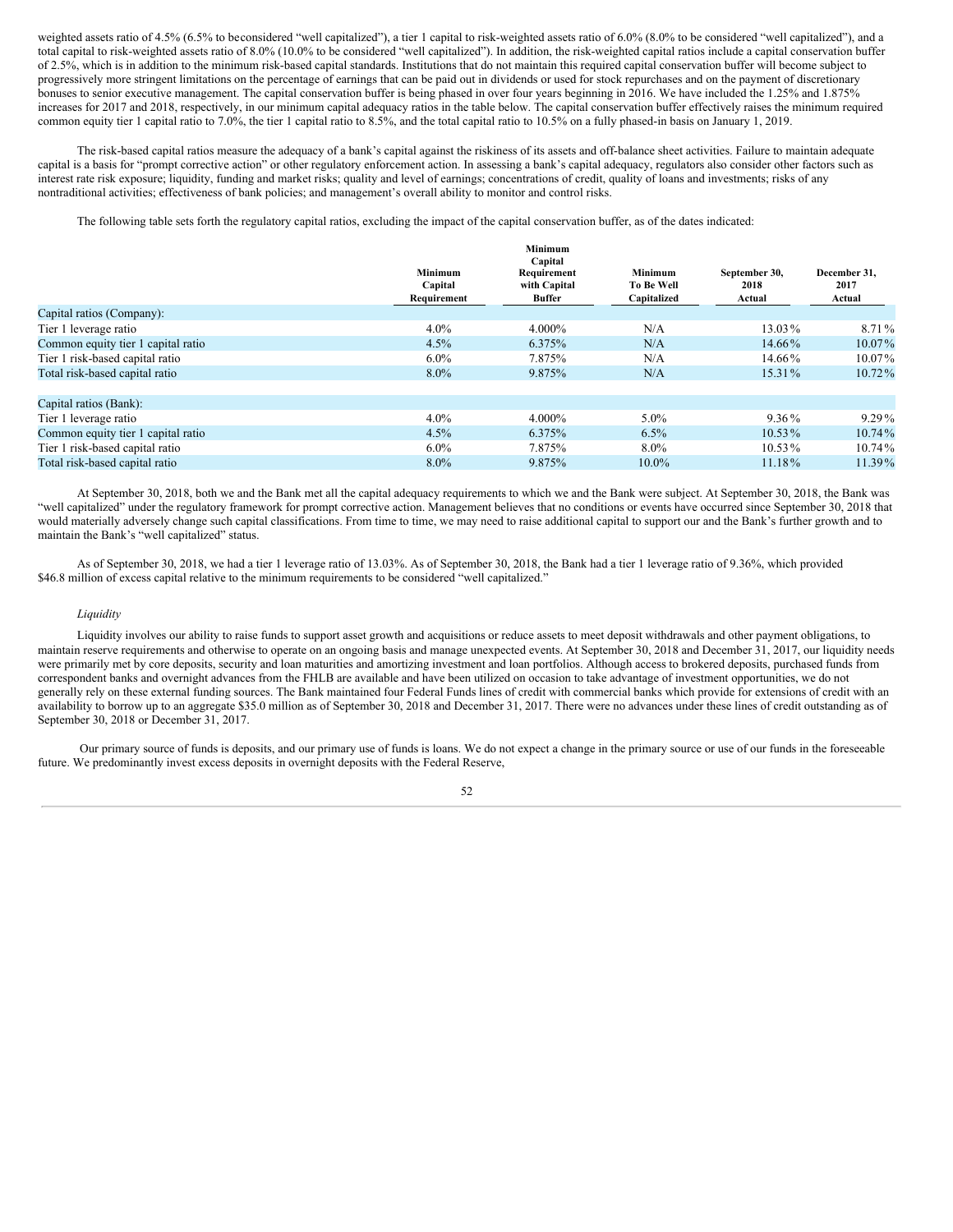securities, interest-bearing deposits at other banks or other short-term liquid investments until neededto fund loan growth. Our securities portfolio had a weighted average life of 5.45 years and an effective duration of 4.98 years as of September 30, 2018.

As of September 30, 2018, we had outstanding \$142.6 million in commitments to extend credit and \$85 thousand in commitments associated with outstanding commercial and standby letters of credit. Since commitments associated with letters of credit and commitments to extend credit may expire unused, the total outstanding may not necessarily reflect the actual future cash funding requirements.

As of September 30, 2018, we believe we had no exposure to future cash requirements associated with known uncertainties. Capital expenditures, including buildings and construction in process, for the nine months ended September 30, 2018 and 2017 were \$4.0 million and \$5.6 million, respectively.

#### **Non-GAAP Financial Measures**

Our accounting and reporting policies conform to GAAP, and the prevailing practices in the banking industry. However, we also evaluate our performance based on certain additional financial measures discussed in this Form 10-Q as being a non-GAAP financial measures. We classify a financial measure as being a non-GAAP financial measure if that financial measure excludes or includes amounts, or is subject to adjustments that have the effect of excluding or including amounts, that are included or excluded, as the case may be, in the most directly comparable measure calculated and presented in accordance with GAAP as in effect from time to time in the United States in our statements of income, balance sheets or statements of cash flows. Non-GAAP financial measures do not include operating and other statistical measures or ratios or statistical measures calculated using exclusively financial measures calculated in accordance with GAAP.

The non-GAAP financial measures that we discuss in this Form 10-Q should not be considered in isolation or as a substitute for the most directly comparable or other financial measures calculated in accordance with GAAP. Moreover, the manner in which we calculate the non-GAAP financial measures that we discuss in this Form 10-Q may differ from that of other banking organizations reporting measures with similar names. You should understand how such other banking organizations calculate their financial measures similar or with names similar to the non-GAAP financial measures we have discussed in this prospectus when comparing such non-GAAP financial measures.

# *Net Interest Margin*

We show net interest margin on a fully taxable equivalent basis, which is a non-GAAP financial measure.

We believe the fully tax equivalent basis is the preferred industry measurement basis for net interest margin and that it enhances comparability of net interest income arising from taxable and tax-exempt sources.

The following table reconciles, as of the dates set forth below, net interest margin on a fully taxable equivalent basis:

|                                                                             | As of or for the<br>Three Months Ended September 30, |                      |   |          |    | As of or for the<br>Nine Months Ended September 30, |          |          |
|-----------------------------------------------------------------------------|------------------------------------------------------|----------------------|---|----------|----|-----------------------------------------------------|----------|----------|
|                                                                             |                                                      | 2018                 |   | 2017     |    | 2018                                                |          | 2017     |
|                                                                             | (Dollars in thousands, except per share data)        |                      |   |          |    |                                                     |          |          |
| Net interest margin - GAAP basis:                                           |                                                      |                      |   |          |    |                                                     |          |          |
| Net interest income                                                         | S                                                    | 11.690               | S | 10.155   | \$ | 33,153                                              | \$       | 28,522   |
| Average interest-earning assets                                             |                                                      | 1,007,492            |   | 961.922  |    | 981,479                                             |          | 946,777  |
| Net interest margin                                                         |                                                      | $4.60\%$<br>$4.19\%$ |   |          |    | $4.52\%$                                            | $4.03\%$ |          |
| Net interest margin - Non-GAAP basis:                                       |                                                      |                      |   |          |    |                                                     |          |          |
| Net interest income                                                         | S                                                    | 11.690               | S | 10,155   | S. | 33,153                                              | \$       | 28,522   |
| Plus:                                                                       |                                                      |                      |   |          |    |                                                     |          |          |
| Impact of fully taxable equivalent adjustment                               |                                                      | 113                  |   | 240      |    | 344                                                 |          | 702      |
| Net interest income on a fully taxable equivalent basis                     |                                                      | 11,803               |   | 10,395   |    | 33,497                                              |          | 29,224   |
| Average interest-earning assets                                             |                                                      | 1,007,492            |   | 961,922  |    | 981.479                                             |          | 946,777  |
| Net interest margin on a fully taxable equivalent basis -<br>Non-GAAP basis |                                                      | $4.65\%$             |   | $4.29\%$ |    | $4.56\%$                                            |          | $4.13\%$ |

#### *Adjusted Earnings per Common Share – Basic and Diluted*

Adjusted earnings per common share – basic and diluted is a non-GAAP financial measure that excludes merger related expenses. In our judgment, the adjustments made to net income allow investors and analysts to better assess our basic and diluted

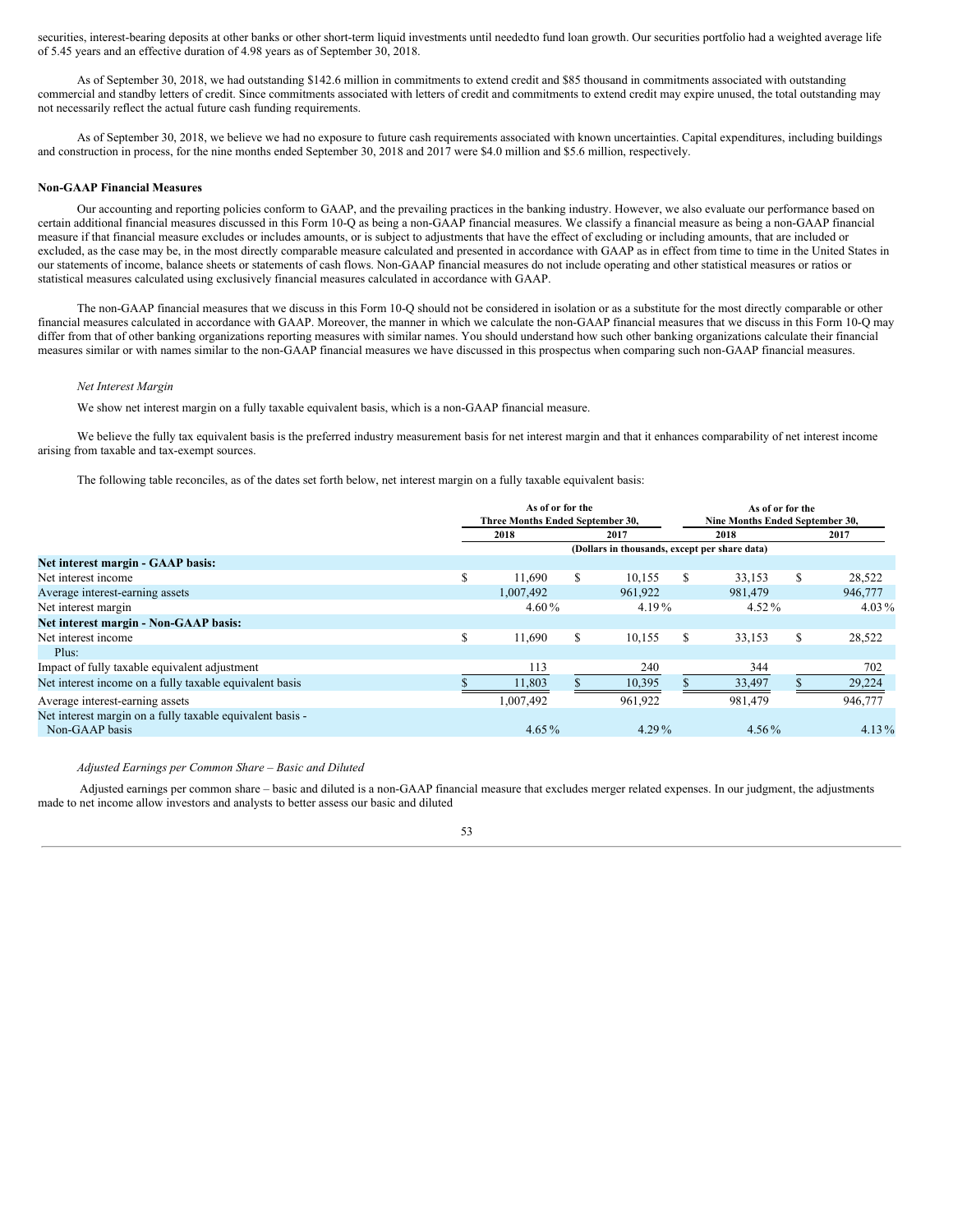earnings per common share by removing the volatility that is associated with merger related expenses that are unrelated to our core business.

Merger related expenses for the three and nine months ended September 30, 2018 consisted of \$215 thousand, after-tax. There were no merger related expenses for the three or nine months ended September 30, 2017.

The following table reconciles, as of the date set forth below, basic and diluted earnings per common share and presents our basic and diluted earnings per common share exclusive of the impact of our merger related adjustments:

|                                                         | As of or for the<br>Three Months Ended September 30, |    |           |                                               | As of or for the<br>Nine Months Ended September 30, |               |           |  |
|---------------------------------------------------------|------------------------------------------------------|----|-----------|-----------------------------------------------|-----------------------------------------------------|---------------|-----------|--|
|                                                         | 2018                                                 |    | 2017      |                                               | 2018                                                |               | 2017      |  |
|                                                         |                                                      |    |           | (Dollars in thousands, except per share data) |                                                     |               |           |  |
| Basic and diluted earnings per share - GAAP basis:      |                                                      |    |           |                                               |                                                     |               |           |  |
| Net income                                              | \$<br>2,771                                          | \$ | 2,002     | \$                                            | 7,465                                               |               | 4,230     |  |
| Less:                                                   |                                                      |    |           |                                               |                                                     |               |           |  |
| Participated securities share of undistributed earnings |                                                      |    |           |                                               |                                                     |               | 27        |  |
| Net income available to common stockholders             | 2,771                                                | S  | 2,002     | S.                                            | 7,465                                               |               | 4,203     |  |
| Weighted average number of common shares - basic        | 9,792,032                                            |    | 7,279,178 |                                               | 8,673,106                                           |               | 7,218,147 |  |
| Weighted average number of common shares - diluted      | 10,360,301                                           |    | 7,565,239 |                                               | 9,094,691                                           |               | 7,504,208 |  |
| Basic earnings per common share                         | 0.28                                                 | S  | 0.28      |                                               | 0.86                                                |               | 0.58      |  |
| Diluted earnings per common share                       | 0.27                                                 |    | 0.26      |                                               | 0.82                                                |               | 0.56      |  |
| Basic and diluted earnings per share - Non-GAAP basis:  |                                                      |    |           |                                               |                                                     |               |           |  |
| Net income                                              | \$<br>2,771                                          | \$ | 2,002     | $\mathbb{S}$                                  | 7,465                                               | <sup>\$</sup> | 4,230     |  |
| Pre-tax adjustments:                                    |                                                      |    |           |                                               |                                                     |               |           |  |
| Noninterest expense                                     |                                                      |    |           |                                               |                                                     |               |           |  |
| Merger related expenses                                 | 270                                                  |    |           |                                               | 270                                                 |               |           |  |
| Taxes:                                                  |                                                      |    |           |                                               |                                                     |               |           |  |
| Tax effect of adjustments                               | (55)                                                 |    |           |                                               | (55)                                                |               |           |  |
| Adjusted net income                                     | 2,986                                                |    | 2,002     |                                               | 7,680                                               |               | 4,230     |  |
| Weighted average number of common shares - basic        | 9,792,032                                            |    | 7,279,178 |                                               | 8,673,106                                           |               | 7,218,147 |  |
| Weighted average number of common shares - diluted      | 10,360,301                                           |    | 7,565,239 |                                               | 9,094,691                                           |               | 7,504,208 |  |
| Basic earnings per common share - Non-GAAP basis        | 0.30                                                 |    | 0.28      | S                                             | 0.89                                                |               | 0.59      |  |
| Diluted earnings per common share - Non-GAAP basis      | 0.29                                                 |    | 0.26      | S                                             | 0.84                                                |               | 0.56      |  |

# *Tangible Book Value Per Share*

Tangible book value per share is a non-GAAP financial measure generally used by investors, financial analysts and investment bankers to evaluate financial institutions. We calculate (1) tangible book value per share as tangible equity divided by shares of common stock outstanding at the end of the respective period, and (2) tangible equity as common stockholders' equity less goodwill and other intangible assets, net of accumulated amortization. The most directly comparable GAAP financial measure for tangible book value per share is book value per share.

We believe that this measure is important to many investors in the marketplace who are interested in changes from period to period in book value per share exclusive of changes in intangible assets. Goodwill and other intangible assets have the effect of increasing total book value while not increasing our tangible book value.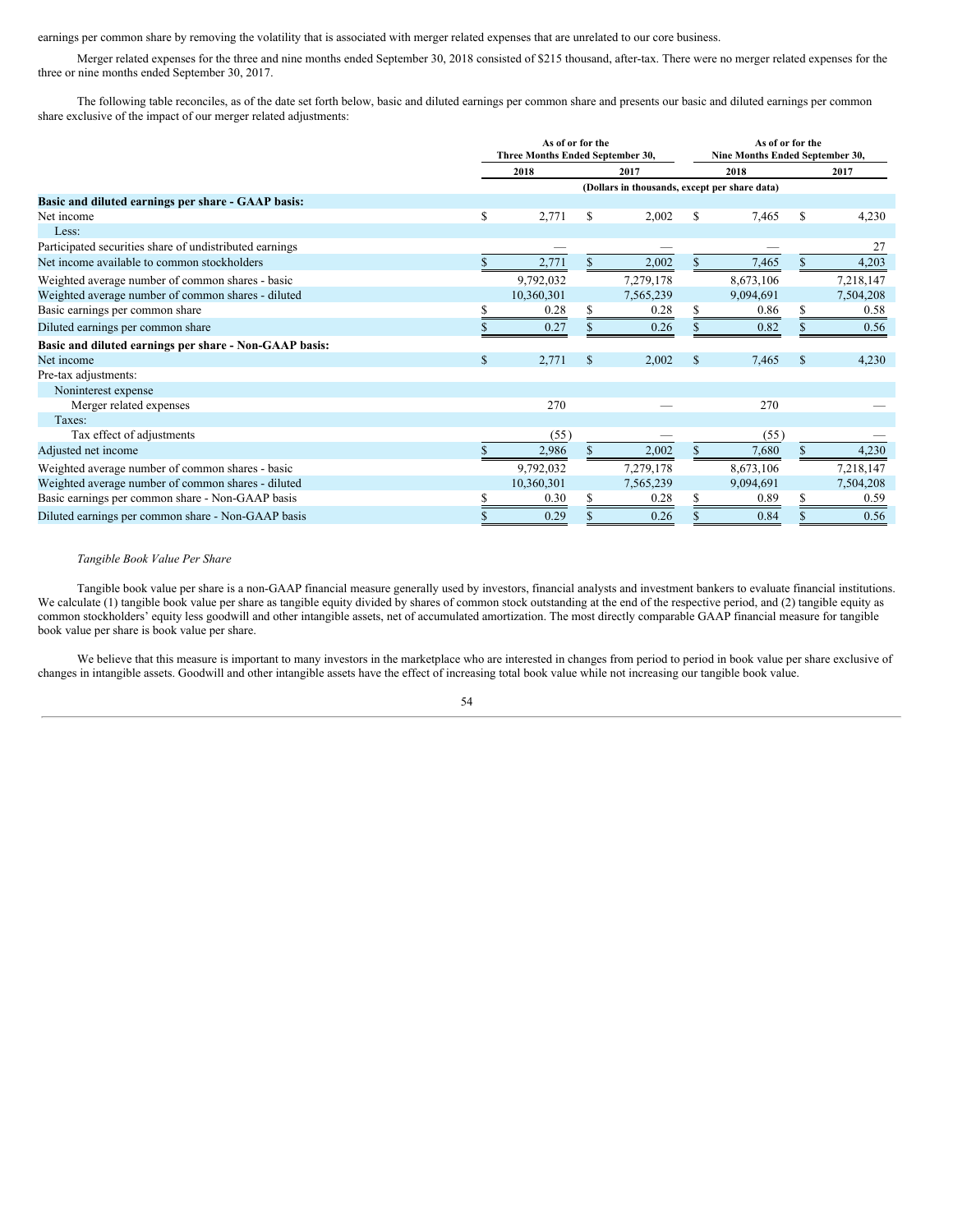The following table reconciles, as of the dates set forth below, total stockholders' equity to tangible equity and presents our tangible book value per share compared to our book value per share:

|                                                | September 30, 2018 | June 30, 2018                                 | March 31, 2018 |   | December 31, 2017 |  |  |
|------------------------------------------------|--------------------|-----------------------------------------------|----------------|---|-------------------|--|--|
|                                                |                    | (Dollars in thousands, except per share data) |                |   |                   |  |  |
| Total stockholders' equity                     | 150.893            | 147.986                                       | 102,979        |   | 99,139            |  |  |
| Less:                                          |                    |                                               |                |   |                   |  |  |
| Goodwill and other intangible assets           | 7.444              | 7,620                                         | 7,796          |   | 7,971             |  |  |
| Tangible stockholders' equity                  | 143,449            | 140,366                                       | 95,183         |   | 91,168            |  |  |
| Shares outstanding                             | 9,812,481          | 9,786,611                                     | 7,486,611      |   | 7,280,183         |  |  |
| Book value per share                           | 15.38              | 15.12                                         | 13.76          | S | 13.62             |  |  |
| Less:                                          |                    |                                               |                |   |                   |  |  |
| Goodwill and other intangible assets per share | 0.76               | 0.78                                          | 1.05           |   | 1.10              |  |  |
| Tangible book value per share                  | 14.62              | 14.34                                         | 12.71          |   | 12.52             |  |  |

#### **Critical Accounting Policies**

Our financial reporting and accounting policies conform to GAAP. The preparation of financial statements in conformity with GAAP requires management to make estimates and assumptions that affect the reported amounts of assets and liabilities and disclosure of contingent assets and liabilities at the date of the consolidated financial statements and the reported amounts of revenues and expenses during the reporting period. Actual results could differ from those estimates.

Our accounting policies and estimates are described in greater detail in Note 1 Summary of Significant Accounting Policies in the notes to our consolidated financial statements included elsewhere in this Form 10-Q.

We have identified the following accounting policies and estimates that, due to the difficult, subjective or complex judgments and assumptions inherent in those policies and estimates and the potential sensitivity of our financial statements to those judgments and assumptions, are critical to an understanding of our financial condition and results of operations. We believe that the judgments, estimates and assumptions used in the preparation of our financial statements are appropriate. Our accounting policies are integral to understanding our results of operations.

#### *Allowance for Loan and Lease Losses*

Management's ongoing evaluation of the adequacy of the allowance for loan and lease losses is based on our past loan loss experience, the volume and composition of our lending, adverse situations that may affect a borrower's ability to repay, the estimated value of any underlying collateral, current economic conditions and other factors affecting the known and inherent risk in the portfolio. The allowance for loan and lease losses is increased by charges to income through the provision for loan and lease losses and decreased by charge-offs (net of recoveries). The allowance is maintained at a level that management, based upon its evaluation, considers adequate to absorb losses inherent in the loan portfolio. This evaluation is inherently subjective as it requires material estimates including, among others, the amount and timing of expected future cash flows on impacted loans, exposure at default, value of collateral, and estimated losses on our loan portfolio. All of these estimates may be susceptible to significant change.

The allowance consists of specific allowances for impaired loans and a general allowance on the remainder of the portfolio. Although management determines the amount of each element of the allowance separately, the allowance for loan and lease losses is available for the entire loan portfolio.

Management establishes an allowance on certain impaired loans for the amount by which the discounted cash flows, observable market price, or fair value of collateral if the loan is collateral dependent, is lower than the carrying value of the loan. A loan is considered to be impaired when, based upon current information and events, it is probable that we will be unable to collect all amounts due according to the contractual terms of the loan. A delay or shortfall in amount of payments does not necessarily result in the loan being identified as impaired.

Management also establishes a general allowance on non-impaired loans to recognize the inherent losses associated with lending activities, but which, unlike specific allowances, have not been allocated to particular loans. This general valuation allowance is determined by segregating the loans by loan category and assigning allowance percentages based on our historical loss experience, delinquency trends, and management's evaluation of the collectability of the loan portfolio.

Management also evaluates classified loans, which are not impaired. We segregate these loans by category and assign qualitative factors to each loan based on inherent losses associated with each type of lending and consideration that these loans, in the aggregate, represent an above-average credit risk and that more of these loans will prove to be uncollectible compared to loans in the

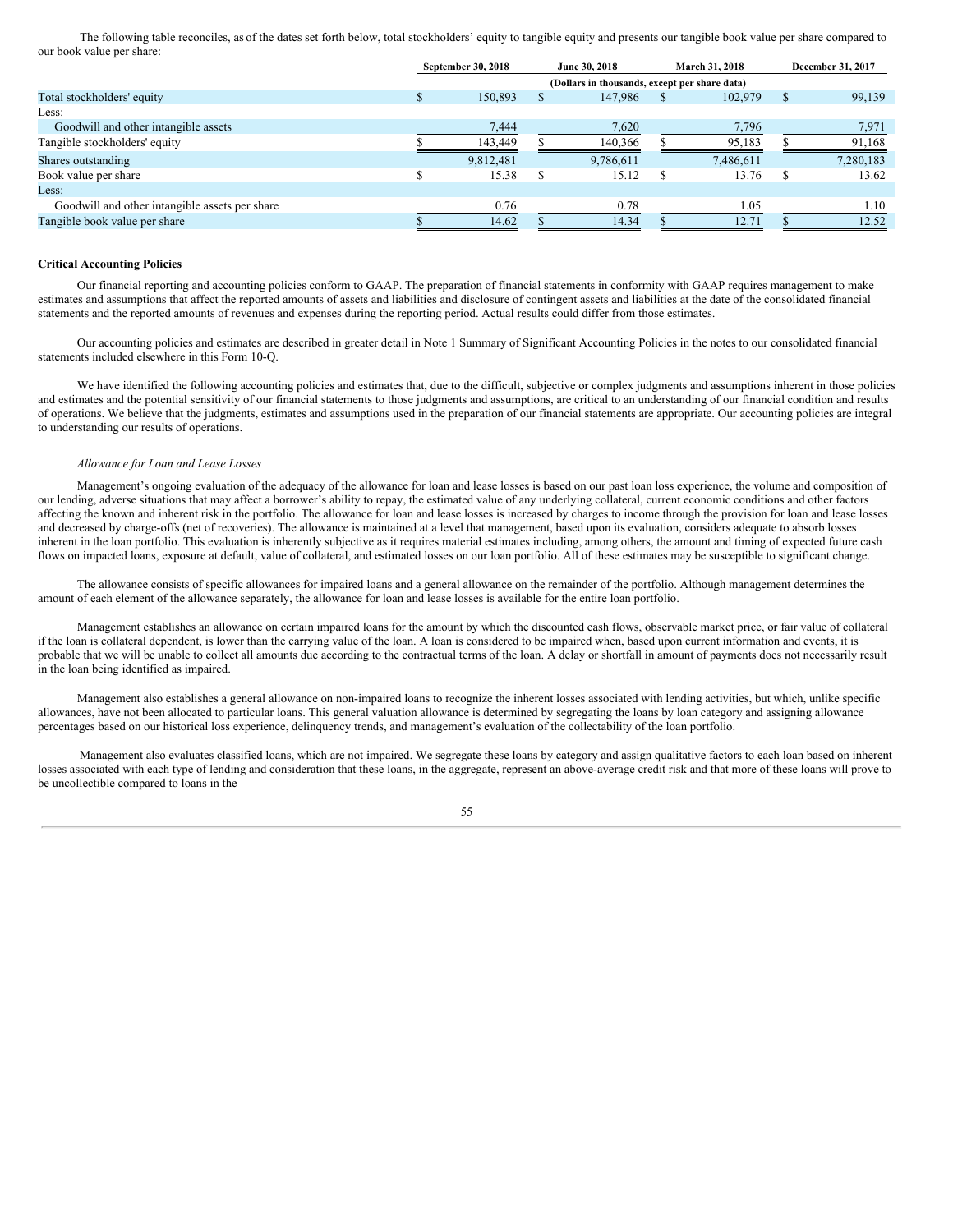#### general portfolio. Classification of a loan within this category is based on identified weaknesses that increase the credit risk of the loan.

The allowance is adjusted for significant factors that, in management's judgment, affect the collectability of the portfolio as of the evaluation date. These significant factors may include changes in lending policies and procedures, changes in existing general economic and business conditions affecting its primary lending areas, credit quality trends, collateral value, loan volumes and concentrations, seasoning of the loan portfolio, loss experience in particular segments of the portfolio, duration of the current business cycle, and bank regulatory examination results. The applied loss factors are re-evaluated each reporting period to ensure their relevance in the current economic environment.

Prior to the second quarter of 2018, we were utilizing a peer bank allowance coverage ratio in the qualitative reserve calculation, as we did not have enough historical defaults to rely on our own loss factors. As of September 30, 2018, we had a sufficient amount of defaults over the five year lookback period to transition over to relying more on our own historical loss data versus peer data. While this did not result in a significant change to the allowance for loan and lease losses as a whole, it continues to impact the provision for certain loan categories that the Company had experienced more historical defaults.

While management uses the best information known to it in order to make loan loss allowance valuations, adjustments to the allowance may be necessary based on changes in economic and other conditions, changes in the composition of the loan portfolio, or changes in accounting guidance. In times of economic slowdown, either regional or national, the risk inherent in the loan portfolio could increase resulting in the need for additional provisions to the allowance for loan and lease losses in future periods. An increase could also be necessitated by an increase in the size of the loan portfolio or in any of its components even though the credit quality of the overall portfolio may be improving. Historically, the estimates of the allowance for loan and lease losses have provided adequate coverage against actual losses incurred.

#### *Goodwill and Other Intangible Assets*

Goodwill represents the excess of consideration transferred in business combinations over the fair value of tangible and identifiable intangible assets acquired. Goodwill is assessed annually for impairment or more frequently if events or circumstances indicate that impairment may have occurred.

Goodwill acquired in a purchase business combination that is determined to have an indefinite useful life, is not amortized, but tested for impairment as described above. We perform our annual impairment test in the fourth quarter. Goodwill is the only intangible asset with an indefinite life on our balance sheet.

Core deposit intangible ("CDI") is a measure of the value of checking and savings deposit relationships acquired in a business combination. The fair value of the CDI stemming from any given business combination is based on the present value of the expected cost savings attributable to the core deposit funding relative to an alternative source of funding. CDI is amortized over the estimated useful lives of the existing deposit relationships acquired, but does not exceed 12 years. We evaluate such identifiable intangibles for impairment when events and circumstances indicate that its carrying amount may not be recoverable.

# *Income Taxes*

Management makes estimates and judgments to calculate various tax liabilities and determine the recoverability of various deferred tax assets, which arise from temporary differences between the tax and financial statement recognition of revenues and expenses. Management also estimates a reserve for deferred tax assets if, based on the available evidence, it is more likely than not that some portion or all of the recorded deferred tax assets will not be realized in future periods. These estimates and judgments are inherently subjective. Historically, management's estimates and judgments to calculate the deferred tax accounts have not required significant revision.

In evaluating our ability to recover deferred tax assets, management considers all available positive and negative evidence, including the past operating results and forecasts of future taxable income. In determining future taxable income, management makes assumptions for the amount of taxable income, the reversal of temporary differences and the implementation of feasible and prudent tax planning strategies. These assumptions require management to make judgments about the future taxable income and are consistent with the plans and estimates used to manage the business. Any reduction in estimated future taxable income may require management to record a valuation allowance against the deferred tax assets. An increase in the valuation allowance would result in additional income tax expense in the period and could have a significant impact on future earnings.

# *Stock-based Compensation*

We sponsor incentive stock option plans under which options may be granted periodically to all of our full-time employees and directors or affiliates at a specific exercise price to acquire shares of our common stock. Shares are issued out of authorized unissued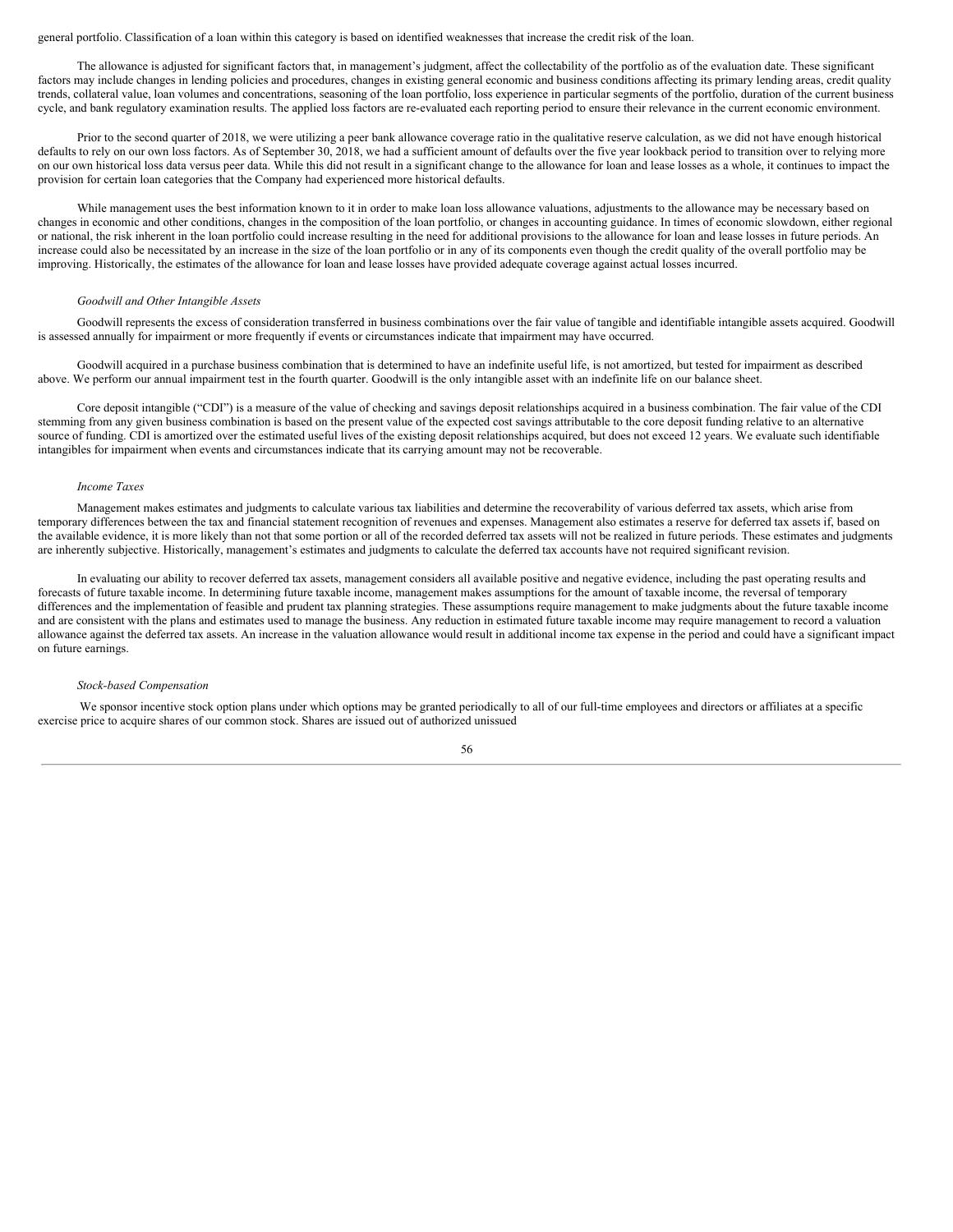common shares. Compensation cost is measured based on the estimated fair value of the award at the grant date and is recognized in earnings on a straight-line basis over the requisite service period. The fair value of stock options is estimated at the date of grant using the Black-Scholes option pricing model. This model requires assumptions as to the expected stock volatility, dividends, terms and risk-free rates. We use the fair value method to account for our options. The expected volatility is based on the volatility of comparable peer banks. The expected term represents the period of time that options are expected to be outstanding from the grant date. The risk-free interest rate is based on the U.S. Treasury yield curve in effect at the time of grant for the appropriate life of each option.

#### *SBA Servicing Asset*

A servicing asset related to SBA loans is initially recorded when these loans are sold and the servicing rights are retained. The servicing asset is recorded on the balance sheet. An updated fair value of the servicing asset is obtained from an independent third party on a quarterly basis and any necessary adjustments are included in SBA loan servicing fees on the consolidated statements of income. The valuation begins with the projection of future cash flows for each asset based on their unique characteristics, market-based assumptions for prepayment speeds and estimated losses and recoveries. The present value of the future cash flows are then calculated utilizing market-based discount ratio assumptions. In all cases, we model expected payments for every loan for each quarterly period in order to create the most detailed cash flow stream possible. We use various assumptions and estimates in determining the impairment of the SBA servicing asset. These assumptions include prepayment speeds and discount rates commensurate with the risks involved and comparable to assumptions used by participants to value and bid serving rights available for sale in the market.

#### **Recently Issued Accounting Pronouncements**

See Note 1, Summary of Significant Accounting Policies, in the notes to the consolidated financial statements included elsewhere in this Form 10-Q regarding the impact of new accounting pronouncements which we have adopted.

#### <span id="page-56-0"></span>**Item 3. Quantitative and Qualitative Disclosure about Market Risk**

As described in more detail in our prospectus filed with the SEC pursuant to Rule 424(b) of the Securities Act of 1933, as amended, on May 4, 2018, related to our initial public offering, risk management involves the monitoring and evaluation of interest rate risk, liquidity risk, operational risk, compliance risk and strategic and/or reputation risk. The Company has not experienced any material change in these risks from December 31, 2017 to September 30, 2018. For additional disclosure of our market risks, see our prospectus filed with the SEC pursuant to Rule 424(b) of the Securities Act of 1933, as amended, on May 4, 2018, related to our initial public offering.

#### <span id="page-56-1"></span>**Item 4. Controls and Procedures**

#### *Evaluation of Disclosure Controls and Procedures*

As of the end of the period covered by this Form 10-Q, the Company carried out an evaluation, under the supervision and with the participation of its management, including its Chief Executive Officer and Chief Financial Officer, of the effectiveness of the design and operation of its disclosure controls and procedures. In designing and evaluating the disclosure controls and procedures, management recognizes that any controls and procedures, no matter how well designed and operated, can provide only reasonable assurance of achieving the desired control objectives, and management was required to apply judgment in evaluating its controls and procedures. Based on this evaluation, the Company's Chief Executive Officer and Chief Financial Officer concluded that the Company's disclosure controls and procedures (as defined in Rules 13a-15(e) and 15d-15(e) under the Securities Exchange Act of 1934, as amended, or the "Exchange Act) were effective as of the end of the period covered by this report.

#### *Internal Control over Financial Reporting*

There were no changes in the Company's internal control over financial reporting (as such term is defined in Rules 13a-15(f) and 15d-15(f) under the Exchange Act) that occurred during the three months ended September 30, 2018 that have materially affected, or are reasonably likely to materially affect, the Company's internal control over financial reporting.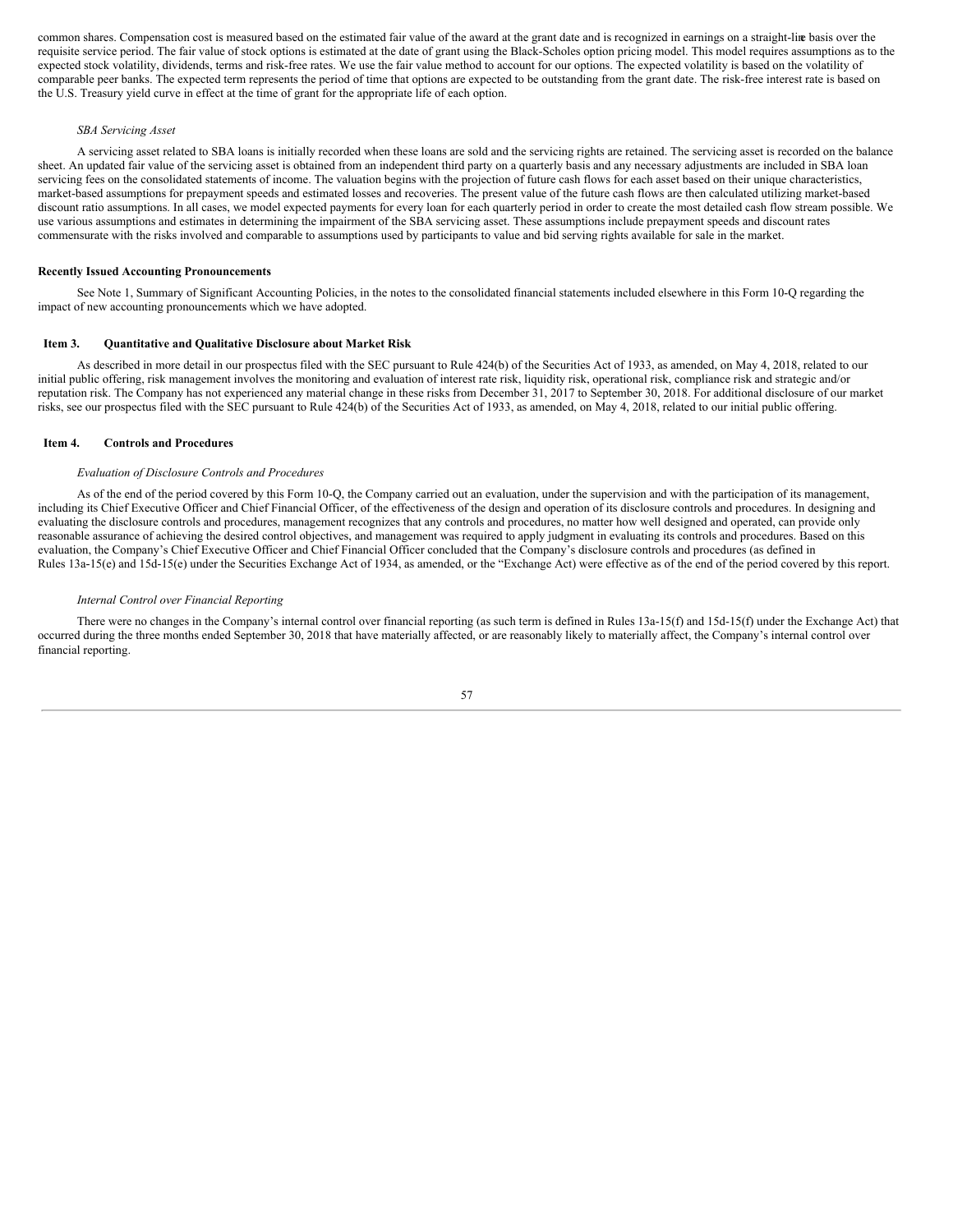# <span id="page-57-0"></span>**PART II. OTHER INFORMATION**

# <span id="page-57-1"></span>**Item 1. Legal Proceedings**

The Company, from time to time, is involved as plaintiff or defendant in various legal actions arising in the normal course of business. While the ultimate outcome of any such proceedings cannot be predicted with certainty, it is the opinion of management, based upon advice of legal counsel, that no proceedings exist, either individually or in the aggregate, which, if determined adversely to the Company, would have a material effect on the Company's consolidated balance sheet, results of operations or cash flows. See Note 11 "Commitments and Contingencies" in the "Notes to Consolidated Financial Statements."

#### <span id="page-57-2"></span>**Item 1A. Risk Factors**

In evaluating an investment in any of our securities, investors should consider carefully, among other things, information under the heading "Cautionary Note Regarding Forward-Looking Statements" in this Form 10-Q, the risk factors previously disclosed under the heading "Risk Factors" in our prospectus filed with the SEC pursuant to Rule 424(b) of the Securities Act of 1933, as amended, on May 4, 2018, and such other risk factors as we may disclose in other reports and statements filed with the SEC. There have been no material changes in the risk factors disclosed by the Company in its prospectus filed with the SEC pursuant to Rule 424(b) of the Securities Act of 1933, as amended, on May 4, 2018.

# <span id="page-57-3"></span>**Item 2. Unregistered Sales of Equity Securities and Use of Proceeds**

There were no sales of equity securities by the Company during the period covered by this Form 10-Q that were not registered with the SEC under the Securities Act. On May 8, 2018, we issued and sold 2,300,000 shares of our common stock, including 300,000 shares of common stock sold pursuant to the underwriters' full exercise of their option to purchase additional shares, in our initial public offering at an offering price of \$21.00 per share, for aggregate gross proceeds of \$48.3 million before deducting underwriting discounts and estimated offering expenses, and estimated aggregate net proceeds of \$42.1 million after deducting underwriting discounts and estimated offering expenses. All of the shares issued and sold in the initial public offering were registered under the Securities Act pursuant to a Registration Statement on Form S-1 (File No. 333- 224172), which was declared effective by the SEC on May 3, 2018. Stephens Inc. and Keefe, Bruyette & Woods, a Stifel Company, acted as joint book-running managers for the offering. Piper Jaffray & Co. and Sandler O'Neill + Partners, L.P. acted as co-managers for the offering. There has been no material change in the planned use of proceeds from our initial public offering as described in our prospectus (File No. 333-224172), filed with the SEC on May 4, 2018 pursuant to Rule 424(b), related to our initial public offering. As of the date hereof, we used \$7.8 million of net proceeds from this offering to repay in full the outstanding indebtedness under our line of credit with a third party lender, plus accrued and unpaid interest. For a description of the line of credit see Part I, Item 2 "Management's Discussion and Analysis of Financial Condition and Results of Operations –Financial Condition—Borrowings." We intend to use the remaining net proceeds to support our continued growth, including organic growth and potential future acquisitions, and for general corporate purposes.

# <span id="page-57-4"></span>**Item 3. Defaults upon Senior Securities**

Not applicable.

# <span id="page-57-5"></span>**Item 4. Mine Safety Disclosures**

Not applicable.

#### <span id="page-57-6"></span>**Item 5. Other Information**

None.

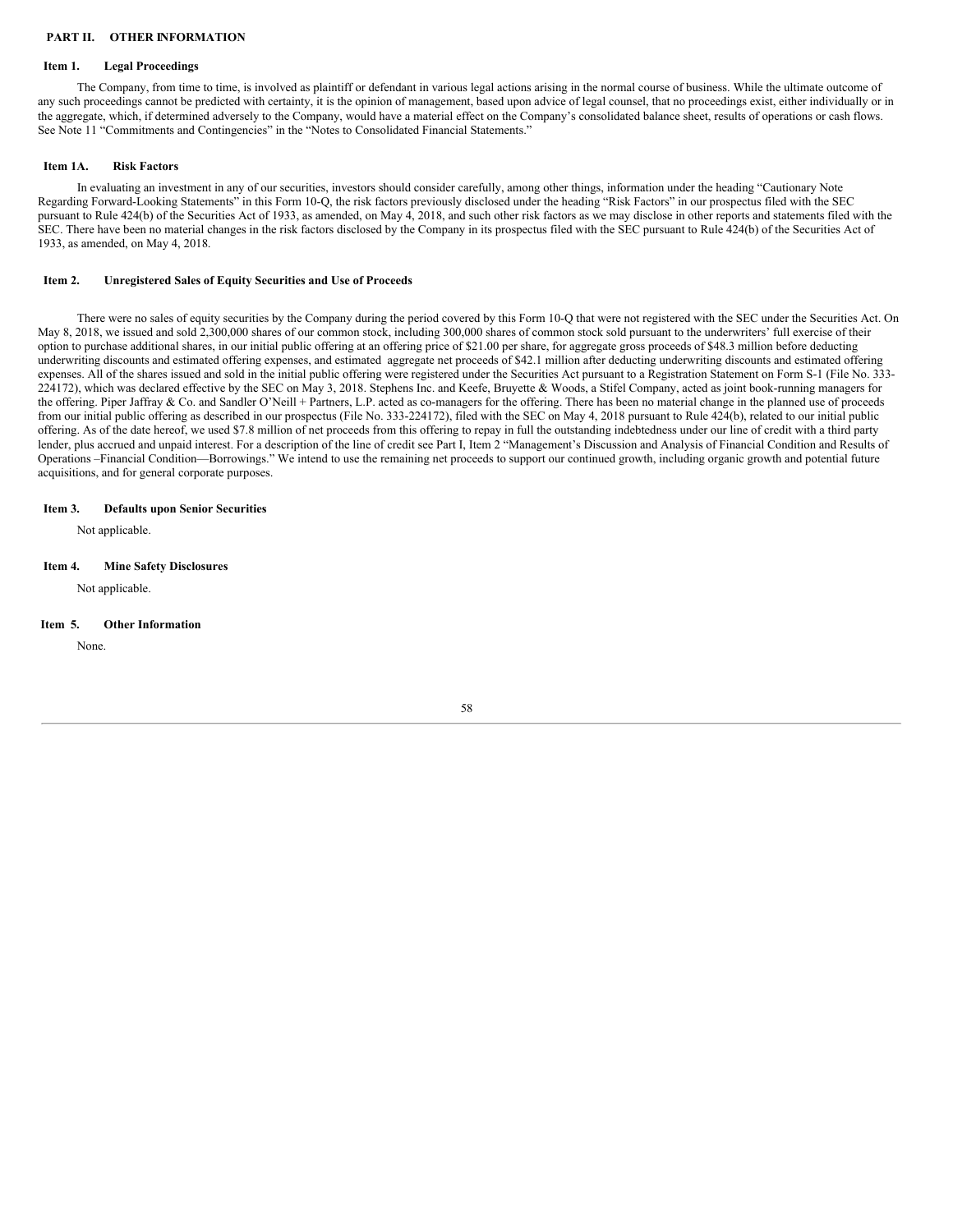#### <span id="page-58-0"></span>**Item 6. Exhibits**

| Exhibit<br>Number | <b>Description</b>                                                                                                                                                                                                                                                                                                                                                                                                                                                                                                  |
|-------------------|---------------------------------------------------------------------------------------------------------------------------------------------------------------------------------------------------------------------------------------------------------------------------------------------------------------------------------------------------------------------------------------------------------------------------------------------------------------------------------------------------------------------|
| 2.1               | Agreement and Plan of Reorganization by and between Spirit of Texas Bancshares, Inc. and Comanche National Corporation, dated as of July 19, 2018<br>(schedules and exhibits have been omitted pursuant to Item 601(b)(2) of Regulation S-K) (incorporated by reference to Exhibit 2.1 to the Company's Current<br>Report on Form 8-K filed with the Commission on July 19, 2018) (File No. 001-38484)                                                                                                              |
| 3.1               | Second Amended and Restated Certificate of Formation of Spirit of Texas Bancshares, Inc. (incorporated by reference to Exhibit 3.1 to the Company's Form<br>S-1 filed with the Commission on April 6, 2018) (File No. 333-224172)                                                                                                                                                                                                                                                                                   |
| 3.2               | Amended and Restated Bylaws of Spirit of Texas Bancshares, Inc. (incorporated by reference to Exhibit 3.2 to the Company's Form S-1 filed with the<br>Commission on April 6, 2018) (File No. 333-224172)                                                                                                                                                                                                                                                                                                            |
| 3.3               | Certificate of Amendment to the Second Amended and Restated Certificate of Formation of Spirit of Texas Bancshares, Inc.(incorporated by reference to<br>Exhibit 3.3 to the Company's Form S-1 filed with the Commission on April 6, 2018) (File No. 333-224172)                                                                                                                                                                                                                                                    |
| 10.1              | Form of the Comanche Voting Agreement (incorporated by reference to Exhibit 10.1 to the Company's Current Report on Form 8-K filed with the<br>Commission on July 19, 2018) (File No. 001-38484)                                                                                                                                                                                                                                                                                                                    |
| 10.2              | Form of Director Support Agreement (incorporated by reference to Exhibit 10.2 to the Company's Current Report on Form 8-K filed with the Commission on<br>July 19, 2018) (File No. 001-38484)                                                                                                                                                                                                                                                                                                                       |
| $31.1*$           | Certification of Principal Executive Officer pursuant to Section 302 of the Sarbanes-Oxley Act of 2002.                                                                                                                                                                                                                                                                                                                                                                                                             |
| $31.2*$           | Certification of Principal Financial Officer pursuant to Section 302 of the Sarbanes-Oxley Act of 2002.                                                                                                                                                                                                                                                                                                                                                                                                             |
| $32.1**$          | Certification of Chief Executive Officer pursuant to Section 906 of the Sarbanes-Oxley Act of 2002.                                                                                                                                                                                                                                                                                                                                                                                                                 |
| $32.2**$          | Certification of Chief Financial Officer pursuant to Section 906 of the Sarbanes-Oxley Act of 2002.                                                                                                                                                                                                                                                                                                                                                                                                                 |
| $101*$            | The following material from Spirit of Texas Bancshares, Inc.'s Form 10-Q for the quarter ended September 30, 2018, formatted in XBRL (Extensible Business)<br>Reporting Language), filed herewith: (i) Consolidated Balance Sheets, (ii) Consolidated Statements of Income, (iii) Consolidated Statements of<br>Comprehensive Income, (iv) Consolidated Statements of Changes in Stockholders' Equity, (v) Consolidated Statements of Cash Flows, and (vi) Notes to<br>Unaudited Consolidated Financial Statements. |

<sup>\*</sup> Filed with this Form 10-Q

<sup>\*\*</sup> Furnished with this Form 10-Q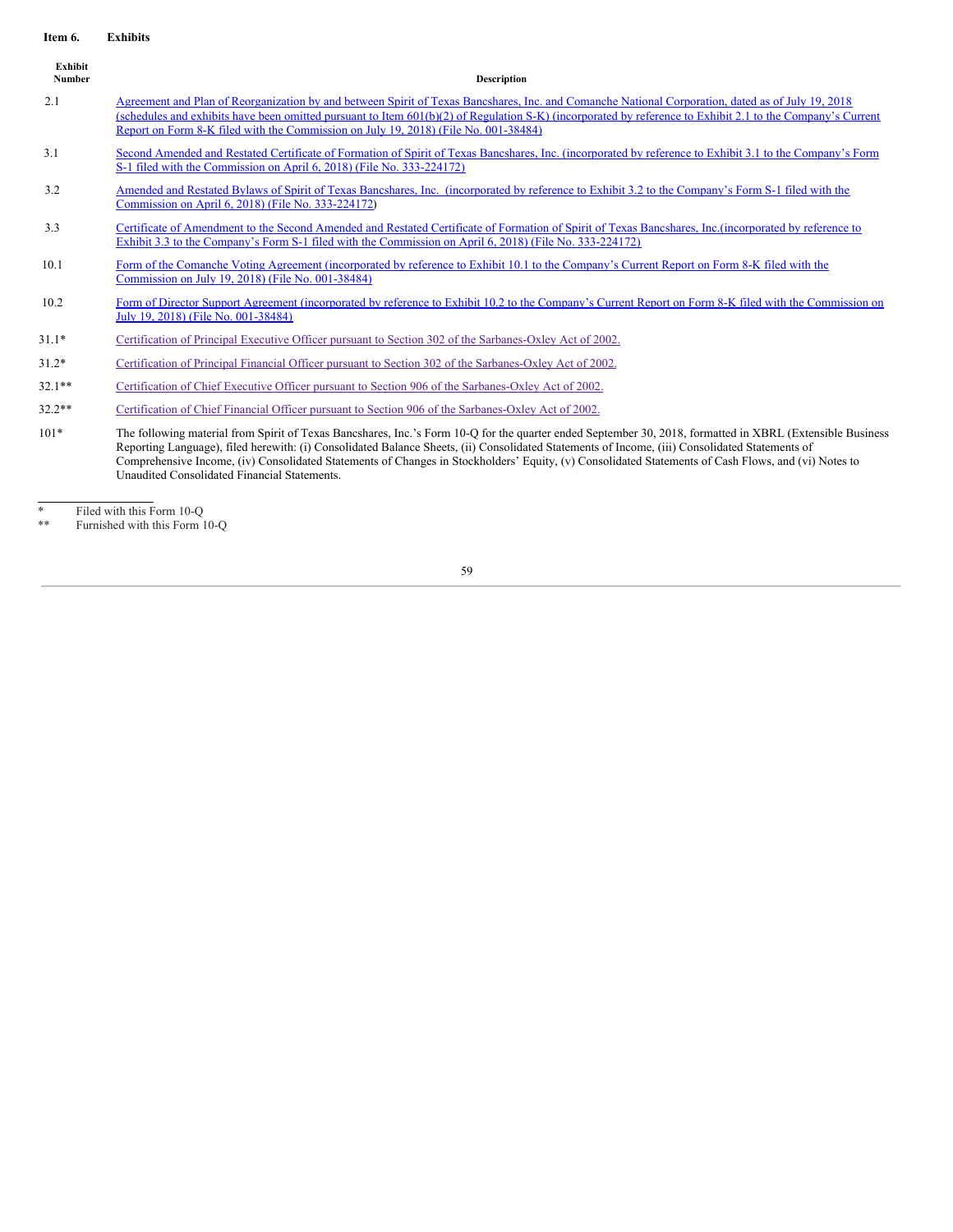# <span id="page-59-0"></span>**SIGNATURES**

Pursuant to the requirements of the Securities Exchange Act of 1934, the registrant has duly caused this report to be signed on its behalf by the undersigned thereunto duly authorized.

# **Spirit of Texas Bancshares, Inc.**

| /s/ Dean O. Bass                     |  |  |  |  |
|--------------------------------------|--|--|--|--|
| Dean O. Bass                         |  |  |  |  |
| Chairman and Chief Executive Officer |  |  |  |  |

Date: November 7, 2018 By: /s/ Jeffrey A. Powell

Jeffrey A. Powell EVP and Chief Financial Officer

60

Date: November 7, 2018 By: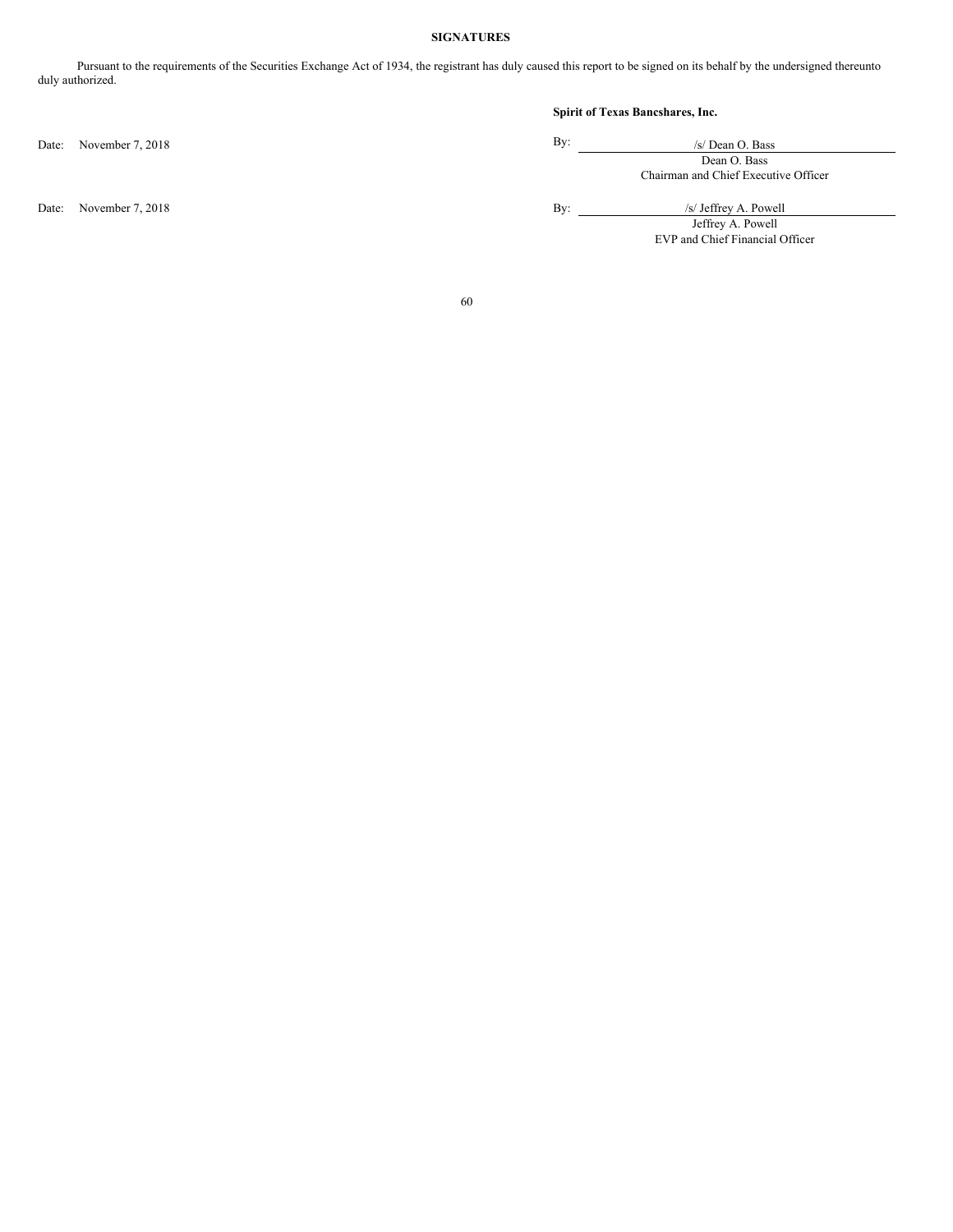#### **CERTIFICATION PURSUANT TO RULES 13a-14(a) AND 15d-14(a) UNDER THE SECURITIES EXCHANGE ACT OF 1934, AS ADOPTED PURSUANT TO SECTION 302 OF THE SARBANES-OXLEY ACT OF 2002**

<span id="page-60-0"></span>I, Dean O. Bass, certify that:

- 1. I have reviewed this Quarterly Report on Form10-Q of Spirit of Texas Bancshares, Inc. for the quarter ended September 30, 2018;
- 2. Based on my knowledge, this report does not contain any untrue statement of a material fact or omit to state a material fact necessary to make the statements made, in light of the circumstances under which such statements were made, not misleading with respect to the period covered by this report;
- 3. Based on my knowledge, the financial statements, and other financial information included in this report, fairly present in all material respects the financial condition, results of operations and cash flows of the registrant as of, and for, the periods presented in this report;
- 4. The registrant's other certifying officer and I are responsible for establishing and maintaining disclosure controls and procedures (as defined in Exchange Act Rules 13a-15(e) and 15d-15(e)) for the registrant and have:
	- (a) Designed such disclosure controls and procedures, or caused such disclosure controls and procedures to be designed under our supervision, to ensure that material information relating to the registrant, including its consolidated subsidiaries, is made known to us by others within those entities, particularly during the period in which this report is being prepared;
	- (b) Evaluated the effectiveness of the registrant's disclosure controls and procedures and presented in this report our conclusions about the effectiveness of the disclosure controls and procedures, as of the end of the period covered by this report based on such evaluation; and
	- (c) Disclosed in this report any change in the registrant's internal control over financial reporting (as defined in the Exchange Act Rules 13a-15(f) and 15d-15(f)) that occurred during the registrant's most recent fiscal quarter (the registrant's fourth fiscal quarter in the case of an annual report) that has materially affected, or is reasonably likely to materially affect, the registrant's internal control over financial reporting; and
- 5. The registrant's other certifying officer and I have disclosed, based on our most recent evaluation of internal control over financial reporting, to the registrant's auditors and the audit committee of the registrant's board of directors (or persons performing the equivalent functions):
	- (a) All significant deficiencies and material weaknesses in the design or operation of internal control over financial reporting which are reasonably likely to adversely affect the registrant's ability to record, process, summarize and report financial information; and
	- (b) Any fraud, whether or not material, that involves management or other employees who have a significant role in the registrant's internal control over financial reporting.

Date: November 7, 2018 **By:** /s/ Dean O. Bass **By:** /s/ Dean O. Bass **By:** /s/ Dean O. Bass **By:** /s/ Dean O. Bass **By:** /s/ Dean O. Bass **By:** /s/ Dean O. Bass **By:** /s/ Dean O. Bass **By:** /s/ Dean O. Bass **By:** /s/ Dean

Dean O. Bass Chairman and Chief Executive Officer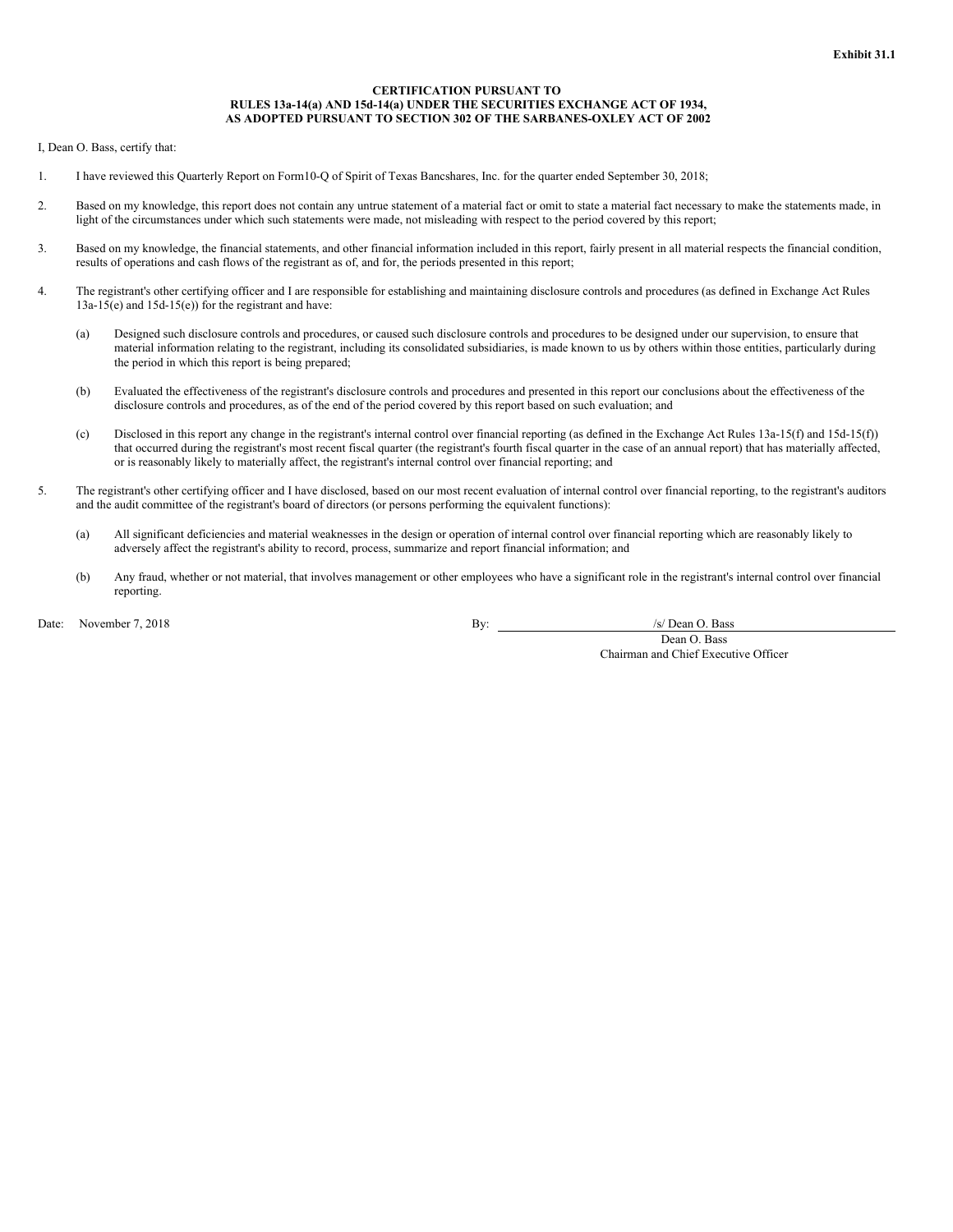#### **CERTIFICATION PURSUANT TO RULES 13a-14(a) AND 15d-14(a) UNDER THE SECURITIES EXCHANGE ACT OF 1934, AS ADOPTED PURSUANT TO SECTION 302 OF THE SARBANES-OXLEY ACT OF 2002**

<span id="page-61-0"></span>I, Jeffrey A. Powell, certify that:

- 1. I have reviewed this Quarterly Report on Form 10-Q of Spirit of Texas Bancshares, Inc. for the quarter ended September 30, 2018;
- 2. Based on my knowledge, this report does not contain any untrue statement of a material fact or omit to state a material fact necessary to make the statements made, in light of the circumstances under which such statements were made, not misleading with respect to the period covered by this report;
- 3. Based on my knowledge, the financial statements, and other financial information included in this report, fairly present in all material respects the financial condition, results of operations and cash flows of the registrant as of, and for, the periods presented in this report;
- 4. The registrant's other certifying officer and I are responsible for establishing and maintaining disclosure controls and procedures (as defined in Exchange Act Rules 13a-15(e) and 15d-15(e)) for the registrant and have:
	- (a) Designed such disclosure controls and procedures, or caused such disclosure controls and procedures to be designed under our supervision, to ensure that material information relating to the registrant, including its consolidated subsidiaries, is made known to us by others within those entities, particularly during the period in which this report is being prepared;
	- (b) Evaluated the effectiveness of the registrant's disclosure controls and procedures and presented in this report our conclusions about the effectiveness of the disclosure controls and procedures, as of the end of the period covered by this report based on such evaluation; and
	- (c) Disclosed in this report any change in the registrant's internal control over financial reporting (as defined in Exchange Act Rules 13a-15(f) and 15d-15(f)) that occurred during the registrant's most recent fiscal quarter (the registrant's fourth fiscal quarter in the case of an annual report) that has materially affected, or is reasonably likely to materially affect, the registrant's internal control over financial reporting; and
- 5. The registrant's other certifying officer and I have disclosed, based on our most recent evaluation of internal control over financial reporting, to the registrant's auditors and the audit committee of the registrant's board of directors (or persons performing the equivalent functions):
	- (a) All significant deficiencies and material weaknesses in the design or operation of internal control over financial reporting which are reasonably likely to adversely affect the registrant's ability to record, process, summarize and report financial information; and
	- (b) Any fraud, whether or not material, that involves management or other employees who have a significant role in the registrant's internal control over financial reporting.

Date: November 7, 2018 **By:** /s/ Jeffrey A. Powell

Jeffrey A. Powell EVP and Chief Financial Officer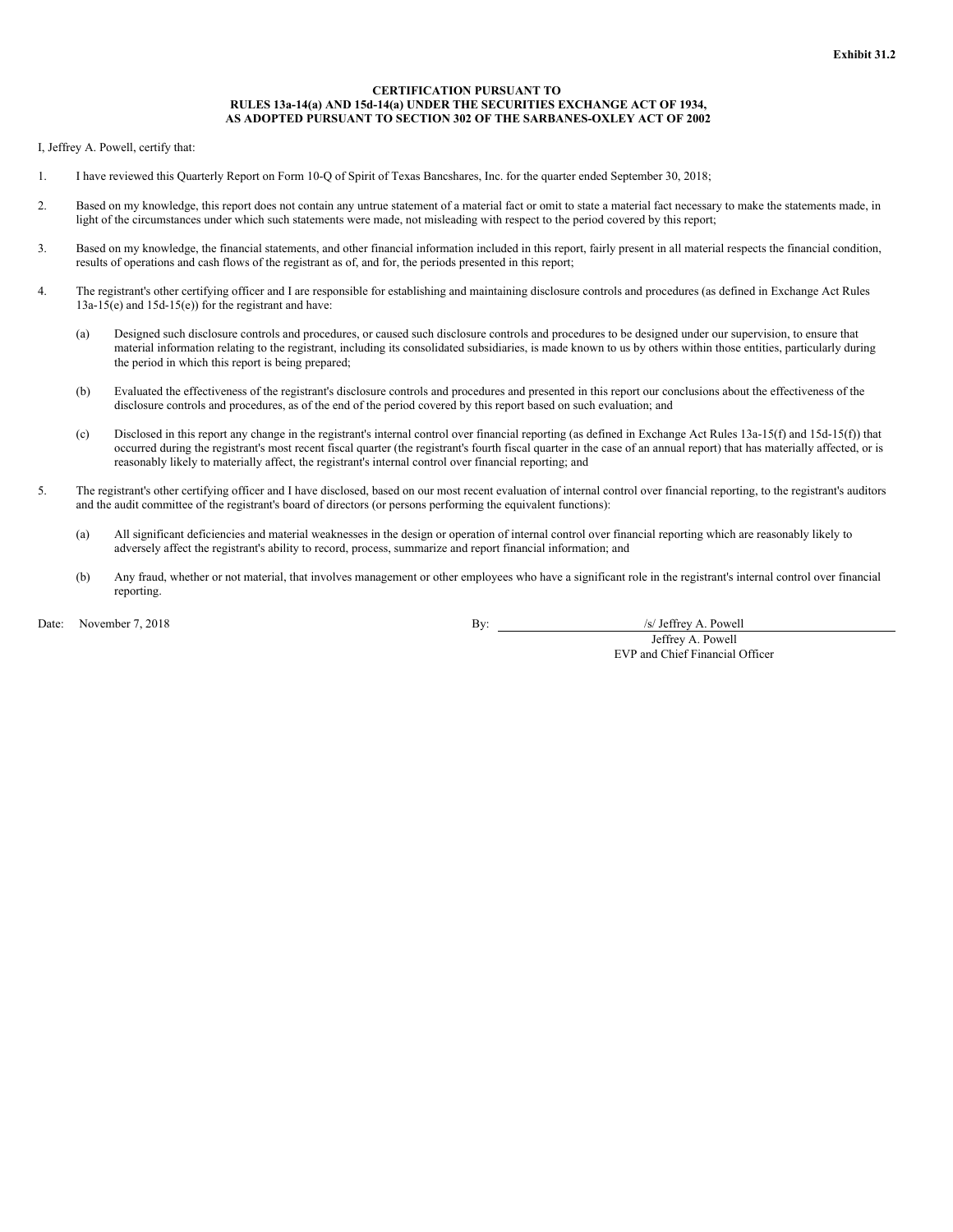# **CERTIFICATION PURSUANT TO 18 U.S.C. SECTION 1350, AS ADOPTED PURSUANT TO SECTION 906 OF THE SARBANES-OXLEY ACT OF 2002**

<span id="page-62-0"></span>In connection with the Quarterly Report on Form 10-Q of Spirit of Texas Bancshares, Inc. (the "Company") for the quarter ended September 30, 2018 (the "Report"), as filed with the Securities and Exchange Commission on the date hereof, I certify, pursuant to 18 U.S.C. § 1350, as adopted pursuant to § 906 of the Sarbanes-Oxley Act of 2002, that to the best of my knowledge:

- (1) The Report fully complies with the requirements of section 13(a) or 15(d) of the Securities Exchange Act of 1934, as amended; and
- (2) The information contained in the Report fairly presents, in all material respects, the financial condition and results of operations of the Company.

Date: November 7, 2018 **By:** /s/ Dean O. Bass **By:** /s/ Dean O. Bass **By:** /s/ Dean O. Bass **By:** /s/ Dean O. Bass **By:** /s/ Dean O. Bass **By:** /s/ Dean O. Bass **By:** /s/ Dean O. Bass **By:** /s/ Dean O. Bass **By:** /s/ Dean

Dean O. Bass Chairman and Chief Executive Officer